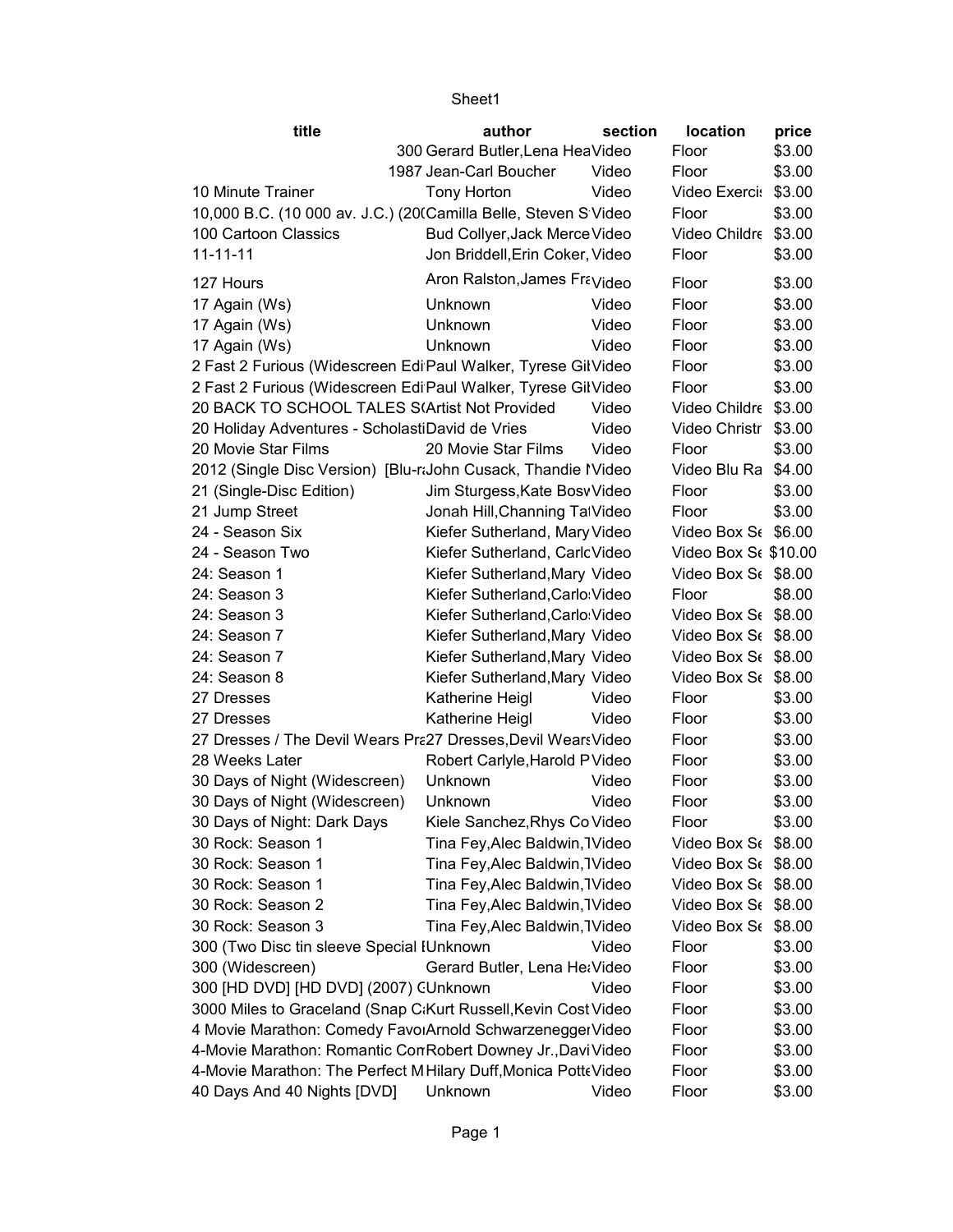| 5 Alive                                                                                                                     | Lenny Kravitz                             | Video | Floor                         | \$3.00           |
|-----------------------------------------------------------------------------------------------------------------------------|-------------------------------------------|-------|-------------------------------|------------------|
| 50 First Dates                                                                                                              | Adam Sandler, Drew BaVideo                |       | Floor                         | \$3.00           |
| 50 First Dates                                                                                                              | Adam Sandler, Drew BaVideo                |       | Floor                         | \$3.00           |
| 50 First Dates (Full Screen SpeciaAdam Sandler, Drew BaVideo                                                                |                                           |       | Floor                         | \$3.00           |
| 50/50                                                                                                                       | <b>Unknown</b>                            | Video | Floor                         | \$3.00           |
| 50/50                                                                                                                       | <b>Unknown</b>                            | Video | Floor                         | \$3.00           |
| 500 Days Of Summer                                                                                                          | Zooey Deschanel, Jose Video               |       | Floor                         | \$3.00           |
| 6 Day Mini Makeover                                                                                                         | Unknown                                   | Video | Video Exercis                 | \$3.00           |
| 8 Mile (Widescreen Edition)                                                                                                 | Eminem, Brittany Murph Video              |       | Floor                         | \$3.00           |
| 8 Mile (Widescreen Edition)                                                                                                 | Eminem, Brittany Murph Video              |       | Floor                         | \$3.00           |
| A Beautiful Mind (Widescreen Aw Russell Crowe, Ed HarriVideo                                                                |                                           |       | Floor                         | \$3.00           |
| A Charlie Brown Thanksgiving                                                                                                | Todd Barbee, Robin Kol Video              |       | Video Childre \$3.00          |                  |
| A Christmas Carol                                                                                                           | Kelly Sheridan, Amelia TVideo             |       | Video Christr \$3.00          |                  |
| A Christmas Carol                                                                                                           | Kelly Sheridan, Amelia TVideo             |       | Video Christr \$3.00          |                  |
| A Christmas Carol                                                                                                           | Reginald Owen, Gene L <sub>'Video</sub>   |       | Video Christr \$3.00          |                  |
| A Christmas Carol: The Musical                                                                                              | Kelsey Grammer                            | Video | Video Christr \$3.00          |                  |
| A Christmas Story 2                                                                                                         | Daniel Stern, Braeden L <sub>'Video</sub> |       | Video Christr \$3.00          |                  |
| A Cinderella Story/Sisterhood                                                                                               | <b>Unknown</b>                            | Video | Floor                         | \$3.00           |
| A Cinderella Story/Sisterhood                                                                                               | <b>Unknown</b>                            | Video | Floor                         | \$3.00           |
| A Doll In The Dark                                                                                                          | Billy Drago, Naomi Kaw Video              |       | Floor                         | \$3.00           |
| A Few Best Men                                                                                                              | Xavier Samuel, Kris MalVideo              |       | Floor                         | \$3.00           |
| A Few Good Men                                                                                                              | Tom Cruise, Jack Nichol Video             |       | Floor                         | \$3.00           |
| A Flintstones Christmas Carol                                                                                               | Henry Corden, Jean Var Video              |       | Video Christr                 | \$3.00           |
| A Gala Christmas in Vienna                                                                                                  | Various                                   | Video | Video Conce                   | \$3.00           |
| A Gentleman's Game                                                                                                          | Mason Gamble, Gary SirVideo               |       | Floor                         | \$3.00           |
| A Girl Thing                                                                                                                | Kate Capshaw, Stockar Video               |       | Floor                         | \$3.00           |
| A Greater Yes                                                                                                               | Greater Yes-True Story Video              |       | Floor                         | \$3.00           |
| A Guy Thing                                                                                                                 | Jason Lee, Julia Stiles, SVideo           |       | Floor                         | \$3.00           |
| A Heartland Christmas                                                                                                       | <b>Unknown</b>                            | Video | Video Christr                 | \$3.00           |
| A History of Violence                                                                                                       | Viggo Mortensen, MariaVideo               |       | Floor                         | \$3.00           |
|                                                                                                                             |                                           |       | Floor                         | \$3.00           |
| A History of Violence                                                                                                       | Viggo Mortensen, MariaVideo               |       |                               |                  |
| A History of Violence                                                                                                       | Viggo Mortensen, MariaVideo               |       | Floor                         | \$3.00           |
| A Little Princess                                                                                                           | Liesel Matthews, Elean(Video              |       | Floor<br>Video Childre \$3.00 | \$3.00           |
| A Little Princess/Secret Garden Kate Maberly, Maggie SIVideo<br>A Lot Like Love (Widescreen EditiAshton Kutcher, AmandVideo |                                           |       |                               |                  |
|                                                                                                                             |                                           |       | Floor                         | \$3.00           |
| A Lot Like Love (Widescreen EditiAshton Kutcher, AmandVideo<br>A Man Apart / Running Scared                                 | Paul Walker, Cameron EVideo               |       | Floor<br>Floor                | \$3.00<br>\$3.00 |
|                                                                                                                             |                                           | Video | Floor                         | \$3.00           |
| A Mighty Heart                                                                                                              | Angelina Jolie<br>Unknown                 | Video | Floor                         | \$3.00           |
| A Mighty Heart                                                                                                              |                                           |       |                               |                  |
| A Night at the Roxbury                                                                                                      | Chris Kattan, Will FerrelVideo            |       | Floor                         | \$3.00           |
| A Night at the Roxbury                                                                                                      | Chris Kattan, Will FerrelVideo            |       | Floor                         | \$3.00           |
| A Night At The Roxbury (Ws)                                                                                                 | Unknown                                   | Video | Floor                         | \$3.00           |
| A Piece of Eden                                                                                                             | Tyne Daly, Marc Grapey Video              |       | Floor                         | \$3.00           |
| A Pittance of Time                                                                                                          | Unknown                                   | Video | Floor                         | \$3.00           |
| A Prairie Home Companion                                                                                                    | Lily Tomlin, Meryl Streep Video           |       | Floor                         | \$3.00           |
| A Prairie Home Companion                                                                                                    | Lily Tomlin, Meryl Streep Video           |       | Floor                         | \$3.00           |
| A Single Man                                                                                                                | Colin Firth, Julianne MocVideo            |       | Floor                         | \$3.00           |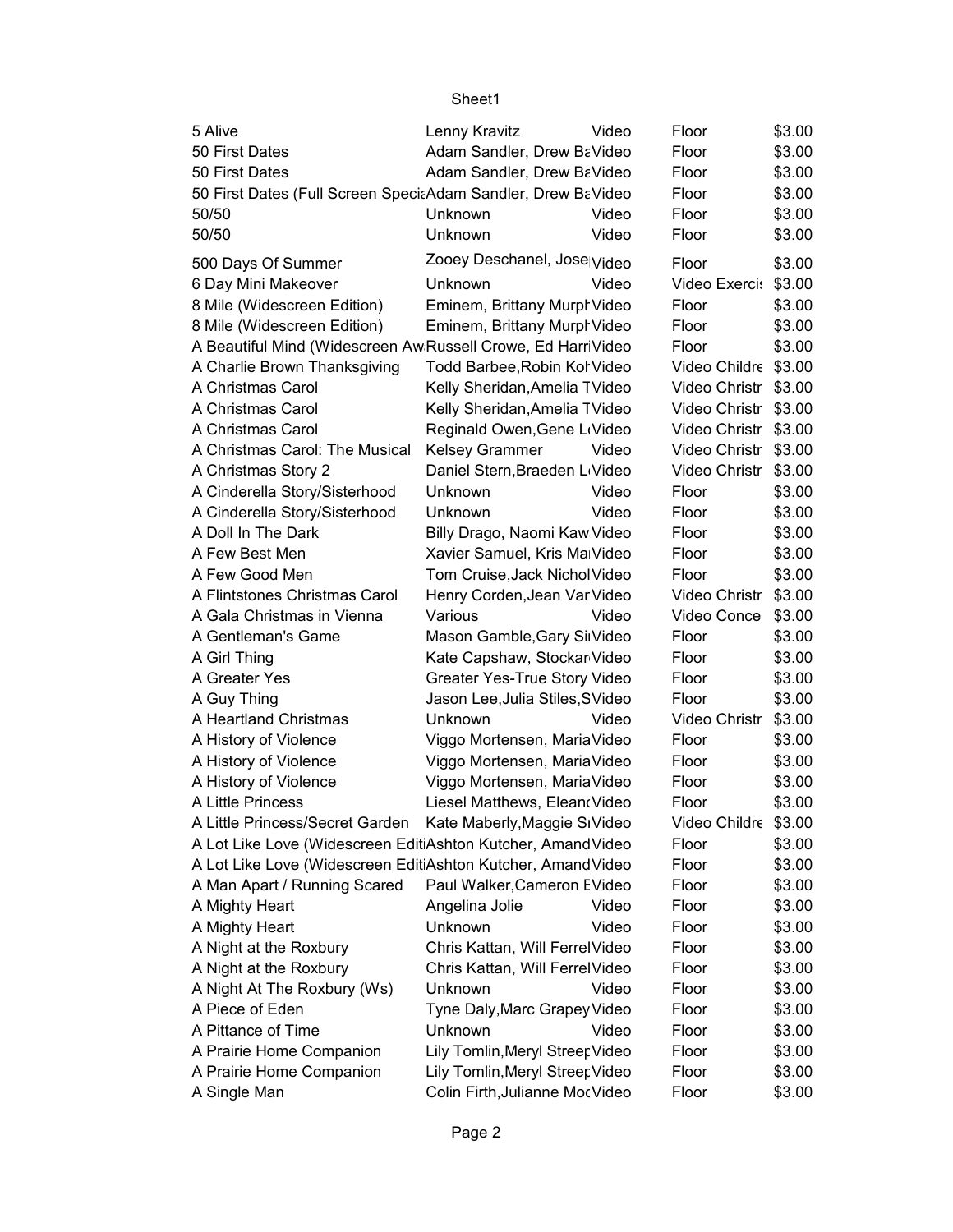| A Very Harold & Kumar Christmas Unknown                          |                                  | Video | Video Christr \$3.00 |        |
|------------------------------------------------------------------|----------------------------------|-------|----------------------|--------|
| A whole new you:                                                 |                                  |       |                      |        |
| Bdy, Mind and Spirit Wellness                                    | Unknown                          | Video | Video Exerci: \$3.00 |        |
| A Work in Progress                                               | Jann Arden                       | Video | Video Conce \$3.00   |        |
| A Young Doctor's Notebook                                        | Various                          | Video | Floor                | \$3.00 |
| Aaah! Zombies!!                                                  | Matthew Davis, Betsy Bt Video    |       | Floor                | \$3.00 |
| About a Boy (Full Screen Edition) Hugh Grant, Nicholas HVideo    |                                  |       | Floor                | \$3.00 |
| About a Boy (Full Screen Edition) Hugh Grant, Nicholas HVideo    |                                  |       | Floor                | \$3.00 |
| <b>About Schmidt</b>                                             | Jack Nicholson, Hope DiVideo     |       | Floor                | \$3.00 |
| Accepted (Widescreen Edition) Justin Long, Jonah Hill, Video     |                                  |       | Floor                | \$3.00 |
| According to Greta                                               | Hilary Duff, Ellen Burstyr Video |       | Floor                | \$3.00 |
| According to Greta                                               | Hilary Duff, Ellen Burstyr Video |       | Floor                | \$3.00 |
| Ace Wonder                                                       | Gatore More, Derek Mor Video     |       | Floor                | \$3.00 |
| Adaptation(Frn)(Dvd) (Ws)                                        | Unknown                          | Video | Floor                | \$3.00 |
| Admission                                                        | Unknown                          | Video | Floor                | \$3.00 |
| Adventure Classics V.7: The HurriJohn Wayne, J. Farrell IVideo   |                                  |       | Floor                | \$3.00 |
| Adventure Kids Pack 10 Great McUnknown                           |                                  | Video | Video Box St \$6.00  |        |
| Adventure Time: Season 1                                         | Jeremy Shada, John DiNVideo      |       | Video Box St \$8.00  |        |
| Aeon Flux (Full Screen) (Bilingual Unknown                       |                                  | Video | Floor                | \$3.00 |
| Africa: The Serengeti/ Australia: IUnknown                       |                                  | Video | Floor                | \$8.00 |
| After Alice [DVD] (2003)                                         | <b>Kiefer Sutherland</b>         | Video | Floor                | \$3.00 |
| Agent Cody Banks (Special Editio Frankie Muniz, Hilary DiVideo   |                                  |       | Video Childre \$3.00 |        |
| Agent Cody Banks (Special Editio Frankie Muniz, Hilary DiVideo   |                                  |       | Video Childre \$3.00 |        |
| Agent Cody Banks (Special Editio Frankie Muniz, Hilary DiVideo   |                                  |       | Video Childre \$3.00 |        |
| Air Academy (Recherche Et Sauv*                                  |                                  | Video | Video Childre \$3.00 |        |
|                                                                  | Brendan Fraser, Steve IVideo     |       |                      | \$3.00 |
| Airheads                                                         |                                  |       | Floor                |        |
| Alain Delon Zorro                                                | Unknown                          | Video | Floor                | \$3.00 |
| Alec Baldwin Triple Feature (MalicAlec Baldwin, Bill PullmaVideo |                                  |       | Floor                | \$3.00 |
| Alex Kovalev: Mes Methodes                                       | Alex Kovalev: Mes Meth Video     |       | Video Box St \$3.00  |        |
| Alexander, Revisited - The Final (Colin Farrell, Anthony HVideo  |                                  |       | Video Blu Ra \$4.00  |        |
| Alias - The Complete Fourth SeasJennifer Garner, Ron Rif Video   |                                  |       | Video Box St \$8.00  |        |
| Alias - The Complete Third SeasoJennifer Garner, Ron RiVideo     |                                  |       | Video Box St \$8.00  |        |
| Alias - The Complete Third SeasoJennifer Garner, Ron RiVideo     |                                  |       | Video Box St \$8.00  |        |
| Alice in Wonderland                                              | Johnny Depp, Mia Wasil Video     |       | Video Childre \$3.00 |        |
| Aliens vs. Predator: Requiem (Un Unknown)                        |                                  | Video | Floor                | \$3.00 |
| All About Astronauts/All About CoAll About                       |                                  | Video | Video Childre \$3.00 |        |
| All About Old Mcdonald's Farm/AIAII About                        |                                  | Video | Video Childre \$3.00 |        |
| All Dogs Go to Heaven [DVD] (20 Unknown                          |                                  | Video | Video Childre \$3.00 |        |
| All Dogs Go to Heaven 2                                          | Charlie Sheen, Sheena IVideo     |       | Video Childre \$3.00 |        |
| All Dogs: Dogs Undercover                                        | Unknown                          | Video | Video Childre \$3.00 |        |
| Alpha and Omega [DVD] (2011) Unknown                             |                                  | Video | Video Childre \$3.00 |        |
| Alpha and Omega [DVD] (2011) Unknown                             |                                  | Video | Video Childre \$3.00 |        |
| Alpha and Omega [DVD] (2011) Unknown                             |                                  | Video | Video Childre \$3.00 |        |
| Alvin & the Chipmunks - A ChipmiRoss Bagdasarian Jr., JaVideo    |                                  |       | Video Christr \$3.00 |        |
| Alvin & the Chipmunks: A ChipmuJune Foray, Shepard MeVideo       |                                  |       | Video Childre \$3.00 |        |
| Alvin And The Chipmunks                                          | Unknown                          | Video | Video Childre \$3.00 |        |
| Alvin And The Chipmunks                                          | Unknown                          | Video | Video Childre \$3.00 |        |
|                                                                  |                                  |       |                      |        |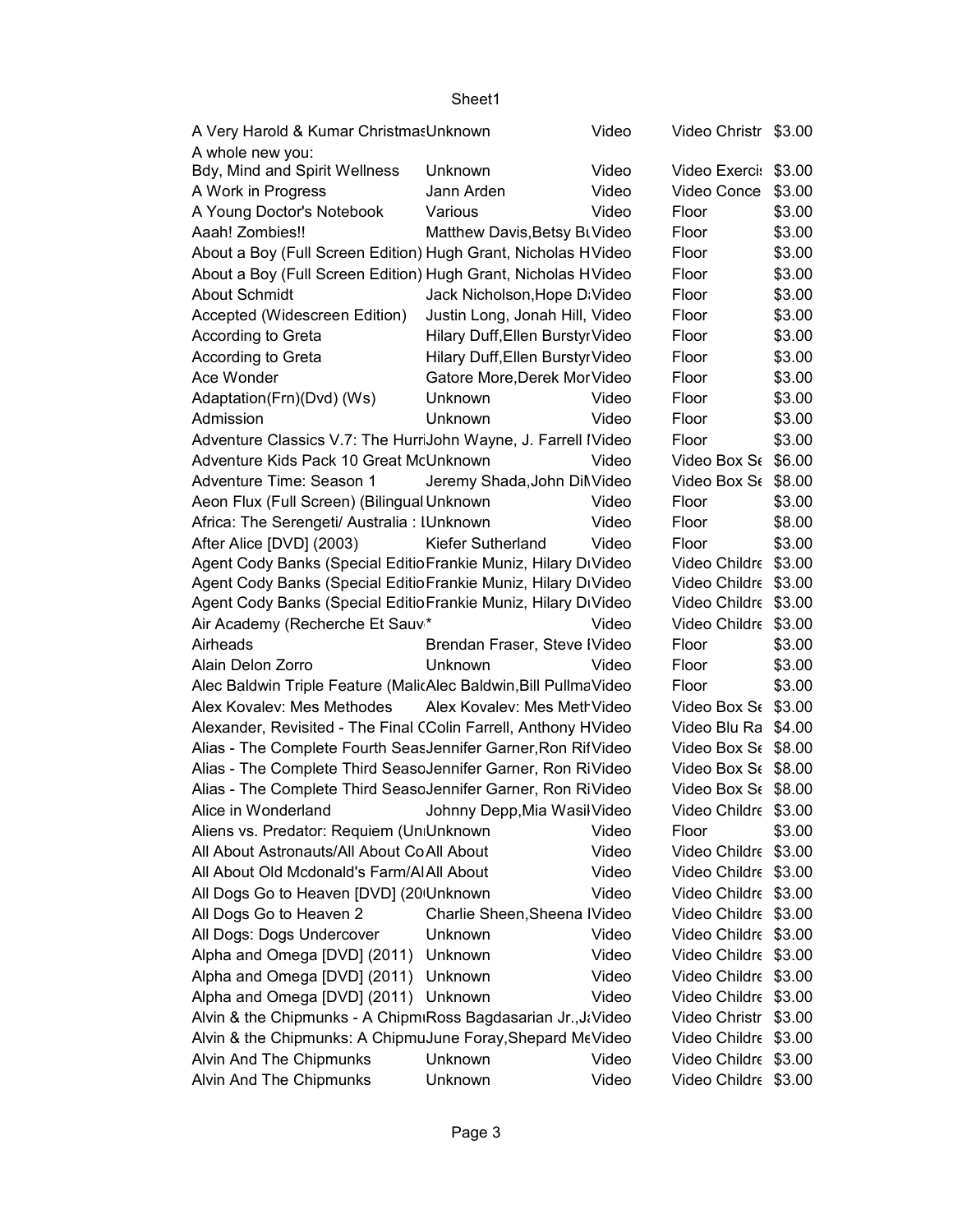| Alvin And The Chipmunks                                           | Unknown                                    | Video | Video Childre \$3.00 |        |
|-------------------------------------------------------------------|--------------------------------------------|-------|----------------------|--------|
| Alvin And The Chipmunks                                           | Unknown                                    | Video | Video Childre \$3.00 |        |
| Alvin And The Chipmunks 4: The Unknown                            |                                            | Video | Video Childre \$3.00 |        |
| Alvin and the Chipmunks: ChipwroJustin Long, Jesse McCVideo       |                                            |       | Video Childre \$3.00 |        |
| Always Will                                                       | Mark Schroeder, Noelle Video               |       | Video Childre \$3.00 |        |
| Amazing Racer                                                     | Julianne Michelle, Claire Video            |       | Floor                | \$3.00 |
| America's Funniest Home Videos Unknown                            |                                            | Video | Floor                | \$3.00 |
| America's Serial Killers: Portraits iCharles Manson, Ted BtVideo  |                                            |       | Floor                | \$3.00 |
| American Beauty (Widescreen EdAnnette Bening, Thora IVideo        |                                            |       | Floor                | \$3.00 |
| <b>AMERICAN DAD 3</b>                                             | Unknown                                    | Video | Video Box St \$8.00  |        |
| American Dad! Volume Eight                                        | Seth MacFarlane, Wend Video                |       | Video Box St \$8.00  |        |
| American Dad!, Vol. 2                                             | Matt Weitzman Mike BaVideo                 |       | Video Box St \$8.00  |        |
| American Dreamz (Widescreen E Hugh Grant, Dennis Qu Video         |                                            |       | Floor                | \$3.00 |
| <b>American Flyers</b>                                            | Kevin Costner, David MaVideo               |       | Floor                | \$3.00 |
| American Gangster                                                 | Denzel Washington, RuVideo                 |       | Floor                | \$3.00 |
|                                                                   |                                            |       |                      |        |
| American Gangster (2-Disc Unrat Denzel Washington, RuVideo        |                                            |       | Floor                | \$3.00 |
| American Gangster (2-Disc Unrat Denzel Washington, RuVideo        |                                            |       | Floor                | \$3.00 |
| American Gangster (2-Disc Unrat Denzel Washington, RuVideo        |                                            |       | Floor                | \$3.00 |
| American Gangster (2-Disc Unrat Denzel Washington, RuVideo        |                                            |       | Floor                | \$3.00 |
| American Gangster (2-Disc Unrat Denzel Washington, RuVideo        |                                            |       | Floor                | \$3.00 |
| American History of the Wild WesWild Bill Hickok, Wayatt Video    |                                            |       | Video Box St \$5.00  |        |
| American History X                                                | Edward Norton, EdwardVideo                 |       | Floor                | \$3.00 |
| American Idol: The Search for a S*                                |                                            | Video | Floor                | \$3.00 |
| American Pie 2 - Unrated (Wides Jason Biggs, Seann WilVideo       |                                            |       | Floor                | \$3.00 |
| American Pie 2 (Widescreen Coll Jason Biggs, Seann WilVideo       |                                            |       | Floor                | \$3.00 |
| An All Dogs Christmas Carol                                       | Charles Nelson Reilly, S Video             |       | Video Christr        | \$3.00 |
| An Elf's Story DVD                                                | Unknown                                    | Video | Video Christr \$3.00 |        |
| An Elf's Story DVD                                                | Unknown                                    | Video | Video Christr \$3.00 |        |
| An Officer and a Gentleman                                        | Richard Gere, Debra Wi Video               |       | Floor                | \$3.00 |
| Anaconda (Superbit Collection)                                    | Jon Voight, Eric Stoltz, JrVideo           |       | Floor                | \$3.00 |
| Analyze This                                                      | Robert De Niro, Billy CryVideo             |       | Floor                | \$3.00 |
| Anchorman - The Legend of Ron Will Ferrell, Christina At Video    |                                            |       | Floor                | \$3.00 |
|                                                                   |                                            |       |                      |        |
| Andre Rieu - Tuscany                                              | Carla Maffioletti, Carmer <sub>Video</sub> |       | Video Conce \$3.00   |        |
| Andre Rieu in Wonderland (+ BonAndre Rieu                         |                                            | Video | Video Conce \$3.00   |        |
| Andrew Lloyd Webber: Live MusicElaine Paige, Donny OsrVideo       |                                            |       | Video Conce          | \$3.00 |
| Angel Eyes                                                        | Jennifer Lopez, James CVideo               |       | Floor                | \$3.00 |
| Angelina Ballerina - Angelina in thFinty Williams, Judi Den Video |                                            |       | Video Childre \$3.00 |        |
| Angels in America (DVD)                                           | Al Pacino, Meryl Streep, Video             |       | Floor                | \$3.00 |
| Anger Management (Full Screen IAdam Sandler, Jack NiclVideo       |                                            |       | Floor                | \$3.00 |
| Animusic - A Computer AnimationUnknown                            |                                            | Video | Video Conce          | \$3.00 |
| Anna Karenina                                                     | Matthew Macfadyen, Eri Video               |       | Floor                | \$3.00 |
| Annapolis (Widescreen Edition)                                    | James Franco, Jordana Video                |       | Floor                | \$3.00 |
| Anne Murray - What a Wonderful Anne Murray, Deborah CVideo        |                                            |       | Video Conce          | \$3.00 |
| Apartment 1303 [DVD]                                              | Unknown                                    | Video | Floor                | \$3.00 |
| Are We There Yet?                                                 | Ice Cube, Nia Long, Ale Video              |       | Floor                | \$3.00 |
|                                                                   | Bruce Willis, Billy Bob TVideo             |       | Floor                | \$3.00 |
| Armageddon                                                        |                                            |       |                      |        |
| Arrested Development: Season 3 Unknown                            |                                            | Video | Video Box St \$8.00  |        |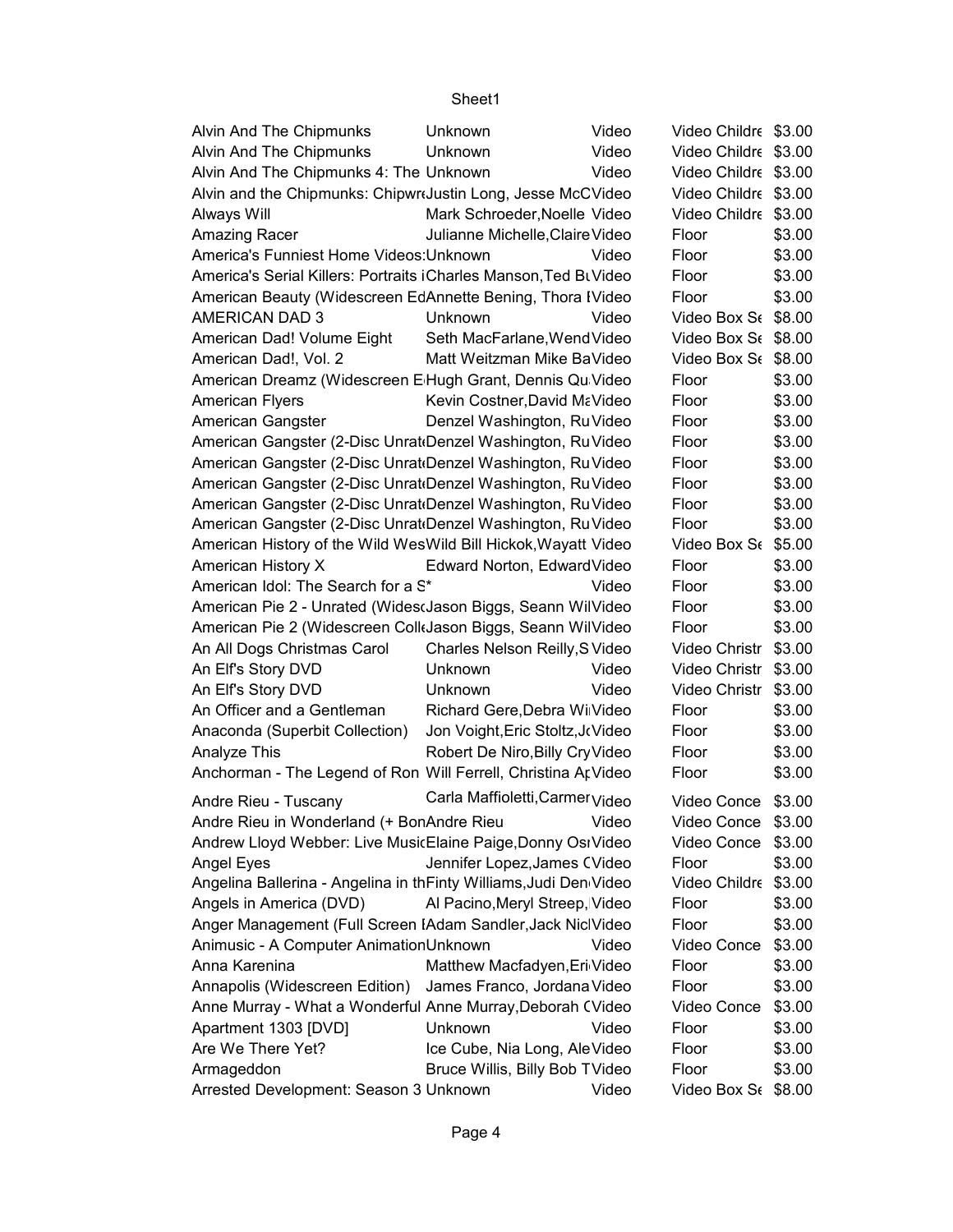| Arrested Development: Season T'Unknown                          |                                 | Video | Video Box S <sub>6</sub> \$8.00 |        |
|-----------------------------------------------------------------|---------------------------------|-------|---------------------------------|--------|
| Assassination of a High School PIMischa Barton, Reece TVideo    |                                 |       | Floor                           | \$3.00 |
| At War With the Army                                            | Unknown                         | Video | Floor                           | \$3.00 |
| ATL (Full Screen Edition)                                       | T.I., Lauren London, Eva Video  |       | Floor                           | \$3.00 |
| Austin Powers Goldmember (FullsUnknown                          |                                 | Video | Floor                           | \$3.00 |
| Austin Powers Goldmember (FullsUnknown                          |                                 | Video | Floor                           | \$3.00 |
| Austin Powers Goldmember (FullsUnknown                          |                                 | Video | Floor                           | \$3.00 |
| Austin Powers: Goldmember (Ws) Unknown                          |                                 | Video | Floor                           | \$3.00 |
| Australia                                                       | Nicole Kidman, Hugh JaVideo     |       | Floor                           | \$3.00 |
| Australia                                                       | Nicole Kidman, Hugh JaVideo     |       | Floor                           | \$3.00 |
| <b>Auto Focus</b>                                               | Greg Kinnear, Willem DaVideo    |       | Floor                           | \$3.00 |
| Away From Her                                                   | Julie Christie, Gordon Pi Video |       | Floor                           | \$3.00 |
| Away We Go (Ailleurs nous irons) Unknown                        |                                 | Video | Floor                           | \$3.00 |
| B.L.T.: Butt, Legs & Tummy on a Karen Voight                    |                                 | Video | Video Exerci: \$3.00            |        |
| B.O.B.'s Big Break (Bob's Big Bre Unknown                       |                                 | Video | Video Childre \$3.00            |        |
| Babar - The Movie                                               | Gordon Pinsent, Gavin NVideo    |       | Video Childre \$3.00            |        |
| Babes in Toyland                                                | Charles Nelson Reilly, LiVideo  |       | Video Christr \$3.00            |        |
| Baby Einstein - Baby Beethoven - n/a                            |                                 | Video | Video Childre \$3.00            |        |
| Baby Nick Jr - Let's Go to the FariCurious Buddies              |                                 | Video | Video Childre \$3.00            |        |
| Baby Signing Time Volume 2: HerRachel Coleman                   |                                 | Video | Video Childre \$3.00            |        |
| Baby Signing Time! Vol. 2 Music (Rachel de Azevedo Col Video    |                                 |       | Video Childre \$3.00            |        |
| Bachelor Party 2: The Last Tempt Josh Cooke, Greg Pitts, IVideo |                                 |       | Floor                           | \$3.00 |
| <b>Bachelorette</b>                                             | Kirsten Dunst, Isla Fishe Video |       | Floor                           | \$3.00 |
| <b>Bad Boys (Special Edition)</b>                               | Will Smith, Martin LawreVideo   |       | Floor                           | \$3.00 |
| Bad Boys II                                                     | Martin Lawrence, Will Sr Video  |       | Floor                           | \$3.00 |
|                                                                 |                                 |       |                                 |        |
| Bad Boys II (Two-Disc Special Ed Will Smith, Martin Lawre Video |                                 |       | Floor                           | \$3.00 |
| <b>Bad Girls</b>                                                | Unknown                         | Video | Floor                           | \$3.00 |
| Bah, Humduck! A Looney Tunes (Daffy Duck, Joe Alaskey Video     |                                 |       | Video Christr \$3.00            |        |
| Bah, Humduck! A Looney Tunes (Daffy Duck, Joe Alaskey Video     |                                 |       | Video Christr \$3.00            |        |
| Bait                                                            | Jamie Foxx, David Mors Video    |       | Floor                           | \$3.00 |
| <b>Ballad of Little Joe</b>                                     | Unknown                         | Video | Video Childre \$3.00            |        |
| Ballistic - Ecks vs. Sever                                      | Antonio Banderas, LucyVideo     |       | Floor                           | \$3.00 |
| Bananas Bunch Volume 1                                          | Unknown                         | Video | Floor                           | \$3.00 |
| <b>Bandslam</b>                                                 | Aly Michalka, Vanessa FVideo    |       | Floor                           | \$3.00 |
| Barbara Cook In Mostly Sondhein Unknown                         |                                 | Video | Video Conce \$3.00              |        |
| BARBERSHOP (SPECIAL EDITI(Unknown                               |                                 | Video | Floor                           | \$3.00 |
| Barbershop 2 - Back in Business (Ice Cube, Cedric the EnVideo   |                                 |       | Floor                           | \$3.00 |
| Barbie As The Island Princess Melissa Lyons, Kelly SheVideo     |                                 |       | Video Childre \$3.00            |        |
| Barbie As The Princess & The PaKelly Sheridan, Melissa IVideo   |                                 |       | Video Childre \$3.00            |        |
| Barbie as The Princess and the PUnknown                         |                                 | Video | Video Childre \$3.00            |        |
| Barbie Fairytopia                                               | Kelly Sheridan, Lee ToclVideo   |       | Video Childre \$3.00            |        |
| Barbie Fairytopia Mermaidia                                     | Unknown                         | Video | Video Childre \$3.00            |        |
| Barbie in A Mermaid Tale                                        | Unknown                         | Video | Video Childre \$3.00            |        |
| Barbie in The 12 Dancing Princes Kelly Sheridan, Catherin Video |                                 |       | Video Childre \$3.00            |        |
| Barbie in The Nutcracker                                        | Kelly Sheridan, Kirby McVideo   |       | Video Childre \$3.00            |        |
| Barbie of Swan Lake                                             | Kelly Sheridan, Mark HillVideo  |       | Video Childre \$3.00            |        |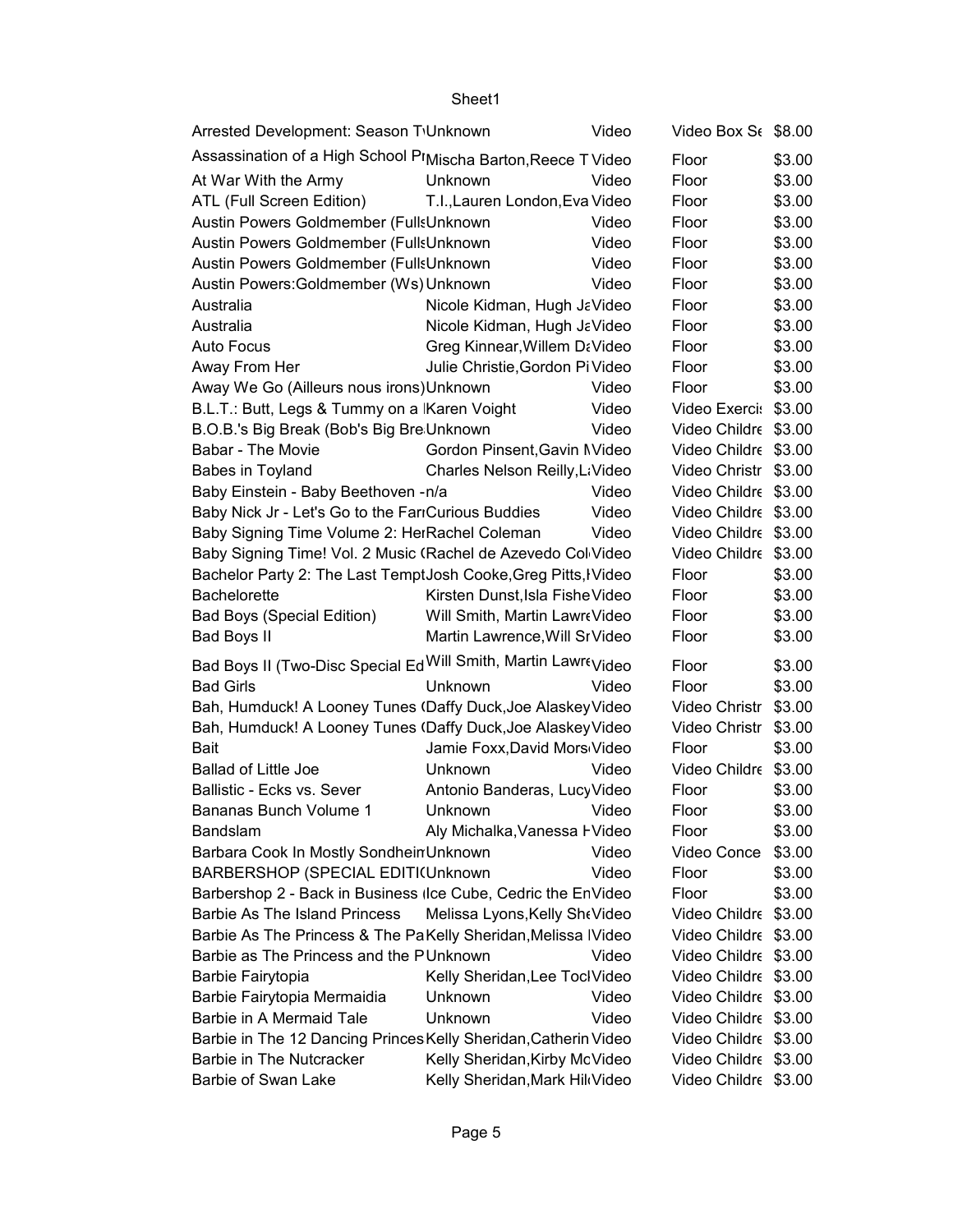| Barbie Of Swan Lake                                              | Kelly Sheridan, Mark HillVideo            |       | Video Childre \$3.00 |        |
|------------------------------------------------------------------|-------------------------------------------|-------|----------------------|--------|
| Barney - Sing and Dance with BarBarney                           |                                           | Video | Video Childre \$3.00 |        |
| Barney: Christmas Star                                           | Tim Dever, Julie Johnso Video             |       | Video Christr \$3.00 |        |
| <b>Basic</b>                                                     | John Travolta, Samuel IVideo              |       | Floor                | \$3.00 |
| <b>Basic</b>                                                     | John Travolta, Samuel IVideo              |       | Floor                | \$3.00 |
| <b>Basic</b>                                                     | <b>Unknown</b>                            | Video | Floor                | \$3.00 |
| Batman Begins (Two-Disc Deluxe Christian Bale, Michael Video     |                                           |       | Floor                | \$3.00 |
| Batman Begins (Widescreen EditiChristian Bale, Michael Video     |                                           |       | Floor                | \$3.00 |
| Batman Begins (Widescreen EditiChristian Bale, Michael Video     |                                           |       | Floor                | \$3.00 |
| Batman Begins (Widescreen EditiChristian Bale, Michael Video     |                                           |       | Floor                | \$3.00 |
| Battlefield 4 for XBox One                                       | Unknown                                   | Video | Video Box St \$6.00  |        |
| Be Kind Rewind (Ws) (Ff)                                         | Unknown                                   | Video | Floor                | \$3.00 |
| Bean: The Movie / Johnny Englist Artist Not Provided             |                                           | Video | Floor                | \$3.00 |
| Bear in the Big Blue House - Dan(Noel MacNeal, Peter Lin Video   |                                           |       | Video Childre \$3.00 |        |
| Beautiful Ohio (2009)                                            | Unknown                                   | Video | Floor                | \$3.00 |
| BEAVIS & BUTTHEAD - TROUBLUnknown                                |                                           | Video | Floor                | \$3.00 |
| Because I Said So                                                | Diane Keaton, Mandy NVideo                |       | Floor                | \$3.00 |
| Because Of Winn-Dixie                                            | Annasophia Robb, Jeff LVideo              |       | Video Childre \$3.00 |        |
|                                                                  |                                           |       |                      |        |
| <b>Becket</b>                                                    | Richard Burton, Peter O' <sub>Video</sub> |       | Floor                | \$3.00 |
| <b>Beethoven Lives Upstairs</b>                                  | Neil Munro, Illya Wolosh Video            |       | Video Childre \$3.00 |        |
| <b>Beethoven Lives Upstairs</b>                                  | Neil Munro, Illya Wolosh Video            |       | Video Childre \$3.00 |        |
| Beethoven's 2nd                                                  | Charles Grodin, Bonnie IVideo             |       | Video Childre \$3.00 |        |
| Beethoven's Big Break [DVD]                                      | Jonathan Silverman, Jer Video             |       | Video Childre \$3.00 |        |
| <b>Before Sunrise</b>                                            | Ethan Hawke, Julie Delp Video             |       | Floor                | \$3.00 |
| Being Ian: 5 O'Clock Snooze                                      | Not applicable                            | Video | Video Childre \$3.00 |        |
| Bella Dancerella: Let's Dance! Ba Unknown                        |                                           | Video | Video Childre \$3.00 |        |
| Bella Dancerella: Let's Dance! Ba Unknown                        |                                           | Video | Video Childre \$3.00 |        |
| Bella Dancerella: Let's Dance! Ba Unknown                        |                                           | Video | Video Childre \$3.00 |        |
| Bend It Like Beckham (Full Scree Unknown                         |                                           | Video | Video Childre \$3.00 |        |
| Bend It Like Beckham (Full Scree Unknown                         |                                           | Video | Video Childre \$3.00 |        |
|                                                                  |                                           |       |                      |        |
| Bend It Like Beckham (Full Scree Unknown                         |                                           | Video | Video Childre \$3.00 |        |
| Benjamin (Franklin) et le chevalierUnknown                       |                                           | Video | Video Childre \$3.00 |        |
| Benjamin (Franklin) Patissier                                    | Unknown                                   | Video | Video Childre \$3.00 |        |
| Benny & Joon.                                                    | Unknown                                   | Video | Floor                | \$3.00 |
| Bernstein: Candide [DVD Video]                                   | Leonard Bernstein, Chris Video            |       | Video Conce          | \$3.00 |
| Best in Show                                                     | Fred Willard, Eugene LtVideo              |       | Floor                | \$3.00 |
| Best Men                                                         | Dean Cain, Andy Dick, SVideo              |       | Floor                | \$3.00 |
| <b>Best of Password</b>                                          | Allen Ludden, Betty Wh Video              |       | Video Box St \$8.00  |        |
| Best of the Best - Strange Tales cBest of the Best               |                                           | Video | Floor                | \$3.00 |
| Beverly Hills Chihuahua                                          | Jaime Lee Curtis, Piper IVideo            |       | Floor                | \$3.00 |
| Beverly Hills, 90210 - The Fifth ScJennie Garth, Jason Pri Video |                                           |       | Video Box St \$8.00  |        |
| Beverly Hills, 90210 - The Fourth Jason Priestley, ShanneVideo   |                                           |       | Video Box St \$8.00  |        |
| Beyblade - Let It Rip (Vol. 1)                                   | Marlowe Gardiner-Hesli Video              |       | Video Childre \$3.00 |        |
| <b>Big Coast</b>                                                 | Unknown                                   | Video | Floor                | \$3.00 |
| Big Fat Liar (Full Screen Edition) Frankie Muniz, Paul GiaVideo  |                                           |       | Floor                | \$3.00 |
| Big Fat Liar (Full Screen Edition) Frankie Muniz, Paul GiaVideo  |                                           |       | Floor                | \$3.00 |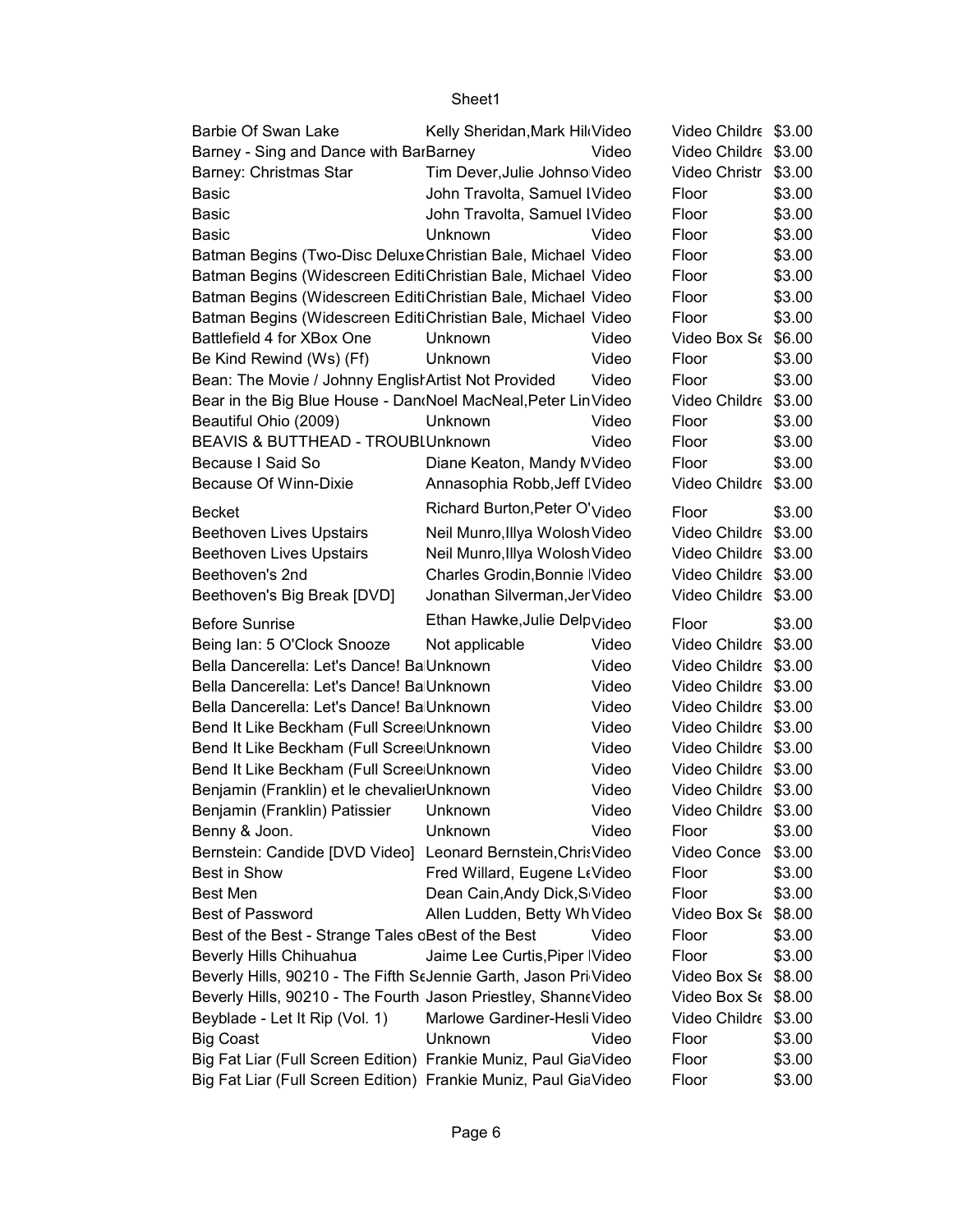| Big Momma's House 3                                               | Unknown                                                 | Video | Floor                           | \$3.00 |
|-------------------------------------------------------------------|---------------------------------------------------------|-------|---------------------------------|--------|
| <b>Big Trouble</b>                                                | Tim Allen, Omar Epps, D Video                           |       | Floor                           | \$3.00 |
| <b>Bill Cosby, Himself</b>                                        | <b>Bill Cosby</b>                                       | Video | Video Conce                     | \$3.00 |
| Billy Blanks: Postnatal Power - TaBilly Blanks                    |                                                         | Video | Video Exerci: \$3.00            |        |
| <b>Billy's Hollywood Screen Kiss</b>                              | Brad Rowe, Sean Hayes Video                             |       | Floor                           | \$3.00 |
| Bionicle 3 - Web of Shadows                                       | Christopher Gaze, Briar Video                           |       | Video Childre \$3.00            |        |
| Bionicle: Mask of Light                                           | Jason Michas, Andrew FVideo                             |       | Video Childre \$3.00            |        |
| Bionicle: The Legend Reborn                                       | Dee Bradley Baker, Jeff Video                           |       | Video Childre \$3.00            |        |
| <b>Bird Sitter</b>                                                | <b>Artist Not Provided</b>                              | Video | Floor                           | \$3.00 |
| Birdman                                                           | Unknown                                                 | Video | Floor                           | \$3.00 |
| Birth (La naissance)                                              | Nicole Kidman, Lauren IVideo                            |       | Floor                           | \$3.00 |
| Black Snake Moan (Ws)                                             | Unknown                                                 | Video | Floor                           | \$3.00 |
| <b>Blade Runner</b>                                               | Harrison Ford, Rutger H&Video                           |       | Floor                           | \$3.00 |
| Blade Runner (The Director's Cut) Harrison Ford, Rutger HVideo    |                                                         |       | Floor                           | \$3.00 |
| Blade: House Of Chthon                                            | Unknown                                                 | Video | Floor                           | \$3.00 |
| Blair Witch (2016)                                                | Callie Hernandez, Valori Video                          |       | Floor                           | \$3.00 |
|                                                                   |                                                         |       |                                 |        |
| Blood - The Last Vampire                                          | Y <sub>51</sub> ki Kud <sub>59</sub> , Saemi Naka Video |       | Floor                           | \$3.00 |
| Blood Diamond (Full Screen) [DVIUnknown                           |                                                         | Video | Floor                           | \$3.00 |
| Blood Diamond (Ws)                                                | Unknown                                                 | Video | Floor                           | \$3.00 |
| Blood Diamond (Ws)                                                | Unknown                                                 | Video | Floor                           | \$3.00 |
| Blood Tide, Deadly Drifter, The RiJames Earl Jones, MorcVideo     |                                                         |       | Video Box S $\epsilon$ \$5.00   |        |
| Bloomin' Berry Garden                                             | Strawberry Shortcake Video                              |       | Video Childre \$3.00            |        |
| <b>Blow</b>                                                       | Johnny Depp, Pensalope Video                            |       | Floor                           | \$3.00 |
| Blue Collar Comedy Tour - One fcJeff Foxworthy, Larry th Video    |                                                         |       | Video Conce \$3.00              |        |
| Blue Collar Comedy Tour - The MJeff Foxworthy, Bill EngvVideo     |                                                         |       | Video Conce \$3.00              |        |
| Blue Planet (IMAX)                                                | James Buchli, Toni MyeVideo                             |       | Floor                           | \$3.00 |
| Blue's Clues - Blue's First Holiday Steve Burns, Traci PaigeVideo |                                                         |       | Video Childre \$3.00            |        |
| Blue's Clues - Blue's Room - HolicTraci Paige Johnson, SteVideo   |                                                         |       | Video Christr \$3.00            |        |
| Bo on the Go - Volume One - 26 IBo, Dezzy                         |                                                         | Video | Video Childre \$3.00            |        |
| Boardwalk Empire: Complete Firs Steve Buscemi, Michael Video      |                                                         |       | Video Box S <sub>6</sub> \$8.00 |        |
| Boardwalk Empire: Season 2                                        | Steve Buscemi, Michael Video                            |       | Video Box St \$8.00             |        |
|                                                                   | Steve Buscemi, Michael Video                            |       | Video Box St \$8.00             |        |
| Boardwalk Empire: Season 2                                        |                                                         |       |                                 |        |
| Bob the Builder - Scoop's Favorite Bob the Builder, Lachele Video |                                                         |       | Video Childre \$3.00            |        |
| Bob the Builder - Teamwork                                        | Rob Rackstraw, Kate HaVideo                             |       | Video Childre \$3.00            |        |
| Bob The Builder: Digging For TreaUnknown                          |                                                         | Video | Video Childre \$3.00            |        |
| Bob the Builder: Tool Power [DVCUnknown                           |                                                         | Video | Video Childre \$3.00            |        |
| Bob the Builder: When Bob BecarLachelle Carl, Rupert DeVideo      |                                                         |       | Video Childre \$3.00            |        |
| Bobby (Widescreen Edtion)                                         | Unknown                                                 | Video | Floor                           | \$3.00 |
| Bobby (Widescreen)                                                | Unknown                                                 | Video | Floor                           | \$3.00 |
| <b>Body Heat</b>                                                  | William Hurt, Kathleen TVideo                           |       | Floor                           | \$3.00 |
| Body of Lies                                                      | Leonardo DiCaprio, Rus Video                            |       | Floor                           | \$3.00 |
| Bonanza, Vols. 3 & 4                                              | Lorne Greene, Michael LVideo                            |       | Video Box Se \$5.00             |        |
| <b>Bonneville</b>                                                 | Jessica Lange, Kathy BaVideo                            |       | Floor                           | \$3.00 |
| Book of Eve                                                       | Claire Bloom, Daniel Lavvideo                           |       | Floor                           | \$3.00 |
| <b>Boot Hill</b>                                                  | Terence Hill, Woody StrVideo                            |       | Floor                           | \$3.00 |
| <b>Borat</b>                                                      | Sacha Baron Cohen, KeVideo                              |       | Floor                           | \$3.00 |
|                                                                   |                                                         |       |                                 |        |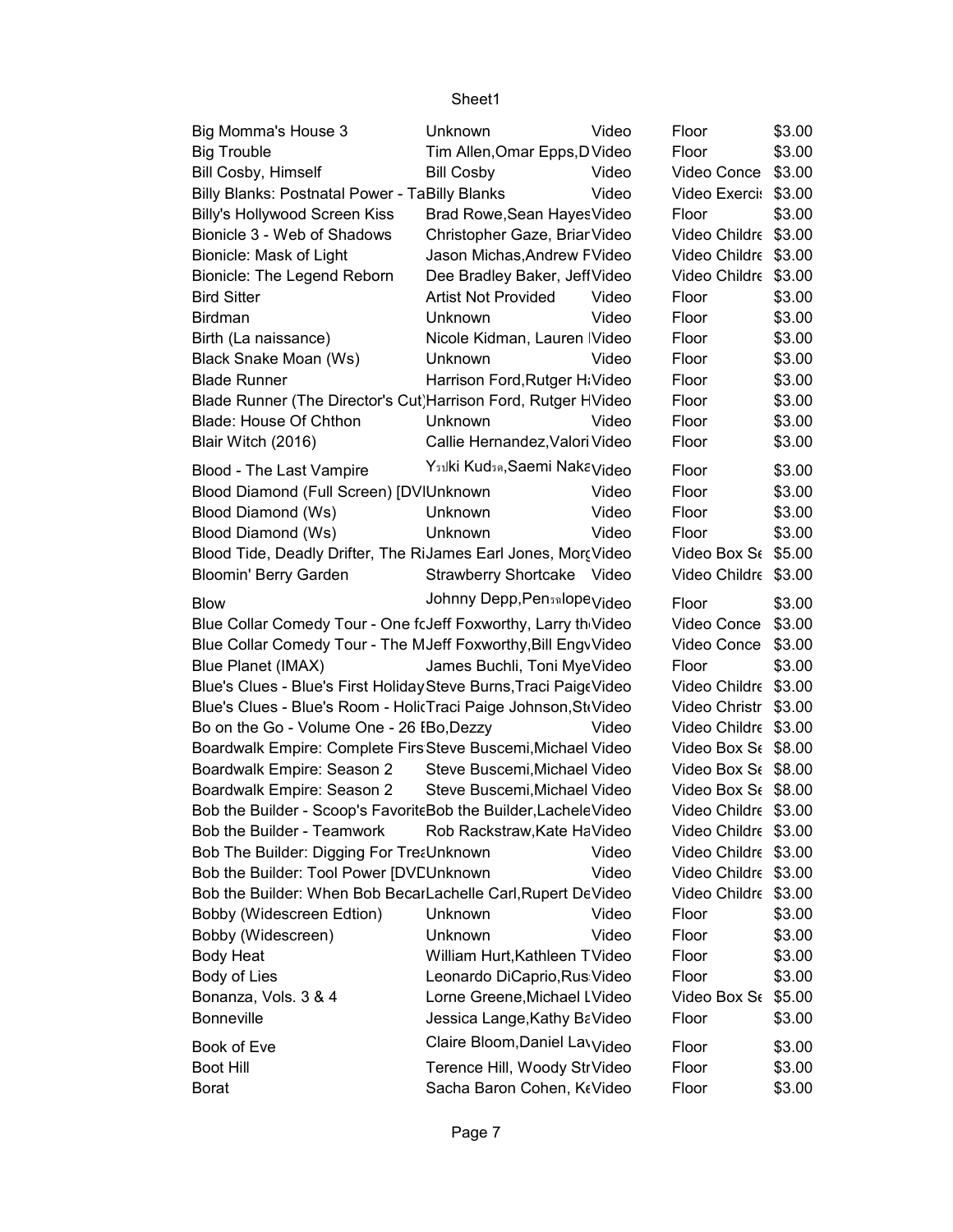| Borat: Cultural Learnings of Amer Sacha Baron Cohen, Pa Video   |                                          |       | Floor                           | \$3.00 |
|-----------------------------------------------------------------|------------------------------------------|-------|---------------------------------|--------|
| Border Cafe (Cafe Transit) (EnglisFereshteh Sarde Orfaei Video  |                                          |       | Floor                           | \$3.00 |
| Boston Legal - Season One                                       | William Shatner, James Video             |       | Video Blu Ra                    | \$8.00 |
| <b>Bowling for Columbine</b>                                    | Michael Moore, CharltorVideo             |       | Floor                           | \$3.00 |
| <b>Bowling for Columbine</b>                                    | Michael Moore, CharltorVideo             |       | Floor                           | \$3.00 |
| <b>Bowling for Columbine</b>                                    | Michael Moore, CharltorVideo             |       | Floor                           | \$3.00 |
| Boy Meets Grill with Bobby Flay - Boy Meets Grill With BoVideo  |                                          |       | Video Box S <sub>6</sub> \$8.00 |        |
| Boys and Girls                                                  | Freddie Prinze Jr., Clair Video          |       | Floor                           | \$3.00 |
|                                                                 | Hilary Swank, Chlosw Se <sub>Video</sub> |       |                                 | \$3.00 |
| Boys Don't Cry                                                  |                                          |       | Floor                           |        |
| Boys on the Side                                                | Whoopi Goldberg, Mary-Video              |       | Floor                           | \$3.00 |
| <b>Bratz - Fashion Pixiez</b>                                   | Ashleigh Ball, Sarah Edr Video           |       | Video Childre \$3.00            |        |
| Bratz - Super Babyz                                             | Britt McKillip, Britt Irvin, NVideo      |       | Video Childre \$3.00            |        |
| <b>Bratz-The Movie</b>                                          | Logan Browning, Janel FVideo             |       | Video Childre \$3.00            |        |
| Bratz - The Movie                                               | Logan Browning, Janel FVideo             |       | Video Childre \$3.00            |        |
| Bratz: Babyz                                                    | Unknown                                  | Video | Video Childre \$3.00            |        |
| <b>Breakfast With Scot</b>                                      | Tom Cavanagh, Ben Sh <sub>'</sub> Video  |       | Floor                           | \$3.00 |
| <b>Breakfast With Scot</b>                                      | Tom Cavanagh, Ben Sh <sub>'</sub> Video  |       | Floor                           | \$3.00 |
| Breaking Bad - The Complete FirsBryan Cranston, Aaron Video     |                                          |       | Video Box St \$8.00             |        |
| Breaking Bad - The Complete FirsBryan Cranston, Aaron Video     |                                          |       | Video Box $St$ \$9.00           |        |
| Breaking Bad - The Complete FirsBryan Cranston, Aaron Video     |                                          |       | Video Box St \$8.00             |        |
| Breaking Bad - The Complete FirsBryan Cranston, Aaron Video     |                                          |       | Video Box Se \$8.00             |        |
| Breaking Bad - The Final Season Unknown                         |                                          | Video | Video Box St \$8.00             |        |
|                                                                 |                                          |       | Video Conce \$3.00              |        |
| Bride & Prejudice                                               | Martin Henderson, Aishy Video            |       |                                 |        |
| <b>Bride Wars</b>                                               | Kate Hudson, Anne Hatl Video             |       | Floor                           | \$3.00 |
| <b>Bride Wars</b>                                               | Unknown                                  | Video | Floor                           | \$3.00 |
| <b>Bridesmaids</b>                                              | Unknown                                  | Video | Floor                           | \$3.00 |
| Bridget Jones - The Edge of ReasRensae Zellweger, Gem Video     |                                          |       | Floor                           | \$3.00 |
| Bridget Jones - The Edge of ReasRensae Zellweger, Hugh Video    |                                          |       | Floor                           | \$3.00 |
| <b>Bridget Jones's Diary</b>                                    | Rensae Zellweger, Colin Video            |       | Floor                           | \$3.00 |
| Bridget Jones's Diary [DVD] [2001Rensae Zellweger, Colin Video  |                                          |       | Floor                           | \$3.00 |
| Bring It On                                                     | Kirsten Dunst, Eliza Dus Video           |       | Floor                           | \$3.00 |
| Bring it On Again                                               | Anne Judson-Yager, BriVideo              |       | Floor                           | \$3.00 |
| Bring It On: Fight to the Finish Christina Milian, Cody LtVideo |                                          |       | Floor                           | \$3.00 |
| Bring It On: In It To Win It (Wides Ashley Benson, Cassie Video |                                          |       | Floor                           | \$3.00 |
| Bringing Down The House (Full S Steve Martin, Queen LaVideo     |                                          |       | Floor                           | \$3.00 |
| <b>Broken Flowers</b>                                           |                                          |       |                                 |        |
|                                                                 | Bill Murray, Jessica LançVideo           |       | Floor                           | \$3.00 |
| Brotherhood of the Wolf                                         | Samuel Le Bihan, Vince Video             |       | Floor                           | \$3.00 |
| <b>Brothers</b>                                                 | Unknown                                  | Video | Floor                           | \$3.00 |
| Brothers & Sisters: Season 5                                    | Sally Fields, Calista FlocVideo          |       | Video Box St \$8.00             |        |
| Brothers Mcmullen [DVD] [1995] [Jack Mulcahy, Mike Mc(Video     |                                          |       | Floor                           | \$3.00 |
| Brown and Green Leaf Design CaUnknown                           |                                          | Video | Floor                           | \$3.00 |
| Bruce Almighty (Full Screen EditicJim Carrey, Jennifer AniVideo |                                          |       | Floor                           | \$3.00 |
| <b>Bruno</b>                                                    | Sacha Baron Cohen, La Video              |       | Floor                           | \$3.00 |
| <b>Bruno</b>                                                    | Sacha Baron Cohen, La Video              |       | Floor                           | \$3.00 |
| Bucket List (Ws) (Fs)                                           | Unknown                                  | Video | Floor                           | \$3.00 |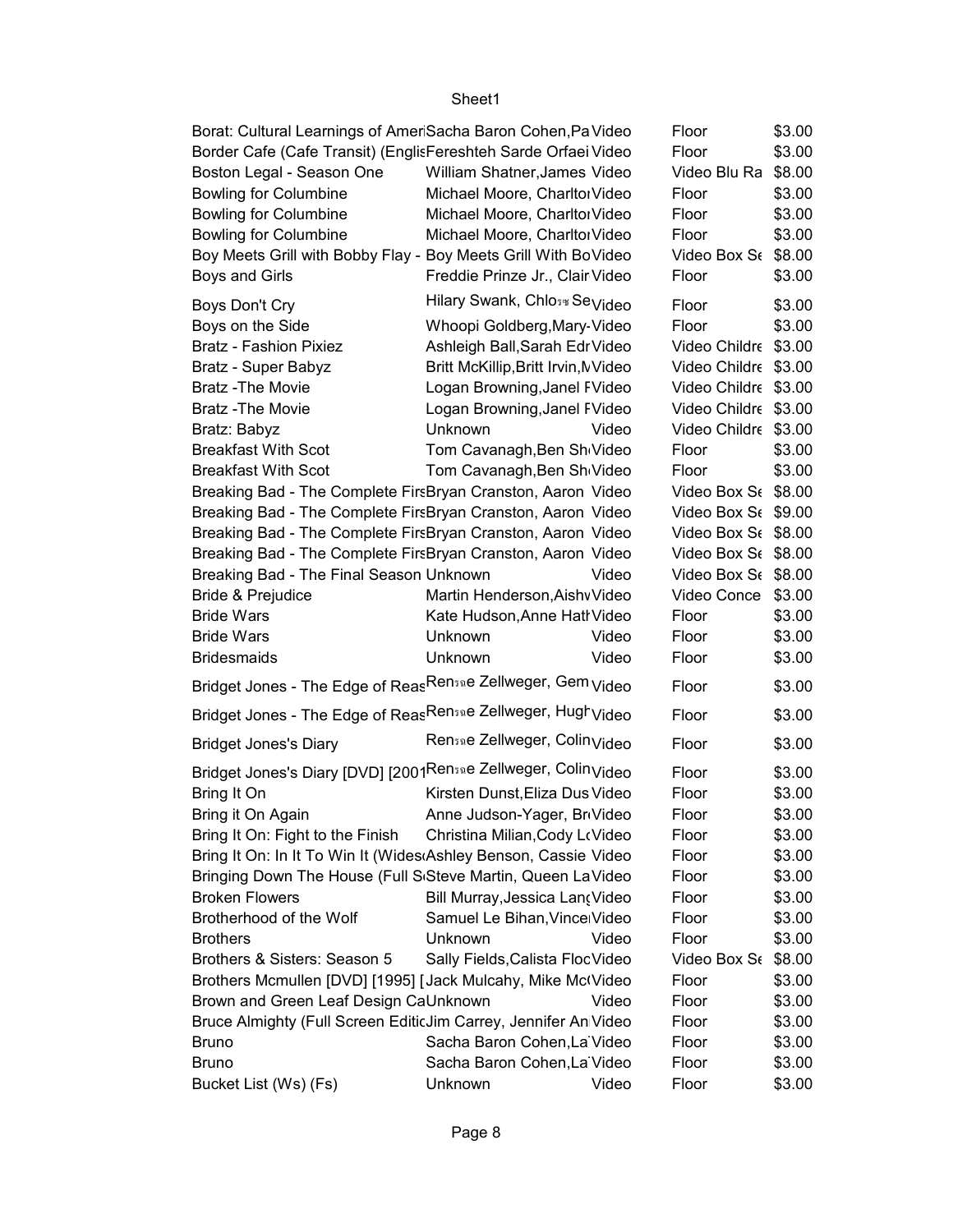| <b>Buffy The Vampire Slayer</b>                                   | Luke Perry, Rutger Haue Video           |       | Floor                           | \$3.00 |
|-------------------------------------------------------------------|-----------------------------------------|-------|---------------------------------|--------|
| Buffy the Vampire Slayer - The CrSarah Michelle Gellar, NVideo    |                                         |       | Video Box S <sub>6</sub> \$8.00 |        |
| Buffy the Vampire Slayer - The CrSarah Michelle Gellar, NVideo    |                                         |       | Video Box S <sub>6</sub> \$8.00 |        |
| Buffy V.s. Season 7                                               | Unknown                                 | Video | Video Box S <sub>6</sub> \$8.00 |        |
| Burn Notice Season 1                                              | Unknown                                 | Video | Video Box S <sub>6</sub> \$8.00 |        |
| Burn Notice: Season 2                                             | Jeffrey Donovan, Gabrie Video           |       | Video Box St \$8.00             |        |
| Bye Bye Baby                                                      | Carol Alt, Luca Barbares Video          |       | Floor                           | \$3.00 |
| Ca\$h [Blu-ray]                                                   | Mike Starr, Sean Bean, VVideo           |       | Floor                           | \$3.00 |
| Caddyshack (1980) - Golf - DVD Unknown                            |                                         | Video | Floor                           | \$3.00 |
| Caddyshack 2                                                      | Jackie Mason, Robert SVideo             |       | Floor                           | \$3.00 |
| Californication: Season 2                                         | David Duchovny, Natasc Video            |       | Video Box S <sub>6</sub> \$8.00 |        |
| Californication: Season 1                                         | David Duchovny, Natasc Video            |       | Video Box S <sub>6</sub> \$8.00 |        |
| Californication: Season 3                                         | David Duchovny, Natasc Video            |       | Video Box S <sub>6</sub> \$8.00 |        |
| Californication: The Fifth Season David Duchovny, Evan IVideo     |                                         |       | Video Box S <sub>6</sub> \$8.00 |        |
| Call of Duty: Modern Warfare 2 - IUnknown                         |                                         | Video | Video Games \$4.00              |        |
| Camilla                                                           | Jessica Tandy, Bridget FVideo           |       | Floor                           | \$3.00 |
| Camp Rock (Extended Rock Star Joe Jonas, Demi LovatcVideo         |                                         |       | Video Childre \$3.00            |        |
| Campfire Homecoming                                               | Bill Gaither, Gloria Gaith Video        |       | Floor                           | \$3.00 |
| Capote                                                            | Philip Seymour Hoffmar Video            |       | Floor                           | \$3.00 |
| Captain January                                                   | Shirley Temple, Guy Kib Video           |       | Video Childre \$3.00            |        |
| <b>CAPTIVE FORAGING: DVD</b>                                      | Unknown                                 | Video | Floor                           | \$3.00 |
| Caribbean Workout: Abs, Buns ar Shelly McDonald                   |                                         | Video | Video Exercis                   | \$3.00 |
| Carmen Electra's Aerobic StripteaCarmen Electra, MichaelVideo     |                                         |       | Video Exerci: \$3.00            |        |
| Caro Diario                                                       | Nanni Moretti, Renato C Video           |       | Floor                           | \$3.00 |
| Carol's Journey (Mongrel Media) Unknown                           |                                         | Video | Floor                           | \$3.00 |
| Carolina                                                          | Shirley MacLaine, Julia (Video          |       | Floor                           | \$3.00 |
| Carols for Christmas / Metropolita Gerald Finley, Aled Jone Video |                                         |       | Video Christr                   | \$3.00 |
| Cartoon Favorites Daffy Duck/Bu(Unknown                           |                                         | Video | Floor                           | \$3.00 |
| Casino Royale (2-Disc WidescreeUnknown                            |                                         | Video | Floor                           | \$3.00 |
| Casino Royale (Three-Disc Collec Unknown                          |                                         | Video | Floor                           | \$3.00 |
| <b>Catch That Kid</b>                                             |                                         |       | Video Childre \$3.00            |        |
|                                                                   | Kristen Stewart, Sam R <sub>Video</sub> |       |                                 |        |
| Cats & Dogs                                                       | Unknown                                 | Video | Video Childre \$3.00            |        |
| Catwoman                                                          | Halle Berry, Lambert WiVideo            |       | Floor                           | \$3.00 |
| Cedarmont Kids Christmas Carols Unknown                           |                                         | Video | Video Christr \$3.00            |        |
| Cellular (Ws)                                                     | Unknown                                 | Video | Floor                           | \$3.00 |
| Cellular [Blu-ray]                                                | Caroline Aaron, Kim Bas Video           |       | Video Blu Ra \$4.00             |        |
| Ceremony (Blu-ray)                                                | Unknown                                 | Video | Video Blu Ra \$4.00             |        |
| <b>Chalte Chalte</b>                                              | Shahrukh Khan, Rani MtVideo             |       | Video Conce \$3.00              |        |
| Champions Of The Wild - Under 1Unknown                            |                                         | Video | Video Box Se \$5.00             |        |
| Champions of the Wild: Primates Unknown                           |                                         | Video | Video Box S <sub>6</sub> \$5.00 |        |
| Changeling                                                        | Angelina Jolie, Colm FeVideo            |       | Floor                           | \$3.00 |
| Chappelle's Show                                                  | Dave Chappelle, Donnel Video            |       | Video Box S <sub>6</sub> \$8.00 |        |
| Chappelle's Show - Season 1                                       | Dave Chappelle, WillianVideo            |       | Video Box St \$8.00             |        |
| Chappelle's Show - Season 2                                       | Dave Chappelle, Q-Tip, NVideo           |       | Video Box St \$8.00             |        |
| Charlie and the Chocolate FactoryJohnny Depp, Freddie FVideo      |                                         |       | Video Childre \$3.00            |        |
| Charlie and the Chocolate FactoryJohnny Depp, Freddie FVideo      |                                         |       | Video Childre \$3.00            |        |
| Charlie and the Chocolate FactoryJohnny Depp, Freddie FVideo      |                                         |       | Video Childre \$3.00            |        |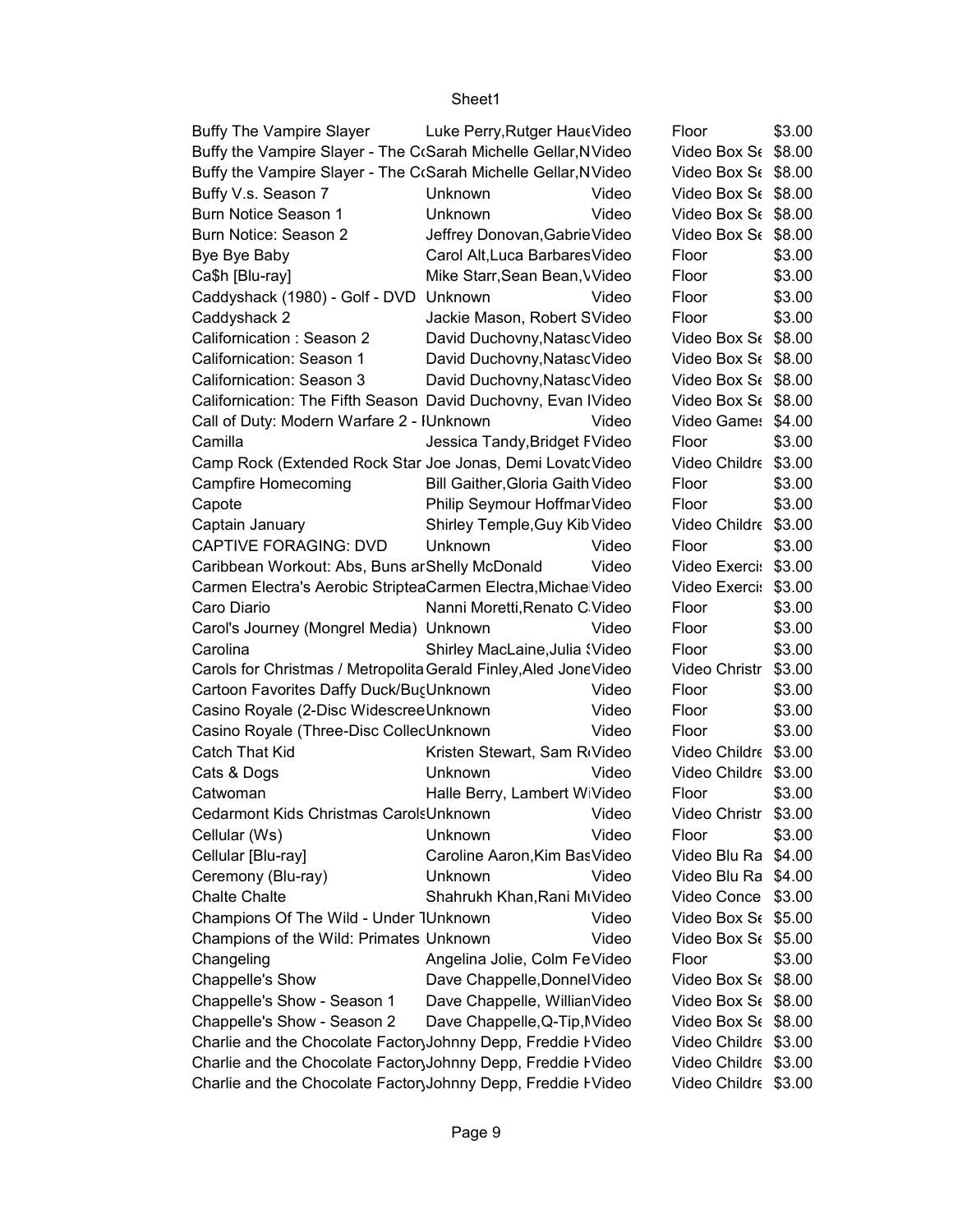| Charlie and the Chocolate FactoryJohnny Depp, Freddie FVideo   |                                          |       | Video Childre \$3.00 |        |
|----------------------------------------------------------------|------------------------------------------|-------|----------------------|--------|
| Charlie and the Chocolate FactoryJohnny Depp, Freddie FVideo   |                                          |       | Video Childre \$3.00 |        |
| Charlie and the Chocolate FactoryJohnny Depp, Freddie FVideo   |                                          |       | Video Childre \$3.00 |        |
| Charlie St. Cloud                                              | Zac Efron, Kim Basinger Video            |       | Floor                | \$3.00 |
| Charlie's Angels - Full Throttle (WDrew Barrymore, Lucy LVideo |                                          |       | Floor                | \$3.00 |
| Charlie's Angels - Full Throttle (WDrew Barrymore, Lucy LVideo |                                          |       | Floor                | \$3.00 |
| Charlie's Angels (Superbit Deluxe Unknown                      |                                          | Video | Floor                | \$3.00 |
| Charlotte Church - Voice of an AnCharlotte Church              |                                          | Video | Video Conce          | \$3.00 |
| Charlotte's Web (Widescreen EditDebbie Reynolds, Henry Video   |                                          |       | Video Childre \$3.00 |        |
| Chasing Amy (The Criterion Colle Joey Lauren Adams, BeVideo    |                                          |       | Floor                | \$3.00 |
| Chasing Liberty (Full Screen Editi Mandy Moore, Matthew Video  |                                          |       | Floor                | \$3.00 |
| Chat Room                                                      | Brian Hooks, Troy WinbtVideo             |       | Floor                | \$3.00 |
| Cheaper By the Dozen                                           | Steve Martin, Bonnie HtVideo             |       | Floor                | \$3.00 |
| Cher Live: The Farewell Tour                                   | Cher                                     | Video | Video Conce          | \$3.00 |
| <b>Cherry Crush</b>                                            | Nikki Reed, Jonathan TiVideo             |       | Floor                | \$3.00 |
|                                                                |                                          |       | Video Exerci: \$3.00 |        |
| Chi Running: A Revolutionary AprDanhny Dreyer                  |                                          | Video |                      |        |
| Chicago                                                        | Taye Diggs, Cliff Saund <sub>Video</sub> |       | Floor                | \$3.00 |
| Chicago                                                        | Taye Diggs, Cliff Saund <sub>Video</sub> |       | Floor                | \$3.00 |
| Chicago (Full Screen)                                          | Unknown                                  | Video | Floor                | \$3.00 |
| Children of Men                                                | Clive Owen, Julianne McVideo             |       | Floor                | \$3.00 |
| Chimes of Dunkirk: Teaching DanUnknown                         |                                          | Video | Video Exerci: \$3.00 |        |
| China - The Panda Adventure (IMMaria Bello, Xander Berl Video  |                                          |       | Video Childre \$3.00 |        |
| <b>China's First Emperor</b>                                   | Chinas First Emperor Video               |       | Floor                | \$3.00 |
| Chip 'n Dale Rescue Rangers, VoCorey Burton, Peter Cull Video  |                                          |       | Video Box St \$8.00  |        |
| Chip 'n Dale Rescue Rangers, VoRescue Rangers                  |                                          | Video | Video Box St \$8.00  |        |
| Chloe                                                          | Amanda Seyfried, Liam Video              |       | Floor                | \$3.00 |
| Christmas Favorites Collection (MMaureen O'Hara, Macau Video   |                                          |       | Video Box St \$6.00  |        |
| Christmas Time In South Park                                   | Unknown                                  | Video | Video Christr \$3.00 |        |
| Christmas With Jack Benny                                      | Christmas With Jack BeVideo              |       | Video Christr \$3.00 |        |
| Christmas With Ozzie & Harriet                                 |                                          |       |                      |        |
|                                                                | Ozzie & Harriet                          | Video | Video Christr \$3.00 |        |
| <b>Christmas With Red Skelton</b>                              | <b>Red Skelton Show</b>                  | Video | Video Christr \$3.00 |        |
| Chuggington: Chuggers To The RUnknown                          |                                          | Video | Video Childre \$3.00 |        |
| <b>Ch</b> sari                                                 | Michelle Pfeiffer, Kathy IVideo          |       | Floor                | \$3.00 |
| Cinderella Man (Full Screen Editic Russell Crowe, Rensae Video |                                          |       | Floor                | \$3.00 |
| City by the Sea (Widescreen Editi Robert De Niro, James Video  |                                          |       | Floor                | \$3.00 |
| City of Angels                                                 | Nicolas Cage, Meg Ryar Video             |       | Floor                | \$3.00 |
| City of Angels                                                 | Nicolas Cage, Meg Ryar Video             |       | Floor                | \$3.00 |
| <b>Clash Of The Titans</b>                                     | Sam Worthington, Ralph Video             |       | Floor                | \$3.00 |
| Classic Kathy Smith - Pregnancy 'Kathy Smith                   |                                          | Video | Video Exerci: \$3.00 |        |
| Classical Kids: Mr. Bach Comes to Classical Kids               |                                          | Video | Video Childre \$3.00 |        |
| Clay Pigeons                                                   | Vince Vaughn, Janeane Video              |       | Floor                | \$3.00 |
| <b>Click</b>                                                   | Unknown                                  | Video | Floor                | \$3.00 |
| Click (2006) Adam Sandler; Kate Unknown                        |                                          | Video | Floor                | \$3.00 |
| Cloud Atlas                                                    | Tom Hanks, Halle Berry, Video            |       | Floor                | \$3.00 |
| <b>Clueless</b>                                                |                                          |       |                      |        |
|                                                                | Alicia Silverstone, Stace Video          |       | Floor                | \$3.00 |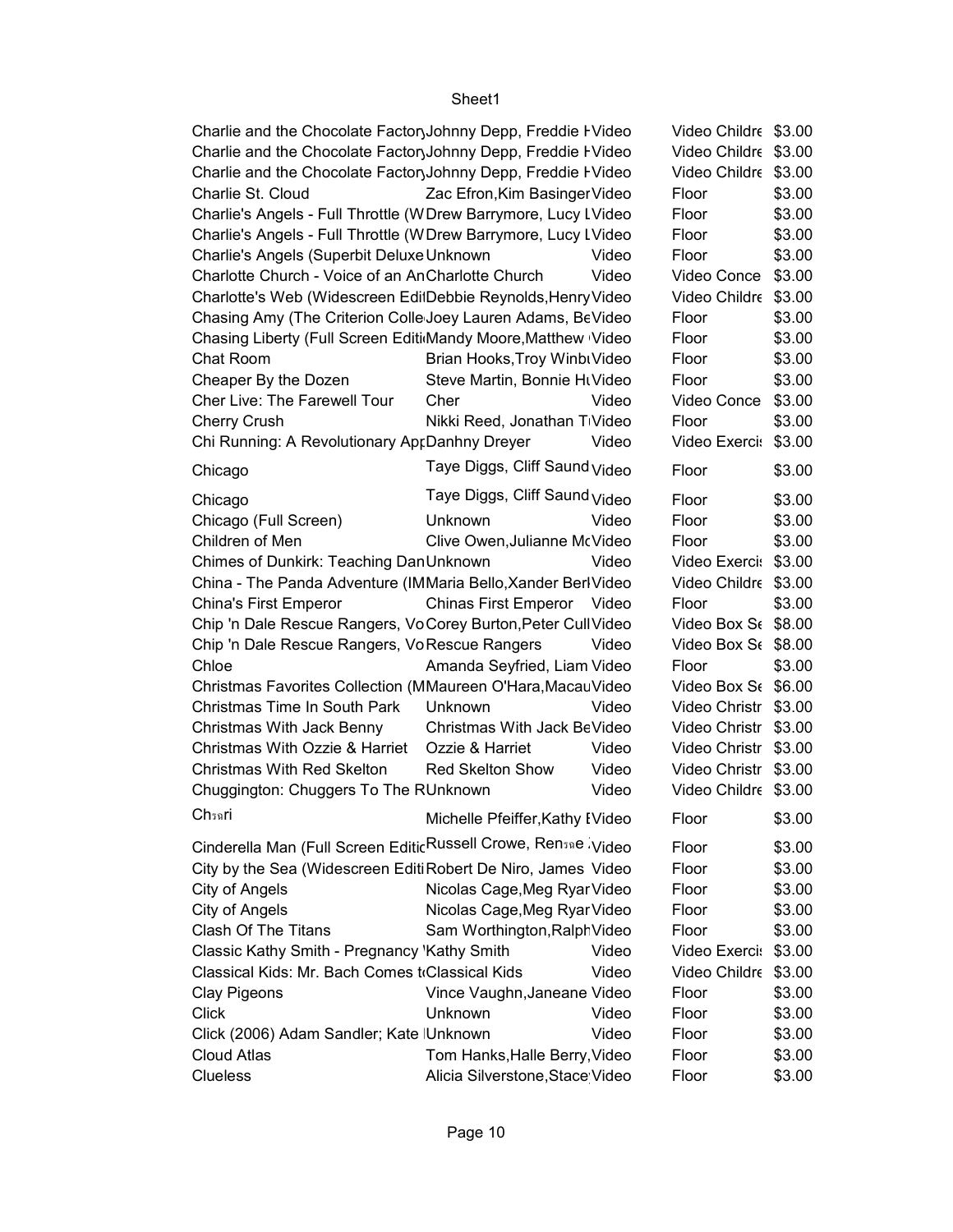| Cold Mountain                                                 | Unknown                          | Video | Floor                           | \$3.00 |
|---------------------------------------------------------------|----------------------------------|-------|---------------------------------|--------|
| Coldplay: Love, Actually                                      | Coldplay                         | Video | Video Conce                     | \$3.00 |
| <b>Comedy Classics</b>                                        | Our Gang, Three Stooge Video     |       | Floor                           | \$3.00 |
| Comedy Now! Starring Russell PeRussell Peters                 |                                  | Video | Video Conce \$3.00              |        |
| <b>Comedy Now! Starring Russell PeRussell Peters</b>          |                                  | Video | Video Conce \$3.00              |        |
| Community: Season 1                                           | Joel McHale, Chevy ChaVideo      |       | Video Box S <sub>6</sub> \$8.00 |        |
| Conan The Barbarian (2011)                                    | Jason Momoa, Ron Perl Video      |       | Floor                           | \$3.00 |
| <b>Concussion Commotion</b>                                   | Unknown                          | Video | Floor                           | \$3.00 |
| Confessions of a Teenage DramaLindsay Lohan, Megan IVideo     |                                  |       | Video Childre \$3.00            |        |
| Confessions of a Teenage DramaLindsay Lohan, Megan IVideo     |                                  |       | Video Childre \$3.00            |        |
| Confessions of a Teenage DramaLindsay Lohan, Megan IVideo     |                                  |       | Video Childre \$3.00            |        |
| Confidence                                                    | Unknown                          | Video | Floor                           | \$3.00 |
| Contagion (Bilingual)                                         | Unknown                          | Video | Floor                           | \$3.00 |
| Cooking With Stella                                           | Don McKellar, Seema BiVideo      |       | Floor                           | \$3.00 |
| <b>CORNER GAS: SEASON 1</b>                                   | Brent Butt, Gabrielle Mill Video |       | Video Box S <sub>6</sub> \$8.00 |        |
| <b>CORNER GAS: SEASON 1</b>                                   | n/a                              | Video | Video Box S <sub>6</sub> \$8.00 |        |
| <b>CORNER GAS: SEASON 3</b>                                   | <b>VARIOUS</b>                   | Video | Video Box Se \$8.00             |        |
| Coronation Street Farewell to Mik <sub>'</sub> Unknown        |                                  | Video | Floor                           | \$3.00 |
| Coronation Street: An Audience wZaraah Abrahams, Kay Video    |                                  |       | Floor                           | \$3.00 |
| Coronation Street: Family Albums Amanda Barrie, Carolin Video |                                  |       | Floor                           | \$3.00 |
| <b>Coronation Street: Secrets</b>                             | Tony Wilson, Tina BakeVideo      |       | Floor                           | \$6.00 |
| <b>Coronation Street: Secrets</b>                             | Tony Wilson, Tina BakeVideo      |       | Video Box S <sub>6</sub> \$6.00 |        |
| <b>Coronation Street: Secrets</b>                             | Tony Wilson, Tina BakeVideo      |       | Video Box St \$6.00             |        |
| Corpse Bride                                                  | Johnny Depp, Helena BrVideo      |       | Floor                           | \$3.00 |
| Cosmic Voyage (IMAX)                                          | Morgan Freeman                   | Video | Floor                           | \$3.00 |
| Countdown The Sky's On Fire                                   | Josie Bissett, John Corb Video   |       | Floor                           | \$3.00 |
|                                                               |                                  |       |                                 | \$3.00 |
| <b>Country Strong</b>                                         | Gwyneth Paltrow, Garret Video    |       | Floor<br>Floor                  | \$3.00 |
| <b>Courage Under Fire</b>                                     | Denzel Washington, Me(Video      |       |                                 |        |
| Cowboys and Bandits - 50 Movie Various                        |                                  | Video | Video Box S <sub>6</sub> \$5.00 |        |
| Coyote Ugly                                                   | Piper Perabo, Adam GaVideo       |       | Floor                           | \$3.00 |
| Cradle 2 the Grave (2010)                                     | Unknown                          | Video | Floor                           | \$3.00 |
| Crank                                                         | Unknown                          | Video | Floor                           | \$3.00 |
| Crank (Widescreen)                                            | Unknown                          | Video | Floor                           | \$3.00 |
| Crazy As Hell                                                 | Unknown                          | Video | Floor                           | \$3.00 |
| Crazy Heart                                                   | Unknown                          | Video | Floor                           | \$3.00 |
| Crazy Stupid Love / Un Amour FoUnknown                        |                                  | Video | Floor                           | \$3.00 |
| Creating The Lord of the Rings SyUnknown                      |                                  | Video | Video Conce                     | \$3.00 |
| Creation                                                      | Paul Bettany, Jennifer C Video   |       | Floor                           | \$3.00 |
| Crocodile Dundee                                              | Paul Hogan, Linda Kozlc Video    |       | Floor                           | \$3.00 |
| Crossroads                                                    | Ralph Macchio, Joe Sen Video     |       | Floor                           | \$3.00 |
| Crouching Tiger, Hidden Dragon Chang Chen, Chow Yur Video     |                                  |       | Floor                           | \$3.00 |
| Crouching Tiger, Hidden Dragon Chang Chen, Chow Yur Video     |                                  |       | Floor                           | \$3.00 |
| CTV VANCOUVER 2010 HOCKEUnknown                               |                                  | Video | Video Box S <sub>6</sub> \$5.00 |        |
| Cycling with a Yoga Mind                                      | Gail O'Reilly & Susi Hat Video   |       | Video Exerci: \$3.00            |        |
| D-Day Canada's 24 Hours Of DesUnknown                         |                                  | Video | Floor                           | \$3.00 |
| D.W. Blows the Whistle                                        | Arthur                           | Video | Video Childre \$3.00            |        |
| Da Ali G Show: Season 1 [DVD] [Unknown                        |                                  | Video | Video Box Se \$3.00             |        |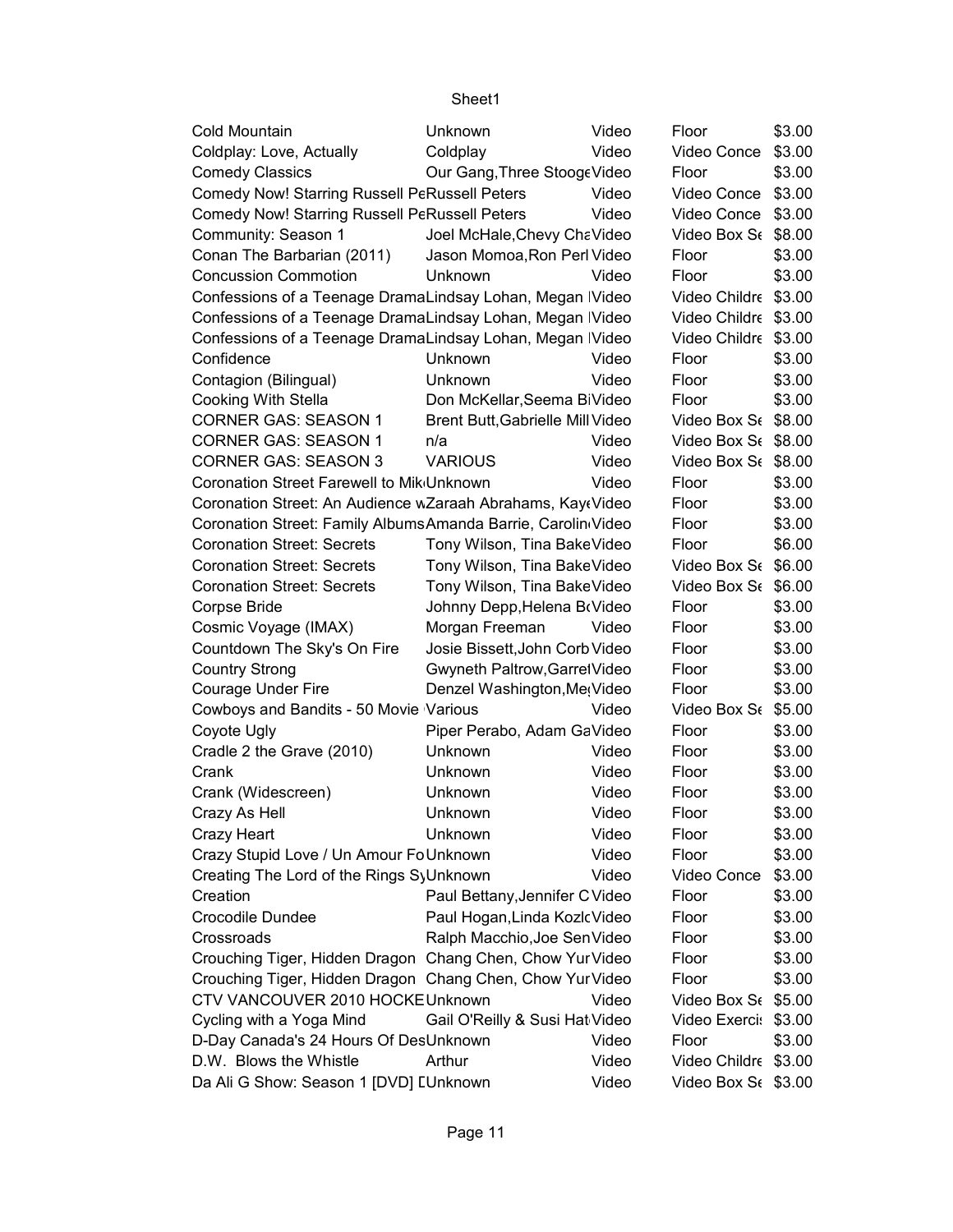| Da Vinci Code [DVD] (2006) DVD Unknown                                    |                                  | Video | Floor                | \$3.00 |
|---------------------------------------------------------------------------|----------------------------------|-------|----------------------|--------|
| Daddy Day Care (Special Edition) Eddie Murphy, Jeff Garl Video            |                                  |       | Floor                | \$3.00 |
| Daddy's Home                                                              | Unknown                          | Video | Floor                | \$3.00 |
| Dakota Adventures (I Will Fight N <sub>'James</sub> Whitemore, Brad Video |                                  |       | Video Box St \$6.00  |        |
| Damages: Season 1                                                         | Glenn Close, Rose Byrn Video     |       | Video Box St \$8.00  |        |
| Damages: Season 2                                                         | Glenn Close                      | Video | Video Box St \$8.00  |        |
| Dancing in the Dark                                                       | Victoria Principal, Nichol Video |       | Floor                | \$3.00 |
| Dane Cook - Vicious Circle                                                | Dane Cook                        | Video | Video Conce \$3.00   |        |
| Danger Mouse - The Complete StDavid Jason, Terry ScolVideo                |                                  |       | Video Childre \$6.00 |        |
| Danny Gans At the Mirage                                                  | Unknown                          | Video | Video Conce \$3.00   |        |
| Daredevil (Director's Cut)                                                | Ben Affleck, Jennifer Ga Video   |       | Floor                | \$3.00 |
| Daredevil (Full Screen Edition)                                           | Ben Affleck, Jennifer Ga Video   |       | Floor                | \$3.00 |
| Dark Knight (Ws)                                                          | Unknown                          | Video | Floor                | \$3.00 |
| Dark Knight (Ws)                                                          | Unknown                          | Video | Floor                | \$3.00 |
| Date Movie: Unrated Edition (Wid Unknown)                                 |                                  | Video | Floor                | \$3.00 |
| Dawson's Creek - The Complete James Van Der Beek, KVideo                  |                                  |       | Video Box St \$8.00  |        |
| Dawson's Creek - The Complete James Van Der Beek, KVideo                  |                                  |       | Video Box St \$8.00  |        |
| Dawson's Creek: Season 6                                                  | James Van Der Beek, KiVideo      |       | Video Box St \$8.00  |        |
| Dawson's Creek: The Complete SJames Van Der Beek, KiVideo                 |                                  |       | Floor                | \$8.00 |
| Dead Like Me - The Complete Fir: Ellen Muth, Callum Blue Video            |                                  |       | Video Box St \$8.00  |        |
| Deadland                                                                  | <b>Unknown</b>                   | Video | Floor                | \$3.00 |
| Dear John (2010)                                                          | Amanda Seyfried, ChanVideo       |       | Floor                | \$3.00 |
| Dear John (2010)                                                          | Amanda Seyfried, ChanVideo       |       | Floor                | \$3.00 |
| Death Cab For Cutie Drive Well SUnknown                                   |                                  | Video | Video Conce \$3.00   |        |
| Deception                                                                 | Hugh Jackman, Ewan MVideo        |       | Floor                | \$3.00 |
| Deception                                                                 | <b>Unknown</b>                   | Video | Floor                | \$3.00 |
| Decision Before Dawn                                                      | Gary Merrill Oskar Werr Video    |       | Floor                | \$3.00 |
| Deep Water (Import Movie) (Euro Unknown                                   |                                  | Video | Floor                | \$3.00 |
| Definitely, Maybe (Widescreen) Ryan Reynolds, Kevin KVideo                |                                  |       | Floor                | \$3.00 |
| Degrassi Junior High Kiss Me Ste Degrassi Junior High                     |                                  | Video | Video Box St \$6.00  |        |
| Delta Farce (2007)                                                        | Larry the Cable Guy, Bill Video  |       | Floor                | \$3.00 |
| Dennis Miller - The Raw Feed                                              | Dennis Miller                    | Video | Video Conce \$3.00   |        |
| Dennis Swanberg - The Swan's BUnknown                                     |                                  | Video | Floor                | \$3.00 |
| Dennis the Menace - Cruise ContiTom Arnold, Pete Cronk Video              |                                  |       | Video Childre \$3.00 |        |
| Derailed                                                                  | Clive Owen, Jennifer AniVideo    |       | Floor                | \$3.00 |
| Derailed (Full Screen) [DVD] (200 Clive Owen, Jennifer AniVideo           |                                  |       | Floor                | \$3.00 |
| Desperate Housewives - The ConTeri Hatcher, Felicity Ht Video             |                                  |       | Video Box St \$9.00  |        |
|                                                                           | Steve Carell, Russell BraVideo   |       | Video Childre \$3.00 |        |
| Despicable Me 2                                                           | Roberta L. Bondar, Eric Video    |       |                      |        |
| Destiny In Space (IMAX)                                                   |                                  |       | Floor                | \$3.00 |
| Destiny In Space (IMAX)                                                   | Roberta L. Bondar, Eric Video    |       | Floor                | \$3.00 |
| Destiny In Space (IMAX)                                                   | Roberta L. Bondar, Eric Video    |       | Floor                | \$3.00 |
| Detroit Rock City (New Line PlatinGiuseppe Andrews, JamVideo              |                                  |       | Floor                | \$3.00 |
| Devil                                                                     | Chris Messina, Geoffrey Video    |       | Floor                | \$3.00 |
| Devil Wears Prada, The                                                    | Anne Hathaway, Meryl Wideo       |       | Floor                | \$3.00 |
| Devils Prey (2004) DVD                                                    | Unknown                          | Video | Floor                | \$3.00 |
| Dexter: Season 3                                                          | Michael C. Hall                  | Video | Video Box Se \$8.00  |        |
| Dexter: Season 5 [DVD]                                                    | Michael C. Hall                  | Video | Video Box St \$8.00  |        |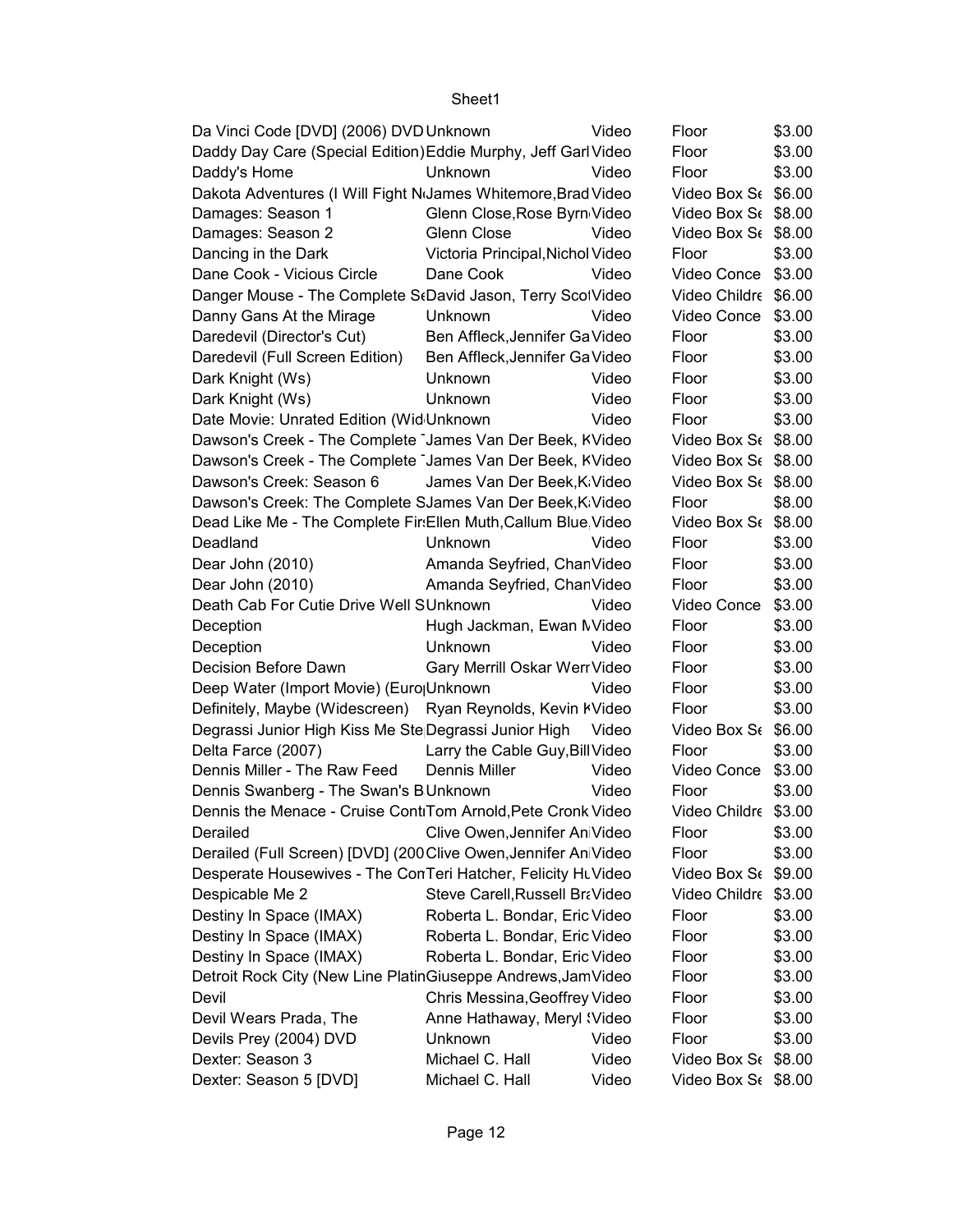| Dexter: Season 7                                                  | Dexter, Michael C. Hall Video                          |       | Video Box St \$8.00             |        |
|-------------------------------------------------------------------|--------------------------------------------------------|-------|---------------------------------|--------|
| Dexter: Season 7                                                  | Dexter, Michael C. Hall Video                          |       | Video Box St \$8.00             |        |
| Dexter: The Complete Final Seas Dexter, Michael C. Hall Video     |                                                        |       | Video Box St \$8.00             |        |
| Dexter: The Complete Final Seas Dexter, Michael C. Hall Video     |                                                        |       | Video Box $S_f$ \$8.00          |        |
| Dexter: The Complete Second SeMichael C. Hall                     |                                                        | Video | Video Box St \$8.00             |        |
| Dexter: The First Season                                          | Michael C. Hall, Erik Kir Video                        |       | Video Box St \$8.00             |        |
| <b>Dhoom</b>                                                      | John Abraham, Abhishel Video                           |       | Video Conce \$3.00              |        |
| Diaz; Cameron Celebrity Pack                                      | Unknown                                                | Video | Video Box St \$6.00             |        |
| Dickie Roberts: Former Child Sta David Spade, Mary McC Video      |                                                        |       | Floor                           | \$3.00 |
| Die Another Day (Full Screen SpePierce Brosnan, Halle BVideo      |                                                        |       | Floor                           | \$3.00 |
| Die Another Day (Full Screen SpePierce Brosnan, Halle BVideo      |                                                        |       | Floor                           | \$3.00 |
| Die Another Day (Widescreen SpiPierce Brosnan, Halle BVideo       |                                                        |       | Floor                           | \$3.00 |
| Die Another Day (Widescreen SpiPierce Brosnan, Halle BVideo       |                                                        |       | Floor                           | \$3.00 |
| Die Hard Live Free Or                                             | Unknown                                                | Video | Floor                           | \$3.00 |
| Diggers and Dozers                                                | <b>Mighty Machines</b>                                 | Video | Video Childre \$3.00            |        |
| Dim Sum                                                           | Unknown                                                | Video | Floor                           | \$3.00 |
| Dirt - Season Two (2)                                             | Unknown                                                | Video | Video Box S <sub>6</sub> \$9.00 |        |
| Dirt: Season 1                                                    | Courteney Cox                                          | Video | Video Box St \$8.00             |        |
| <b>Dirty Dancing</b>                                              | Jennifer Grey, Patrick S\Video                         |       | Floor                           | \$3.00 |
| <b>Dirty Dancing</b>                                              | Patrick Swayze, Jennifer Video                         |       | Floor                           | \$3.00 |
| Dirty Dancing [Ultimate Edition]                                  | Patrick Swayze, Jennifer Video                         |       | Floor                           | \$3.00 |
| Dirty Dancing [Ultimate Edition]                                  | Patrick Swayze, Jennifer Video                         |       | Floor                           | \$3.00 |
| Dirty Dancing: 20th Anniversary EUnknown                          |                                                        | Video | Floor                           | \$3.00 |
| Dirty Dancing: Havana Nights [DVIUnknown                          |                                                        | Video | Floor                           | \$3.00 |
| Dirty Pretty Things (Ws)                                          | Audrey Tautou, Chiwete Video                           |       | Floor                           | \$3.00 |
| Discovery Kids - Ultimate Dinosau Unknown                         |                                                        | Video | Floor                           | \$3.00 |
| Disney Phineas & Ferb: A Very P(Ashley Tisdale                    |                                                        | Video | Video Christr \$3.00            |        |
| Disney Princess Stories - Beauty Princess Stories                 |                                                        | Video | Video Childre \$3.00            |        |
| Disney Princess Stories - Beauty Princess Stories                 |                                                        | Video | Video Childre \$3.00            |        |
| Disney Princess Stories, Vol. 1 - /Princess Stories-Gift FroVideo |                                                        |       | Video Childre \$3.00            |        |
| Disney Princess Stories, Vol. 1 - /Princess Stories-Gift FrtVideo |                                                        |       | Video Childre \$3.00            |        |
| Disney Princess Stories, Vol. 1 - /Princess Stories-Gift FroVideo |                                                        |       | Video Childre \$3.00            |        |
| Disney Princess Stories, Vol. 2 - TArtist Not Provided            |                                                        | Video | Video Childre \$3.00            |        |
| Disney Princess Stories, Vol. 2 - TArtist Not Provided            |                                                        | Video | Video Childre \$3.00            |        |
| Disney's American Legends                                         | Alfree Woodard, James Video                            |       | Video Childre \$3.00            |        |
| Divine Secrets of the Ya-Ya SistelKiersten Warren, AngusVideo     |                                                        |       | Floor                           | \$3.00 |
| DOA: Dead or Alive                                                | Jaime Pressly, Holly Val Video                         |       | Floor                           | \$3.00 |
| Dog Sitter Vol. I                                                 | <b>Artist Not Provided</b>                             | Video | Floor                           | \$3.00 |
| Dog Triple Feature Dvd                                            | Dog Triple Feature                                     | Video | Video Christr                   | \$3.00 |
| Dogtown and Z-Boys                                                | Tony Alva, Jay Adams, SVideo                           |       | Floor                           | \$3.00 |
| Dolores Claiborne                                                 | Kathy Bates, Jennifer J¿Video                          |       | Floor                           | \$3.00 |
| Dolphin Tale                                                      | Harry Connick Jr., Ashle Video                         |       | Video Childre \$3.00            |        |
| Dolphins - Tribes of The Sea                                      | Unknown                                                | Video | Floor                           | \$3.00 |
| Don Cherry's Rock Em Sock Em 2Don Cherry's Rock Em Video          |                                                        |       | Floor                           | \$3.00 |
| Don Juan DeMarco                                                  | Marlon Brando, Johnny IVideo                           |       | Floor                           | \$3.00 |
| Don't Try This At Home - The Ste Chris Pontius, Steve-O, JVideo   |                                                        |       | Video Conce \$3.00              |        |
|                                                                   |                                                        |       |                                 |        |
| Donkey X                                                          | Jos <sub>50</sub> Luis Gil, Luis Posa <sub>Video</sub> |       | Video Childre \$3.00            |        |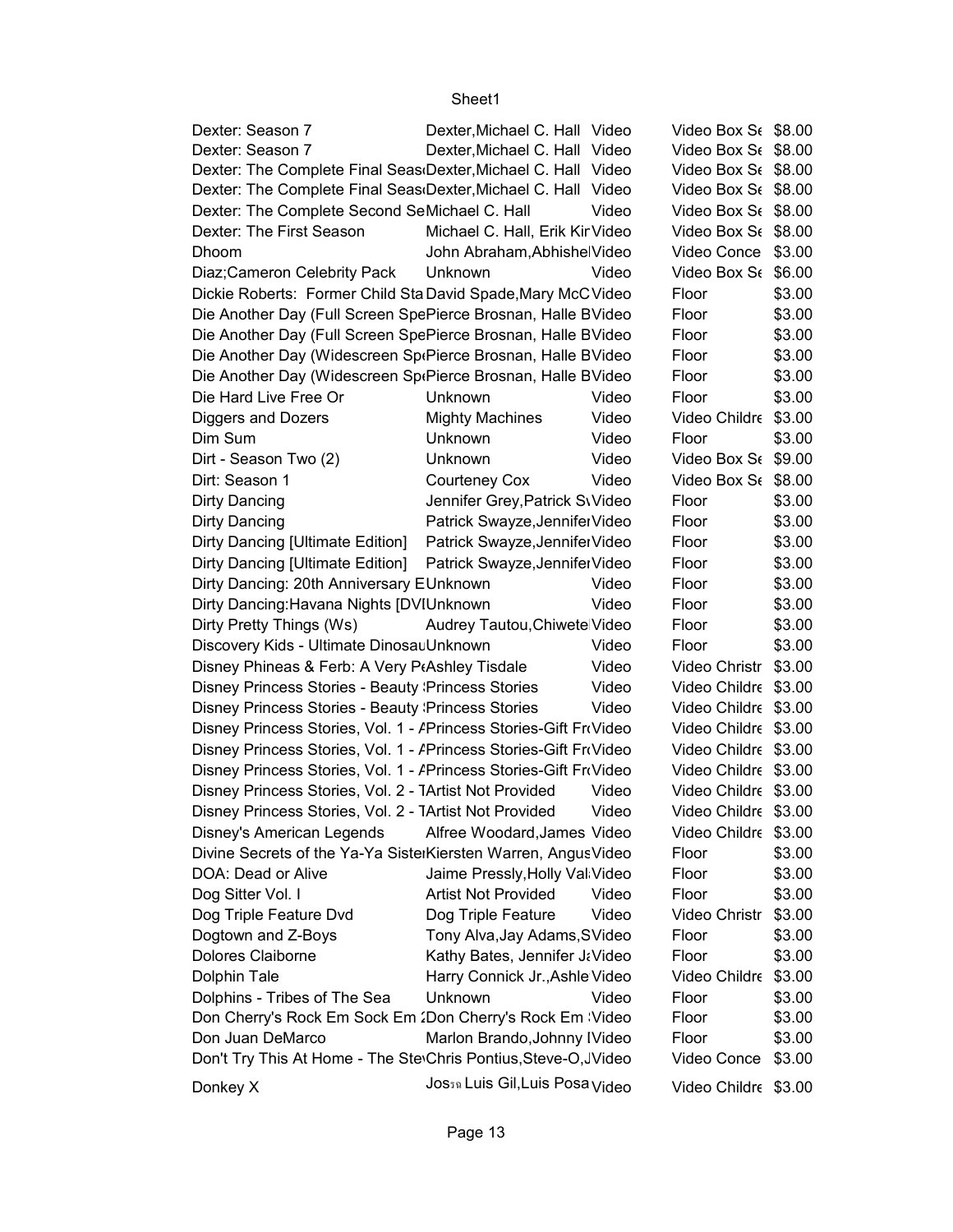| Donkey X                                  | Jos <sub>30</sub> Luis Gil, Luis Posa <sub>Video</sub>           |       | Video Childre \$3.00            |
|-------------------------------------------|------------------------------------------------------------------|-------|---------------------------------|
|                                           | Donnie Brasco (Special Edition) Al Pacino, Johnny DeppVideo      | Floor | \$3.00                          |
|                                           | Doo Wop 50, Volumes One & TwiJerry Butler, Vito Balsam Video     |       | Video Conce \$3.00              |
|                                           | Dora the Explorer - Big Sister Dor Harrison Chad, Kathlee Video  |       | Video Childre \$3.00            |
|                                           | Dora the Explorer - Dora's Egg Ht Fatima Ptacek, Regan NVideo    |       | Video Childre \$3.00            |
|                                           |                                                                  |       |                                 |
|                                           | Dora the Explorer - Dora's Egg Ht Fatima Ptacek, Regan NVideo    |       | Video Childre \$3.00            |
|                                           | Dora The Explorer - Let's Explore Marc Weiner, Harrison CVideo   |       | Video Childre \$3.00            |
|                                           | Dora the Explorer - Save the Day!Fatima Ptacek, Regan NVideo     |       | Video Childre \$3.00            |
|                                           | Dora the Explorer - Super Silly FicFatima Ptacek, Regan NVideo   |       | Video Childre \$3.00            |
|                                           | Dora the Explorer - Super Silly FicFatima Ptacek, Regan NVideo   |       | Video Childre \$3.00            |
| Dora The Explorer Doras Christm Unknown   | Video                                                            |       | Video Christr \$3.00            |
| Dora The Explorer Meet Diego! (FUnknown   | Video                                                            |       | Video Childre \$3.00            |
| Dora The Explorer We Re A TeanUnknown     | Video                                                            |       | Video Childre \$3.00            |
| Dora The Explorer World AdventuUnknown    | Video                                                            |       | Video Childre \$3.00            |
| Dora the Explorer: Christmas!             | Video<br>Dora the Explorer                                       |       | Video Christr \$3.00            |
|                                           | Dora the Explorer: Dora's ChristmDora the Explorer, Harris Video |       | Video Childre \$3.00            |
| Dora's Pirate Adventure                   | Video<br>Dora the Explorer                                       |       | Video Childre \$3.00            |
| Double Cross                              | Thomas Edwards, John Video                                       | Floor | \$3.00                          |
| Doubt                                     | Meryl Streep, Philip Seyı Video                                  | Floor | \$3.00                          |
| Dr. House, M.D.: Season 1                 | Hugh Laurie, Omar Epps Video                                     |       | Video Box S <sub>6</sub> \$8.00 |
|                                           |                                                                  |       | \$3.00                          |
| Dr. No                                    | Sean Connery (James IVideo                                       | Floor |                                 |
| Dragon Hunters                            | Video<br>Unknown                                                 |       | Video Childre \$3.00            |
| Dragon: The Bruce Lee Story               | Jason Scott Lee, Lauren Video                                    | Floor | \$3.00                          |
| Dragons - Fire & Ice                      | <b>Artist Not Provided</b><br>Video                              |       | Video Childre \$3.00            |
| Dragons:Fire & Ice [DVD] (2004) IUnknown  | Video                                                            |       | Video Childre \$3.00            |
|                                           | Drawn Together - Season One (UAdam Carolla, Jess Harr Video      |       | Video Box S <sub>f</sub> \$8.00 |
|                                           | Dreamcatcher (Widescreen EditioMorgan Freeman, Thom Video        | Floor | \$3.00                          |
|                                           | Dreamer - Inspired By a True StorKurt Russell, Dakota FaVideo    | Floor | \$3.00                          |
|                                           | Dreamer - Inspired By a True StorKurt Russell, Dakota FaVideo    | Floor | \$3.00                          |
| Drive Me Crazy                            | Melissa Joan Hart, AdritVideo                                    | Floor | \$3.00                          |
| Duck Dynasty: Season 1                    | Willie Robertson, Jase IVideo                                    |       | Video Box S <sub>6</sub> \$8.00 |
| Duck Dynasty: Season 2                    | Video<br>Duck Dynasty                                            |       | Video Box S <sub>6</sub> \$8.00 |
|                                           | Duke Ellington and more storiesDuke Ellington & More (Video      |       | Video Childre \$3.00            |
|                                           |                                                                  |       |                                 |
| Dune (Widescreen)                         | Francesca Annis, Leonavideo                                      | Floor | \$3.00                          |
| Duplicity                                 | Clive Owen, Tom WilkinVideo                                      | Floor | \$3.00                          |
| DVD-Cross: Jesus In China                 | Vision Video<br>Video                                            |       | Video Box St \$9.00             |
|                                           | E.T.: The Extra-Terrestrial (WidesHenry Thomas, Drew BaVideo     | Floor | \$3.00                          |
| Early Doors: Series 1 & 2 [DVD] ['Unknown | Video                                                            |       | Video Box S <sub>6</sub> \$4.00 |
|                                           | Eastern Promises (Les promesse: Viggo Mortensen, Naom Video      | Floor | \$3.00                          |
| <b>Eddie Murphy Raw</b>                   | Eddie Murphy, Tatyana IVideo                                     |       | Video Exerci: \$3.00            |
| <b>Effie Gray</b>                         | Video                                                            | Floor | \$3.00                          |
|                                           | Unknown                                                          |       |                                 |
| El Camino                                 | Elisabeth Moss Christor Video                                    | Floor | \$3.00                          |
| Election                                  | Matthew Broderick, Ree: Video                                    | Floor | \$3.00                          |
| Elektra                                   | Jennifer Garner<br>Video                                         | Floor | \$3.00                          |
| Elektra                                   | Jennifer Garner, Goran Video                                     | Floor | \$3.00                          |
| Elektra                                   | Jennifer Garner, Goran Video                                     | Floor | \$3.00                          |
| Elektra                                   | Jennifer Garner, Goran Wideo                                     | Floor | \$3.00                          |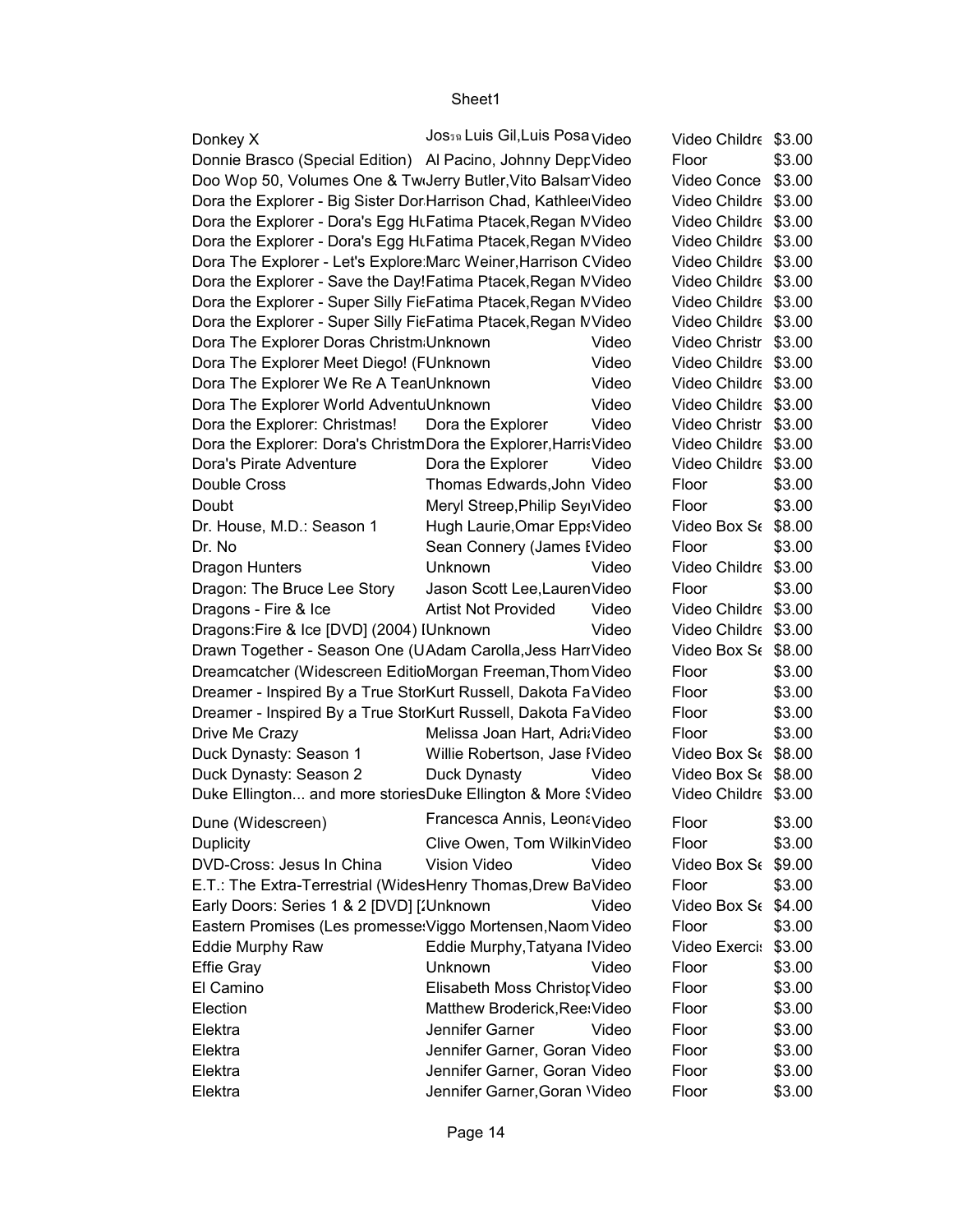| Elektra                                                           | Will Lee, Cary-Hiroyuki 1Video         |       | Floor                           | \$3.00 |
|-------------------------------------------------------------------|----------------------------------------|-------|---------------------------------|--------|
| Element: Prenatal & Postnatal Yo Elena Brower                     |                                        | Video | Video Exercis                   | \$3.00 |
| Elizabeth (Spotlight Series)                                      | Cate Blanchett, Geoffrey Video         |       | Floor                           | \$3.00 |
| Elizabethtown (Widescreen/PanoiOrlando Bloom, Kirsten IVideo      |                                        |       | Floor                           | \$3.00 |
| Ella Enchanted                                                    | Anne Hathaway, Hugh CVideo             |       | Video Childre \$3.00            |        |
| Ellen DeGeneres - Here and Now Ellen DeGeneres                    |                                        | Video | Video Conce \$3.00              |        |
| Eloise in Hollywood                                               | Alan Cumming, Tim CuriVideo            |       | Video Childre \$3.00            |        |
| Emma                                                              | Gwyneth Paltrow, James Video           |       | Floor                           | \$3.00 |
| Enchanted (Widescreen Edition) Amy Adams, Patrick Der Video       |                                        |       | Video Childre \$3.00            |        |
| Enchanted (Widescreen Edition) Amy Adams, Patrick Der Video       |                                        |       | Video Childre \$3.00            |        |
| End of Days                                                       | Arnold Schwarzenegger Video            |       | Floor                           | \$3.00 |
| End of the Spear                                                  | Chad Allen, Jack Guzma Video           |       | Floor                           | \$3.00 |
|                                                                   |                                        |       |                                 |        |
| Enemy at the Gates                                                | Jude Law, Ed Harris, JoVideo           |       | Floor                           | \$3.00 |
| Enemy at the Gates                                                | Jude Law, Ed Harris, JoVideo           |       | Floor                           | \$3.00 |
| Enemy at the Gates                                                | Jude Law, Ed Harris, JoVideo           |       | Floor                           | \$3.00 |
| Entourage                                                         | <b>Unknown</b>                         | Video | Floor                           | \$3.00 |
| Epic (2013)                                                       | Amanda Seyfried, Josh <sub>Video</sub> |       | Video Childre \$3.00            |        |
| Epicenter With 7 Bonus Fims                                       | Gary Daniels, Jeff Fahe Video          |       | Floor                           | \$3.00 |
| Episodes: Season 1                                                | Matt LeBlanc, Tamsin G Video           |       | Video Box S <sub>6</sub> \$7.00 |        |
| Essence of Anime: Street Fighter Unknown                          |                                        | Video | Floor                           | \$3.00 |
| Essential Guide to the X-Files Mo Unknown                         |                                        | Video | Floor                           | \$3.00 |
| <b>Essential Wedding</b>                                          | Unknown                                | Video | Floor                           | \$3.00 |
| Eulogy                                                            | Ray Romano, Hank Aza Video             |       | Floor                           | \$3.00 |
| Evan Almighty (Widescreen)                                        | Unknown                                | Video | Floor                           | \$3.00 |
| Everybody's Fine                                                  | Unknown                                | Video | Floor                           | \$3.00 |
| Evil Places (Silent Night, Bloody NVincent Price, Kate Jack Video |                                        |       | Video Box St \$5.00             |        |
| Extreme Makeover Fitness - Weic William Dorfman, Sam SVideo       |                                        |       | Video Exerci: \$3.00            |        |
| Eyes Wide Shut (R-Rated Edition Tom Cruise, Nicole Kidn Video     |                                        |       | Floor                           | \$3.00 |
|                                                                   |                                        |       |                                 |        |
| Eyewitness DVD: Elephant                                          | DK Publishing                          | Video | Floor                           | \$3.00 |
| Eyewitness: Fish                                                  | <b>Artist Not Provided</b>             | Video | Floor                           | \$3.00 |
| Fahrenheit 9/11 (Ws)                                              | Unknown                                | Video | Floor                           | \$3.00 |
| Fahrenheit 9/11 (Ws)                                              | Unknown                                | Video | Floor                           | \$3.00 |
| Fahrenheit 9/11 (Ws)                                              | Unknown                                | Video | Floor                           | \$3.00 |
| Fahrenheit 9/11 (Ws)                                              | Unknown                                | Video | Floor                           | \$3.00 |
| Failure to Launch                                                 | Matthew McConaughey Video              |       | Floor                           | \$3.00 |
| Failure to Launch (Full Screen)                                   | Unknown                                | Video | Floor                           | \$3.00 |
| Failure to Launch [2006] (Region Matthew McConaughey Video        |                                        |       | Floor                           | \$3.00 |
| <b>Faithful Unto Death</b>                                        | Unknown                                | Video | Floor                           | \$3.00 |
| Falling Down / L'Enragsa                                          | Unknown                                | Video | Floor                           | \$3.00 |
| <b>Family Classics Collection</b>                                 | Unknown                                | Video | Video Box St \$6.00             |        |
| Family Guy Evil Monkey & Chris "Unknown                           |                                        | Video | Floor                           | \$3.00 |
|                                                                   |                                        |       |                                 |        |
| Family Guy Presents Stewie GriffiSeth MacFarlane, Alex IVideo     |                                        |       | Floor                           | \$3.00 |
| Family Guy Presents Stewie GriffiSeth MacFarlane, Alex IVideo     |                                        |       | Floor                           | \$3.00 |
| Family Guy Presents Stewie GriffiSeth MacFarlane, Alex IVideo     |                                        |       | Floor                           | \$3.00 |
| Family Guy Presents Stewie GriffiSeth MacFarlane, Alex IVideo     |                                        |       | Floor                           | \$3.00 |
| Family Guy Season TWO Episod (Unknown                             |                                        | Video | Video Box Se \$8.00             |        |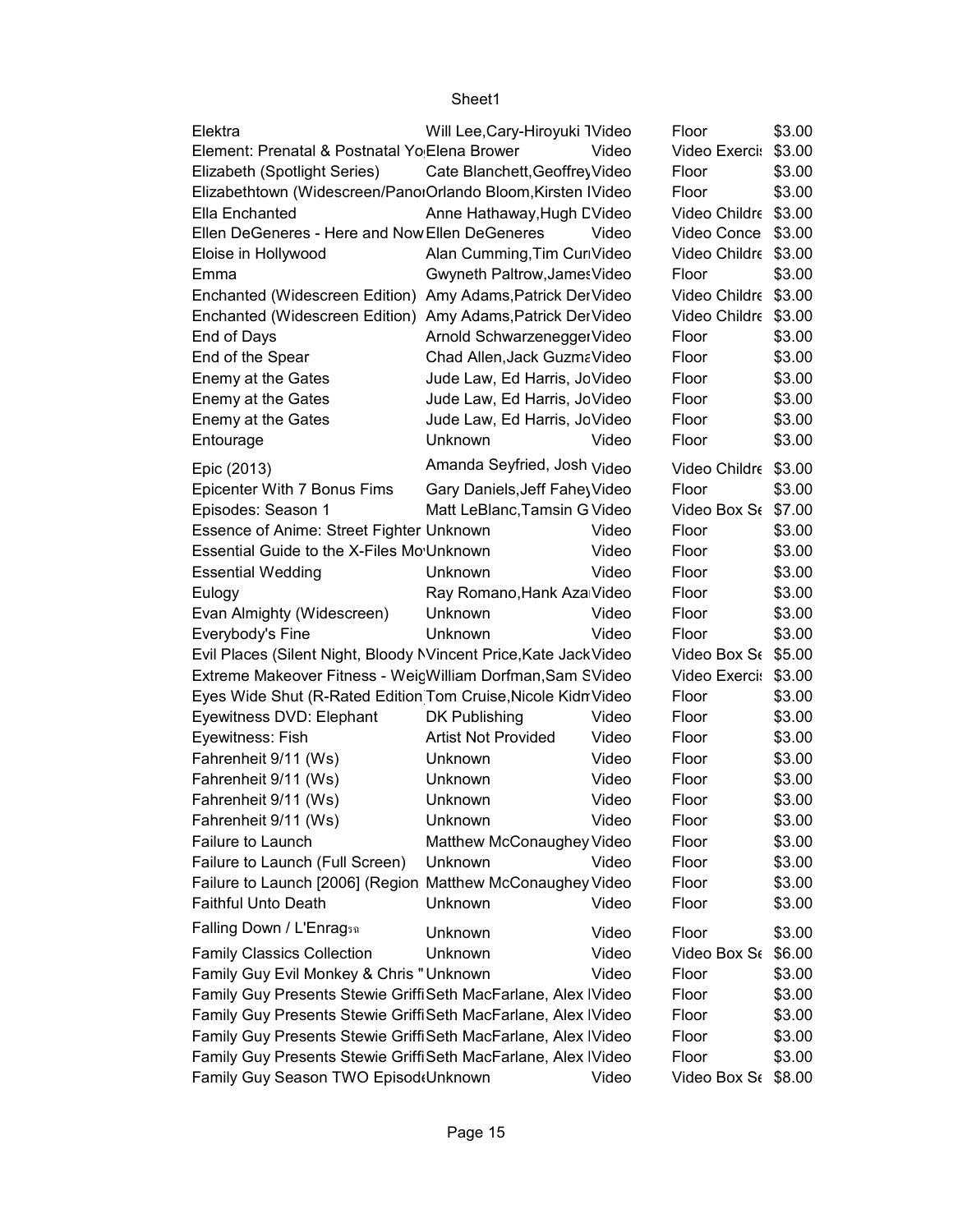| Family Guy Season TWO Episod (Unknown                              |                                | Video | Video Box St \$8.00  |        |
|--------------------------------------------------------------------|--------------------------------|-------|----------------------|--------|
| Family Guy V2 Qv (Fs) (Frn)                                        | Unknown                        | Video | Video Box St \$8.00  |        |
| Family Guy Vol 1 (Fs) (Frn)                                        | Unknown                        | Video | Video Box St \$8.00  |        |
| Family Guy Volume 2 Season 3                                       | Unknown                        | Video | Video Box St \$8.00  |        |
| Family Guy, Vol. 2: Season 3                                       | Seth MacFarlane, Alex EVideo   |       | Video Box St \$8.00  |        |
| Family Guy, Vol. 3 (Season 4, PaiSeth MacFarlane, Alex IVideo      |                                |       | Video Box St \$8.00  |        |
| Family Guy, Volume Four                                            | Seth MacFarlane, Alex EVideo   |       | Video Box St \$5.00  |        |
| Family Guy, Volume Four                                            | Seth MacFarlane, Alex EVideo   |       | Video Box St \$8.00  |        |
| Family Guy, Volume Six                                             | Seth MacFarlane, Alex EVideo   |       | Video Box St \$8.00  |        |
| Family Guy, Volume Three                                           | Seth MacFarlane, Alex EVideo   |       | Video Box St \$8.00  |        |
| Family Guy: Something, Somethir Seth MacFarlane, Alex EVideo       |                                |       | Video Box St \$5.00  |        |
| Family Stone, The                                                  | Unknown                        | Video | Floor                | \$3.00 |
| Family Weekend                                                     | Kristin Chenoweth, Mattl Video |       | Floor                | \$3.00 |
| Fanaa                                                              | Aamir Khan, Kajol, Rishi Video |       | Video Conce \$3.00   |        |
| <b>Fantastic 4</b>                                                 | Ioan Gruffudd, Jessica AVideo  |       | Floor                | \$3.00 |
| <b>Fantastic Four</b>                                              | Ioan Gruffudd, Jessica / Video |       | Floor                | \$3.00 |
| <b>Fantastic Four</b>                                              | Ioan Gruffudd, Michael Video   |       | Floor                | \$3.00 |
| <b>Fantastic Four</b>                                              | Ioan Gruffudd, Michael Video   |       | Floor                | \$3.00 |
| Fantastic Four: Rise of the Silver Ioan Gruffudd, Jessica AVideo   |                                |       | Floor                | \$3.00 |
| Fantastic Four: Rise of the Silver : Unknown                       |                                | Video | Floor                | \$3.00 |
| Far from Heaven                                                    | Julianne Moore, Dennis Video   |       | Floor                | \$3.00 |
| Fargo (Special Edition)                                            | William H. Macy, FranceVideo   |       | Floor                | \$3.00 |
| Fast & Furious                                                     | Vin Diesel, Paul Walker Video  |       | Floor                | \$3.00 |
| Fast & Furious                                                     | Vin Diesel, Paul Walker Video  |       | Floor                | \$3.00 |
| <b>Fatal Love</b>                                                  | Unknown                        | Video | Floor                | \$3.00 |
| Father and Guns (DE PERE EN FUnknown                               |                                | Video | Floor                | \$3.00 |
| Father of Invention                                                | Kevin Spacey, Camilla BVideo   |       | Floor                | \$3.00 |
| Faux Fire 2 - The Ultimate Virtual Unknown                         |                                | Video | Video Christr \$3.00 |        |
|                                                                    |                                |       |                      |        |
| Fear Dot Com                                                       | Stephen Dorff, Nataschavideo   |       | Floor                | \$3.00 |
| Fed Up                                                             | Michele Simon, Katie CcVideo   |       | Floor                | \$3.00 |
| Felicity - Senior Year Collection (TKeri Russell, Scott Spee Video |                                |       | Video Box St \$8.00  |        |
| <b>Fever Pitch</b>                                                 | Drew Barrymore, Jimmy Video    |       | Floor                | \$3.00 |
| Fever Pitch (Widescreen Edition) Drew Barrymore, Jimmy Video       |                                |       | Floor                | \$3.00 |
| Fighting                                                           | Channing Tatum, TerrelVideo    |       | Floor                | \$3.00 |
| <b>Final Analysis</b>                                              | Richard Gere, Kim Basi Video   |       | Floor                | \$3.00 |
| Final Fantasy VII - Advent Childre Unknown                         |                                | Video | Floor                | \$3.00 |
| <b>Finding Nemo</b>                                                | Eric Bana, Nicholas BircVideo  |       | Video Childre \$3.00 |        |
| <b>Finding Nemo</b>                                                | Eric Bana, Nicholas BircVideo  |       | Video Childre \$3.00 |        |
| Fired Up (Unrated Version)                                         | Eric Christian Olsen, NicVideo |       | Floor                | \$3.00 |
| <b>Fireplace Ambiance</b>                                          | Unknown                        | Video | Video Christr \$3.00 |        |
| <b>Fireplace Ambiance</b>                                          | Unknown                        | Video | Video Christr \$3.00 |        |
| Fireplace for your Home presents Unknown                           |                                | Video | Video Christr \$3.00 |        |
| Firewall (Widescreen Edition)                                      | Harrison Ford, Paul Bett Video |       | Floor                | \$3.00 |
| First Descent (Widescreen Editior Unknown                          |                                | Video | Floor                | \$3.00 |
| Fiza                                                               | Hrithik Roshan, Jaya Ba Video  |       | Video Conce          | \$3.00 |
| Flags of Our Fathers                                               | Ryan Phillippe, Jesse B Video  |       | Floor                | \$3.00 |
|                                                                    |                                |       |                      |        |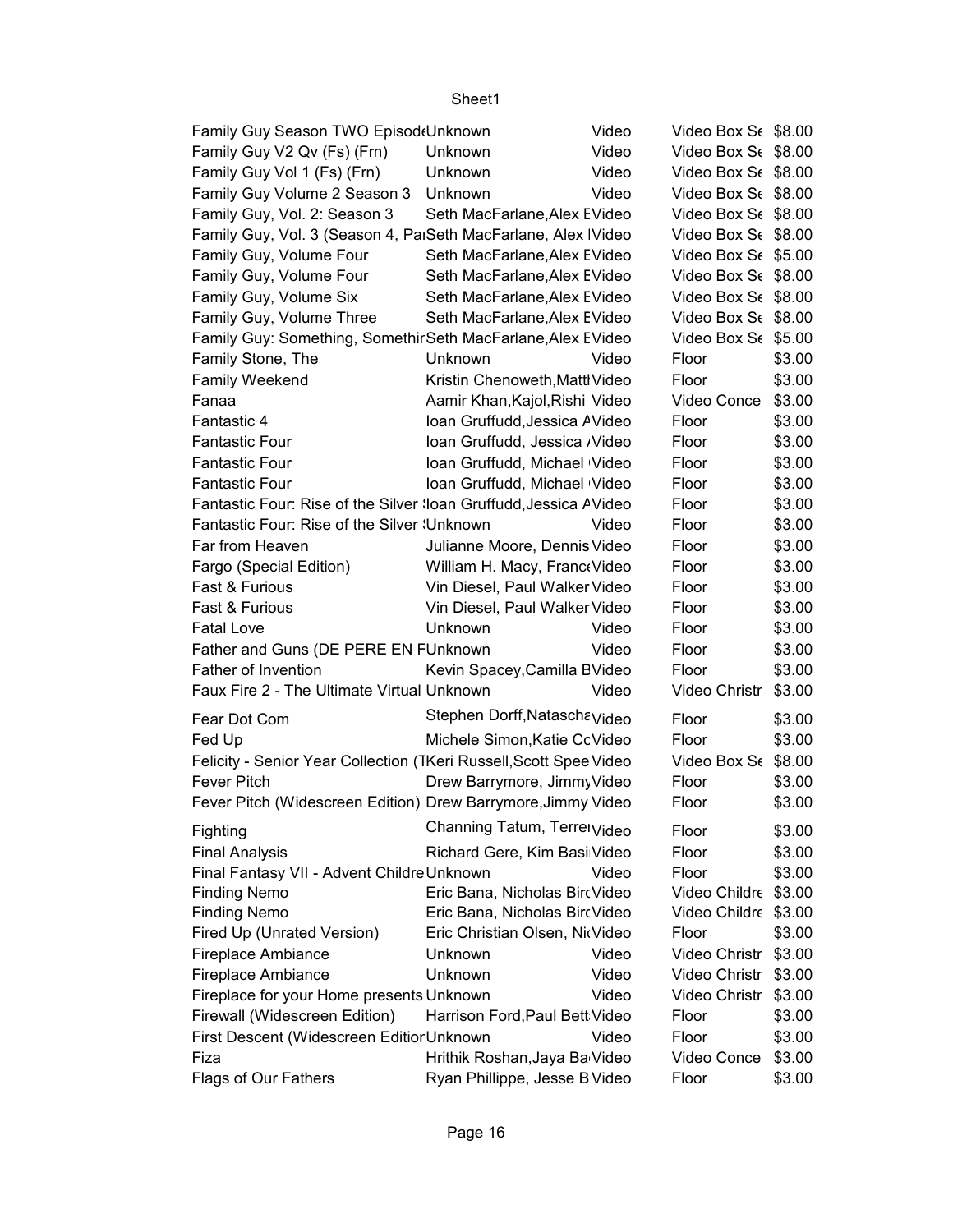| Flags Of Our Fathers (Ws)                                             | Unknown                         | Video | Floor                           | \$3.00 |
|-----------------------------------------------------------------------|---------------------------------|-------|---------------------------------|--------|
| Flicka                                                                | Unknown                         | Video | Floor                           | \$3.00 |
| Flicka <sub>2</sub>                                                   | Tammin Sursok, PatrickVideo     |       | Floor                           | \$3.00 |
| Flight / Vol (Bilingual) [DVD] (201: Unknown                          |                                 | Video | Floor                           | \$3.00 |
| Flirting [DVD] (2003) DVD                                             | Noah Taylor, Thandie NVideo     |       | Floor                           | \$3.00 |
| Food For the Heart                                                    | Candice Azzara, Michae Video    |       | Floor                           | \$3.00 |
| Food Network: Girlfriends Collecti Unknown                            |                                 | Video | Video Box S <sub>6</sub> \$9.00 |        |
| Fool's Gold (Full Screen) [DVD] (2Unknown                             |                                 | Video | Floor                           | \$3.00 |
| For Me and My Gal (Snap Case) Judy Garland, George M <sub>Video</sub> |                                 |       | Floor                           | \$3.00 |
| For One More Day                                                      | Michael Imperioli, Ellen IVideo |       | Floor                           | \$3.00 |
| Forever My Girl                                                       | Alex Roe, Jessica RotheVideo    |       | Floor                           | \$3.00 |
| Forget Paris/Fathers' Day/My GialRobin Williams, Billy CryVideo       |                                 |       | Floor                           | \$3.00 |
| Formula 51                                                            | Samuel L. Jackson, Rol Video    |       | Floor                           | \$3.00 |
| Four Weddings and A Funeral                                           | Hugh Grant, Andie MacDVideo     |       | Floor                           | \$3.00 |
| Franklin - Franklin's Music LessonUnknown                             |                                 | Video | Video Childre \$3.00            |        |
| Franklin's Birthday Party                                             | Unknown                         | Video | Video Childre \$3.00            |        |
| <b>Franklin's Homemade Cookies</b>                                    | Unknown                         | Video | Video Childre \$3.00            |        |
| Franny's Feet: Princess Franny                                        | Phoebe McAuley, Alexis Video    |       | Video Childre \$3.00            |        |
| Frasier: Season 8                                                     | Kelsey Grammer, Jane I Video    |       | Video Box St \$8.00             |        |
| <b>Freaky Friday</b>                                                  | Jamie Lee Curtis, Linds Video   |       | Floor                           | \$3.00 |
| <b>Fred Claus</b>                                                     | Vince Vaughn, Paul GiarVideo    |       | Video Christr \$3.00            |        |
| <b>Freddy Got Fingered</b>                                            | Tom Green                       | Video | Floor                           | \$3.00 |
| Freejack                                                              | Emilio Estevez, Rene Rt Video   |       | Floor                           | \$3.00 |
| Fresh Favour                                                          | Joel Osteen                     | Video | Floor                           | \$3.00 |
| <b>Friday Night Lights</b>                                            | Billy Bob Thornton, Jay IVideo  |       | Floor                           | \$3.00 |
| <b>Friday Night Lights</b>                                            | Billy Bob Thornton, Jay IVideo  |       | Floor                           | \$3.00 |
| Friends - The Series Finale (Limit Jennifer Aniston, Courte Video     |                                 |       | Video Box St \$8.00             |        |
| Friends - Welcome to Nanalan                                          |                                 |       |                                 |        |
|                                                                       | Nanalan                         | Video | Video Childre \$3.00            |        |
| Friends, the One With All the PartUnknown                             |                                 | Video | Floor                           | \$3.00 |
| Frisky Dingo: Season 2                                                | Various                         | Video | Video Box St \$8.00             |        |
| From Hell                                                             | Johnny Depp, Heather CVideo     |       | Floor                           | \$3.00 |
| <b>Frosty Friends</b>                                                 | Martin Clunes, Chris Lar Video  |       | Video Childre \$3.00            |        |
| Frosty the Snowman & Frosty RetJackie Vernon, Billy De Wideo          |                                 |       | Video Christr \$3.00            |        |
| <b>Funny People</b>                                                   | Adam Sandler, Seth RocVideo     |       | Floor                           | \$3.00 |
| Furious 7 (Extended Edition) (Blu-Unknown                             |                                 | Video | Video Blu Ra \$4.00             |        |
| G-Force (Single Disc Widescreen Nicolas Cage, PenelopeVideo           |                                 |       | Video Childre \$3.00            |        |
| G.I. Joe: The Rise of Cobra [DVD Unknown]                             |                                 | Video | Floor                           | \$3.00 |
| Gabriela (2004)                                                       | Unknown                         | Video | Floor                           | \$3.00 |
| Gaither Vocal BandTogether [D'Unknown                                 |                                 | Video | Video Conce                     | \$3.00 |
| Galapagos (IMAX)                                                      | Kenneth Branagh, DavitVideo     |       | Floor                           | \$3.00 |
| Garden State                                                          | Zach Braff, Natalie PortiVideo  |       | Floor                           | \$3.00 |
| Georgia Rule (Widescreen Editior Jane Fonda, Lindsay LcVideo          |                                 |       | Floor                           | \$3.00 |
| Georgia Rule (Widescreen Editior Jane Fonda, Lindsay LcVideo          |                                 |       | Floor                           | \$3.00 |
| <b>Getting There</b>                                                  | Mary-Kate Olsen, Ashle Video    |       | Video Childre \$3.00            |        |
| <b>Ghost Brigade</b>                                                  | Unknown                         | Video | Floor                           | \$3.00 |
| Ghosts Of Girlfriends Past (Ws)                                       | Unknown                         | Video | Floor                           | \$3.00 |
| Ghosts Of Girlfriends Past (Ws)                                       | Unknown                         | Video | Floor                           | \$3.00 |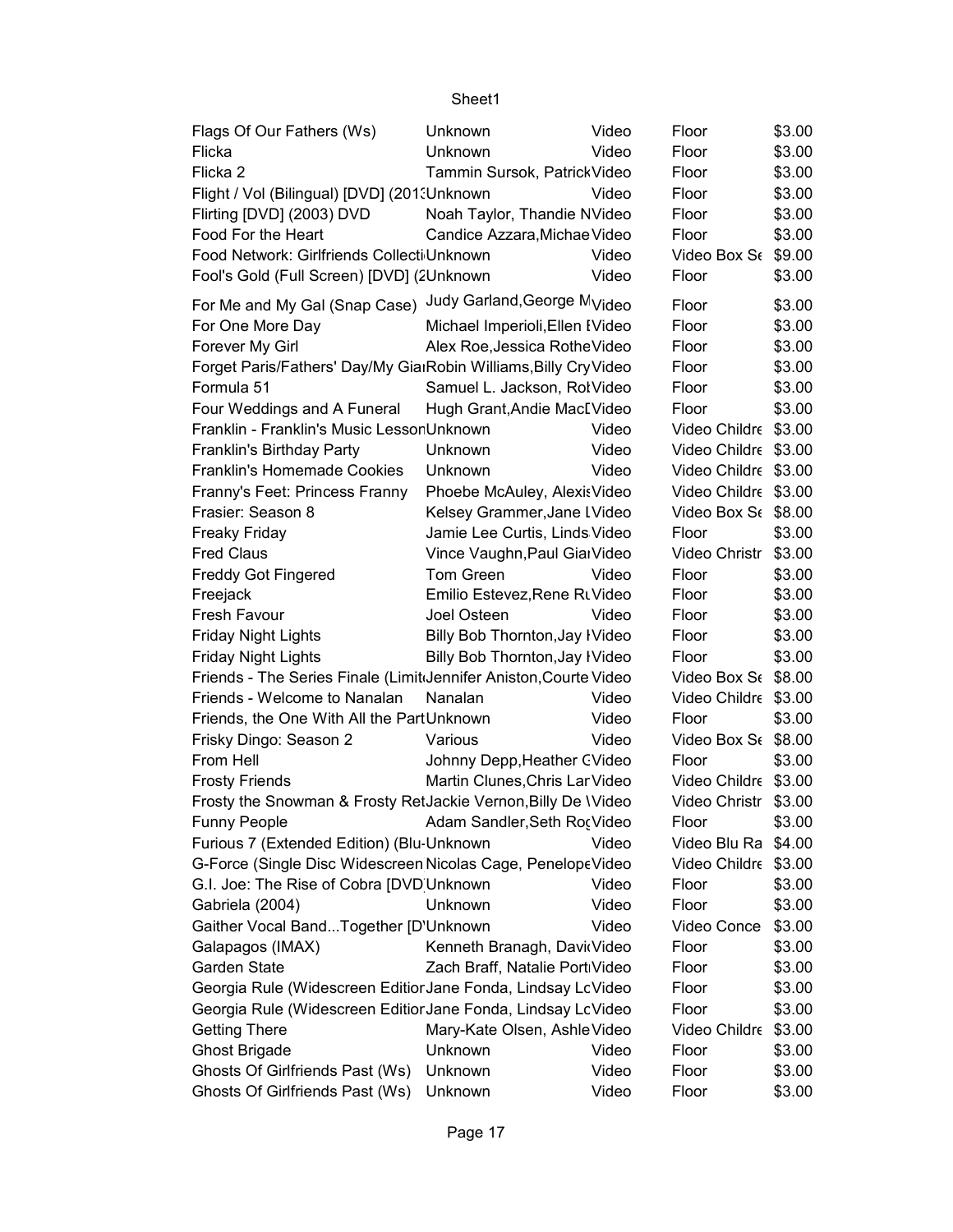| Ghosts Of Girlfriends Past (Ws) Unknown                        |                                         | Video | Floor                           | \$3.00 |
|----------------------------------------------------------------|-----------------------------------------|-------|---------------------------------|--------|
| Ginger in the Morning & KatherineUnknown                       |                                         | Video | Floor                           | \$3.00 |
| Girls Next Door S1                                             | Unknown                                 | Video | Video Box St \$8.00             |        |
| Girls Next Door S3                                             | Unknown                                 | Video | Video Box St \$8.00             |        |
| Gladiator                                                      | Russell Crowe, Al Ashto Video           |       | Floor                           | \$3.00 |
| Gladiator                                                      | Russell Crowe, Joaquin Video            |       | Floor                           | \$3.00 |
| Glee: Season 1, Vol. 2 - Road to IMatthew Morrison, Lea NVideo |                                         |       | Video Box S <sub>6</sub> \$8.00 |        |
| Glee: The Complete First Season Matthew Morrison, Lea Video    |                                         |       | Video Box St \$8.00             |        |
| Glee: Very Glee Christmas                                      | Glee                                    | Video | Video Christr \$3.00            |        |
| Glitter                                                        | Mariah Carey, Eric Bene Video           |       | Video Conce \$3.00              |        |
| Glory Road (Full Screen Edition) (Unknown                      |                                         | Video | Floor                           | \$3.00 |
| Go Diego Go! Diego's Arctic RescGo Diego Go                    |                                         | Video | Video Childre \$3.00            |        |
| Go Diego Go! Great Jaguar ResciUnknown                         |                                         | Video | Video Childre \$3.00            |        |
| Goal II (Bilingual) (2008)                                     | Unknown                                 | Video | Floor                           | \$3.00 |
| Goal! - The Dream Begins                                       | Kuno Becker, Stephen LVideo             |       | Floor                           | \$3.00 |
| Goal! - The Dream Begins                                       | Kuno Becker, Stephen LVideo             |       | Floor                           | \$3.00 |
| Goddess Workout: The Warrior GDolphina                         |                                         | Video | Video Exerci: \$3.00            |        |
| Going the Distance                                             | Drew Barrymore, Justin   Video          |       | Floor                           | \$3.00 |
| Going the Distance [Blu-ray]                                   | Justin Long, Drew Barryı Video          |       | Video Blu Ra \$4.00             |        |
| GOING THE DISTANCE MOVIE Drew Barrymore, Justin   Video        |                                         |       | Floor                           | \$3.00 |
| Golden Com (Ws)                                                | Unknown                                 | Video | Floor                           | \$3.00 |
| GoldenEye                                                      | Pierce Brosnan, Sean B <sub>Video</sub> |       | Floor                           | \$3.00 |
| Gone in 60 Seconds                                             | Nicolas Cage, Angelina Video            |       | Floor                           | \$3.00 |
| Good Boy                                                       | <b>Unknown</b>                          | Video | Video Childre \$3.00            |        |
| Good Charlotte - Live at Brixton AGood Charlotte               |                                         | Video | Video Conce \$3.00              |        |
| Good Luck Chuck (Uncut WidesciUnknown                          |                                         | Video | Floor                           | \$3.00 |
|                                                                |                                         |       | Floor                           | \$3.00 |
| Good Night and Good Luck                                       | Unknown                                 | Video |                                 |        |
| Gordon Ramsay // Hells's Kitchen*                              |                                         | Video | Video Box St \$8.00             |        |
| Gordon Ramsay's Kitchen NightmUnknown                          |                                         | Video | Video Box St \$8.00             |        |
| Gordon Ramsay's Kitchen NightmUnknown                          |                                         | Video | Video Box St \$8.00             |        |
| <b>Gosford Park</b>                                            | Maggie Smith, Michael CVideo            |       | Floor                           | \$3.00 |
| Gossip Girl - The Complete First Blake Lively, Leighton MVideo |                                         |       | Video Box St \$8.00             |        |
| Gossip Girl: Season 2 [DVD]                                    | Blake Lively, Leighton MVideo           |       | Video Box St \$8.00             |        |
| Gossip Girl: The Complete Third {Blake Lively, Leighton MVideo |                                         |       | Video Box St \$8.00             |        |
| Gothika (Widescreen Edition) (Sn Halle Berry, Pensalope (Video |                                         |       | Floor                           | \$3.00 |
| Grace Is Gone [DVD] (2008) DVDUnknown                          |                                         | Video | Floor                           | \$3.00 |
| Grand Canyon - The Hidden SecrDaniel T. Majetich, Coby Video   |                                         |       | Floor                           | \$3.00 |
| <b>Grand Canyon Trail</b>                                      | Roy Rogers, Jane Fraze Video            |       | Floor                           | \$3.00 |
| Grease                                                         | John Travolta, Olivia NetVideo          |       | Floor                           | \$3.00 |
| Grease: Rockin' Rydell Edition (WUnknown)                      |                                         | Video | Floor                           | \$3.00 |
| Great Big Sea: Great Big DVD                                   | Great Big Sea                           | Video | Video Conce                     | \$3.00 |
| Green Card Tour: Live From the CRussell Peters                 |                                         | Video | Video Conce \$3.00              |        |
| Green Lantern                                                  | Unknown                                 | Video | Floor                           | \$3.00 |
| greenbelt rugby 2004                                           | Unknown                                 | Video | Floor                           | \$3.00 |
| Greendale                                                      | Sarah White, Eric Johns Video           |       | Video Box St \$8.00             |        |
| Gremlins (Special Edition) (2010) Unknown                      |                                         | Video | Floor                           | \$3.00 |
| Gremlins (Special Edition) (2010) Unknown                      |                                         | Video | Floor                           | \$3.00 |
|                                                                |                                         |       |                                 |        |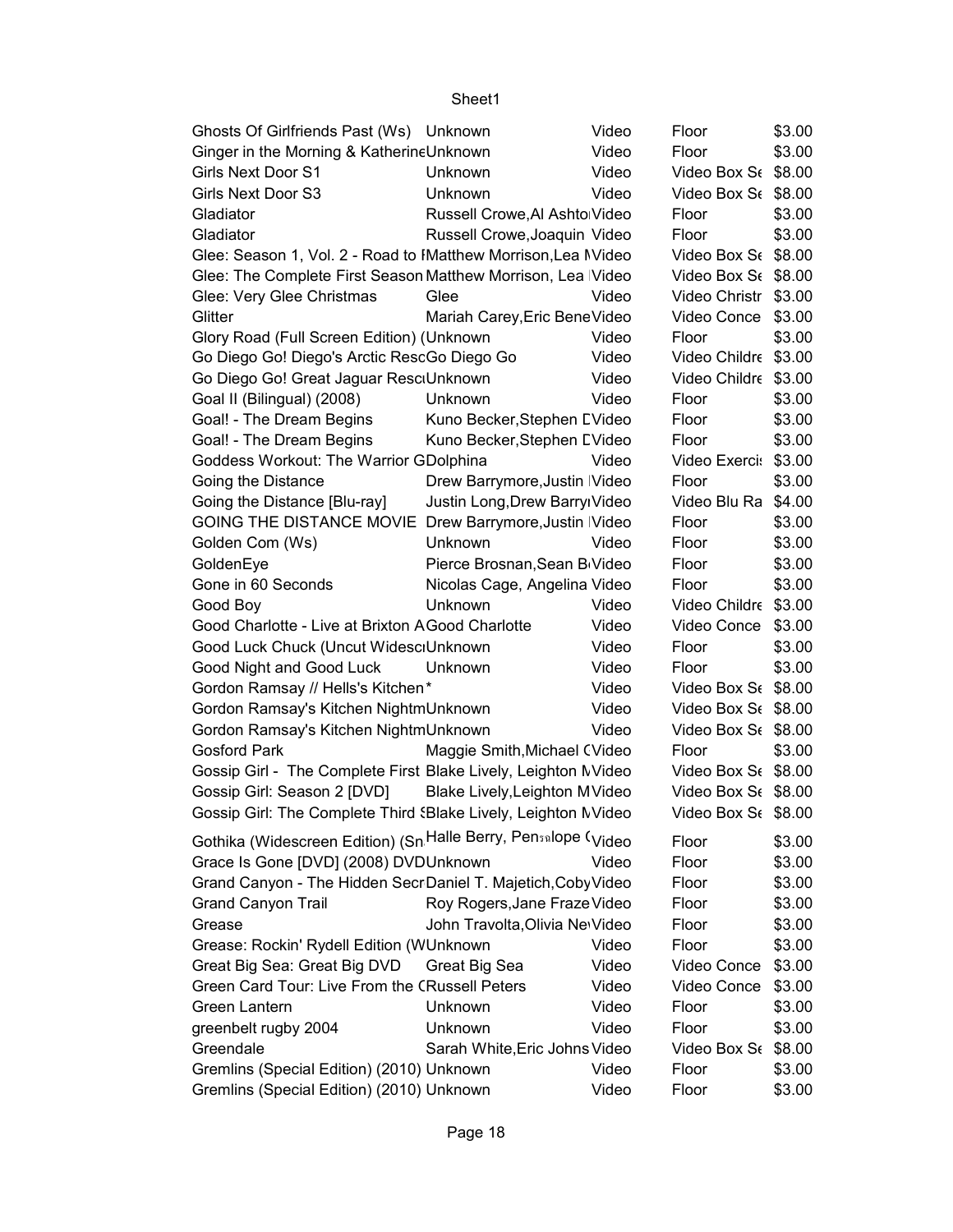| Grey's Anatomy - The Complete FEllen Pompeo, Sandra (Video     |                                          |       | Video Box St \$8.00             |        |
|----------------------------------------------------------------|------------------------------------------|-------|---------------------------------|--------|
| Grey's Anatomy - The Complete FEllen Pompeo, Sandra (Video     |                                          |       | Video Box St \$8.00             |        |
| Grey's Anatomy - The Complete FEllen Pompeo, Sandra (Video     |                                          |       | Video Box St \$8.00             |        |
| Grey's Anatomy - The Complete FEllen Pompeo, Sandra (Video     |                                          |       | Video Box St \$3.00             |        |
| Grey's Anatomy - The Complete FEllen Pompeo, Sandra (Video     |                                          |       | Video Box St \$8.00             |        |
| Grey's Anatomy - The Complete FEllen Pompeo, Sandra (Video     |                                          |       | Video Box St \$8.00             |        |
| Grey's Anatomy - The Complete FEllen Pompeo, Sandra (Video     |                                          |       | Video Box St \$8.00             |        |
| Grey's Anatomy - The Complete SEllen Pompeo, Sandra (Video     |                                          |       | Video Box Se \$8.00             |        |
| Grey's Anatomy - The Complete SEllen Pompeo, Sandra (Video     |                                          |       | Video Box St \$8.00             |        |
| Grey's Anatomy - The Complete SEllen Pompeo, Sandra (Video     |                                          |       | Video Box S <sub>f</sub> \$8.00 |        |
| Grey's Anatomy - The Complete TEllen Pompeo, Patrick LVideo    |                                          |       | Video Box St \$8.00             |        |
| Grey's Anatomy: Season 1                                       | Unknown                                  | Video | Video Box St \$7.00             |        |
| Grey's Anatomy: Season 5                                       | Ellen Pompeo, Patrick D <sub>Video</sub> |       | Video Box Se \$8.00             |        |
| Griff the Invisible                                            | Ryan Kwanten, Maeve IVideo               |       | Floor                           | \$3.00 |
| Grind                                                          | Colin McKay, Adam BroVideo               |       | Floor                           | \$3.00 |
| Grindhouse Double Feature (PlanKurt Russell, Rose McG Video    |                                          |       | Floor                           | \$3.00 |
| Grooming the Cat Complete TrainUnknown                         |                                          | Video | Video Box Se \$5.00             |        |
| Groove (Special Edition)                                       | Lola Glaudini, Hamish LiVideo            |       | Floor                           | \$3.00 |
| Grosse Pointe Blank                                            | John Cusack, Minnie DrVideo              |       | Floor                           | \$3.00 |
| Groucho Marx - You Bet Your LifeGroucho Marx                   |                                          | Video | Video Conce                     | \$3.00 |
| Grown Ups [Blu-ray] [Blu-ray] (20'Unknown                      |                                          | Video | Video Blu Ra \$4.00             |        |
| Guess Who                                                      | Ashton Kutcher, Bernie Video             |       | Floor                           | \$3.00 |
| Guess Who                                                      | Ashton Kutcher, Bernie Video             |       | Floor                           | \$3.00 |
| Guess Who - Running Back Thru Guess Who                        |                                          | Video | Video Conce                     | \$3.00 |
| Guess Who (2005) (Aws)                                         | Unknown                                  | Video | Floor                           | \$3.00 |
| Guy Thatcher reads excerpts fron Unknown                       |                                          | Video | Floor                           | \$3.00 |
| Hail Columbia (IMAX)                                           | Unknown                                  | Video | Floor                           | \$3.00 |
| Hail Columbia (IMAX)                                           | Unknown                                  | Video | Floor                           | \$3.00 |
| Hairspray (2007) (Ws) (DVD)                                    | Unknown                                  | Video | Floor                           | \$3.00 |
| Hairspray (Widescreen 2-Disc EdiUnknown                        |                                          | Video | Floor                           | \$3.00 |
| <b>Hallmark Collectors Set</b>                                 | Ryan Merriman, Meredi Video              |       | Floor                           | \$3.00 |
| Halloween II (Unrated Director's CSheri Moon Zombie, ChaVideo  |                                          |       | Floor                           | \$3.00 |
| Hancock (Unrated Edition)                                      |                                          |       | Floor                           | \$3.00 |
|                                                                | Unknown                                  | Video |                                 |        |
| Handy Manny: Big Construction J Handy Manny                    |                                          | Video | Video Childre \$3.00            |        |
| Hanna                                                          | Saoirse Ronan, Eric BanVideo             |       | Floor                           | \$3.00 |
| Hannah Montana - Pop Star ProfilMiley Cyrus, Billy Ray CyVideo |                                          |       | Video Childre \$3.00            |        |
| Hannah Montana and Miley CyrusMiley Cyrus, Jonas Brott Video   |                                          |       | Video Conce \$3.00              |        |
| Hannah Montana and Miley CyrusMiley Cyrus, Jonas Brotl Video   |                                          |       | Video Conce \$3.00              |        |
| Hannah Montana The Movie                                       | Miley Cyrus, Billy Ray CVideo            |       | Video Childre \$3.00            |        |
| Hannah Montana The Movie                                       | Miley Cyrus, Emily Osm (Video            |       | Video Childre \$3.00            |        |
| Hannah Montana, Vol. 1 - Livin' thMiley Cyrus, Emily Osm Nideo |                                          |       | Video Childre \$3.00            |        |
| Hannah Montana: Season 1                                       | Miley Cyrus, Emily Osm (Video            |       | Video Box Se \$8.00             |        |
| Hannah Montanna Dance Along [Unknown                           |                                          | Video | Video Conce \$3.00              |        |
| HANSEL AND GRETEL: An OperAnna Russell, Mildred DIVideo        |                                          |       | Video Childre \$3.00            |        |
| Happening, The                                                 | Unknown                                  | Video | Floor                           | \$3.00 |
| <b>Happily Ever After</b>                                      | Edward Asner, Irene CalVideo             |       | Video Childre \$3.00            |        |
| Happy Feet                                                     | Elijah Wood, Robin Will Video            |       | Video Childre \$3.00            |        |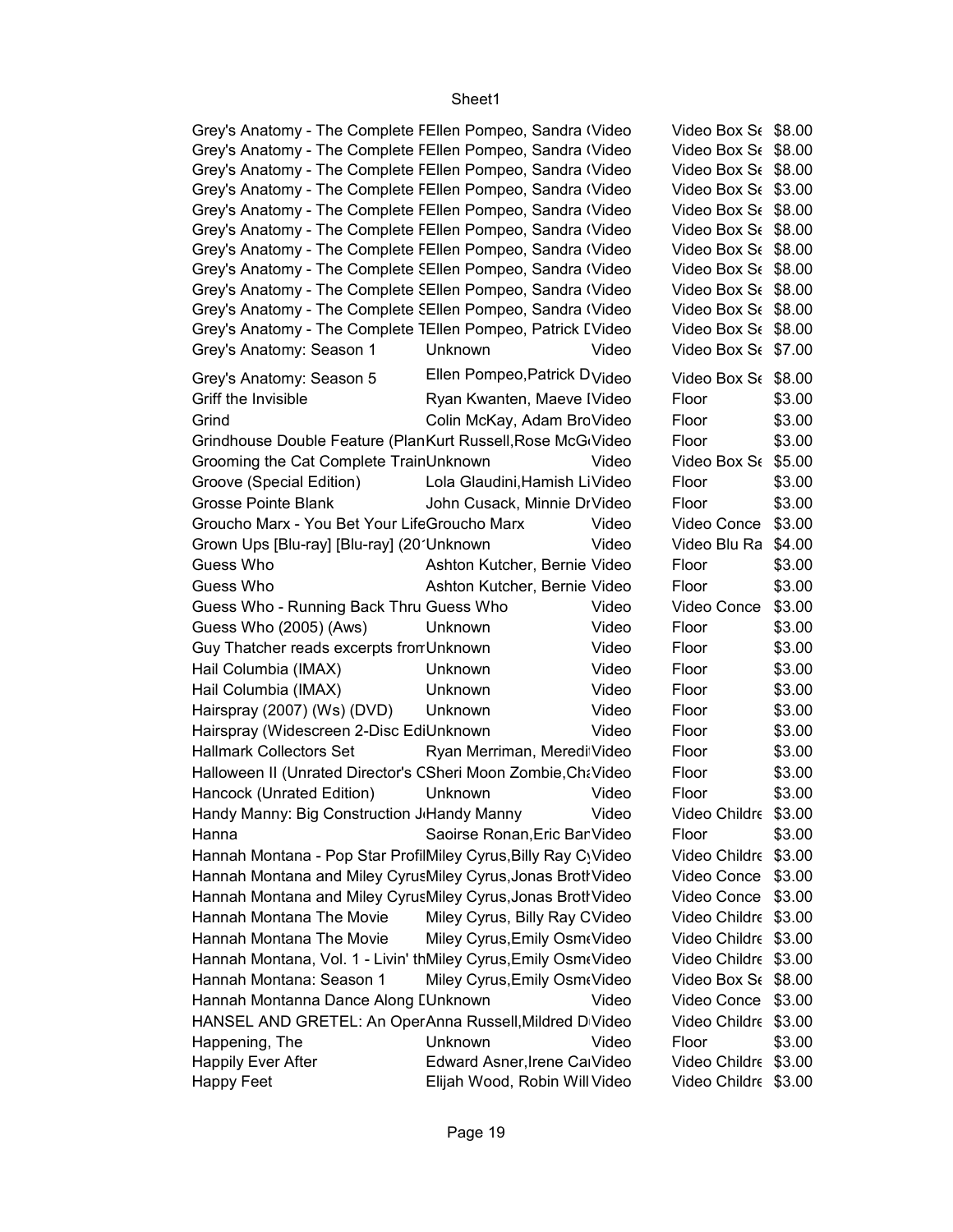| <b>Happy Feet</b>                                                                           | Elijah Wood, Robin Will Video                           |       | Video Childre \$3.00 |        |
|---------------------------------------------------------------------------------------------|---------------------------------------------------------|-------|----------------------|--------|
| Happy Feet [2006]                                                                           | Unknown                                                 | Video | Video Childre \$3.00 |        |
| Happy Feet [2006]                                                                           | Unknown                                                 | Video | Video Childre \$3.00 |        |
| Happy Tree Friends - First Blood (Artist Not Provided                                       |                                                         | Video | Video Box St \$8.00  |        |
| Harold And Kumar Escape From (Unknown)                                                      |                                                         | Video | Floor                | \$3.00 |
| Harry Potter and the Prisoner of ADaniel Radcliffe, Emma Video                              |                                                         |       | Floor                | \$3.00 |
| Hasbro Gaming Clue DVD Game Unknown                                                         |                                                         | Video | RR3 - Rolling \$4.00 |        |
| Hatari (Widescreen)                                                                         | Unknown                                                 | Video | Floor                | \$3.00 |
| HAUNTING IN CONNECTIC RR Unknown                                                            |                                                         | Video | Floor                | \$3.00 |
| Haven Second Season                                                                         | Unknown                                                 | Video | Video Box St \$8.00  |        |
| Haywire                                                                                     | Gina Carano, Ewan McCVideo                              |       | Floor                | \$3.00 |
| He Was A Quiet Man                                                                          | Christian Slater, William Video                         |       | Floor                | \$3.00 |
| He's Just Not That Into You                                                                 | Ben Affleck, Jennifer AniVideo                          |       | Floor                | \$3.00 |
| Heat                                                                                        | Al Pacino, Robert De NiVideo                            |       | Floor                | \$3.00 |
| Heat                                                                                        | Al Pacino, Robert De NiVideo                            |       | Floor                | \$3.00 |
| Heat                                                                                        | Al Pacino, Robert De Nir Video                          |       | Floor                | \$3.00 |
| Heavyweights                                                                                | Ben Stiller, Tim Blake NeVideo                          |       | Floor                | \$3.00 |
| Hedley // Try This At Home (AdvisHedley                                                     |                                                         | Video | Video Conce \$3.00   |        |
| Heist                                                                                       | Dave Bautista, Jeffrey D Video                          |       | Floor                | \$3.00 |
| Heist                                                                                       | Gene Hackman, Danny IVideo                              |       | Floor                | \$3.00 |
| Hell On Wheels - The Complete SAnson Mount, Colm MeaVideo                                   |                                                         |       | Video Box St \$8.00  |        |
| Hell on Wheels (Season 5 / VolunColm Meaney, Phil Burk Video                                |                                                         |       | Video Box St \$3.00  |        |
| Hell On Wheels (The Complete S Anson Mount, Colm Mea Video                                  |                                                         |       | Video Box St \$8.00  |        |
| Hell On Wheels (The Complete SAnson Mount, Colm Mea Video                                   |                                                         |       | Video Box St \$8.00  |        |
| Hell on Wheels: Season 3                                                                    | Unknown                                                 | Video | Video Box St \$8.00  |        |
| Hell on Wheels: Season 5 Volum (Colm Meaney, Anson M Video                                  |                                                         |       | Video Box St \$8.00  |        |
| Hell's Kitchen: Season 2 [DVD] Gordon Ramsay                                                |                                                         | Video | Video Box St \$8.00  |        |
| Hellboy II: The Golden Army (Wid Ron Perlman, Selma Bl: Video                               |                                                         |       | Floor                | \$3.00 |
| Hellsing - Impure Souls (Vol. 1)                                                            | Crispin Freeman, J <sub>39</sub> ji Na <sub>Video</sub> |       | Floor                | \$3.00 |
| Hellsing, Vol. 2: Blood Brothers Artist Not Provided                                        |                                                         | Video | Floor                | \$3.00 |
| Hellsing, Vol. 3: Search and DestrArtist Not Provided                                       |                                                         | Video | Floor                | \$3.00 |
|                                                                                             |                                                         |       |                      |        |
| Hellsing, Vol. 4 - Eternal DamnaticJ <sup>39</sup> ji Nakata, Crispin Free <sub>Video</sub> |                                                         |       | Floor                | \$3.00 |
| Herbie - Fully Loaded                                                                       | Lindsay Lohan, Michael Video                            |       | Video Childre \$3.00 |        |
| Herbie Goes To Monte Carlo                                                                  | Dean Jones, Don Knotts Video                            |       | Video Childre \$3.00 |        |
| Hermie & Friends: Flo the Lyin' FIDon Knotts, Vicki LawreVideo                              |                                                         |       | Video Childre \$3.00 |        |
| Heroes: Season 1 [DVD]                                                                      | Unknown                                                 | Video | Video Box St \$8.00  |        |
| Heroes: Season 2                                                                            | Jack Coleman, Sendhil FVideo                            |       | Video Box St \$8.00  |        |
| Hes Just Not That Into You (Ws) Unknown                                                     |                                                         | Video | Floor                | \$3.00 |
| Hes Just Not That Into You (Ws) Unknown                                                     |                                                         | Video | Floor                | \$3.00 |
| Hes Just Not That Into You (Ws) Unknown                                                     |                                                         | Video | Floor                | \$3.00 |
| Hes Just Not That Into You (Ws) Unknown                                                     |                                                         | Video | Floor                | \$3.00 |
| Hey, Boo: Harper Lee and To Kill Anna Quindlen, Tom BrcVideo                                |                                                         |       | Floor                | \$3.00 |
| Hidalgo                                                                                     | Unknown                                                 | Video | Floor                | \$3.00 |
| Higglytown Heroes - On the Move Taylor Masamitsu, Frank Video                               |                                                         |       | Video Childre \$3.00 |        |
| High Crimes (2002)                                                                          | Gunbuster 2                                             | Video | Floor                | \$3.00 |
| High School Musical (Encore EditiZac Efron, Vanessa Ann Video                               |                                                         |       | Floor                | \$3.00 |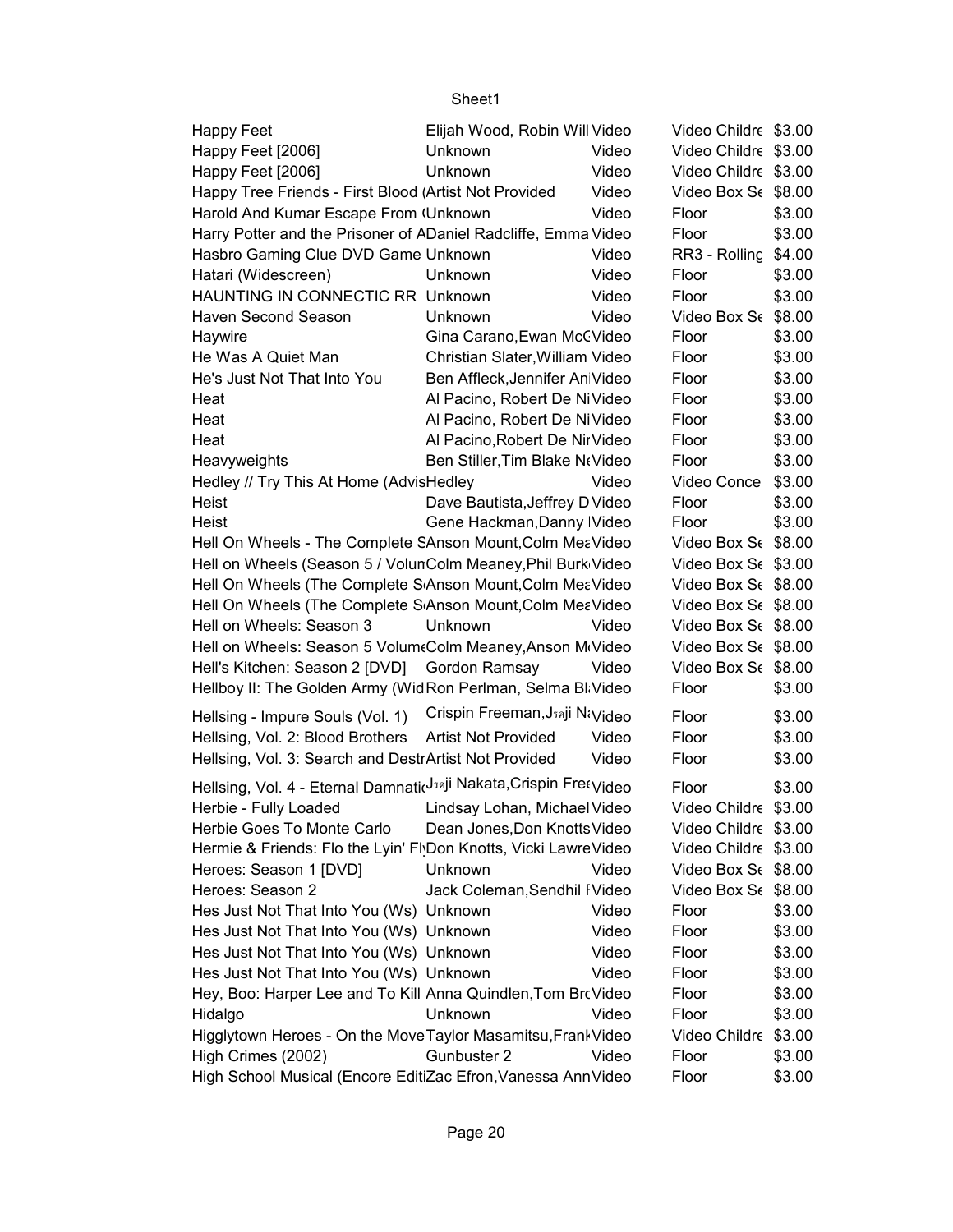| High School Musical (Encore EditiZac Efron, Vanessa Ann Video  |                                 |       | Floor                | \$3.00 |
|----------------------------------------------------------------|---------------------------------|-------|----------------------|--------|
| High School Musical (Remix EditicZac Efron, Vanessa Ann Video  |                                 |       | Floor                | \$3.00 |
| High School Musical 2 (Extended Zac Efron, Vanessa HurVideo    |                                 |       | Floor                | \$3.00 |
| High School Musical 2 (Extended Zac Efron, Vanessa HurVideo    |                                 |       | Floor                | \$3.00 |
| High School Musical 2 (Extended Zac Efron, Vanessa HurVideo    |                                 |       | Floor                | \$3.00 |
| High School Musical 3: Senior Ye Zac Efron, Vanessa HudVideo   |                                 |       | Floor                | \$3.00 |
| Highlander The Series - Season 1Adrian Paul, Alexandra Wideo   |                                 |       | Video Box St \$8.00  |        |
| Hilary Duff - All-Access Pass [DVIHilary Duff                  |                                 | Video | Video Conce \$3.00   |        |
| Hilary Duff - Learning To Fly                                  | <b>Hilary Duff</b>              | Video | Video Conce \$3.00   |        |
|                                                                |                                 |       |                      |        |
| Historic and Contemporary DanceUnknown                         |                                 | Video | Video Exerci: \$3.00 |        |
| Hitch                                                          | <b>Unknown</b>                  | Video | Floor                | \$3.00 |
| Hitch (Fullscreen Edition)                                     | Will Smith, Eva Mendes, Video   |       | Floor                | \$3.00 |
| Hitch (Widescreen Edition)                                     | Will Smith, Eva Mendes Video    |       | Floor                | \$3.00 |
| Hobbit An Unexpected Journey                                   | Unknown                         | Video | Floor                | \$3.00 |
| Hobo With a Shotgun                                            | Unknown                         | Video | Floor                | \$3.00 |
| Hockey: A People's History                                     | Unknown                         | Video | Video Box St \$8.00  |        |
| Holiday Baggage                                                | Barry Bostwick, Cheryl LVideo   |       | Video Christr \$3.00 |        |
| Holiday TV Classics: 49 TV Class Ricky Nelson, Vincent PIVideo |                                 |       | Video Box St \$3.00  |        |
| Holidaze: The Christmas That AlnFred Savage, Fred Willa Video  |                                 |       | Video Christr \$3.00 |        |
| Holly Hobbie & Friends - ChristmaUnknown                       |                                 | Video | Video Christr \$3.00 |        |
| Hollywood Homicide                                             | Harrison Ford, Josh HarVideo    |       | Floor                | \$3.00 |
| Home Alone 3                                                   | Alex D. Linz, Haviland MVideo   |       | Video Christr \$3.00 |        |
| Home Alone 4: Taking Back the HFrench Stewart, Erick AvVideo   |                                 |       | Video Christr \$3.00 |        |
| Homeland season 2                                              | Unknown                         | Video | Video Box St \$8.00  |        |
| Homeland: The Complete First ScClaire Danes, Damian LVideo     |                                 |       | Video Box St \$8.00  |        |
| Homeland: The Complete First ScClaire Danes, Damian LVideo     |                                 |       | Video Box St \$8.00  |        |
| Hometown Legend (Snap Case) Terry O'Quinn, Lacey CrVideo       |                                 |       | Floor                | \$3.00 |
| Honey (Widescreen Edition)                                     | Jessica Alba, Mekhi PhiVideo    |       | Floor                | \$3.00 |
| Honey 2                                                        | Katerina Graham, Rand Video     |       | Floor                | \$3.00 |
| Hoodwinked (Ws)                                                | Unknown                         | Video | Video Childre \$3.00 |        |
| Hoodwinked (Ws)                                                | Unknown                         | Video | Video Childre \$3.00 |        |
| <b>Hope Springs</b>                                            | Colin Firth, Minnie DriverVideo |       | Floor                | \$3.00 |
| <b>HORRIBLE BOSSES MOVIE</b>                                   | Unknown                         |       | Floor                |        |
|                                                                |                                 | Video |                      | \$3.00 |
| HORRIBLE BOSSES MOVIE                                          | Unknown                         | Video | Floor                | \$3.00 |
| Hostel                                                         | Jan Vlasak, Jay Hernan Video    |       | Floor                | \$3.00 |
| Hot Rod                                                        | Unknown                         | Video | Floor                | \$3.00 |
| <b>Hot Shots!</b>                                              | Charlie Sheen, Cary ElvVideo    |       | Floor                | \$3.00 |
| Hot Tub Time Machine (DVD / W!Unknown                          |                                 | Video | Floor                | \$3.00 |
| House, M.D. - Season One (Two-Hugh Laurie                      |                                 | Video | Video Box St \$8.00  |        |
| House, M.D. - Season Two                                       | Hugh Laurie                     | Video | Floor                | \$8.00 |
| House, M.D.: Season 2                                          | Hugh Laurie, Lisa EdelstVideo   |       | Floor                | \$8.00 |
| How I Met Your Mother: Season 1Josh Radnor, Jason SegVideo     |                                 |       | Video Box St \$8.00  |        |
|                                                                |                                 |       |                      |        |
| How I Met Your Mother: Season 1Josh Radnor, Jason SegVideo     |                                 |       | Video Box St \$8.00  |        |
| How I Met Your Mother: Season 3Josh Radnor, Jason SegVideo     |                                 |       | Video Childre \$8.00 |        |
| How I Met Your Mother: Season 3Josh Radnor, Jason SegVideo     |                                 |       | Video Box St \$8.00  |        |
| How I Met Your Mother: Season 5Jason Segel, Neil PatriclVideo  |                                 |       | Video Box St \$8.00  |        |
| How I Met Your Mother: Season THow I Met Your Mother, Video    |                                 |       | Video Box St \$8.00  |        |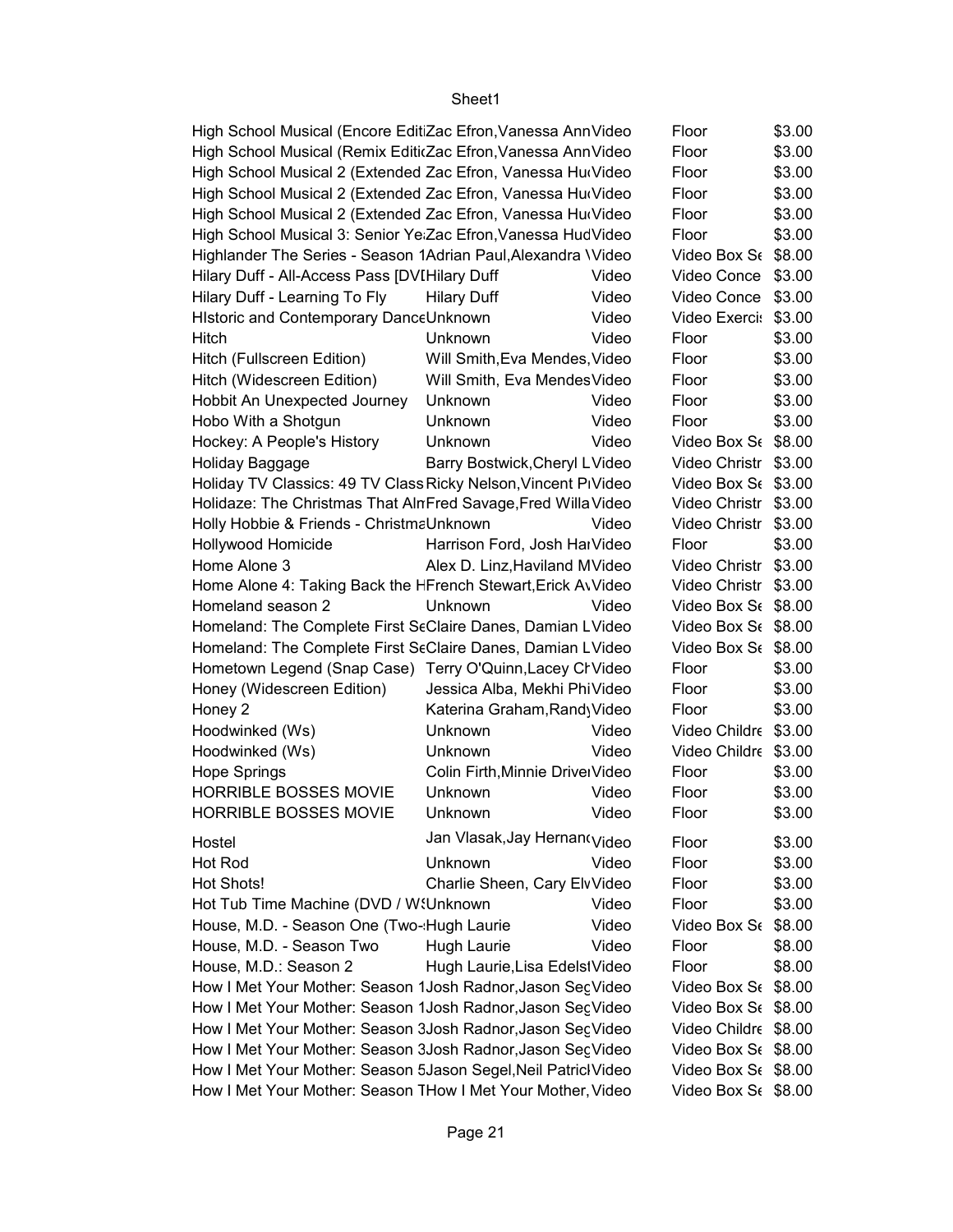| How I Met Your Mother: Season THow I Met Your Mother, Video   |                                |       | Video Box Se \$8.00             |        |
|---------------------------------------------------------------|--------------------------------|-------|---------------------------------|--------|
| How I Met Your Mother: Ssn 1                                  | Josh Radnor, Jason SegVideo    |       | Video Box S <sub>6</sub> \$8.00 |        |
| how to Be a Ringette Star                                     | Unknown                        | Video | Floor                           | \$3.00 |
| How to Eat Fried Worms (CommeUnknown                          |                                | Video | Video Childre \$3.00            |        |
| How To Lose a Guy in 10 Days (VUnknown                        |                                | Video | Floor                           | \$3.00 |
| How To Lose a Guy in 10 Days (VUnknown                        |                                | Video | Floor                           | \$3.00 |
| How To Lose a Guy in 10 Days (VUnknown                        |                                | Video | Floor                           | \$3.00 |
| How to Play Blues & Blues Rock (Alfred Publishing Staff Video |                                |       | Video Conce                     | \$3.00 |
| How to Train Your Dragon                                      | Jay Baruchel, Gerard BuVideo   |       | Video Childre \$3.00            |        |
| Hustle & Flow (Widescreen Editio Terrence Howard, Luda Video  |                                |       | Floor                           | \$3.00 |
| I Am Legend                                                   | Will Smith, Alice Braga, Video |       | Floor                           | \$3.00 |
| I Am Legend                                                   | Will Smith, Salli RichardVideo |       | Floor                           | \$3.00 |
| I Am Legend (2-Disc Special Editi Unknown                     |                                | Video | Floor                           | \$3.00 |
| I Do (But I Don't)                                            | Denise Richards, Dean Video    |       | Floor                           | \$3.00 |
| I Now Pronounce You Chuck & LaAdam Sandler, Kevin JaVideo     |                                |       | Floor                           | \$3.00 |
| I Now Pronounce You Chuck & LaAdam Sandler, Kevin JaVideo     |                                |       | Floor                           | \$3.00 |
| I Now Pronounce You Chuck & LaAdam Sandler, Kevin JaVideo     |                                |       | Floor                           | \$3.00 |
| I Now Pronounce You Chuck & LaAdam Sandler, Kevin JaVideo     |                                |       | Floor                           | \$3.00 |
| I'm Not Ok                                                    | Ken Davis                      | Video | Floor                           | \$3.00 |
|                                                               |                                |       |                                 |        |
| I'm With Lucy                                                 | Monica Potter, John HalVideo   |       | Floor                           | \$3.00 |
| Ice Age                                                       | Unknown                        | Video | Video Childre \$3.00            |        |
| Ice Age (2-Disc Special Edition)                              | Denis Leary, John LeguVideo    |       | Video Childre \$3.00            |        |
| Ice Age (2-Disc Special Edition)                              | Denis Leary, John LeguVideo    |       | Video Childre \$3.00            |        |
| Ice Age 2 Meltdown                                            | Unknown                        | Video | Video Childre \$3.00            |        |
| Ice Age 2 Meltdown                                            | Unknown                        | Video | Video Childre \$3.00            |        |
| Ice Age 3                                                     | Ray Romano, John Leg Video     |       | Video Childre \$3.00            |        |
| Ice Age: A Mammoth Christmas SRay Romano, John Legt Video     |                                |       | Video Childre \$3.00            |        |
| Ice Age: A Mammoth Christmas SRay Romano, John Legt Video     |                                |       | Video Childre \$3.00            |        |
| Ice Age: A Mammoth Christmas SRay Romano, John Legt Video     |                                |       | Video Christr \$3.00            |        |
| Ice Age: A Mammoth Christmas SRay Romano, John Legt Video     |                                |       | Video Christr \$3.00            |        |
| Ice Age: The Meltdown (WidescreUnknown                        |                                | Video | Video Childre \$3.00            |        |
| Ice Princess (Full Screen Edition) Unknown                    |                                | Video | Video Childre \$3.00            |        |
| Idlewild (Widescreen Edition) Andre Benjamin, Antwar Video    |                                |       | Floor                           | \$3.00 |
| Illumination 7 Mini-Movie Collectic Unknown Video             |                                |       | Video Childre \$3.00            |        |
| Imaginarium Of Doctor ParnassusUnknown                        |                                | Video | Floor                           | \$3.00 |
| IMAX-MOUNTAIN GORILLA (DVIUnknown                             |                                | Video | Floor                           | \$3.00 |
| IMAX-MOUNTAIN GORILLA (DVIUnknown                             |                                | Video | Floor                           | \$3.00 |
| IMAX: Deep Sea                                                | Johnny Depp, Kate WinVideo     |       | Floor                           | \$3.00 |
| IMAX: Fires of Kuwait                                         | Unknown                        | Video | Floor                           | \$3.00 |
| IMAX: Fires of Kuwait                                         | Unknown                        | Video | Floor                           | \$3.00 |
| Immortal                                                      | Unknown                        | Video | Floor                           | \$3.00 |
| In America                                                    | Paddy Considine, SamaVideo     |       | Floor                           | \$3.00 |
| In Good Company                                               | Dennis Quaid, Topher GVideo    |       | Floor                           | \$3.00 |
| In Good Company (Widescreen EDennis Quaid, Topher CVideo      |                                |       | Floor                           | \$3.00 |
| In Her Shoes                                                  | Cameron Diaz, Toni ColVideo    |       | Floor                           | \$3.00 |
| In Her Shoes                                                  | Cameron Diaz, Toni CollVideo   |       | Floor                           | \$3.00 |
| In The Land Of Women (Ws)                                     | Unknown                        | Video | Floor                           | \$3.00 |
|                                                               |                                |       |                                 |        |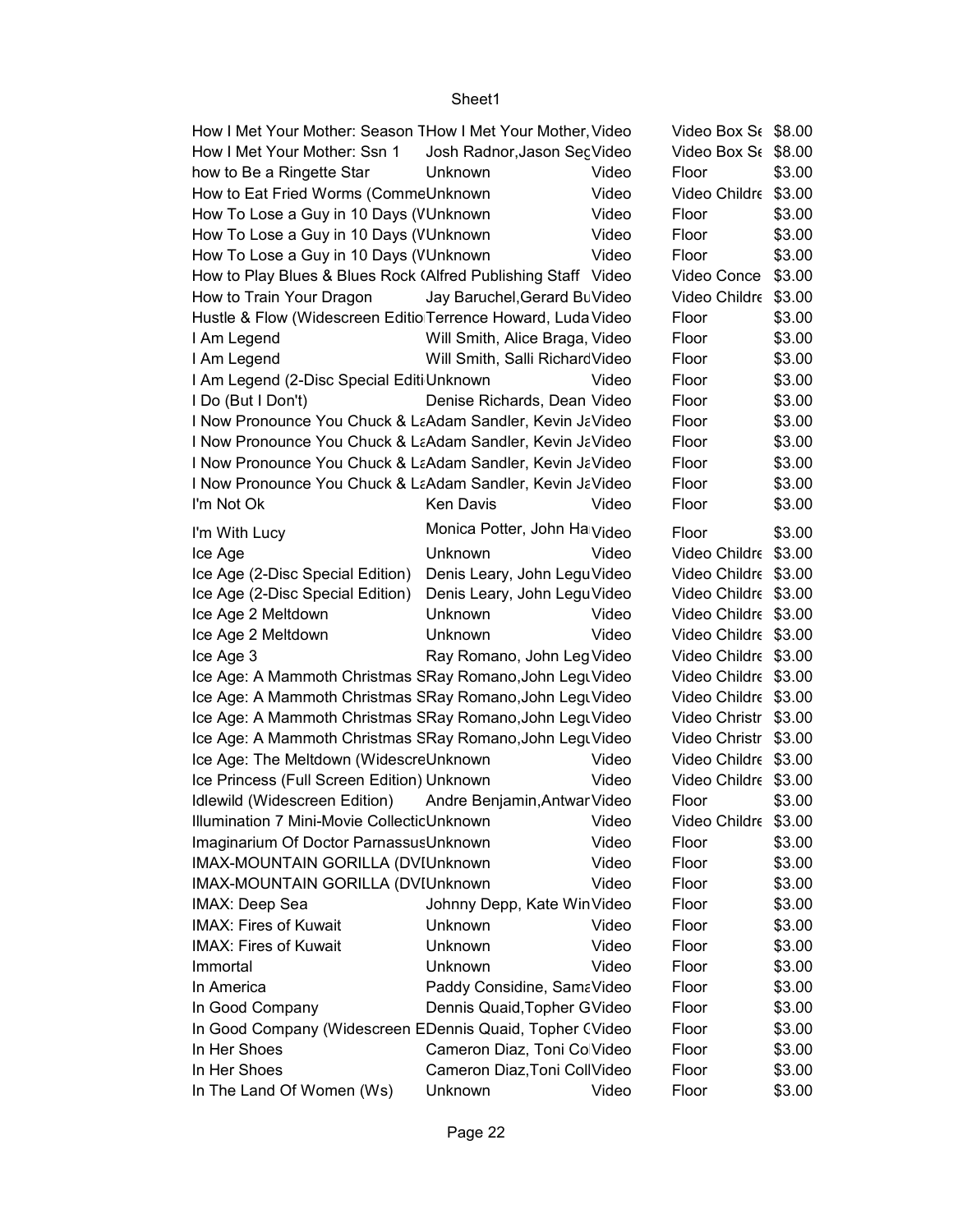| In The Name of the King / Au NonUnknown                         |                               | Video | Floor                           | \$3.00 |
|-----------------------------------------------------------------|-------------------------------|-------|---------------------------------|--------|
| Inception (Origine) [DVD] (2010) I Unknown                      |                               | Video | Floor                           | \$3.00 |
| Independence Day (Limited EditioWill Smith, Bill Pullman, Video |                               |       | Floor                           | \$3.00 |
| Indiana Jones and the Raiders of Harrison Ford, Karen All Video |                               |       | Floor                           | \$3.00 |
| Inglourious Basterds (Ws)                                       | Unknown                       | Video | Floor                           | \$3.00 |
| <b>Innocent Lies</b>                                            | Adrian Dunbar, Florence Video |       | Floor                           | \$3.00 |
| Inside Man                                                      | Denzel Washington, ClivVideo  |       | Floor                           | \$3.00 |
| Insidious: Chapter 2                                            | Patrick Wilson, Rose By Video |       | Floor                           | \$3.00 |
| Into the Deep (IMAX)                                            | Unknown                       | Video | Floor                           | \$3.00 |
| Into the Deep (IMAX)                                            | Unknown                       | Video | Floor                           | \$3.00 |
| Intolerable Cruelty                                             | George Clooney, Cather Video  |       | Floor                           | \$3.00 |
| Intolerable Cruelty (Full Screen ErGeorge Clooney, Cather Video |                               |       | Floor                           | \$3.00 |
| Invictus (2011)                                                 | Matt Damon, Morgan FrtVideo   |       | Floor                           | \$3.00 |
| Invincible (2006) - Football DVD                                | Unknown                       | Video | Video Childre \$3.00            |        |
| Iron Man (Ws)                                                   | Unknown                       | Video | Floor                           | \$3.00 |
| Iron Man 2                                                      | Robert Downey Jr., Gwy Video  |       | Floor                           | \$3.00 |
|                                                                 |                               |       |                                 |        |
| Iron Man 2 (Single-Disc Edition) Robert Downey, Gwynet Video    |                               |       | Floor                           | \$3.00 |
| It Runs in the Family (WidescreenMichael Douglas, Kirk DrVideo  |                               |       | Floor                           | \$3.00 |
| It's a Wonderful Life (60th AnnivelJames Stewart, Donna FVideo  |                               |       | Video Christr \$3.00            |        |
| It's a Wonderful Life (60th AnnivelJames Stewart, Donna FVideo  |                               |       | Video Christr \$3.00            |        |
| J. Edgar                                                        | Leonardo DiCaprio, Nao Video  |       | Floor                           | \$3.00 |
| Jackass - The Movie (Full Screen Johnny Knoxville, Prest Video  |                               |       | Floor                           | \$3.00 |
| Jackass Number Two (Unrated) Johnny Knoxville, SteveVideo       |                               |       | Floor                           | \$3.00 |
| Jackass Number Two (Unrated) Johnny Knoxville, SteveVideo       |                               |       | Floor                           | \$3.00 |
| Jackass Number Two (Unrated) Johnny Knoxville, SteveVideo       |                               |       | Floor                           | \$3.00 |
| Jamie Foxx Unleashed - Lost, StoJamie Foxx                      |                               | Video | Video Conce                     | \$3.00 |
| Jarhead (Widescreen Edition)                                    | Jamie Foxx, Jake Gyller Video |       | Floor                           | \$3.00 |
| Jerry Seinfeld Live on Broadway: Jerry Seinfeld, Michael IVideo |                               |       | Video Conce                     | \$3.00 |
| Jerry Seinfeld Live on Broadway: Jerry Seinfeld, Michael IVideo |                               |       | Video Conce \$3.00              |        |
| Jerry Seinfeld Live on Broadway: Jerry Seinfeld, Michael IVideo |                               |       | Video Conce \$3.00              |        |
| Jersey Girl (La fille du New JerseyBen Affleck, Liv Tyler       |                               | Video | Floor                           | \$3.00 |
| Jersey Girl (La fille du New Jerse Ben Affleck, Liv Tyler       |                               | Video | Floor                           | \$3.00 |
| Jersey Shore: Season 2 (Uncens Mike "The Situation", Sn Video   |                               |       | Video Box S <sub>6</sub> \$8.00 |        |
| Jillian Michaels - 30 Day Shred Jillian Michaels                |                               | Video | Video Exerci: \$3.00            |        |
| Jillian Michaels Body Revolution Jillian Michaels               |                               | Video | Video Exerci: \$6.00            |        |
| Jillian Michaels Kickbox FastFix                                | Jillian Michaels              | Video | Video Exerci: \$3.00            |        |
| Jillian Michaels Killer Body                                    | Jillian Michaels              | Video | Video Exerci: \$3.00            |        |
| Jillian Michaels: 6 Week Six-Pack Jillian Michaels              |                               | Video | Video Exerci: \$3.00            |        |
| Jillian Michaels: 6 Week Six-Pack Jillian Michaels              |                               | Video | Video Exerci: \$3.00            |        |
| Jingle All the Way                                              | Arnold Schwarzenegger Video   |       | Video Christr \$3.00            |        |
| Joan Rivers: A Piece of Work (DVUnknown                         |                               | Video | Video Conce \$3.00              |        |
| Joe Cartoon: Beyond the Blender Artist Not Provided             |                               | Video | Floor                           | \$3.00 |
| Joe Cartoon: Greatest Hits 1                                    | <b>Artist Not Provided</b>    | Video | Floor                           | \$3.00 |
| Joey - The Complete First SeasorMatt LeBlanc                    |                               | Video | Video Box S <sub>6</sub> \$8.00 |        |
|                                                                 | Various                       | Video | Video Box S <sub>6</sub> \$7.00 |        |
| John Adams (DVD)                                                |                               |       |                                 |        |
| John Carpenter Presents VampireJon Bon Jovi, Diego LurVideo     |                               |       | Floor                           | \$3.00 |
| Johnny English (Widescreen Editi Rowan Atkinson, John MVideo    |                               |       | Floor                           | \$3.00 |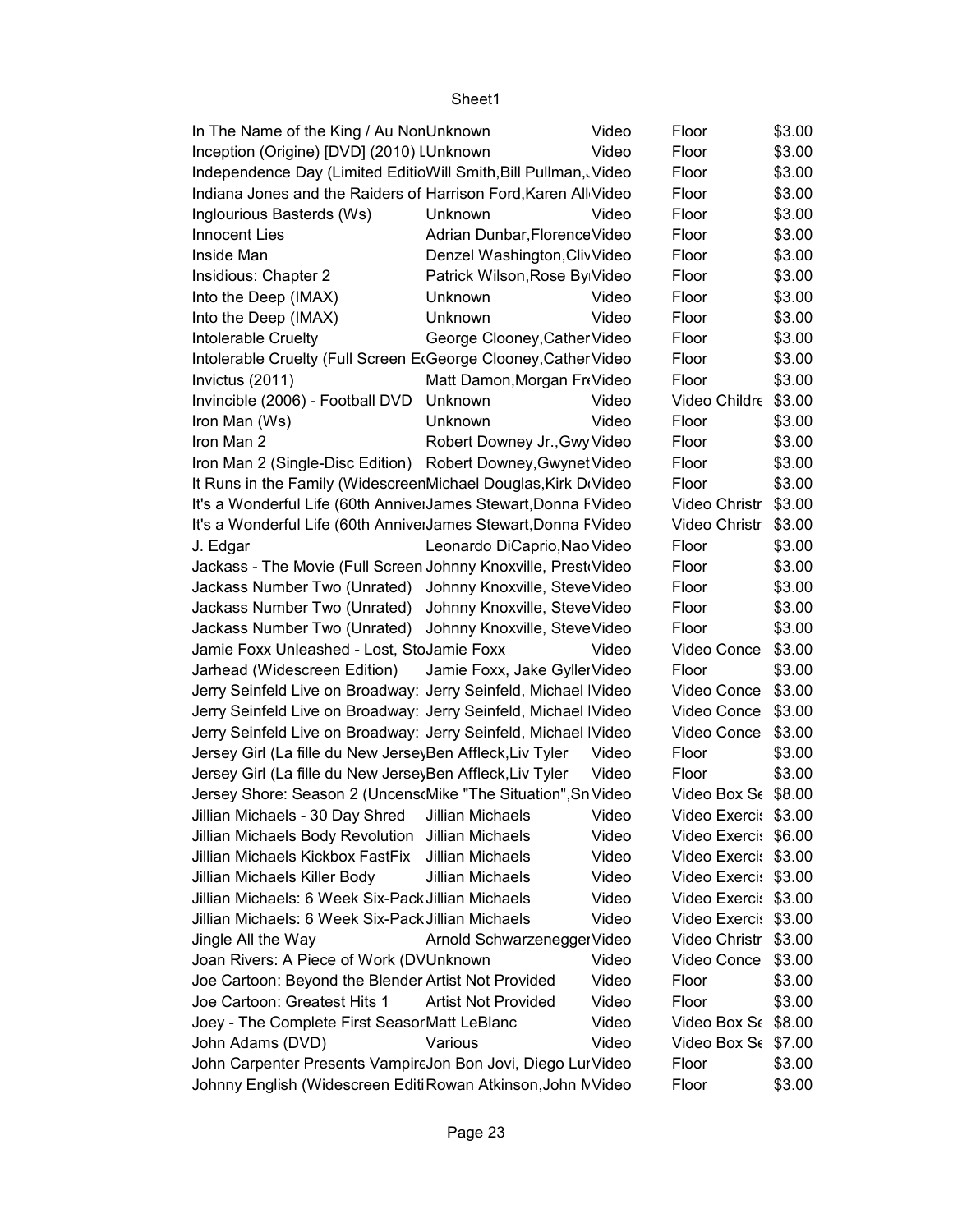| Jon & Kate Plus Ei8ht, Seasons CJon & Kate Plus Eight Video    |                                 |       | Video Box St \$4.00             |        |
|----------------------------------------------------------------|---------------------------------|-------|---------------------------------|--------|
| Joy Ride 2: Dead Ahead                                         | Nick Zano, Nicki Aycox, lVideo  |       | Floor                           | \$3.00 |
| Joyful Noise [DVD] (2012)                                      | Unknown                         | Video | Floor                           | \$3.00 |
| Juno                                                           | Ellen Page, Michael Cer Video   |       | Floor                           | \$3.00 |
| Juno                                                           | Unknown                         | Video | Floor                           | \$3.00 |
| Juno (Two-Disc Special Edition wiEllen Page, Michael Cer Video |                                 |       | Video Box St \$5.00             |        |
| Jurassic World                                                 | Chris Pratt, Bryce Dallas Video |       | Floor                           | \$3.00 |
| Just 4 Kicks                                                   | Cole Sprouse, Dylan SpiVideo    |       | Video Childre \$3.00            |        |
| Just Cause (Snap Case)                                         | Sean Connery, LaurencVideo      |       | Floor                           | \$3.00 |
| <b>Just Married</b>                                            | Ashton Kutcher, Brittany Video  |       | Floor                           | \$3.00 |
| Just Married (Quebec Version - EIUnknown                       |                                 | Video | Floor                           | \$3.00 |
| Just My Luck                                                   | Lindsay Lohan, Chris Pir Video  |       | Floor                           | \$3.00 |
| Just My Luck                                                   | Lindsay Lohan, Chris Pir Video  |       | Floor                           | \$3.00 |
| Just My Luck (Widescreen)                                      | Unknown                         | Video | Floor                           | \$3.00 |
| Justified: Season 2                                            | Timothy Olyphant, Nick ! Video  |       | Video Box St \$8.00             |        |
| Justified: Season 3                                            | Timothy Olyphant, Nick : Video  |       | Video Box Se \$8.00             |        |
| Justified: Season 4                                            | <b>Timothy Olyphant</b>         | Video | Video Box St \$8.00             |        |
| Justified: The Complete First Sea Timothy Olyphant, Walt Video |                                 |       | Video Box S <sub>6</sub> \$8.00 |        |
| Justified: The Complete First Sea Timothy Olyphant, Walt Video |                                 |       | Video Box S <sub>6</sub> \$8.00 |        |
| K2: The Ultimate High                                          | Michael Biehn, Matt Cra Video   |       | Floor                           | \$3.00 |
| Kabul Express                                                  | John Abraham, Arshad Wideo      |       | Video Conce \$3.00              |        |
| Kaho Naa Pyar Hai                                              | Hrithik Roshan, Ameesh Video    |       | Video Conce \$3.00              |        |
| Kal Ho Naa Ho                                                  | Shah Rukh Khan, Preity Video    |       | Video Conce \$3.00              |        |
| Kalifornia                                                     | Brad Pitt, Kathy Larson, Video  |       | Floor                           | \$3.00 |
| Karen Voight: B*L*T Butt, Legs & Karen Voight                  |                                 | Video | Video Exerci: \$3.00            |        |
| Karol: A Man Who Became Pope Unknown                           |                                 | Video | Floor                           | \$3.00 |
| Karol: The Pope, The Man                                       | Piotr Adamczyk, Dariusz Video   |       | Floor                           | \$3.00 |
| <b>Kart Racer</b>                                              | Unknown                         | Video | Floor                           | \$3.00 |
| Kathy Kaehler Total Body Workou Kathy Kaehler                  |                                 | Video | Video Exerci: \$3.00            |        |
| Kathy Smith Peel Off The Pound Kathy Smith                     |                                 | Video | Video Exerci: \$3.00            |        |
| Kenny Vs. Spenny - Season One Kenny Hotz, Spencer RiVideo      |                                 |       | Video Box St \$7.00             |        |
| Kicking & Screaming                                            | Will Ferrell, Robert Duva Video |       |                                 | \$3.00 |
|                                                                |                                 |       | Floor                           | \$3.00 |
| King Arthur (PG-13 Full Screen E Clive Owen, Stephen DiVideo   |                                 | Video | Floor<br>Video Childre \$3.00   |        |
| King Fu Panda Secrets of the MatUnknown                        |                                 |       |                                 | \$3.00 |
| King Kong                                                      | Naomi Watts, Jack BlacVideo     |       | Floor                           | \$3.00 |
| King Kong (Two-Disc Collector's ENaomi Watts, Jack BlacVideo   | Unknown                         |       | Floor<br>Video Box St \$8.00    |        |
| King Of Queens S4 (Fs)                                         |                                 | Video |                                 |        |
| Kingpin                                                        | Woody Harrelson, Rand Video     |       | Floor                           | \$3.00 |
| Kingpin Productions's Brainstorm Mikey LeBlanc, Scotty VVideo  |                                 |       | Floor                           | \$3.00 |
| Kinsey: Let's Talk About Sex                                   | Unknown                         | Video | Floor                           | \$3.00 |
| Kiss the Bride                                                 | Amanda Detmer, Sean Video       |       | Floor                           | \$3.00 |
| Kiss the Girls                                                 | Morgan Freeman, AshleVideo      |       | Floor                           | \$3.00 |
| Kiss the Girls                                                 | Morgan Freeman, AshleVideo      |       | Floor                           | \$3.00 |
| Kissing Jessica Stein                                          | Jennifer Westfeldt, Hea Video   |       | Floor                           | \$3.00 |
| Knight Hunters - Dead Ringer (VoMarc Diraison, Michael SVideo  |                                 |       | Floor                           | \$3.00 |
| Knockaround Guys                                               | Jennifer Baxter, Dennis IVideo  |       | Floor                           | \$3.00 |
| Knocked Up (Unrated Full ScreenSeth Rogan, Katherine IVideo    |                                 |       | Floor                           | \$3.00 |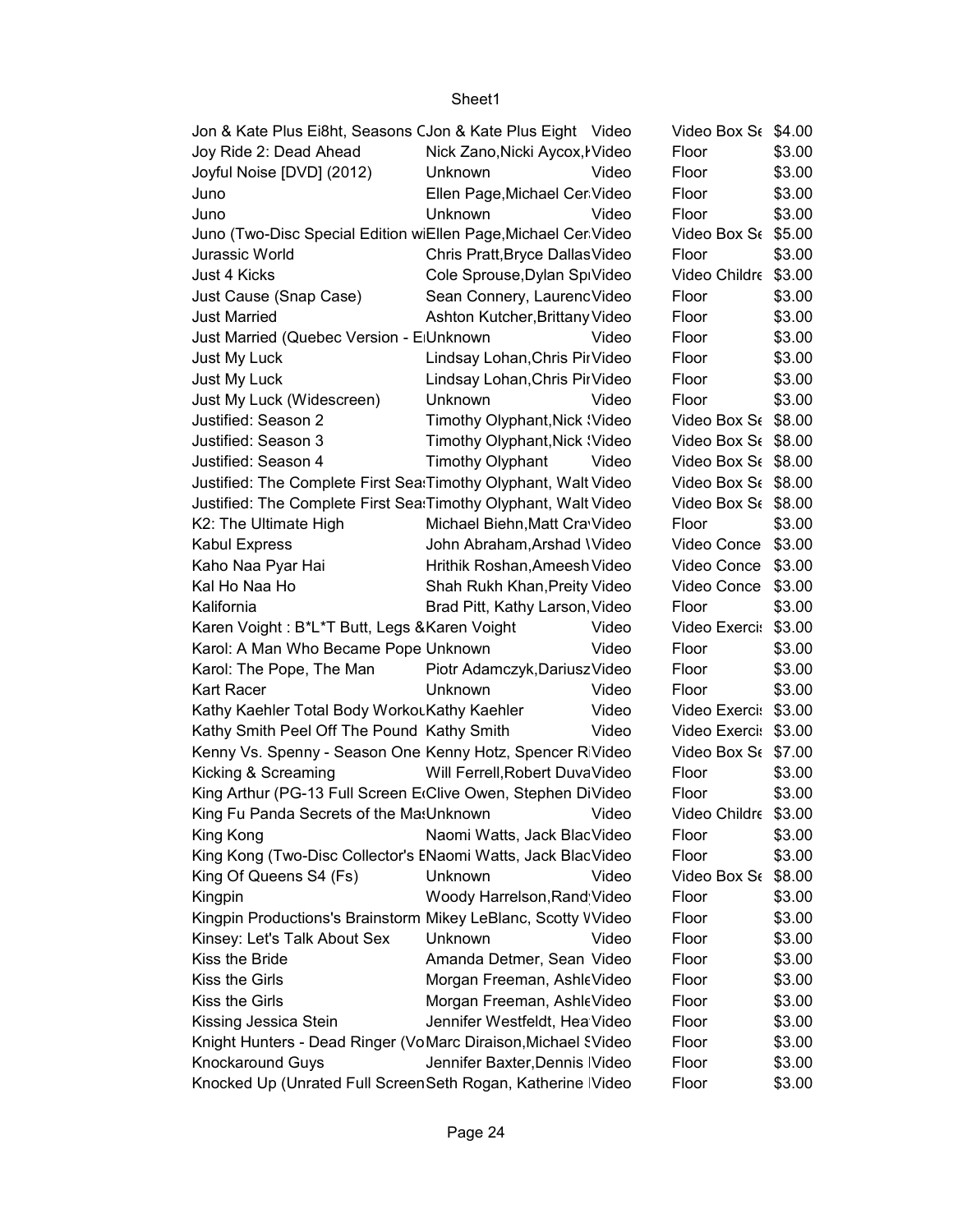| Knocked Up (Unrated Widescreer Seth Rogen, Katherine IVideo                              |                                         |       | Floor                | \$3.00 |
|------------------------------------------------------------------------------------------|-----------------------------------------|-------|----------------------|--------|
| Kronk's New Groove                                                                       | Patrick Warburton, TracVideo            |       | Video Childre \$3.00 |        |
| Kung Fu Panda (Widescreen)                                                               | Unknown                                 | Video | Video Childre \$3.00 |        |
| Kung Fu Panda (Widescreen)                                                               | Unknown                                 | Video | Video Childre \$3.00 |        |
| Kung Fu Panda Holiday                                                                    | Jack Black, Dustin HoffrVideo           |       | Video Christr \$3.00 |        |
| Kung Fu Theater: Bruce Vs. Bill                                                          | Bruce Le                                | Video | Floor                | \$3.00 |
| Kung Pow: Enter The Fist                                                                 | <b>Steve Oedekerk</b>                   | Video | Floor                | \$3.00 |
| L.A. Confidential (Two-Disc Speci Kevin Spacey, Russel CIVideo                           |                                         |       | Floor                | \$3.00 |
| L5 - First City in Space (IMAX)                                                          | Unknown                                 | Video | Floor                | \$3.00 |
| L5 - First City in Space (IMAX)                                                          | Unknown                                 | Video | Floor                | \$3.00 |
| Ladies of the House                                                                      | Florence Henderson, Do Video            |       | Floor                | \$3.00 |
| Lady in the Water (Widescreen E <sub>'</sub> Paul Giamatti, Bryce DaVideo                |                                         |       | Floor                | \$3.00 |
| Lage Raho Munna Bhai                                                                     | Sanjay Dutt, Arshad Wa Video            |       | Video Conce \$3.00   |        |
| Lake Fear                                                                                | Shanon Snedden, Josht Video             |       | Floor                | \$3.00 |
| Lara Croft: Tomb Raider / Lara CrAngelina Jolie, Gerard BVideo                           |                                         |       | Floor                | \$3.00 |
| Larry Crowne                                                                             | Tom Hanks, Julia Rober Video            |       | Floor                | \$3.00 |
| Larry The Cable Guy - Git-R-DontLarry The Cable Guy Video                                |                                         |       | Video Conce          | \$3.00 |
| Laser Mission                                                                            | Brandon Lee, Debi A. M <sub>Video</sub> |       | Floor                | \$3.00 |
| Lassie In "The Painted Hills" - The Lassie, Paul Kelly, Bruce Video                      |                                         |       | Floor                | \$3.00 |
| Last of the Summer Wine                                                                  | Peter Sallis, Jane Freem Video          |       | Video Box St \$5.00  |        |
| Last Stand of the 300 DVD                                                                | Unknown                                 | Video | Floor                | \$3.00 |
| Last Stand of the 300 DVD                                                                | Unknown                                 | Video | Floor                | \$3.00 |
|                                                                                          |                                         |       |                      |        |
| Last Word Clean Comedy                                                                   | Mark Lowry                              | Video | Video Conce \$3.00   |        |
| Laurel & Hardy // Flying Deuces / Laurel & Hardy                                         |                                         | Video | Floor                | \$3.00 |
| Law Abiding Citizen (Widescreen Unknown                                                  |                                         | Video | Floor                | \$3.00 |
| Laws of Attraction                                                                       | Pierce Brosnan, Juliann(Video           |       | Floor                | \$3.00 |
| Laws of Motion                                                                           | Ginnifer Goodwin Laure Video            |       | Floor                | \$3.00 |
| Le Mozart Noir / Joseph BoulogneKendall Knights, Tafelmt Video                           |                                         |       | Video Conce \$3.00   |        |
| Leap Year                                                                                | Amy Adams, Matthew CVideo               |       | Floor                | \$3.00 |
| LeapFrog: Let's Go to School                                                             | Leapfrog                                | Video | Video Childre \$3.00 |        |
| Learning To Drive                                                                        | Ben Kingsley, Patricia ClVideo          |       | Floor                | \$3.00 |
| Leatherheads (Widescreen)                                                                | George Clooney, Renee Video             |       | Floor                | \$3.00 |
| Led Zeppelin                                                                             | Led Zeppelin                            | Video | Video Conce          | \$3.00 |
| Left Behind                                                                              | Nicolas Cage, Lea Thorr Video           |       | Floor                | \$3.00 |
| Legally Blonde 2                                                                         | Reese Witherspoon, Sal Video            |       | Hoor                 | \$3.00 |
| Legally Blonde 2 - Red, White & EReese Witherspoon, SaVideo                              |                                         |       | Floor                | \$3.00 |
| Legally Blonde 2 - Red, White & EReese Witherspoon, SaVideo                              |                                         |       | Floor                | \$3.00 |
| Legend of the BoneKnapper DragUnknown                                                    |                                         | Video | Video Childre \$3.00 |        |
| Legend of the Dragon, Vol. 2                                                             | Alan Marriott, Gary MartiVideo          |       | Video Childre \$3.00 |        |
| Legends of the Fall (Special EditicBrad Pitt, Anthony HopkVideo                          |                                         |       | Floor                | \$3.00 |
| Legends of the Fall (Special EditicBrad Pitt, Anthony HopkVideo                          |                                         |       | Floor                | \$3.00 |
| Lemony Snicket's A Series of Unf Jim Carrey, Jude Law, Li Video                          |                                         |       | Video Childre \$3.00 |        |
| Lemony Snickets A Series Of Unf Unknown                                                  |                                         | Video | Video Childre \$3.00 |        |
| Lemony Snickets A Series Of Unf Unknown                                                  |                                         | Video | Video Childre \$3.00 |        |
| Leprechaun 2                                                                             | Warwick Davis, Shevonr Video            |       | Floor                | \$3.00 |
| Les Bougon: c'est aussi 53 ala vie R <sub>59</sub> my Girard, Louison D <sub>Video</sub> |                                         |       |                      |        |
|                                                                                          |                                         |       | Video Box St \$7.00  |        |
| Leslie Sansone: Walk Away the PLeslie Sansone                                            |                                         | Video | Video Exerci: \$3.00 |        |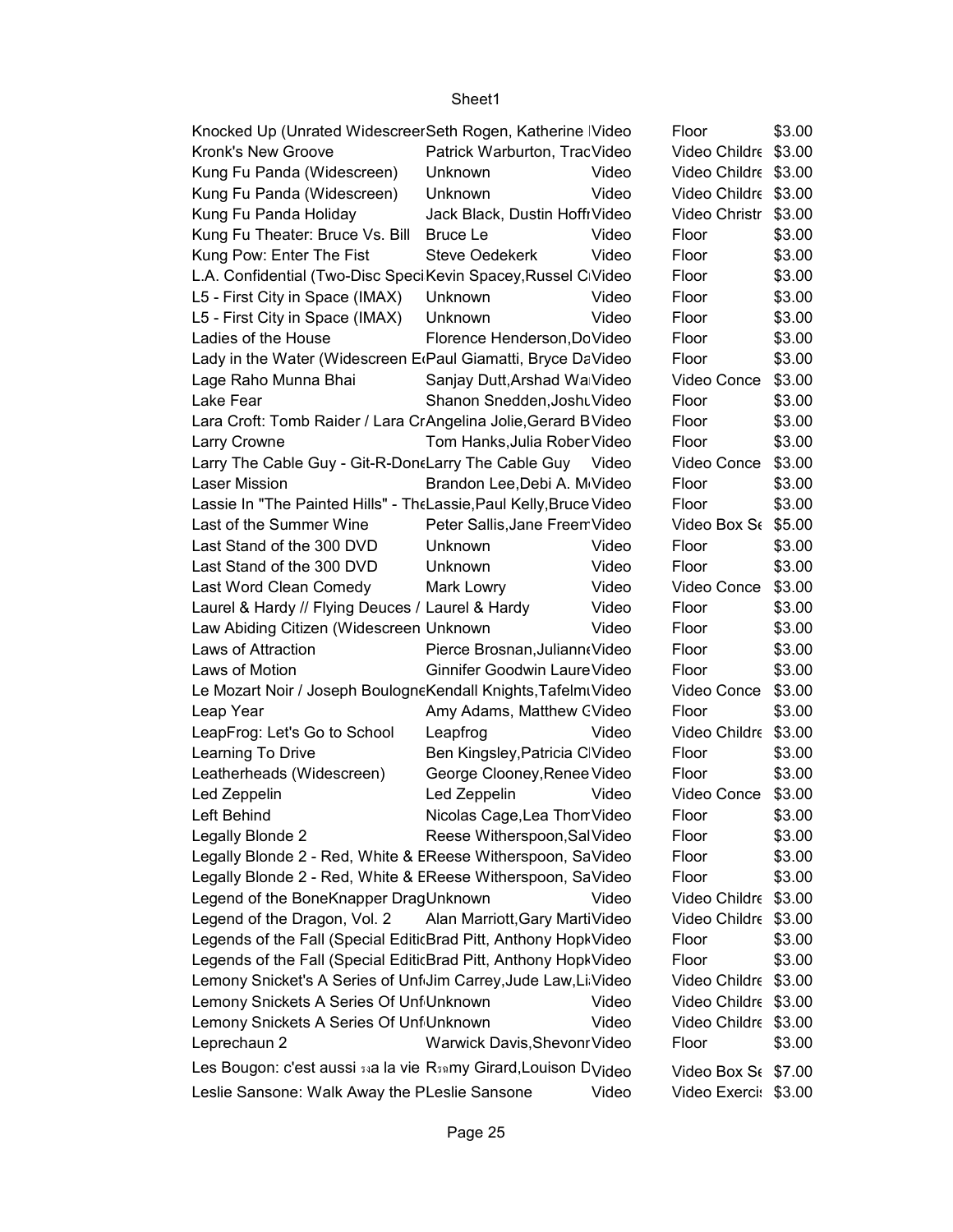| Lethal Weapon 4                                                         | Mel Gibson, Danny Glov Video               |       | Floor                | \$3.00 |
|-------------------------------------------------------------------------|--------------------------------------------|-------|----------------------|--------|
| License To Kill                                                         | Unknown                                    | Video | Floor                | \$3.00 |
| Lie to Me: Season 1                                                     | Tim Roth                                   | Video | Video Box St \$8.00  |        |
| Lies & Alibis                                                           | Steve Coogan, Rebecca Video                |       | Floor                | \$3.00 |
| Lies and Illusions / Shadowboxer Cuba Gooding Jr., Chris Video          |                                            |       | Floor                | \$3.00 |
| Lies My Mother Told Me / Widow Joely Richardson, Colm Video             |                                            |       | Floor                | \$3.00 |
| Lies My Mother Told Me / Widow Natasha Henstridge, Jar <sub>Video</sub> |                                            |       | Floor                | \$3.00 |
| Life as a House (La Maison sur la Hayden Christensen, Ke Video          |                                            |       | Floor                | \$3.00 |
| Life As We Know It                                                      | Katherine Heigl, Josh D Video              |       | Floor                | \$3.00 |
| Life of Pi                                                              | Suraj Sharma, Irrfan KhaVideo              |       | Floor                | \$3.00 |
| Life Of Pi                                                              | Suraj Sharma, Irrfan Khavideo              |       | Floor                | \$3.00 |
| Life or Something Like It                                               | Angelina Jolie, Edward EVideo              |       | Floor                | \$3.00 |
| Life or Something Like It (QuebecUnknown                                |                                            | Video | Floor                | \$3.00 |
| Life Story                                                              | Various                                    | Video | Floor                | \$3.00 |
| Life-Size                                                               | Lindsay Lohan, Jere Bur Video              |       | Floor                | \$3.00 |
| Lights Out (DVD)                                                        | Teresa Palmer, Gabriel IVideo              |       | Floor                | \$3.00 |
| Like Mike                                                               | Lil' Bow Wow, Morris Ch Video              |       | Floor                | \$3.00 |
| Like Mike (2002) - Basketball DVI Unknown                               |                                            | Video | Floor                | \$3.00 |
| Lilo & Stitch                                                           | Zoe Caldwell, Tia Carre Video              |       | Video Childre \$3.00 |        |
| Link's Crossbow Training                                                | Unknown                                    | Video | Video Games \$4.00   |        |
| Lions For Lambs                                                         | Unknown                                    | Video | Floor                | \$3.00 |
| Little Bear - Outdoor Fun                                               | Kristin Fairlie, Andrew StVideo            |       | Video Childre \$3.00 |        |
| <b>Little Fockers</b>                                                   | Ben Stiller, Teri Polo, R <sub>Video</sub> |       | Floor                | \$3.00 |
| Little House on the Prairie - Journ Melissa Sue Anderson, Video         |                                            |       | Video Childre \$3.00 |        |
| Little House on the Prairie - ThereMelissa Sue Anderson, / Video        |                                            |       | Floor                | \$3.00 |
| <b>Little Miss Sunshine</b>                                             | Steve Carell, Toni Colle Video             |       | Floor                | \$3.00 |
| Little Mosque on the Prairie - Sea Zaib Shaikh, Sitara Hew Video        |                                            |       | Video Box St \$8.00  |        |
| Little Princess/ The New Adventur Unknown                               |                                            | Video | Floor                | \$3.00 |
| Little Ray's the Truth About Croco(Unknown                              |                                            | Video | Floor                | \$3.00 |
| Littlest Light on the Christmas TreLittlest Light on the Chri Video     |                                            |       | Video Christr        | \$3.00 |
| Live At Capitol Milling                                                 | The Ataris                                 | Video | Video Conce \$3.00   |        |
| Live Free or Die Hard (Unrated E(Bruce Willis                           |                                            | Video | Floor                | \$3.00 |
| Livin' It Up! With the Bratz                                            | Olivia Hack, Soleil Moon Video             |       | Video Childre \$3.00 |        |
| Living Free, Breaking the Cycle of James Robison & Robe Video           |                                            |       | Video Box St \$7.00  |        |
| Liza Minnelli: Live From Radio Cit Liza Minnelli, Terri WhiteVideo      |                                            |       | Video Conce \$3.00   |        |
| Lizzie McGuire, Vol. 2: Growing UHilary Duff, Adam Lamb(Video           |                                            |       | Video Childre \$3.00 |        |
| Lois & Clark: The New Adventure: Dean Cain, Teri Hatcher Video          |                                            |       | Video Box St \$8.00  |        |
| London Boulevard                                                        | Keira Knightley, Colin FaVideo             |       | Video Blu Ra \$4.00  |        |
| Look, Up in the Sky!: Amazing StcMark Hamill, Mark Waid, Video          |                                            |       | Floor                | \$3.00 |
| Lord Of The Dance: Dangerous GUnknown                                   |                                            | Video | Floor                | \$3.00 |
| Lord Of The Rings: Return Of The Unknown                                |                                            | Video | Floor                | \$3.00 |
| Lord Of The Rings: Return Of The Unknown                                |                                            | Video | Floor                | \$3.00 |
| Lord Of The Rings: Return Of The Unknown                                |                                            | Video | Floor                | \$3.00 |
| Lord Of The Rings: Return Of The Unknown                                |                                            | Video | Floor                | \$3.00 |
| Lord of War                                                             | Unknown                                    | Video | Floor                | \$3.00 |
| Lord of War                                                             | Unknown                                    | Video | Floor                | \$3.00 |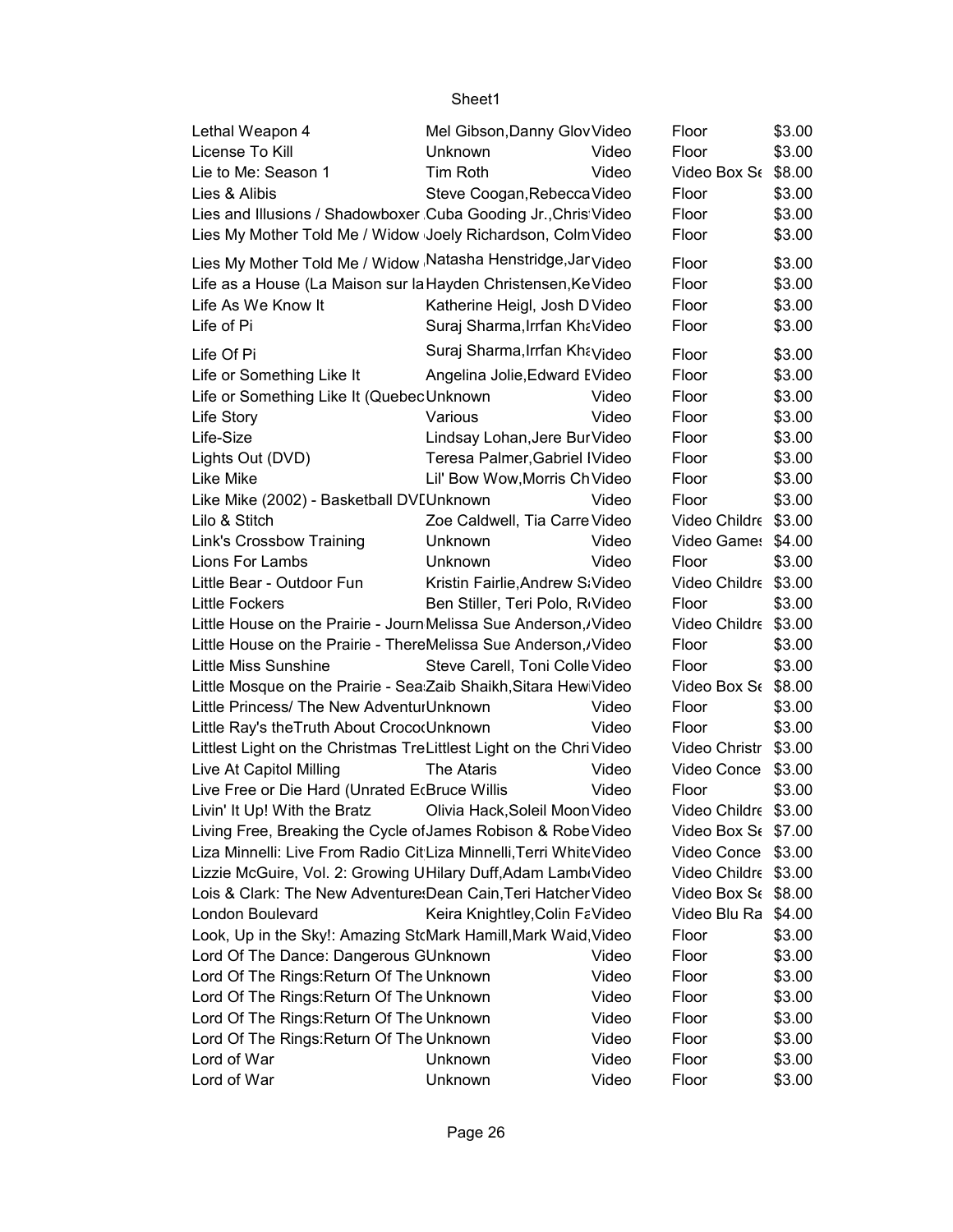| Loser                                                           | Jason Biggs, Mena Suv Video              |       | Floor                           | \$3.00 |
|-----------------------------------------------------------------|------------------------------------------|-------|---------------------------------|--------|
| Lost - The Complete First SeasonMatthew Fox, Evangelin (Video   |                                          |       | Video Box St \$8.00             |        |
| Lost - The Complete First SeasonMatthew Fox, Evangelin (Video   |                                          |       | Video Box St \$8.00             |        |
| Lost Boys: The Tribe (Rated)                                    | Corey Feldman, Corey IVideo              |       | Floor                           | \$3.00 |
| Lost Colony                                                     | <b>Adrian Paul</b>                       | Video | Floor                           | \$3.00 |
| Lost Souls                                                      | Winona Ryder, Ben Cha Video              |       | Floor                           | \$3.00 |
|                                                                 |                                          |       |                                 |        |
| Lost: Season 2                                                  | Matthew Fox, EvangelinVideo              |       | Video Box S <sub>6</sub> \$8.00 |        |
|                                                                 |                                          | Video | Video Box St \$8.00             |        |
| Lost: Season 3 [DVD] (2007) DVEUnknown                          |                                          |       |                                 | \$3.00 |
| Love Actually (Full Screen Edition Hugh Grant, Martine McVideo  |                                          |       | Floor                           |        |
| Love and Mary                                                   | Unknown                                  | Video | Floor                           | \$3.00 |
| Love Ranch                                                      | Helen Mirren, Joe Pesci, Video           |       | Floor                           | \$3.00 |
| Love's Enduring Promise                                         | January Jones, Logan EVideo              |       | Floor                           | \$3.00 |
| Lucky 13                                                        | Brad Hunt, Harland Will Video            |       | Floor                           | \$3.00 |
| Lucky Luke - Vol. 5: Caffe Ole                                  | Lucky Luke                               | Video | Floor                           | \$3.00 |
| Lucky Number Slevin                                             | Bruce Willis, Josh Hartn(Video           |       | Floor                           | \$3.00 |
| Lucky You                                                       | Drew Barrymore, Eric B Video             |       | Floor                           | \$3.00 |
| Luke and Lucy and the Texas RarBilly Ray Cyrus                  |                                          | Video | Video Childre \$3.00            |        |
| Lyddie                                                          | Tom Georgeson, ChristiVideo              |       | Floor                           | \$3.00 |
| Lymelife                                                        | Alec Baldwin, Kieran CulVideo            |       | Floor                           | \$3.00 |
| Machete Kills                                                   | Danny Trejo, Mel Gibsor <sub>Video</sub> |       | Floor                           | \$3.00 |
|                                                                 |                                          |       |                                 |        |
| Mad About You - The Complete SPaul Reiser, Helen Hun Video      |                                          |       | Video Box S <sub>6</sub> \$8.00 |        |
| MAD ABOUT YOU:COMPLETE FUnknown                                 |                                          | Video | Video Box S <sub>6</sub> \$8.00 |        |
| MAD ABOUT YOU:COMPLETE FUnknown                                 |                                          | Video | Video Box S <sub>6</sub> \$8.00 |        |
| Mad Men - Season 1                                              | Jon Hamm, Elisabeth M Video              |       | Video Box St \$8.00             |        |
| Mad Men - Season 2                                              | Jon Hamm, Elisabeth McVideo              |       | Video Box St \$8.00             |        |
| Mad Men - Season 4                                              | Jon Hamm, Elisabeth M Video              |       | Video Box St \$8.00             |        |
| Mad Men: Season 1                                               | Jon Hamm, Elisabeth M Video              |       | Video Box St \$8.00             |        |
| Madagascar (Full Screen Edition) Chris Rock, Ben Stiller, Video |                                          |       | Video Childre \$3.00            |        |
| Madagascar (Full Screen Edition) Chris Rock, Ben Stiller, Video |                                          |       | Video Childre \$3.00            |        |
| Madagascar (Full Screen Edition) Chris Rock, Ben Stiller, Video |                                          |       | Video Childre \$3.00            |        |
| Madagascar (Widescreen Edition)Chris Rock, Ben Stiller, Video   |                                          |       | Video Childre \$3.00            |        |
| Madame Tutli-Putli                                              | Unknown                                  | Video | Floor                           | \$3.00 |
| Made                                                            | Jon Favreau, Vince Vau Video             |       | Floor                           | \$3.00 |
| Made                                                            | Unknown                                  | Video | Floor                           | \$3.00 |
| Made Of Honor                                                   | Patrick Dempsey, Chris Video             |       | Floor                           | \$3.00 |
| Madly Madagascar                                                | Ben Stiller, Chris Rock, LVideo          |       | Video Childre \$3.00            |        |
| Magic Mike (DVD)                                                | Unknown                                  | Video | Floor                           | \$3.00 |
| Magic of Duck calling                                           | Unknown                                  | Video | Floor                           | \$3.00 |
| Magnum P.I.: Season 3                                           | Tom Selleck, John Hiller Video           |       | Video Box St \$8.00             |        |
|                                                                 |                                          |       | Video Box St \$8.00             |        |
| Magnum, P.I. - The Complete SecTom Selleck, John Hiller Video   |                                          |       |                                 |        |
| Maid in Manhattan                                               | Jennifer Lopez, Ralph FiVideo            |       | Floor                           | \$3.00 |
| Maid in Manhattan                                               | Jennifer Lopez, Ralph FiVideo            |       | Floor                           | \$3.00 |
| Maid In Manhattan / Fools Rush IIUnknown                        |                                          | Video | Floor                           | \$3.00 |
| Maid in Manhattan/Fools Rush In Jennifer Lopez, Ralph FiVideo   |                                          |       | Floor                           | \$3.00 |
| Main Hoon Na                                                    | Shah Rukh Khan, Sushn Video              |       | Video Conce                     | \$3.00 |
| Malibu's Most Wanted / Love DonArtist Not Provided              |                                          | Video | Floor                           | \$3.00 |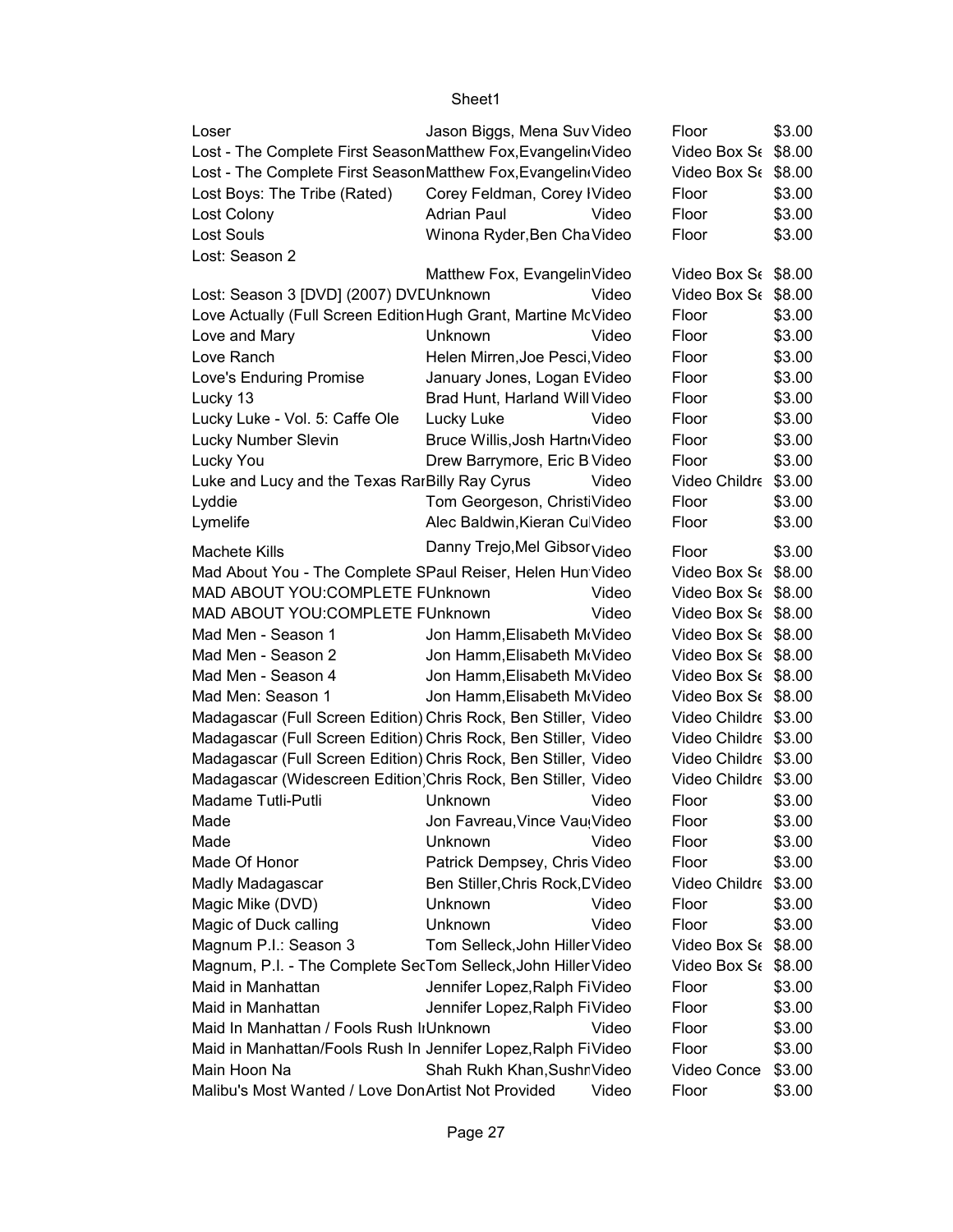| Mallrats (Collector's Edition)                                   | Shannen Doherty, Jerer Video     |       | Floor                           | \$3.00 |
|------------------------------------------------------------------|----------------------------------|-------|---------------------------------|--------|
| Mama's Family: Mama's Favorites Vicki Lawrence, Doroth Video     |                                  |       | Video Box S <sub>6</sub> \$6.00 |        |
| Mambo Italiano                                                   | Unknown                          | Video | Floor                           | \$3.00 |
| Man in the Moon                                                  | Sam Waterston, Tess HiVideo      |       | Floor                           | \$3.00 |
| Man of the House                                                 | Unknown                          | Video | Floor                           | \$3.00 |
| Man on Fire                                                      | Denzel Washington, Chr Video     |       | Floor                           | \$3.00 |
| Man On Fire Qv (Ws) (Frn)                                        | Unknown                          | Video | Floor                           | \$3.00 |
| Management (Ws)                                                  | Unknown                          | Video | Floor                           | \$3.00 |
| Manchester by the Sea                                            | Casey Affleck, Michelle Wideo    |       | Floor                           | \$3.00 |
| Manolete: Blood & Passion                                        | Adrien Brody, Penelope Video     |       | Floor                           | \$3.00 |
| Manowar: Fire and Blood                                          | Manowar                          | Video | Video Box S <sub>6</sub> \$3.00 |        |
| Manowar: Hell on Earth III                                       | Manowar                          | Video | Video Box St \$3.00             |        |
| Manowar: Hell on Earth IV                                        | Manowar                          | Video | Video Box St \$4.00             |        |
| March of the Penguins                                            | Morgan Freeman, Rom; Video       |       | Floor                           | \$3.00 |
| March of the Penguins                                            | Morgan Freeman, Rom; Video       |       | Floor                           | \$3.00 |
| March of the Penguins                                            | Morgan Freeman, Rom; Video       |       | Floor                           | \$3.00 |
| March of the Penguins                                            |                                  |       | Floor                           | \$3.00 |
|                                                                  | Morgan Freeman, Rom; Video       |       |                                 |        |
| Mariah Carey's: All I Want for Chr Breanna Yde, Henry Wir Video  |                                  |       | Video Christr \$3.00            |        |
| Marie and Bruce                                                  | Julianne Moore, Matthe Video     |       | Floor                           | \$3.00 |
| Mark Twain's America (IMAX)                                      | Anne Bancroft, Dennis (Video     |       | Floor                           | \$3.00 |
| <b>Married Life</b>                                              | Unknown                          | Video | Floor                           | \$3.00 |
| Mary Poppins (Two-Disc 45th Anr Julie Andrews, Dick Van Video    |                                  |       | Video Childre \$3.00            |        |
| Master And Commander                                             | Unknown                          | Video | Floor                           | \$3.00 |
| Master and Commander - The Fa Russell Crowe, Paul Be Video       |                                  |       | Floor                           | \$3.00 |
| Master and Commander - The Fa Russell Crowe, Paul Be Video       |                                  |       | Floor                           | \$3.00 |
| Masterpiece Classic: Downton AbUnknown                           |                                  | Video | Video Box St \$8.00             |        |
| Matchstick Men (Full Screen Editi Nicolas Cage, Alison Lol Video |                                  |       | Floor                           | \$3.00 |
| Material Girls (2006)                                            | Hilary Duff, Haylie Duff, AVideo |       | Floor                           | \$3.00 |
| Maurice Richard: The Rocket (FreRoy Dupuis, Stephen MVideo       |                                  |       | Floor                           | \$3.00 |
| Maurice Sendak's Little Bear: HallUnknown                        |                                  | Video | Video Childre \$3.00            |        |
| Maverick                                                         | Mel Gibson, Jodie Foste Video    |       | Floor                           | \$3.00 |
| Max & Ruby - Fireman Max                                         | Unknown                          | Video | Video Childre \$3.00            |        |
| Me and Mrs. Jones                                                | Wanda Christine, Brian Wideo     |       | Floor                           | \$3.00 |
| Me and Orson Welles (2010)                                       | Zac Efron, Claire Danes Video    |       | Floor                           | \$3.00 |
| Meet The Fockers (Full Screen E(Ben Stiller, Robert De NVideo    |                                  |       | Floor                           | \$3.00 |
| Meet The Fockers (Full Screen E(Ben Stiller, Robert De NVideo    |                                  |       | Floor                           | \$3.00 |
| Meet The Fockers (Full Screen E(Ben Stiller, Robert De NVideo    |                                  |       | Floor                           | \$3.00 |
| Meet the Fockers (Widescreen EcBen Stiller, Robert De NVideo     |                                  |       | Floor                           | \$3.00 |
| Meet the Fockers (Widescreen EcBen Stiller, Robert De NVideo     |                                  |       | Floor                           | \$3.00 |
| Meet the Fockers (Widescreen EcBen Stiller, Robert De NVideo     |                                  |       | Floor                           | \$3.00 |
| Meet the Fockers (Widescreen EcBen Stiller, Robert De NVideo     |                                  |       | Floor                           | \$3.00 |
| Meet The Spartans                                                | Sean Maguire, Carmen IVideo      |       | Floor                           | \$3.00 |
| Megalodon                                                        | Unknown                          | Video | Floor                           | \$3.00 |
| Megamind                                                         | Unknown                          | Video | Video Childre \$3.00            |        |
|                                                                  | Kate Mara, Ramon Rodr Video      |       |                                 | \$3.00 |
| Megan Leavey                                                     |                                  |       | Floor                           |        |
| Melrose Place: Season 3                                          | Unknown                          | Video | Floor                           | \$8.00 |
| Melrose Place: Season 3                                          | Unknown                          | Video | Video Box St \$8.00             |        |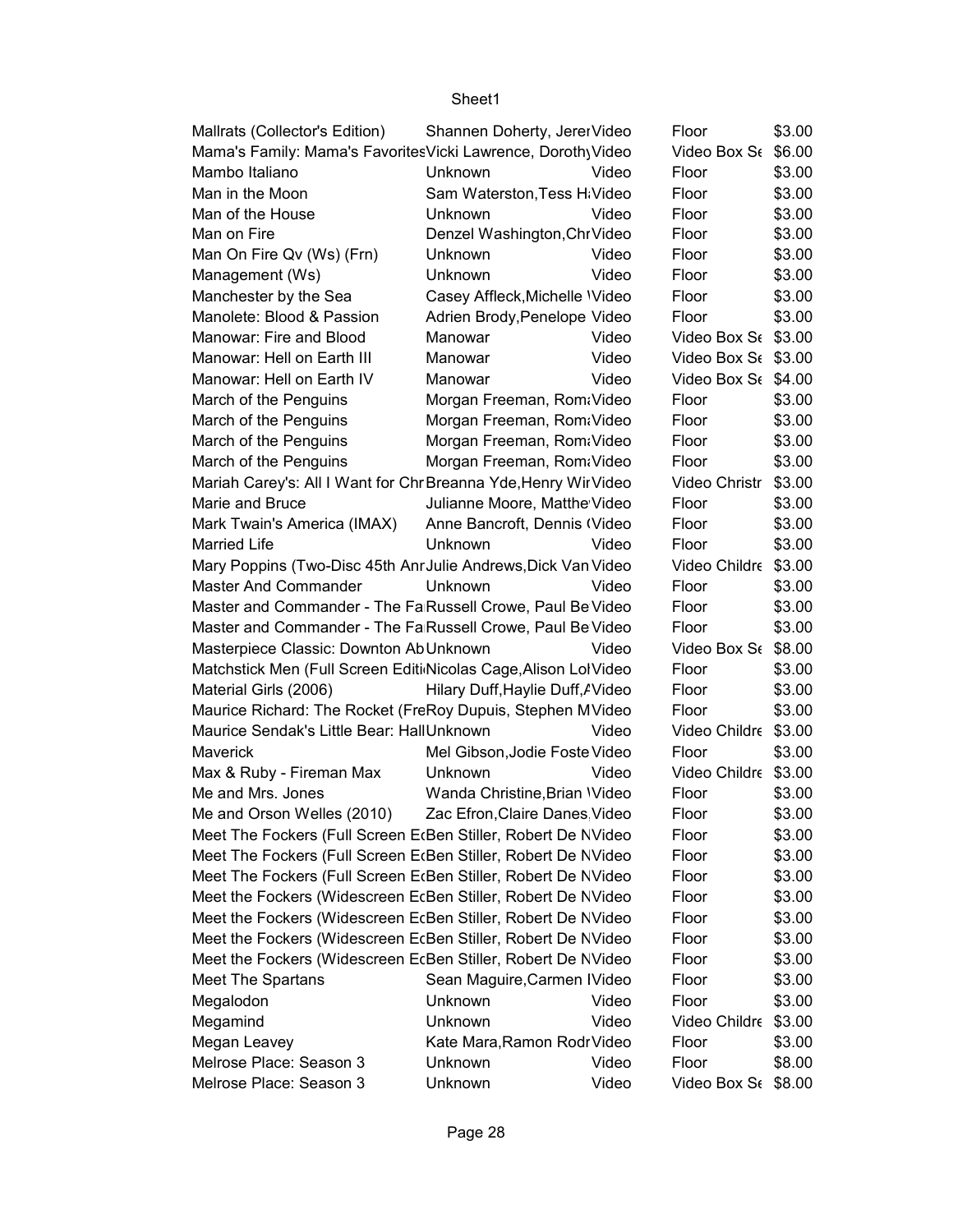| Men in Black (Deluxe Edition)                                    | Tommy Lee Jones, Will Video                          |       | Floor                           | \$3.00 |
|------------------------------------------------------------------|------------------------------------------------------|-------|---------------------------------|--------|
| Men In Black 1 (Aws) (Fs)                                        | Unknown                                              | Video | Floor                           | \$3.00 |
| MEN IN BLACK 2 BACK IN BLACUnknown                               |                                                      | Video | Floor                           | \$3.00 |
| Miami Vice (Unrated Director's CuColin Farrell, Jamie Fox Video  |                                                      |       | Floor                           | \$3.00 |
| Miami Vice (Unrated Director's CuColin Farrell, Jamie Fox Video  |                                                      |       | Floor                           | \$3.00 |
| Michael Jackson's This Is It                                     | Michael Jackson                                      | Video | Video Conce                     | \$3.00 |
| Michelle Pfeiffer The Collection (TSean Connery, Jeff Brid(Video |                                                      |       | Video Box St \$6.00             |        |
| Mickey Mouse Clubhouse: Minnien/a                                |                                                      | Video | Video Childre \$3.00            |        |
| Mickey's House of Villains                                       | Wayne Allwine, Tony AnVideo                          |       | Video Childre \$3.00            |        |
| MIDDLE OF NOWHERE                                                | Unknown                                              | Video | Floor                           | \$3.00 |
| Midsummer Madness                                                | Dominique Pinon Chulp Video                          |       | Floor                           | \$3.00 |
| <b>Mighty Machines Vol 2</b>                                     | Unknown                                              | Video | Video Childre \$3.00            |        |
| Mighty Machines Vol 3                                            | Unknown                                              | Video | Video Childre \$3.00            |        |
| <b>Mighty Machines Vol 4</b>                                     | Unknown                                              | Video | Video Childre \$3.00            |        |
| Milk                                                             | Sean Penn, Emile Hirscl Video                        |       | Floor                           | \$3.00 |
| Millennium                                                       | Lance Henriksen, Megar Video                         |       | Video Box St \$8.00             |        |
| <b>Million Dollar Babies</b>                                     | Roy Dupuis C <sub>50</sub> line Bon <sub>Video</sub> |       | Floor                           | \$3.00 |
| Million Dollar Baby (Two-Disc WidHilary Swank, Clint EastVideo   |                                                      |       | Floor                           | \$3.00 |
| Milton Bradley Trivial Pursuit POPUnknown                        |                                                      | Video | RR3 - Rolling                   | \$4.00 |
| Mind Meld - Secrets Behind the VLeonard Nimoy, WilliamVideo      |                                                      |       | Floor                           | \$3.00 |
| Minority Report (Full Screen) [2 D Unknown                       |                                                      | Video | Floor                           | \$3.00 |
| Miracle (Full Screen Edition) (200 Unknown                       |                                                      | Video | Floor                           | \$3.00 |
| Miracles from Heaven                                             | Jennifer Garner, Martin IVideo                       |       | Floor                           | \$3.00 |
| Miss Congeniality (Limited DeluxeSandra Bullock, Michae Video    |                                                      |       | Floor                           | \$3.00 |
| Miss Congeniality 2 - Armed and ISandra Bullock, Regina Video    |                                                      |       | Floor                           | \$3.00 |
| Miss Spider: Dashing Through the Kristin Davis, Rebecca EVideo   |                                                      |       | Video Childre \$3.00            |        |
| Miss Spider's Sunny Patch Kids Brooke Shields, Rick MoVideo      |                                                      |       | Video Childre \$3.00            |        |
| <b>Mission Kashmir</b>                                           | Sanjay Dutt                                          | Video | Video Conce \$3.00              |        |
| Mission to Mir                                                   | <b>August Schellenberg</b>                           | Video | Floor                           | \$3.00 |
| Mission to Mir                                                   | <b>August Schellenberg</b>                           | Video | Floor                           | \$3.00 |
| Mistress of Spices                                               | Aishwarya Rai, Dylan MVideo                          |       | Floor                           | \$3.00 |
| Misunderstood Minds Searching f Chris Bury                       |                                                      | Video | Floor                           | \$3.00 |
| Modern Family: Season 2 Ed O'Neill, Julie Bowen, Wideo           |                                                      |       | Video Box S <sub>f</sub> \$8.00 |        |
| Modern Family: The Complete FirEd O'Neill, Julie Bowen, Video    |                                                      |       | Video Box Se \$8.00             |        |
| Modern Family: The Complete FirEd O'Neill, Julie Bowen, Video    |                                                      |       | Video Box St \$8.00             |        |
| Modigliani                                                       | Andy Garcia, Elsa Zylbe Video                        |       | Floor                           | \$3.00 |
| Molly Moon & The Incredible BoolDominic Monaghan                 |                                                      | Video | Video Childre \$3.00            |        |
| Mona Lisa Smile                                                  | Julia Roberts, Kirsten D Video                       |       | Floor                           | \$3.00 |
| Mona Lisa Smile                                                  | Julia Roberts, Kirsten D Video                       |       | Floor                           | \$3.00 |
| Monsters Vs. Aliens                                              | Reese Witherspoon, RaiVideo                          |       | Video Childre                   | \$3.00 |
| Monte Carlo                                                      | Selena Gomez, Leightor Video                         |       | Floor                           | \$3.00 |
| Monty Python's And Now For Son Graham Chapman, Johr Video        |                                                      |       | Floor                           | \$3.00 |
| Monty Python's The Meaning of L Graham Chapman, Johr Video       |                                                      |       | Floor                           | \$3.00 |
| Moon                                                             | Unknown                                              | Video | Floor                           | \$3.00 |
| <b>Morning Glory</b>                                             | Rachel McAdams, HarriVideo                           |       | Floor                           | \$3.00 |
| Mortal Kombat: Annihilation                                      | Robin Shou, Talisa SotcVideo                         |       | Floor                           | \$3.00 |
|                                                                  |                                                      |       |                                 |        |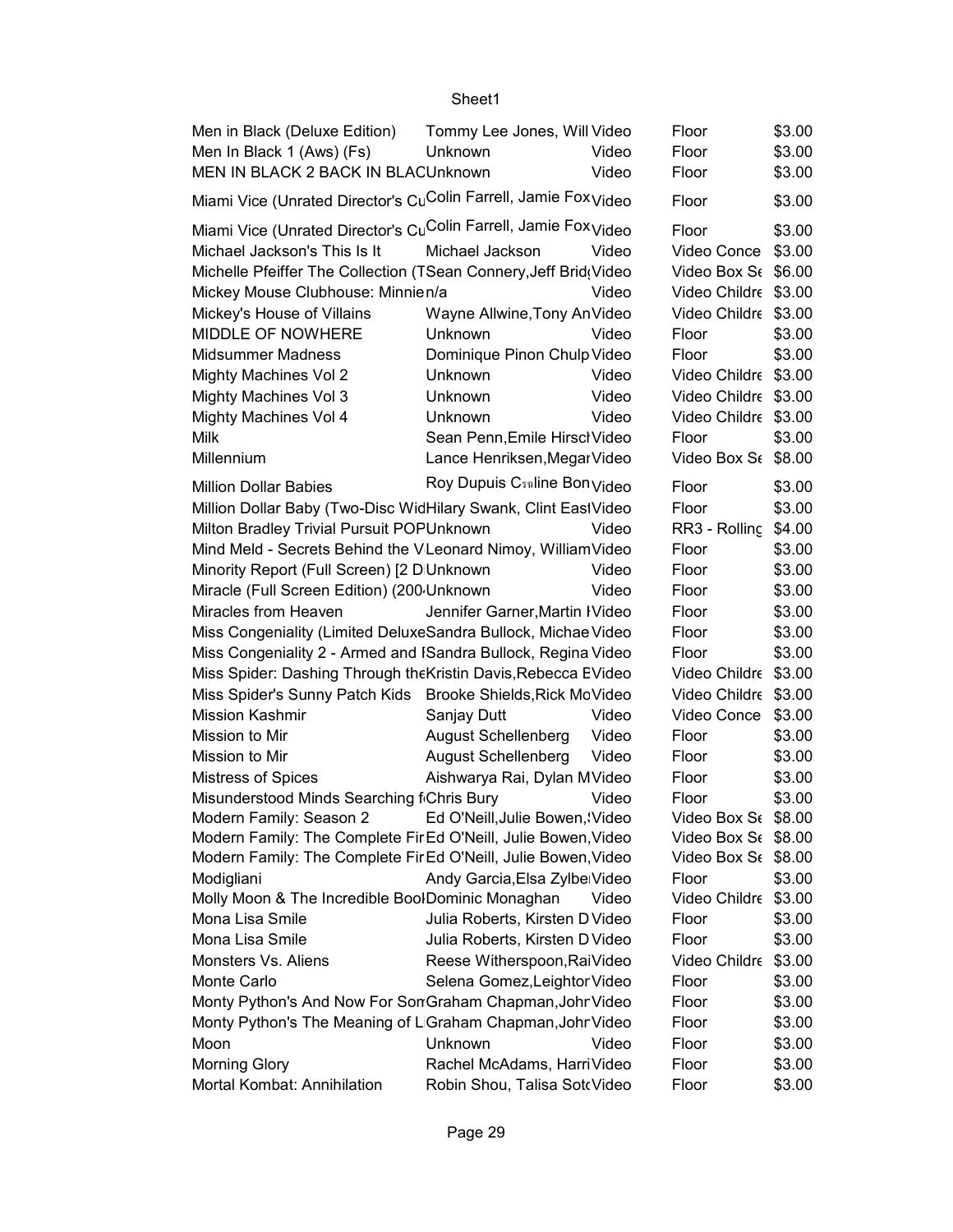| Most Unromantic Man in the Wor Unknown                           |                                  | Video | Floor                           | \$3.00 |
|------------------------------------------------------------------|----------------------------------|-------|---------------------------------|--------|
| Motives 2 - Retribution                                          | Brian J. White, Vivica A Video   |       | Floor                           | \$3.00 |
| Moulin Rouge! (Widescreen EditicNicole Kidman, Ewan McVideo      |                                  |       | Floor                           | \$3.00 |
| MOZART'S The Magic Flute StoryMagdalena Falewicz, HeVideo        |                                  |       | Video Childre \$3.00            |        |
| Mr Bean: Best of                                                 | Rowan Atkinson, Teddy, Video     |       | Floor                           | \$3.00 |
| Mr. & Mrs. Smith                                                 | Brad Pitt, Angelina JolieVideo   |       | Floor                           | \$3.00 |
| Mr. & Mrs. Smith                                                 | Brad Pitt, Angelina JolieVideo   |       | Floor                           | \$3.00 |
| Mr. & Mrs. Smith                                                 | Brad Pitt, Angelina JolieVideo   |       | Floor                           | \$3.00 |
| MR. & MRS. SMITH (WIDESCREUnknown                                |                                  | Video | Floor                           | \$3.00 |
| Mr. And Mrs. Smith                                               | Brad Pitt, Angelina Jolie, Video |       | Floor                           | \$3.00 |
| Mr. Deeds                                                        | Adam Sandler, Winona IVideo      |       | Floor                           | \$3.00 |
| Mr. Deeds                                                        | Adam Sandler, Winona IVideo      |       | Floor                           | \$3.00 |
| Mr. Deeds full screen                                            | Adam Sandler, Winona Video       |       | Floor                           | \$3.00 |
| Mr. Dress-Up - Blue [DVD] (2004) Unknown                         |                                  | Video | Video Childre \$3.00            |        |
| Mr. Dress-Up - Green [DVD] (200 Unknown                          |                                  | Video | Video Childre \$3.00            |        |
| Mr. Magorium's Wonder Emporiur Unknown                           |                                  | Video | Video Childre \$3.00            |        |
| Mr. Nobody                                                       | Jared Leto, Sarah Polley Video   |       | Floor                           | \$3.00 |
|                                                                  | Matt Dillon, Annabella Styideo   |       |                                 |        |
| Mr. Wonderful                                                    |                                  |       | Floor                           | \$3.00 |
| Mrs Doubtfire [Blu-ray]                                          | Unknown                          | Video | Video Blu Ra \$4.00             |        |
| MTV Jackass, Vol. 3                                              | Johnny Knoxville, Bam IVideo     |       | Floor                           | \$3.00 |
| MTV Punk'd - The Complete SeccAshton Kutcher, Matt WVideo        |                                  |       | Video Box S <sub>6</sub> \$7.00 |        |
| Murder, She Wrote: Season 2 Angela Lansbury, Tom EVideo          |                                  |       | Video Box S <sub>6</sub> \$6.00 |        |
| Murderers' Row (1966) / The SilerDean Martin, Ann MargriVideo    |                                  |       | Floor                           | \$3.00 |
| Muriel's Wedding                                                 | Unknown                          | Video | Floor                           | \$3.00 |
| Music and Lyrics (Widescreen Ed Unknown                          |                                  | Video | Floor                           | \$3.00 |
| Music Masti - Sound Of BollywoorUnknown                          |                                  | Video | Video Conce                     | \$3.00 |
| Must Love Dogs                                                   | Diane Lane, John Cusac Video     |       | Floor                           | \$3.00 |
| MXP - Most Extreme Primate                                       | Robby Benson, Devin DrVideo      |       | Floor                           | \$3.00 |
| My Big Fat Greek Wedding                                         | Nia Vardalos, Michael CVideo     |       | Floor                           | \$3.00 |
| My Big Fat Greek Wedding                                         | Nia Vardalos, Michael CVideo     |       | Floor                           | \$3.00 |
| My Big Fat Greek Wedding                                         | Nia Vardalos, Michael CVideo     |       | Floor                           | \$3.00 |
| My Bloody Valentine 3D/2D                                        | Unknown                          | Video | Floor                           | \$3.00 |
| My Dog Tulip                                                     | Christopher Plummer, LyVideo     |       | Floor                           | \$3.00 |
| My Life                                                          | Michael Keaton, Dr. Hair Video   |       | Floor                           | \$3.00 |
| My Life                                                          | Michael Keaton, Dr. Hair Video   |       | Floor                           | \$3.00 |
| My Little Pony - The Princess Pro Tabitha St. Germain, Jar Video |                                  |       | Video Childre \$3.00            |        |
| My Pal Trigger                                                   | Roy Rogers, Trigger, GerVideo    |       | Floor                           | \$3.00 |
| My Scene - Jammin' in Jamaica CMattel                            |                                  | Video | Video Childre \$3.00            |        |
| My Sister's Keeper (Ma vie pour kUnknown                         |                                  | Video | Floor                           | \$3.00 |
| My Super Ex-Girlfriend                                           | Uma Thurman, Luke Wil Video      |       | Floor                           | \$3.00 |
| Mystery Men                                                      | Ben Stiller, Janeane GaVideo     |       | Floor                           | \$3.00 |
| Mythbusters: Collection 6                                        | Various                          | Video | Video Box St \$8.00             |        |
| N01-0121083 The Santa Claus P; Unknown                           |                                  | Video | Video Christr                   | \$3.00 |
| Nacho Libre                                                      | Jack Black, Ana de la ReVideo    |       | Floor                           | \$3.00 |
| Nailed!                                                          | Jessica Biel, Jake Gyller Video  |       | Floor                           | \$3.00 |
| Nanny Diaries (Aws) (Ws)                                         | Unknown                          | Video | Floor                           | \$3.00 |
| NASCAR - The IMAX Experience Unknown                             |                                  | Video | Floor                           | \$3.00 |
|                                                                  |                                  |       |                                 |        |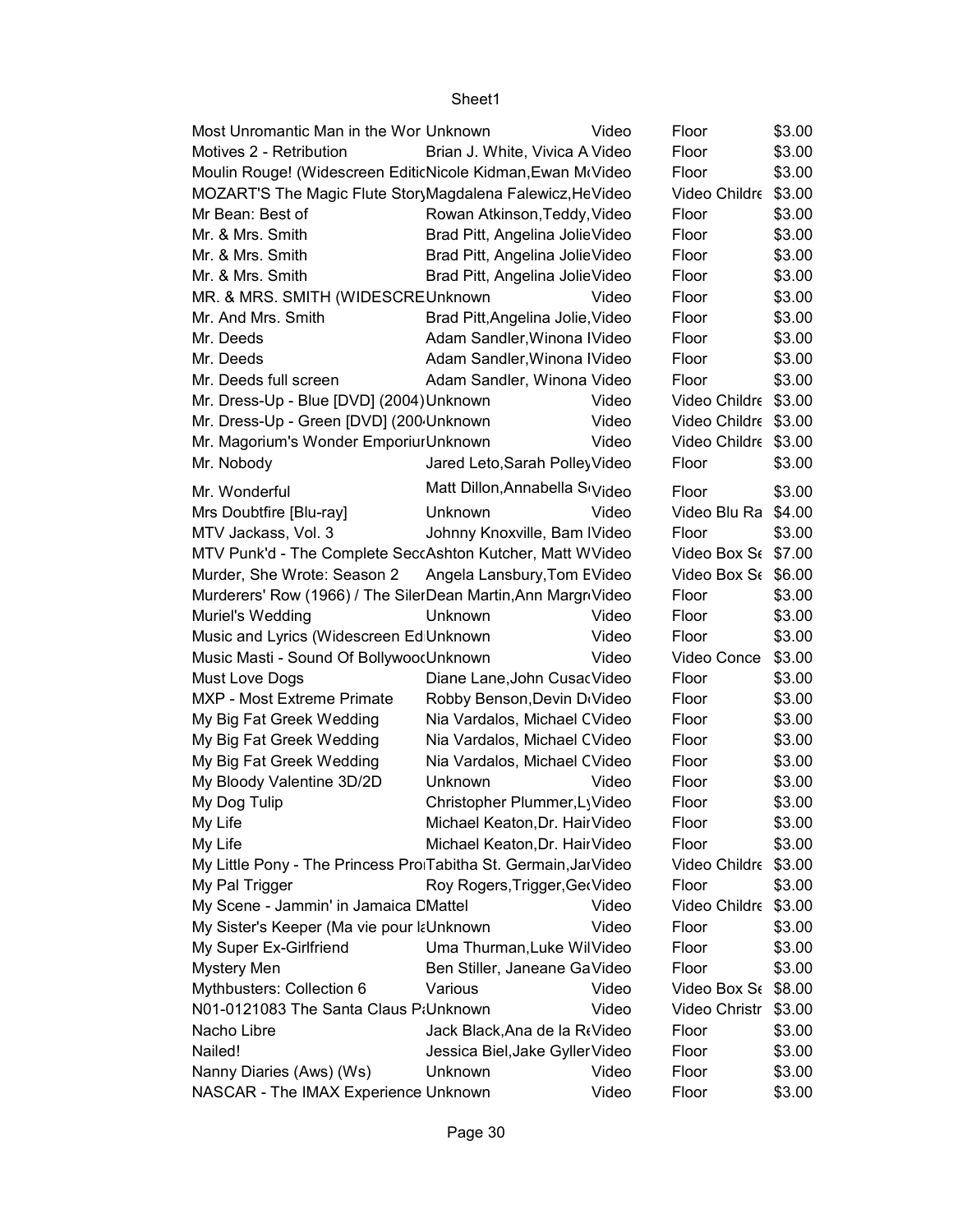| National Lampoon's - Vacation                                  | Unknown                       | Video | Floor                           | \$3.00 |
|----------------------------------------------------------------|-------------------------------|-------|---------------------------------|--------|
| National Lampoon's Animal Housdohn Belushi, Tim MatheVideo     |                               |       | Floor                           | \$3.00 |
| NATIONAL LAMPOON'S ANIMALUnknown                               |                               | Video | Video Box S <sub>6</sub> \$3.00 |        |
| National Lampoon's Pledge This! Paris Hilton, Simon Rex Video  |                               |       | Floor                           | \$3.00 |
| National Lampoon's Pucked                                      | Jon Bon Jovi, Estella W Video |       | Floor                           | \$3.00 |
| National Quartet Convention High Unknown                       |                               | Video | Video Conce                     | \$3.00 |
| Nature: Horses                                                 | F. Murray Abraham, Chr Video  |       | Floor                           | \$3.00 |
| Nature: Nature's Miracle Orphans 0                             |                               | Video | Floor                           | \$3.00 |
| Nazareth: Free to Laugh                                        |                               |       | Video Conce                     | \$3.00 |
|                                                                | Nazareth                      | Video |                                 |        |
| Never Back Down (Chacun Son CUnknown                           |                               | Video | Floor                           | \$3.00 |
| Never Back Down (Chacun Son CUnknown                           |                               | Video | Floor                           | \$3.00 |
| Never Back Down (Chacun Son CUnknown                           |                               | Video | Floor                           | \$3.00 |
| Never Let Me Go                                                | Andrew Garfield, Keira KVideo |       | Floor                           | \$3.00 |
| NEW Game Of Their Lives [RegicUnknown                          |                               | Video | Floor                           | \$3.00 |
| Newsradio - The Complete FourthAndy Dick, Khandi AlexaVideo    |                               |       | Video Box S <sub>6</sub> \$8.00 |        |
| Next                                                           | Nicolas Cage, Julianne IVideo |       | Floor                           | \$3.00 |
| <b>NHL 09</b>                                                  | Unknown                       | Video | Video Games \$4.00              |        |
| NHL 15 (Xbox One)                                              | Unknown                       | Video | Video Box St \$6.00             |        |
| NHL 16 - Xbox One                                              | Unknown                       | Video | Video Box St \$6.00             |        |
| NHL 17 - PlayStation 4                                         | Unknown                       | Video | Video Games \$5.00              |        |
| NHL 18 Playstation 4 [video gameUnknown                        |                               | Video | Video Games \$5.00              |        |
| NHL 19 - PlayStation 4                                         | Unknown                       | Video | Video Game: \$5.00              |        |
| Nick And Norahs Infinite Playl (AwUnknown                      |                               | Video | Floor                           | \$3.00 |
| Nick And Norahs Infinite Playl (AwUnknown                      |                               | Video | Floor                           | \$3.00 |
| Nights in Rodanthe DVD (WidesclUnknown                         |                               | Video | Floor                           | \$3.00 |
| Nine (Ws)                                                      | Unknown                       | Video | Floor                           | \$3.00 |
| Nine Dog Christmas: The Movie Scott Hamilton, Russi TaVideo    |                               |       | Video Christr                   | \$3.00 |
| Nine Months                                                    | Hugh Grant, Julianne MVideo   |       | Floor                           | \$3.00 |
| Nine Months                                                    | Hugh Grant, Julianne MVideo   |       | Floor                           | \$3.00 |
| Ninja Assassin (2010)                                          | Unknown                       | Video | Floor                           | \$3.00 |
|                                                                |                               |       |                                 |        |
| Ninja Scroll [DVD]                                             | Ksaichi Yamadera, Emi Svideo  |       | Floor                           | \$3.00 |
| No Country For Old Men                                         | Javier Bardem, Josh BrcVideo  |       | Floor                           | \$3.00 |
| No Country for Old Men                                         | Tommy Lee Jones, Javit Video  |       | Floor                           | \$3.00 |
| No Country for Old Men                                         | Tommy Lee Jones, Javit Video  |       | Floor                           | \$3.00 |
| No Mans Land-Rise of the Reeke Lionsgate                       |                               | Video | Floor                           | \$3.00 |
| No Reservations                                                | Catherine Zeta-Jones, A Video |       | Floor                           | \$3.00 |
| No Reservations / Table pour TroiUnknown                       |                               | Video | Floor                           | \$3.00 |
| No Strings Attached                                            | Unknown                       | Video | Floor                           | \$3.00 |
| No Strings Attached                                            | Unknown                       | Video | Floor                           | \$3.00 |
| Noah And the Great Flood plus 6 Children's Bible Stories Video |                               |       | Video Childre \$3.00            |        |
| <b>Nocturnal Animals</b>                                       | Amy Adams, Jake Gyller Video  |       | Floor                           | \$3.00 |
| Norbit                                                         | <b>Unknown</b>                | Video | Floor                           | \$3.00 |
| North Country                                                  | Charlize Theron, Jerem Video  |       | Floor                           | \$3.00 |
| North Country                                                  | Charlize Theron, Jerem Video  |       | Floor                           | \$3.00 |
| Not Another Teen Movie - SpecialChyler Leigh, Jaime PreVideo   |                               |       | Floor                           | \$3.00 |
| Not Another Teen Movie - SpecialChyler Leigh, Jaime PreVideo   |                               |       | Floor                           | \$3.00 |
|                                                                |                               |       |                                 |        |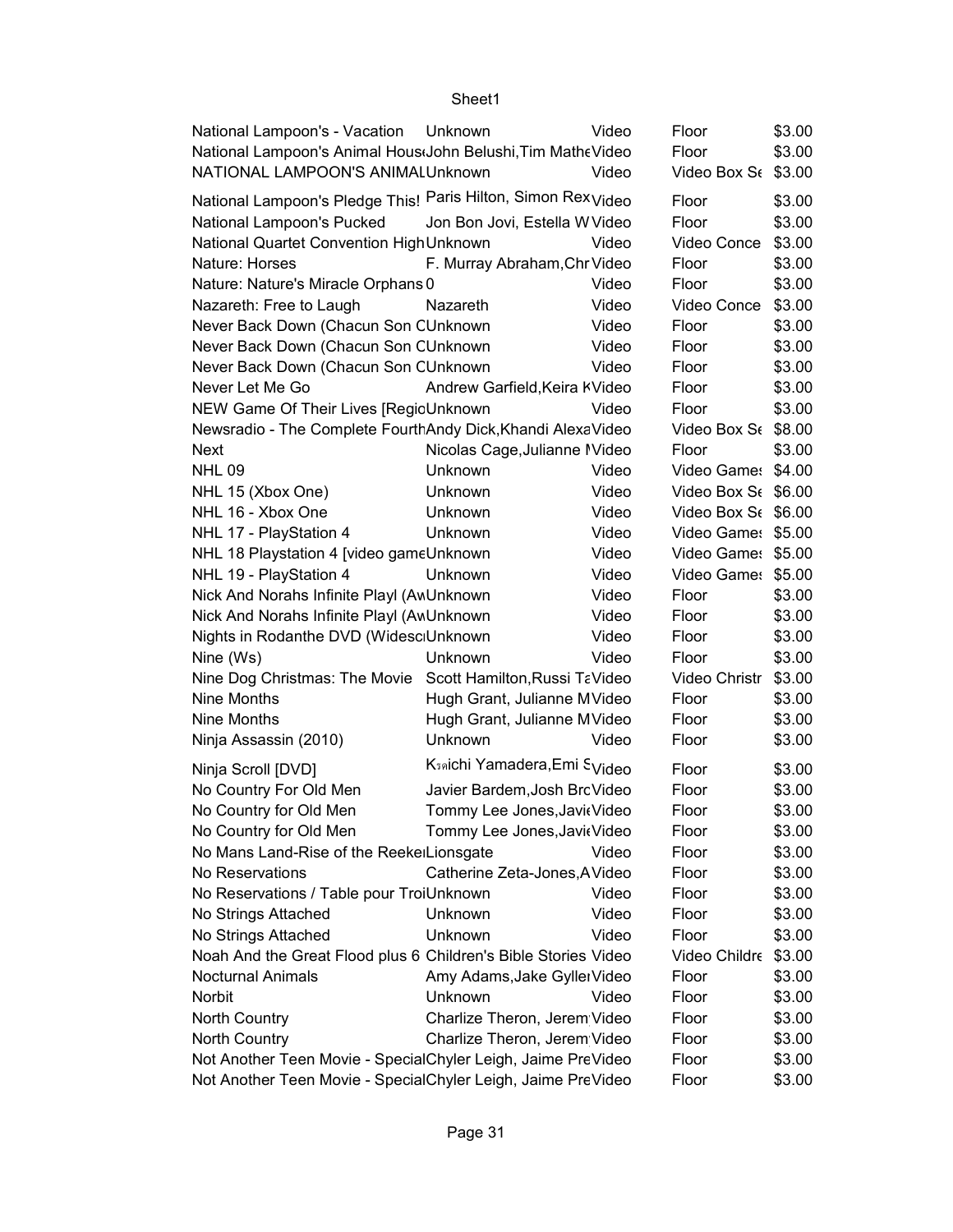| Not Without My Daughter                                        | Unknown                          | Video | Floor                                 | \$3.00 |
|----------------------------------------------------------------|----------------------------------|-------|---------------------------------------|--------|
| Not Without My Daughter                                        | Unknown                          | Video | Floor                                 | \$3.00 |
| Notes On A Scandal                                             | Unknown                          | Video | Floor                                 | \$3.00 |
| Now & Forever                                                  | Air Supply, Christine Am Video   |       | Floor                                 | \$3.00 |
| Now and Then (DVD)                                             | Christina Ricci, Thora Bi Video  |       | Floor                                 | \$3.00 |
| Now and Then (DVD)                                             | Christina Ricci, Thora Bi Video  |       | Floor                                 | \$3.00 |
| Nowhere In Sight                                               | Unknown                          | Video | Floor                                 | \$3.00 |
| Nurse Jackie: Season 3                                         | Edie Falco, Peter Facine Video   |       | Video Box S <sub>6</sub> \$7.00       |        |
| NYPD Blue: Season 1                                            | Dennis Franz, Gordon CVideo      |       | Video Box Se \$8.00                   |        |
| Observe and Report (L'agent provSeth Rogen                     |                                  | Video | Floor                                 | \$3.00 |
| Obsessed                                                       | Idris Elba, Beyonc? KncVideo     |       | Floor                                 | \$3.00 |
| Obsessed                                                       | Idris Elba, Beyonc? KncVideo     |       | Floor                                 | \$3.00 |
| Ocean Wonderland [Blu-ray]                                     | <b>Unknown</b>                   | Video | Video Blu Ra \$4.00                   |        |
| Ocean's Eleven (Widescreen EditDon Cheadle, George CVideo      |                                  |       | Floor                                 | \$3.00 |
| Ocean's Twelve                                                 | George Clooney, Brad FVideo      |       | Floor                                 | \$3.00 |
| Ocean's Twelve                                                 | George Clooney, Brad FVideo      |       | Floor                                 | \$3.00 |
| Oddball (DVD) Regie on Litho                                   | Unknown                          | Video | Video Childre                         | \$3.00 |
| Office Space                                                   | Ron Livingston, JenniferVideo    |       | Floor                                 | \$3.00 |
| Old School (Full Screen Edition) LLuke Wilson; Vince Vau(Video |                                  |       | Floor                                 | \$3.00 |
| Old School (Region 1 NTSC).                                    | Unknown                          | Video | Floor                                 | \$3.00 |
| Omen 666, The                                                  | <b>Unknown</b>                   | Video | Floor                                 | \$3.00 |
| Ondine                                                         | Colin Farrell, Alicja Bach Video |       | Floor                                 | \$3.00 |
| One For The Money                                              | Katherine Heigl, Jason CVideo    |       | Floor                                 | \$3.00 |
| One Night with the King                                        | Tiffany Dupont, Luke GoVideo     |       | Floor                                 | \$3.00 |
| One The Movie                                                  | Deepak Chopra, Robert Video      |       | Floor                                 | \$3.00 |
| One Tree Hill: Season 5                                        | Chad Michael Murray, JaVideo     |       | Video Box St \$8.00                   |        |
| One Week                                                       | Joshua Jackson, Liane Video      |       | Floor                                 | \$3.00 |
|                                                                |                                  |       |                                       |        |
| Ong Bak - The Thai Warrior                                     | Unknown                          | Video | Floor                                 | \$3.00 |
| Only You                                                       | Marisa Tomei, Robert DrVideo     |       | Floor                                 | \$3.00 |
| Open Season                                                    | <b>Unknown</b>                   | Video | Video Childre \$3.00                  |        |
| Open Water 2: Adrift                                           | Susan May Pratt, Richar Video    |       | Floor                                 | \$3.00 |
| Orange County (Widescreen EditiColin Hanks, Jack Black Video   |                                  |       | Floor                                 | \$3.00 |
| Orange Is The New Black S2                                     | Unknown                          | Video | Video Box S <sub>6</sub> \$8.00       |        |
| Orange Is the New Black: SeasonOrange Is the New BlacVideo     |                                  |       | Video Box $\mathsf{S}\epsilon$ \$8.00 |        |
| Orange Is The New Black: SeasorTaylor Schilling, Jason BVideo  |                                  |       | Video Box St \$8.00                   |        |
| Orange Is The New Black: SeasorTaylor Schilling, Jason BVideo  |                                  |       | Video Box St \$8.00                   |        |
| Orange Is The New Black: SeasorTaylor Schilling, Jason BVideo  |                                  |       | Video Box Se \$8.00                   |        |
| Orangutan Island: Season 1                                     | <b>Animal Planet</b>             | Video | Floor                                 | \$3.00 |
| Order, The                                                     | Heath Ledger, Shannyn Video      |       | Floor                                 | \$3.00 |
| Original Sin                                                   | Angelina Jolie, Antonio EVideo   |       | Floor                                 | \$3.00 |
| Orphan (L'orpheline) (2009)                                    | Vera Farmiga, Peter Sa Video     |       | Floor                                 | \$3.00 |
| Orphan Black S1                                                | Unknown                          | Video | Video Box St \$8.00                   |        |
| Other Guys Unrated (Aws)                                       | Unknown                          | Video | Floor                                 | \$3.00 |
| Over The Hedge                                                 | Bruce Willis, Garry ShanVideo    |       | Video Childre \$3.00                  |        |
| Over The Hedge                                                 | Bruce Willis, Garry ShanVideo    |       | Video Childre \$3.00                  |        |
| Over the Hedge                                                 | Bruce Willis, Garry ShanVideo    |       | Video Childre \$3.00                  |        |
| Over There: Season 1                                           | Josh Henderson, Luke NVideo      |       | Floor                                 | \$8.00 |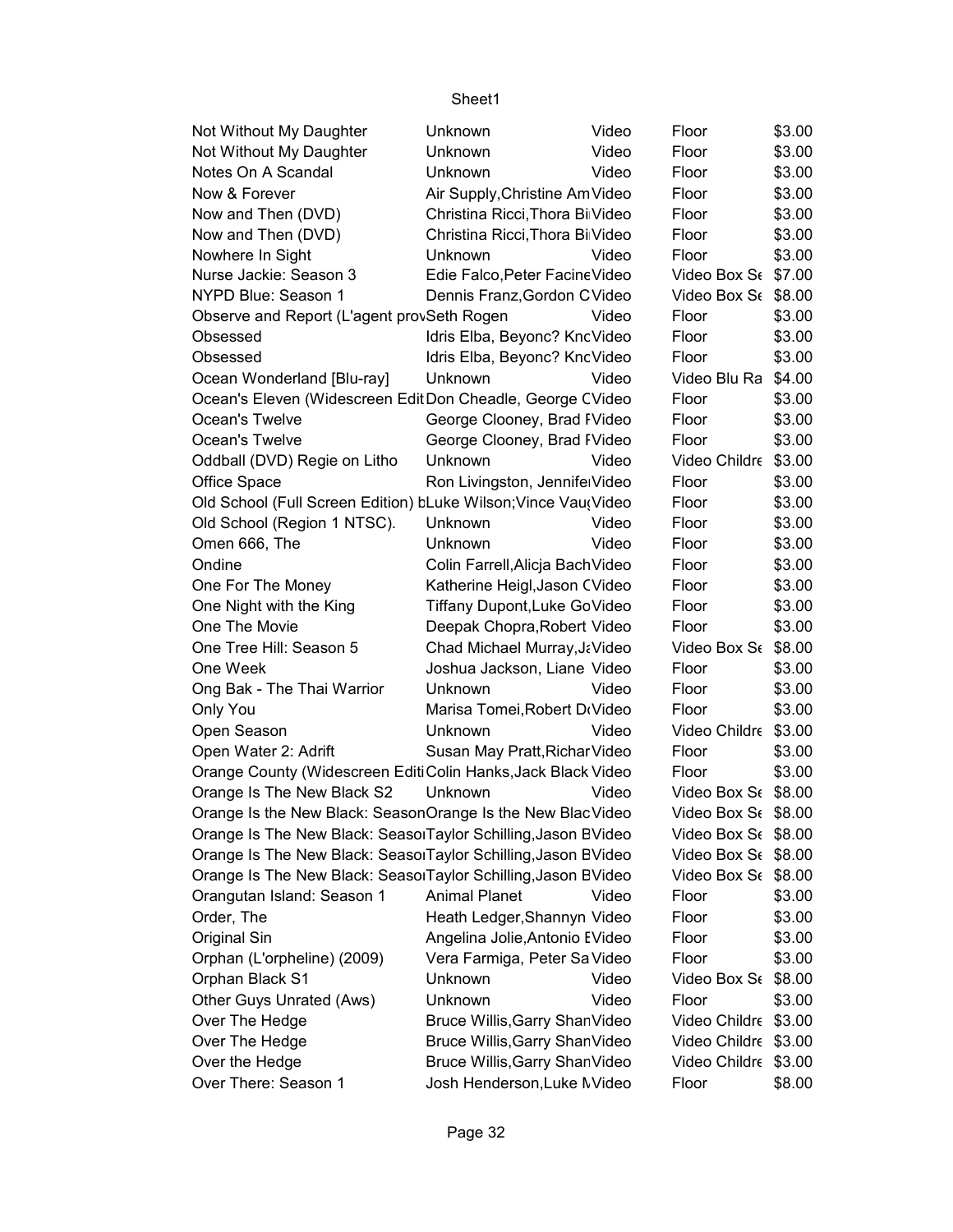| P.S. I Love You (Keepcase) (RegiUnknown                       |                                 | Video | Floor                           | \$3.00 |
|---------------------------------------------------------------|---------------------------------|-------|---------------------------------|--------|
| P.S. I Love You (Keepcase) (RegiUnknown                       |                                 | Video | Floor                           | \$3.00 |
| Pagemaster, The                                               | Unknown                         | Video | Video Childre                   | \$3.00 |
| Pandorum                                                      | Dennis Quaid, Ben Fost Video    |       | Floor                           | \$3.00 |
| Pans Labyrinth (Ws)                                           | Unknown                         | Video | Floor                           | \$3.00 |
| Pans Labyrinth (Ws)                                           | Unknown                         | Video | Floor                           | \$3.00 |
| Paper Angels                                                  | Matthew Settle, Rustin CVideo   |       | Video Christr                   | \$3.00 |
| Paper Heart                                                   | Unknown                         | Video | Floor                           | \$3.00 |
| Paranormal Activity 2                                         | Katie Featherston, Mica Video   |       | Floor                           | \$3.00 |
| <b>Parental Guidance</b>                                      | Unknown                         | Video | Floor                           | \$3.00 |
| Parenthood: Season 3                                          | Lauren Graham, Craig TVideo     |       | Video Box St \$8.00             |        |
| Parks And Recreation - Season FUnknown                        |                                 | Video | Video Box St \$8.00             |        |
| Parks and Recreation: Season 3 Amy Poehler, Rashida J Video   |                                 |       | Video Box S <sub>6</sub> \$8.00 |        |
| Parks And Recreation: Sn Six                                  | Unknown                         | Video | Video Box St \$8.00             |        |
| Passion Play                                                  | Mickey Rourke, Megan FVideo     |       | Floor                           | \$3.00 |
| Pathfinder (Widescreen Unrated EKarl Urban, Russell MetVideo  |                                 |       | Floor                           | \$3.00 |
| Paul Baloche Offering of Worship Unknown                      |                                 | Video | Video Conce                     | \$3.00 |
| Paul Blart: Mall Cop                                          | Kevin James, Jayma MaVideo      |       | Floor                           | \$3.00 |
| Paul Blart: Mall Cop                                          | Kevin James, Jayma MaVideo      |       | Floor                           | \$3.00 |
| Paula's Home Cooking with PaulaPaula Deen                     |                                 | Video | Video Box S <sub>6</sub> \$8.00 |        |
| Pavarotti & Friends For Guatemal Mariah Carey, Joe Cock Video |                                 |       | Video Conce \$3.00              |        |
| Paycheck (Widescreen Special C <sub>'</sub> Unknown           |                                 | Video | Floor                           | \$3.00 |
| Pearl Diver                                                   | Joey Honsa, Edwin Wils Video    |       | Floor                           | \$3.00 |
| Pebble and the Penguin (Le cailloUnknown                      |                                 | Video | Video Childre \$3.00            |        |
| Pebble and the Penguin (Le cailloUnknown                      |                                 | Video | Video Childre \$3.00            |        |
| Pebble and the Penguin (Le cailloUnknown                      |                                 | Video | Video Childre \$3.00            |        |
| Perfect Stranger (Widescreen)                                 | Unknown                         | Video | Floor                           | \$3.00 |
| Perfect Stranger (Widescreen) Unknown                         |                                 | Video | Floor                           | \$3.00 |
| <b>Perriers Bounty</b>                                        | Gabriel Byrne, Cillian Mt Video |       | Floor                           | \$3.00 |
| Personal Training System                                      | Denise Austin                   | Video | Video Exerci: \$3.00            |        |
| Personal Training With Jackie: 30 Jackie Warner               |                                 | Video | Video Exerci: \$3.00            |        |
| Peter and the Wolf: A Prokofiev FSting                        |                                 | Video | Video Exerci: \$3.00            |        |
| PhotoReading Results Superchar Unknown                        |                                 | Video | Video Box St \$8.00             |        |
| Picket Fences Season 1                                        | Tom Skerritt, Kathy BaktVideo   |       | Video Box St \$8.00             |        |
| Pingu - On Thin Ice                                           | David Sant, Carlo Bonor Video   |       | Video Childre \$3.00            |        |
| Piranha                                                       | Elisabeth Shue, Jerry OVideo    |       | Floor                           | \$3.00 |
| Pirate Radio                                                  | Philip Seymour Hoffmar Video    |       | Floor                           | \$3.00 |
| Pirates of the Caribbean - Dead MJohnny Depp, Orlando IVideo  |                                 |       | Floor                           | \$3.00 |
| Pirates of the Caribbean - Dead MJohnny Depp, Orlando IVideo  |                                 |       | Floor                           | \$3.00 |
| PIRATES OF THE CARIBBEAN: Unknown                             |                                 | Video | Floor                           | \$3.00 |
| Planet 51 / Hoodwinked (DVD Do Unknown                        |                                 | Video | Video Childre \$3.00            |        |
| <b>Planet Earth: The Collection</b>                           | Sir David Attenborough Video    |       | Video Box St \$8.00             |        |
| Planet Earth: The Complete BBC David Attenborough             |                                 | Video | Video Box Se \$8.00             |        |
| Planet Earth: The Complete SerieUnknown                       |                                 | Video | Video Box St \$8.00             |        |
| Planet Of The Apes (2001)                                     | Unknown                         | Video | Floor                           | \$3.00 |
| Planet Of The Apes (2001)                                     | Unknown                         | Video | Floor                           |        |
|                                                               |                                 |       |                                 | \$3.00 |
| Planet Of The Apes 01 (Ws)                                    | Unknown                         | Video | Floor                           | \$3.00 |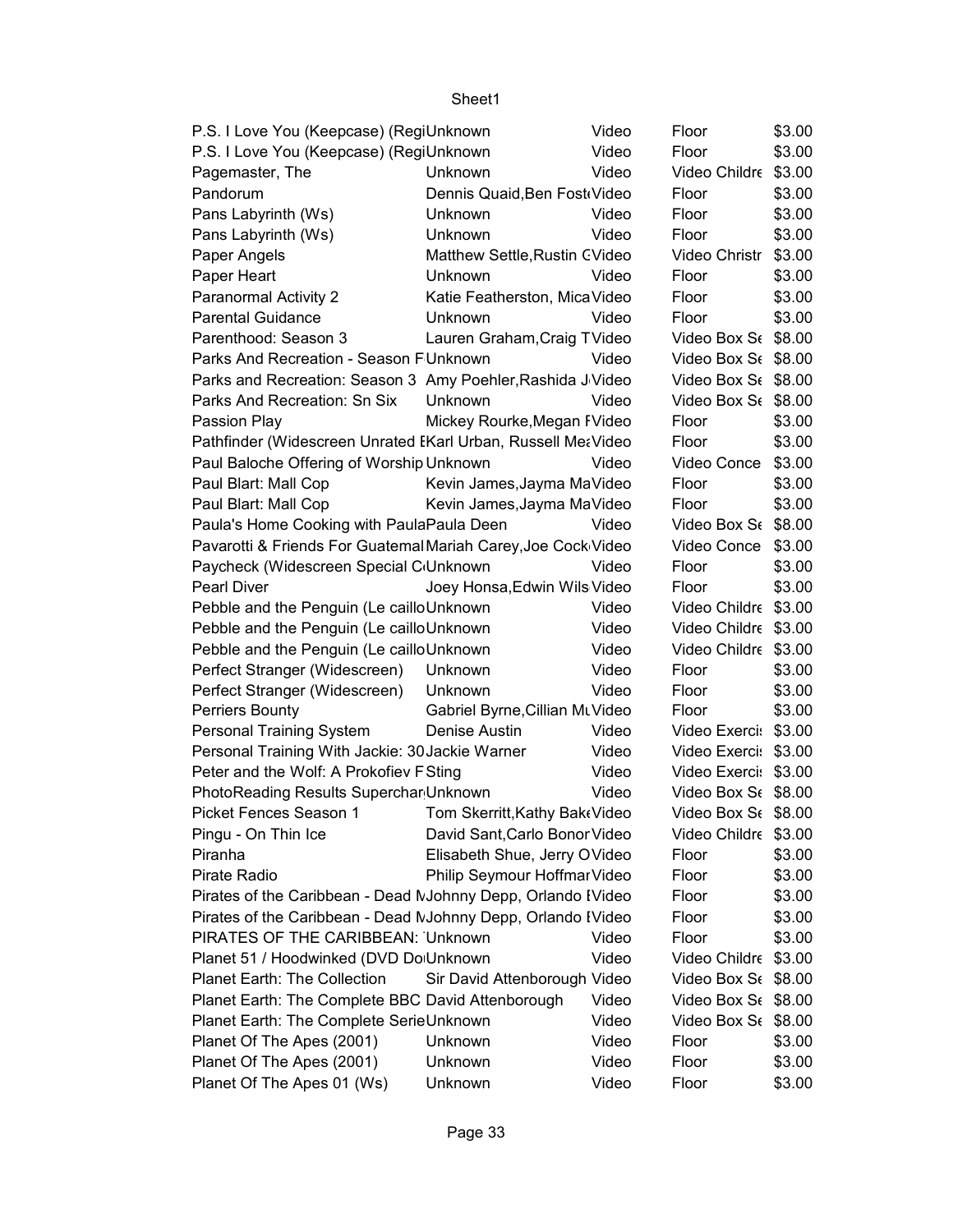| Plato's Breaking Point                                          | Joe Ferrara, Gary Cond Video     |       | Floor                | \$3.00 |
|-----------------------------------------------------------------|----------------------------------|-------|----------------------|--------|
| Playmobil Secret Of Pirate Island Unknown                       |                                  | Video | Video Childre \$3.00 |        |
| Playstation Blue's Clues Blues BicUnknown                       |                                  | Video | Floor                | \$3.00 |
| Polyvision Strictly for Parrots                                 | Unknown                          | Video | Floor                | \$3.00 |
| Pop & Me                                                        | Julian Lennon, Chris Ro Video    |       | Floor                | \$3.00 |
| Post-grad                                                       | Alexis Bledel, Zach Gilfo Video  |       | Floor                | \$3.00 |
| Pride (Widescreen) [DVD] (2007) Unknown                         |                                  | Video | Floor                | \$3.00 |
| Pride & Prejudice                                               | Keira Knightley, Matthe Video    |       | Floor                | \$3.00 |
| Pride And Glory (2008) (Ws)                                     | Unknown                          | Video | Floor                | \$3.00 |
| Pride Fighting Championships: BuRicardo Almeida                 |                                  | Video | Floor                | \$3.00 |
| Prime (Full Screen)                                             | Uma Thurman, Meryl StVideo       |       | Floor                | \$3.00 |
| Prime (Widescreen Edition)                                      | Meryl Streep, Uma ThuriVideo     |       | Floor                | \$3.00 |
| Primos Hunting Calls Mastering TUnknown                         |                                  | Video | Floor                | \$3.00 |
| Prince Of Persia: The Sands Of TJake Gyllenhaal, Ben KiVideo    |                                  |       | Floor                | \$3.00 |
| Prince of Persia: The Sands of TirJake Gyllenhaal, GemmVideo    |                                  |       | Floor                | \$3.00 |
| Private Practice: Season 1                                      | Kate Walsh, Amy Brenn Video      |       | Floor                | \$8.00 |
| Project X                                                       | Thomas Mann, Oliver CVideo       |       | Floor                | \$3.00 |
|                                                                 | Thomas Mann, Oliver CVideo       |       | Floor                | \$3.00 |
| Project X                                                       |                                  |       |                      |        |
| Prom                                                            | Aimee Teegarden, DaniVideo       |       | Floor                | \$3.00 |
| Prom Night (2008)                                               | Unknown                          | Video | Floor                | \$3.00 |
| Prom Night (2008)                                               | Unknown                          | Video | Floor                | \$3.00 |
| Prom Night (Rated)                                              | Brittany Snow, Scott Po Video    |       | Floor                | \$3.00 |
| Proof                                                           | Gwyneth Paltrow, AnthcVideo      |       | Floor                | \$3.00 |
| Proof of Life                                                   | Meg Ryan, Russell CrovVideo      |       | Floor                | \$3.00 |
| Prozac Nation                                                   | Christina Ricci, Jonathar Video  |       | Floor                | \$3.00 |
| Psycho (1998)                                                   | Anne Heche, William H. Video     |       | Floor                | \$3.00 |
| <b>Public Enemies</b>                                           | Johnny Depp, Christian IVideo    |       | Floor                | \$3.00 |
| <b>Pulp Fiction</b>                                             | John Travolta, Samuel LVideo     |       | Floor                | \$3.00 |
| Pulse                                                           | Unknown                          | Video | Floor                | \$3.00 |
| Puncture                                                        | Chris Evans, Brett CulleVideo    |       | Floor                | \$3.00 |
| <b>Purgatory Flats</b>                                          | Brian Austin Green, Alex Video   |       | Floor                | \$3.00 |
| Purpose                                                         | Antonio Jefferson, ArchiVideo    |       | Floor                | \$3.00 |
| Pursued                                                         | Christian Slater, Gil Bell Video |       | Floor                | \$3.00 |
| Push                                                            | Dakota Fanning, Chris EVideo     |       | Floor                | \$3.00 |
| Push                                                            | Dakota Fanning, Chris IVideo     |       | Floor                | \$3.00 |
| Pushing Daisies: Season 1                                       | Lee Pace, Anna Friel, ChVideo    |       | Video Box St \$8.00  |        |
| Puss In Boots: The Three Diablos Unknown                        |                                  | Video | Video Childre \$3.00 |        |
| Quarantine                                                      | Jennifer Carpenter, Jay Video    |       | Floor                | \$3.00 |
| Quartet                                                         | Maggie Smith, Tom Cou Video      |       | Floor                | \$3.00 |
| Queen (Ws)                                                      | Unknown                          | Video | Floor                | \$3.00 |
| Race Movies: Hi-De-Ho/The DevilLouis Jordan, Cab Callo Video    |                                  |       | Floor                | \$3.00 |
| Racing Stripes (Full Screen Editio Frankie Muniz, David StVideo |                                  |       | Floor                | \$3.00 |
| Radio                                                           | Cuba Gooding Jr., Ed HtVideo     |       | Floor                | \$3.00 |
| Raise Your Voice                                                | Hilary Duff, John CorbelVideo    |       | Floor                | \$3.00 |
| Raising Arizona                                                 | Nicolas Cage, Holly Hun Video    |       | Floor                | \$3.00 |
| Raising Arizona/Fargo                                           | Unknown                          | Video | Floor                | \$3.00 |
| Raising Helen (Full Screen EditiorKate Hudson, John CorlVideo   |                                  |       | Floor                | \$3.00 |
|                                                                 |                                  |       |                      |        |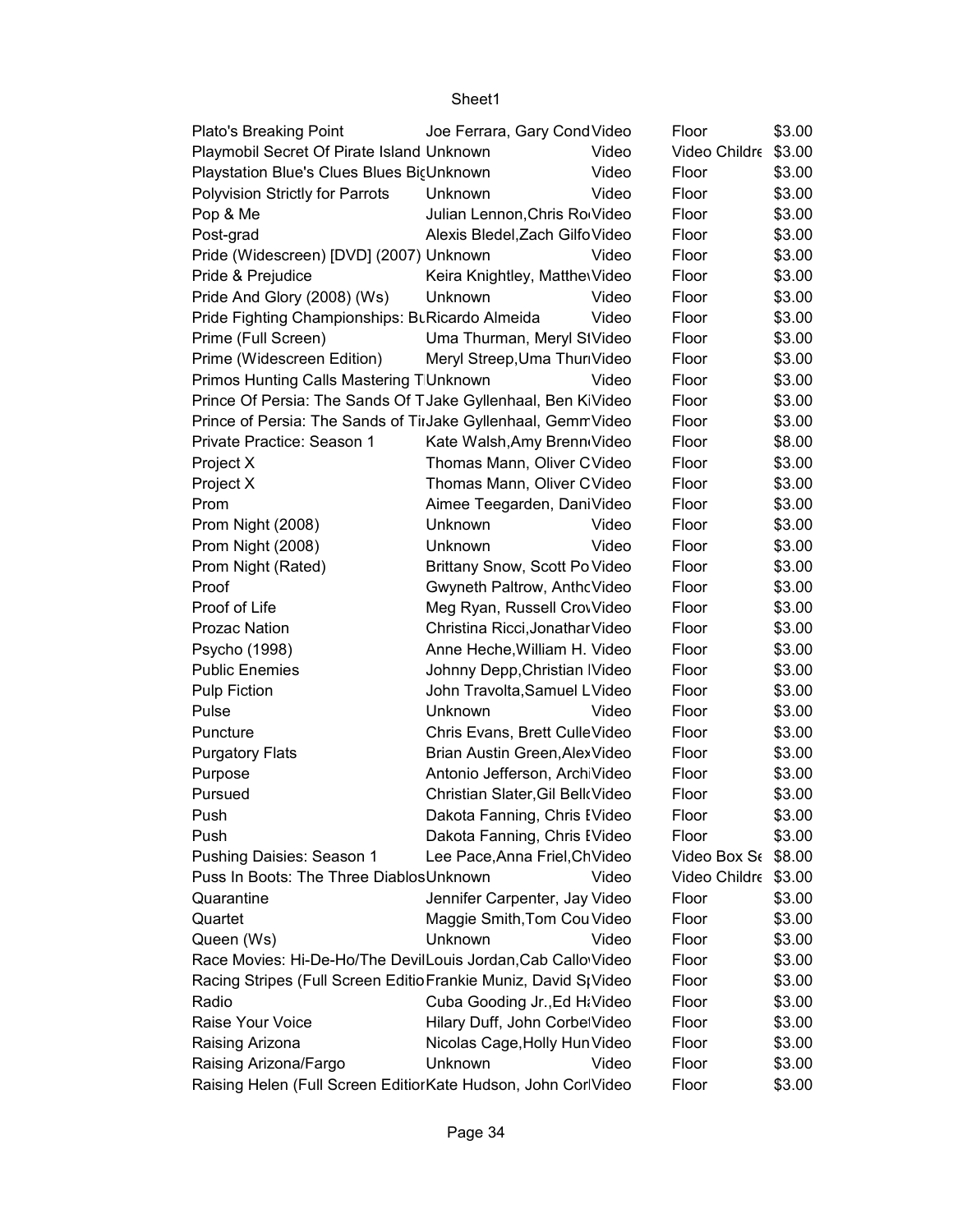| Raising Helen (Widescreen Editio Kate Hudson, John Cort Video   |                                                              |       | Floor                | \$3.00 |
|-----------------------------------------------------------------|--------------------------------------------------------------|-------|----------------------|--------|
| Ramona And Beezus                                               | Selena Gomez, Joey Kir Video                                 |       | Video Childre \$3.00 |        |
| Rascal                                                          | Bill Mumy, Steve Forrest Video                               |       | Floor                | \$3.00 |
| Ravenous                                                        | Guy Pearce, Robert CarlVideo                                 |       | Floor                | \$3.00 |
| Ray (Widescreen Edition)                                        | Jamie Foxx, Regina Kin Video                                 |       | Floor                | \$3.00 |
| Razzle Dazzle: A Journey Into Da Unknown                        |                                                              | Video | Floor                | \$3.00 |
| Real Wheels - There Goes a ResiVarious                          |                                                              | Video | Video Childre \$3.00 |        |
| Reality Bites (10th Anniversary EcWinona Ryder, Ethan HVideo    |                                                              |       | Floor                | \$3.00 |
| Red Dragon (Widescreen Collect Anthony Hopkins, Edwar Video     |                                                              |       | Floor                | \$3.00 |
| Red Eye (Full Screen Edition)                                   | Rachel McAdams, Cilliar Video                                |       | Floor                | \$3.00 |
| Red White & Brown                                               | Peters, Russell                                              | Video | Video Conce          | \$3.00 |
| Redneck Comedy Roundup 2                                        |                                                              |       |                      |        |
|                                                                 | Unknown                                                      | Video | Video Conce \$3.00   |        |
| <b>Regarding Henry</b>                                          | Harrison Ford, Annette EVideo                                |       | Floor                | \$3.00 |
| Reign of Fire                                                   | Matthew McConaughey Video                                    |       | Floor                | \$3.00 |
| Reign of Fire                                                   | Matthew McConaughey Video                                    |       | Floor                | \$3.00 |
|                                                                 |                                                              |       |                      |        |
| Reign Over Me                                                   | Adam Sandler, Don CheVideo                                   |       | Floor                | \$3.00 |
| Reign Over Me                                                   | Adam Sandler, Don Che Video                                  |       | Floor                | \$3.00 |
| Reign Over Me (Full Screen EditicAdam Sandler, Don CheVideo     |                                                              |       | Floor                | \$3.00 |
| Reign Over Me (Widescreen Editi Adam Sandler, Don Che Video     |                                                              |       | Floor                | \$3.00 |
| Remember Me (La rage de vivre) Robert Pattinson, EmilieVideo    |                                                              |       | Floor                | \$3.00 |
| Remember Me (La rage de vivre) Robert Pattinson, EmilieVideo    |                                                              |       | Floor                | \$3.00 |
| Remember Me (La rage de vivre) Robert Pattinson, EmilieVideo    |                                                              |       | Floor                | \$3.00 |
| Reno 911: Miami                                                 | Unknown                                                      | Video | Floor                | \$3.00 |
| Rent                                                            | Rosario Dawson, Taye LVideo                                  |       | Floor                | \$3.00 |
| Rent (Widescreen Two-Disc SpecRosario Dawson, Taye LVideo       |                                                              |       | Floor                | \$3.00 |
| Requiem for a Dream                                             | Unknown                                                      | Video | Floor                | \$3.00 |
| Requiem for a Dream (Director's (Ellen Burstyn, Jared LetVideo  |                                                              |       | Floor                | \$3.00 |
| Reservoir Dogs - (Mr. Orange) 10 Harvey Keitel, Tim Roth, Video |                                                              |       | Floor                | \$3.00 |
| <b>Resident Evil: Extinction</b>                                | Milla Jovovich, Oded Fel Video                               |       | Floor                | \$3.00 |
| Resources for Building Lives                                    | Unknown                                                      | Video | Floor                | \$3.00 |
| Resting Place & Death of a ProphUnknown                         |                                                              | Video | Floor                | \$3.00 |
| Restore by GAIAM, Muscle TheraUnknown                           |                                                              | Video | Video Exercis        | \$3.00 |
| Resurrecting the Champ                                          | Samuel L. Jackson, Jos Video                                 |       | Floor                | \$3.00 |
| Return of the Drag-In                                           | Unknown                                                      | Video | Floor                | \$3.00 |
| Return To Me                                                    | David Duchovny, Minnie Video                                 |       | Floor                | \$3.00 |
| Return to Sleepaway Camp                                        | Vincent Pastore, Michae Video                                |       | Floor                | \$3.00 |
| RETURN, THE DVD*                                                | Unknown                                                      | Video | Floor                | \$3.00 |
| Rhonda Vincent and the Rage - RRhonda Vincent & RageVideo       |                                                              |       | Video Conce          | \$3.00 |
| Richie Rich's Christmas Wish                                    |                                                              |       | Video Christr \$3.00 |        |
| <b>Ricochet River</b>                                           | David Gallagher, EugenVideo<br>John Cullum, Eddie Thie Video |       |                      | \$3.00 |
|                                                                 |                                                              |       | Floor                |        |
| Riding in Cars with Boys (Special Drew Barrymore, Steve Video   |                                                              |       | Floor                | \$3.00 |
| Righteous Kill (Ws)                                             | Unknown                                                      | Video | Floor                | \$3.00 |
| Rise Of The Guardians                                           | Hugh Jackman, Alec BalVideo                                  |       | Video Childre \$3.00 |        |
| Road to Perdition                                               | Tom Hanks, Tyler Hoec Video                                  |       | Floor                | \$3.00 |
| Road to Perdition                                               | Tyler Hoechlin, Rob Ma Video                                 |       | Floor                | \$3.00 |
| Road to Perdition (Widescreen EcTom Hanks, Tyler Hoech Video    |                                                              |       | Floor                | \$3.00 |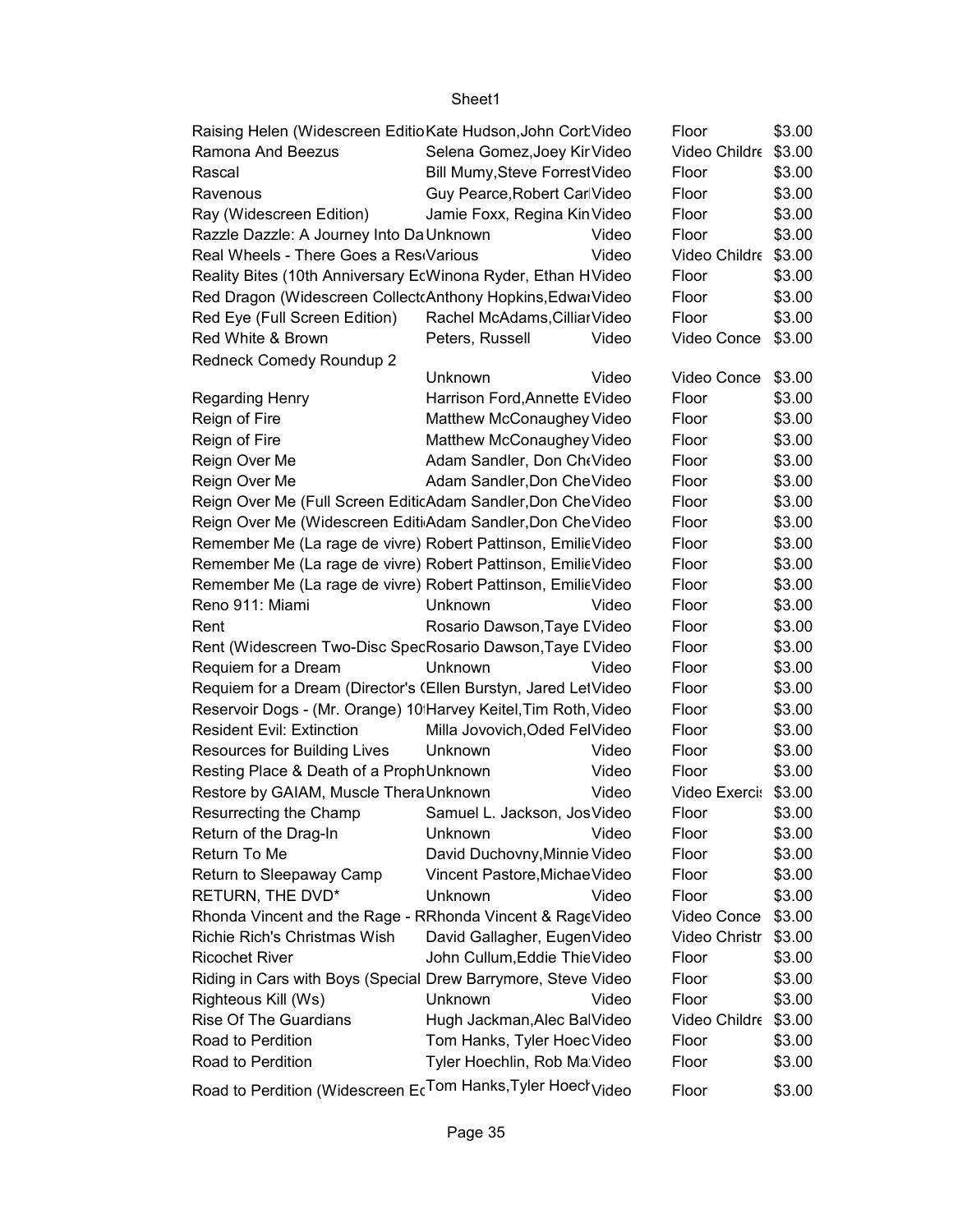| Road Trip (Unrated Edition)                                       | Breckin Meyer, Seann VVideo      |       | Floor                | \$3.00 |
|-------------------------------------------------------------------|----------------------------------|-------|----------------------|--------|
| Road Trip (Unrated Edition)                                       | Breckin Meyer, Seann VVideo      |       | Floor                | \$3.00 |
| Robin Williams: Weapons of Self Robin Williams                    |                                  | Video | Video Conce          | \$3.00 |
| Robots                                                            | Ewan McGregor, Halle IVideo      |       | Video Childre \$3.00 |        |
| Robots                                                            | Ewan McGregor, Halle IVideo      |       | Video Childre \$3.00 |        |
| <b>Rock Star</b>                                                  | Mark Wahlberg, JennifeVideo      |       | Floor                | \$3.00 |
| <b>Rock Star</b>                                                  | Mark Wahlberg, Jennifer Video    |       | Floor                | \$3.00 |
| Rockaway                                                          | Unknown                          | Video | Floor                | \$3.00 |
| Rocker, The                                                       | Rainn Wilson, Christina Video    |       | Floor                | \$3.00 |
| Rocky Balboa                                                      | Talia Shire, Geraldine HiVideo   |       | Floor                | \$3.00 |
| Roger Raglin - Power Punch/Goo Roger Raglin                       |                                  | Video | Floor                | \$3.00 |
| Rogue Male, The Last Days of PaUnknown                            |                                  | Video | Floor                | \$3.00 |
| Role Models (Unrated)                                             | Seann William Scott, Pa Video    |       | Floor                | \$3.00 |
| Roll Bounce - Full Screen                                         | Wayne Brady, Nick CanVideo       |       | Floor                | \$3.00 |
| Roman City                                                        | 0                                | Video | Floor                | \$3.00 |
| Romancing the Stone                                               | Michael Douglas, Kathle Video    |       | Floor                | \$3.00 |
|                                                                   | Peter Weller                     |       |                      | \$3.00 |
| Rome: Engineering an Empire                                       |                                  | Video | Floor                |        |
| Romeo + Juliet (Music Edition)                                    | Unknown                          | Video | Floor                | \$3.00 |
| Romeo + Juliet (Music Edition)                                    | Unknown                          | Video | Floor                | \$3.00 |
| Romeo + Juliet (Music Edition)                                    | Unknown                          | Video | Floor                | \$3.00 |
| Romeo Must Die                                                    | Jet Li, Aaliyah, Isaiah Wa Video |       | Floor                | \$3.00 |
| <b>Romper Stomper</b>                                             | Russell Crowe, Daniel P Video    |       | Floor                | \$3.00 |
| Romy and Michele's High School Mira Sorvino, Lisa KudriVideo      |                                  |       | Floor                | \$3.00 |
| Ron James: Quest for the West (2Unknown                           |                                  | Video | Video Conce          | \$3.00 |
| Ronin (Fs)                                                        | Unknown                          | Video | Floor                | \$3.00 |
| Roommates                                                         | Peter Falk, D.B. Sweene Video    |       | Floor                | \$3.00 |
| Rossini's Ghost                                                   | Frances Bay, Lally Cade Video    |       | Floor                | \$3.00 |
| Route 666                                                         | Lou Diamond Phillips, LtVideo    |       | Floor                | \$3.00 |
| Royal Flash                                                       | Malcolm McDowell, Alan Video     |       | Floor                | \$3.00 |
| Rugrats in Paris - The Movie                                      | Christine Cavanaugh, EVideo      |       | Video Childre \$3.00 |        |
| Rugrats: Go Wild                                                  | Unknown                          | Video | Video Childre \$3.00 |        |
| Rules of Engagement - The Comr Patrick Warburton, OliveVideo      |                                  |       | Video Box St \$6.00  |        |
| Rumor Has It                                                      | Jennifer Aniston, Kevin (Video   |       | Floor                | \$3.00 |
| <b>Runner Runner</b>                                              | Justin Timberlake, Gemr Video    |       | Floor                | \$3.00 |
| Running with the Hitman                                           | Judd Hirsch, Gil Bellows Video   |       | Floor                | \$3.00 |
| Rush Hour 3                                                       | Jackie Chan, Chris TuclVideo     |       | Floor                | \$3.00 |
| Rush Hour 3 [Blu-ray]                                             | Youki Kudoh, Yvan Atta Video     |       | Video Blu Ra         | \$4.00 |
| Russell Peters - Outsourced                                       | <b>Russell Peters</b>            | Video | Video Conce \$3.00   |        |
| <b>Russell Peters: Outsourced</b>                                 | Unknown                          | Video | Video Conce          | \$3.00 |
| Rustins Poly Varnish Matt Clear 2 Unknown                         |                                  | Video | Floor                | \$3.00 |
| <b>RV</b>                                                         | Robin Williams, Cheryl FVideo    |       | Floor                | \$3.00 |
| S.W.A.T.                                                          | Unknown                          | Video | Floor                | \$3.00 |
| S.W.A.T. (Widescreen Special EdSamuel L. Jackson, ColVideo        |                                  |       | Floor                | \$3.00 |
| Saawariya                                                         | Zohra Segal, Salman KIVideo      |       | Video Conce \$3.00   |        |
| Sabrina the Teenage Witch - FrielBritt McKillip, Jay Brazea Video |                                  |       | Video Childre \$3.00 |        |
| Safe                                                              | Jason Statham, Catherir Video    |       | Floor                | \$3.00 |
| Safe Haven                                                        | Julianne Hough, Irene ZiVideo    |       | Floor                | \$3.00 |
|                                                                   |                                  |       |                      |        |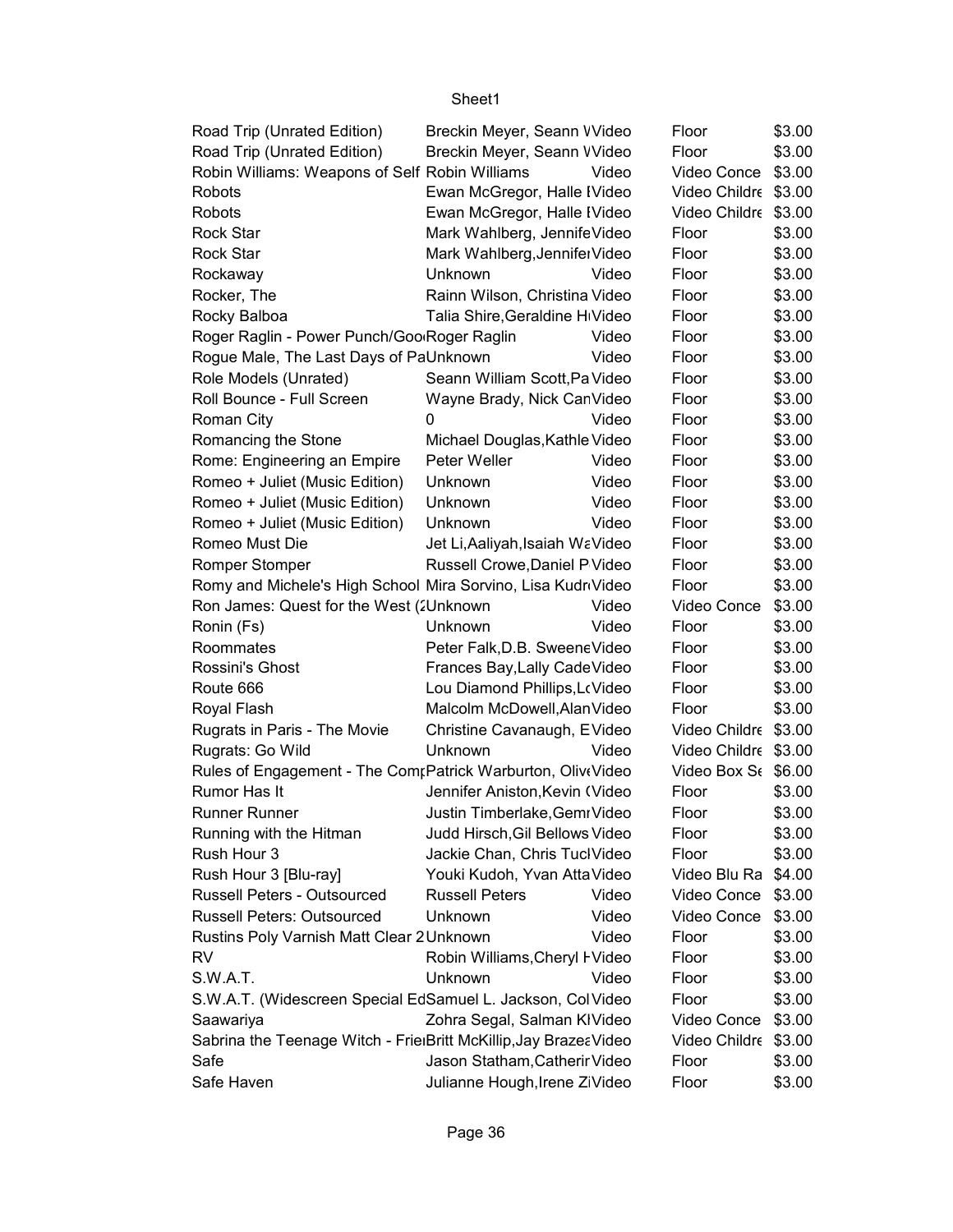| Safe Haven                                                       | Julianne Hough, Irene ZiVideo          |       | Floor                           | \$3.00 |
|------------------------------------------------------------------|----------------------------------------|-------|---------------------------------|--------|
| Sagan                                                            | Unknown                                | Video | Floor                           | \$3.00 |
| Sahara (Full Screen) [DVD] (2005Penelope Cruz Matthew Video      |                                        |       | Floor                           | \$3.00 |
| Sahara (Widescreen Edition)                                      | Matthew McConaughey <sub>Video</sub>   |       | Floor                           | \$3.00 |
| Salaam-e-Ishq                                                    | Akshaye Khanna, Anil K Video           |       | Video Conce                     | \$3.00 |
| Santa Buddies                                                    | George Wendt, Christor Video           |       | Video Christr \$3.00            |        |
| Santa Claus Is Comin' To Town [I Fred Astaire, Mickey Ro Video   |                                        |       | Video Blu Ra \$4.00             |        |
| Santa Clause 2 (Full Screen EditiTim Allen, Spencer BretVideo    |                                        |       | Video Christr \$3.00            |        |
| Santa Clause 2 (Full Screen EditiTim Allen, Spencer BretVideo    |                                        |       | Video Christr \$3.00            |        |
| Sarah Brightman - La Luna (Live iSarah Brightman, Matthe Video   |                                        |       | Video Conce \$3.00              |        |
| Sarah Brightman - One Night in ESarah Brightman, lan BuVideo     |                                        |       | Video Conce \$3.00              |        |
| Sarah Brightman in Concert                                       | Andrea Bocelli, Andrew IVideo          |       | Video Conce \$3.00              |        |
| Saturday Night Live - The Best Of Adam Sandler                   |                                        | Video | Video Conce \$3.00              |        |
| Saturday Night Live - The Best of Unknown                        |                                        | Video | Video Conce \$3.00              |        |
| Saturday Night Live - The Best of Corbin Bernsen, Nora DiVideo   |                                        |       | Video Conce \$3.00              |        |
| Saturday Night Live - The Best Of Unknown                        |                                        | Video | Floor                           | \$3.00 |
| Saturday Night Live - The Best Of Unknown                        |                                        | Video | Video Conce \$3.00              |        |
| Saturday Night Live: The Best of <i>Alec Baldwin</i>             |                                        | Video | Floor                           | \$3.00 |
| Saturday Night Live: The Best of Will Ferrell, Kate Hudsor Video |                                        |       | Video Conce \$3.00              |        |
| Savage Justice                                                   | Steven Memel, Julia MolVideo           |       | Floor                           | \$3.00 |
| Savage Planet                                                    | Unknown                                | Video | Floor                           | \$3.00 |
| <b>SAVAGES</b>                                                   | John Travolta, Salma HaVideo           |       | Floor                           | \$3.00 |
| Save the Last Dance 2                                            | Izabella Miko, Columbus Video          |       | Floor                           | \$3.00 |
| Saved By The Bell: Season 3 & 4 Mark-Paul Gosselaar, M Video     |                                        |       | Video Box S <sub>6</sub> \$8.00 |        |
| Saved!                                                           | Jena Malone, Mandy M <sub>'Video</sub> |       | Floor                           | \$3.00 |
| Saved!                                                           | Jena Malone, Mandy M <sub>'Video</sub> |       | Floor                           | \$3.00 |
| Saving Private Ryan (Special LimiTom Hanks, Matt DamoVideo       |                                        |       | Floor                           | \$3.00 |
| Saving Private Ryan (Special LimiTom Hanks, Matt DamoVideo       |                                        |       | Floor                           | \$3.00 |
| Saving Silverman (R Rated VersicJason Biggs, Steve Zah Video     |                                        |       | Floor                           | \$3.00 |
| Saving Silverman (R Rated VersicJason Biggs, Steve Zah Video     |                                        |       | Floor                           | \$3.00 |
| Saw                                                              | <b>Unknown</b>                         | Video | Floor                           | \$3.00 |
| Saw II (Widescreen Edition)                                      | Unknown                                | Video | Floor                           | \$3.00 |
| Saw II [DVD] [2005]                                              | Tobin Bell, Shawnee SnVideo            |       | Floor                           | \$3.00 |
| Say Anything                                                     | John Cusack, Ione Skye Video           |       | Floor                           | \$3.00 |
| Say Anything                                                     | Unknown                                | Video | Floor                           | \$3.00 |
| Scandal: The Complete First Sea:Kerry Washington, Tony Video     |                                        |       | Video Box St \$8.00             |        |
| Scary Movie 2                                                    | Anna Faris, Marlon Way Video           |       | Floor                           | \$3.00 |
| Scary Movie 3 (Ws)                                               | Unknown                                | Video | Floor                           | \$3.00 |
| Schindler's List                                                 | Liam Neeson, Ben Kings Video           |       | Floor                           | \$3.00 |
| School of Rock (Full Screen) (200Unknown                         |                                        | Video | Floor                           | \$3.00 |
| Scoop (2006) (Ws)                                                | Unknown                                | Video | Floor                           | \$3.00 |
| Scott Pilgrim vs. the World                                      | Michael Cera, Mary ElizaVideo          |       | Floor                           | \$3.00 |
| Scrabble Slam Card Game                                          | Unknown                                | Video | Video Box St \$3.00             |        |
| Scream 3                                                         | Unknown                                | Video | Floor                           | \$3.00 |
| Sea Of Fear                                                      | Edward Albert, Katherin (Video         |       | Floor                           | \$3.00 |
| Seabiscuit (Widescreen Edition)                                  |                                        |       | Floor                           | \$3.00 |
| Seabiscuit (Widescreen Edition) Tobey Maguire, Jeff BritVideo    | Tobey Maguire, Jeff BritVideo          |       | Floor                           | \$3.00 |
|                                                                  |                                        |       |                                 |        |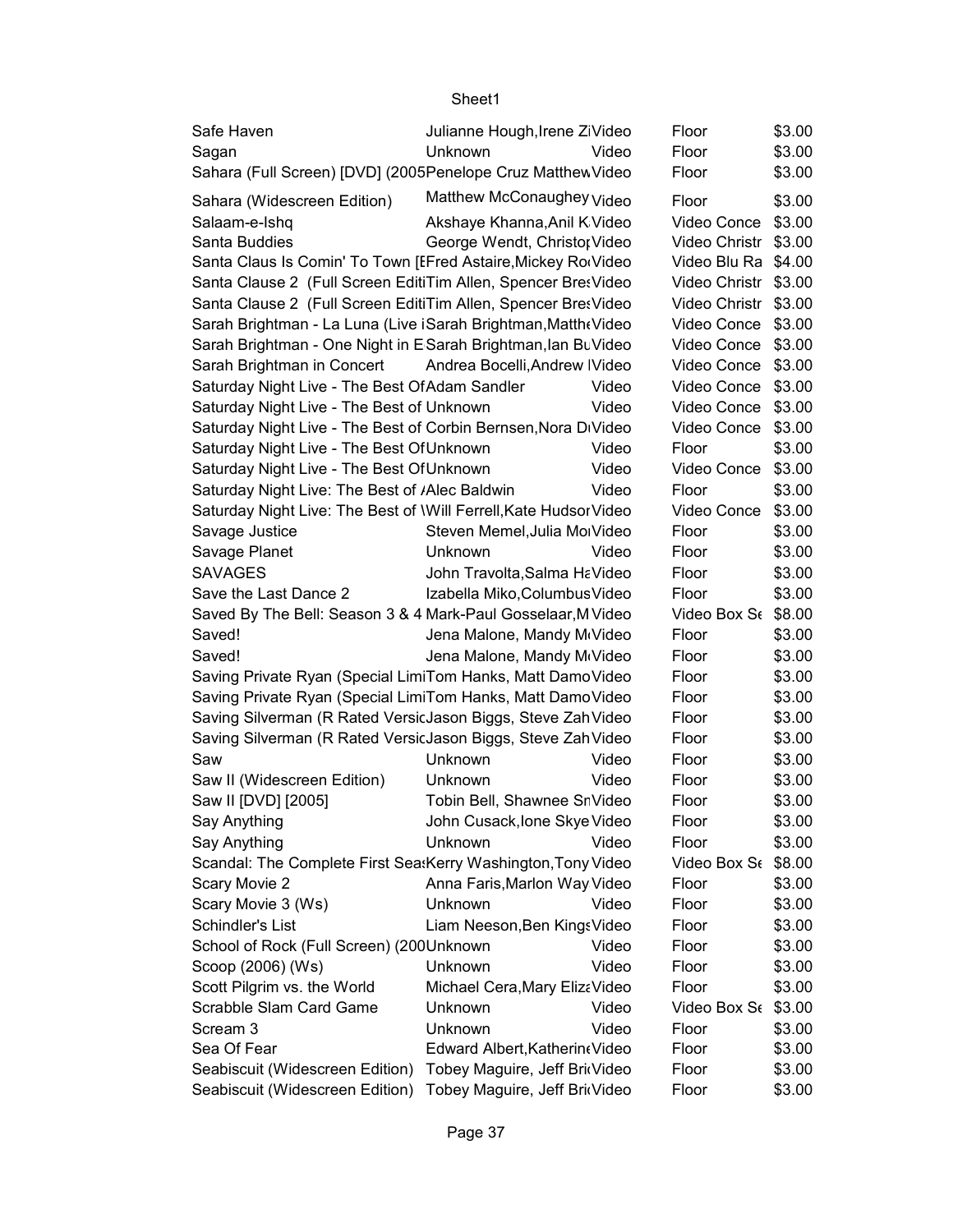| Seabiscuit (Widescreen Edition)                                                                             | Tobey Maguire, Jeff BritVideo            |       | Floor                           | \$3.00 |
|-------------------------------------------------------------------------------------------------------------|------------------------------------------|-------|---------------------------------|--------|
| Search Party                                                                                                | T.J. Miller, Adam Pally, TVideo          |       | Floor                           | \$3.00 |
| Secret Window                                                                                               | Johnny Depp, John TurlVideo              |       | Floor                           | \$3.00 |
| Secret Window                                                                                               | Johnny Depp, John TurlVideo              |       | Floor                           | \$3.00 |
| Secret Window                                                                                               | Johnny Depp, John TurlVideo              |       | Floor                           | \$3.00 |
| Secrets Of The Furious Five                                                                                 | Dustin Hoffman, Jack BliVideo            |       | Video Childre \$3.00            |        |
| See No Evil                                                                                                 | Glenn Jacobs, Christina Video            |       | Floor                           | \$3.00 |
| Seinfeld - Season 5                                                                                         | Jerry Seinfeld, Julia LouVideo           |       | Video Box St \$8.00             |        |
| Seinfeld - Seasons 1 & 2                                                                                    | Jerry Seinfeld, Julia LouVideo           |       | Video Box St \$8.00             |        |
| Seinfeld - Seasons 1 & 2                                                                                    | Jerry Seinfeld, Julia LouVideo           |       | Video Box Se \$8.00             |        |
| Sentinel, The                                                                                               | Michael Douglas, Kiefer Video            |       | Floor                           | \$3.00 |
|                                                                                                             |                                          |       |                                 |        |
| Seraphin: Un Homme et Son Pec Pierre Lebeau, Karine V <sub>Video</sub>                                      |                                          |       | Video Box S <sub>6</sub> \$5.00 |        |
| Serial Experiments - Lain: Navi (L Kaori Shimizu, Bridget H <sub>Video</sub>                                |                                          |       | Floor                           | \$3.00 |
| Setup                                                                                                       | <b>SETUP</b>                             | Video | Floor                           | \$3.00 |
| Seven / Sept (Bilingual Edition)                                                                            | Unknown                                  | Video | Floor                           | \$3.00 |
| Sex and the City 2 [DVD] (2011)                                                                             | Unknown                                  | Video | Floor                           | \$3.00 |
| Sex and the City Essentials: The IChris Noth                                                                |                                          | Video | Video Box St \$3.00             |        |
| Sex And The City Movie                                                                                      | Unknown                                  | Video | Floor                           | \$3.00 |
| Sex And The City Movie                                                                                      | Unknown                                  | Video | Floor                           | \$3.00 |
| Sex And The City Movie (Ws)                                                                                 | Unknown                                  | Video | Floor                           | \$3.00 |
| Sex And The City Movie (Ws)                                                                                 | Unknown                                  | Video | Floor                           | \$3.00 |
| Sex and the City: Season 5                                                                                  | Kim Cattrall, Kristin Davi Video         |       | Video Box S <sub>f</sub> \$8.00 |        |
| Sex and the City: Season 6, Part Sarah Jessica Parker, C Video                                              |                                          |       | Video Box S <sub>f</sub> \$8.00 |        |
| Sex and the City: Season 6, Part : Sarah Jessica Parker, C Video                                            |                                          |       | Video Box St \$8.00             |        |
| Sex and the City: The Complete FSarah Jessica Parker, KVideo                                                |                                          |       | Video Box St \$8.00             |        |
| Sex and the City: The Complete FSarah Jessica Parker, KVideo                                                |                                          |       | Video Box St \$8.00             |        |
| Sex and the City: The Complete SSarah Jessica Parker, KVideo                                                |                                          |       | Video Box St \$8.00             |        |
| Sex and the City: The Complete SSarah Jessica Parker, KVideo                                                |                                          |       | Video Box St \$8.00             |        |
| Sex and the City: The Complete SSarah Jessica Parker, KVideo                                                |                                          |       | Video Box St \$8.00             |        |
| Sex and the City: The Complete TSarah Jessica Parker, KVideo                                                |                                          |       | Video Box S <sub>6</sub> \$7.00 |        |
| Sex and the City: The Complete TSarah Jessica Parker, KVideo                                                |                                          |       | Video Box St \$8.00             |        |
| Sex and the City: The Complete TSarah Jessica Parker, KVideo                                                |                                          |       | Video Box St \$8.00             |        |
|                                                                                                             |                                          |       | Floor                           | \$3.00 |
| Sex and the City: The Movie (ExteKim Cattrall, Kristen Da Video<br>Sex and the City: The Movie (SincUnknown |                                          | Video | Floor                           | \$3.00 |
|                                                                                                             |                                          |       |                                 |        |
| <b>Sex Drive Unrated</b>                                                                                    | Unknown                                  | Video | Floor                           | \$3.00 |
| Shadow Boxer [DVD] [2005] [Reg Stephen Dorff, Jr. Cuba Video                                                |                                          |       | Floor                           | \$3.00 |
| Shadow of Fear                                                                                              | Matthew Davis, James SVideo              |       | Floor                           | \$3.00 |
| Shaking the Tree                                                                                            | Michael Arabian, Mauric Video            |       | Floor                           | \$3.00 |
| Shakira: Mtv Unplugged                                                                                      | Unknown                                  | Video | Video Conce                     | \$3.00 |
| Shall We Dance                                                                                              | Richard Gere, Jennifer IVideo            |       | Floor                           | \$3.00 |
| Shall We Dance                                                                                              | Richard Gere, Jennifer IVideo            |       | Floor                           | \$3.00 |
| Shall We Dance                                                                                              | Richard Gere, Jennifer IVideo            |       | Floor                           | \$3.00 |
| Shall We Dance                                                                                              | Richard Gere, Jennifer IVideo            |       | Floor                           | \$3.00 |
| Shallow Hal                                                                                                 | Gwyneth Paltrow, Jack EVideo             |       | Floor                           | \$3.00 |
| Shanghai Knights                                                                                            | Jackie Chan, Owen Will: Video            |       | Floor                           | \$3.00 |
| Shark Tale (Full Screen Edition)                                                                            | Will Smith, Robert De N <sub>Video</sub> |       | Video Childre \$3.00            |        |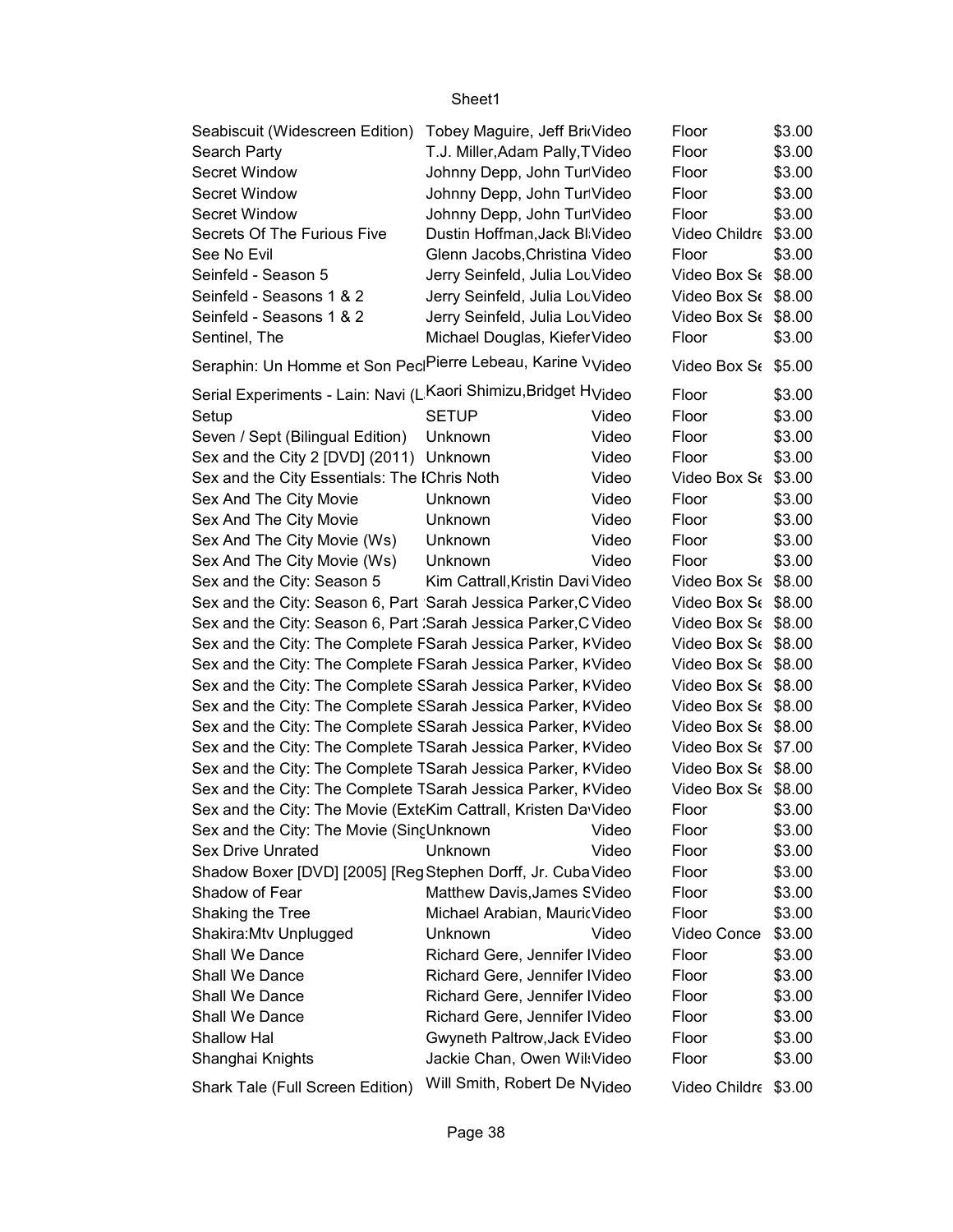| Sharpay's Fabulous Adventure                                   | Ashley Tisdale, Cameror Video  |       | Video Childre \$3.00 |        |
|----------------------------------------------------------------|--------------------------------|-------|----------------------|--------|
| Shattered Glass (2004) DVD                                     | Unknown                        | Video | Floor                | \$3.00 |
| Shaun Of The Dead                                              | Unknown                        | Video | Floor                | \$3.00 |
| She's the Man (Widescreen)                                     | Unknown                        | Video | Floor                | \$3.00 |
| <b>Sherlock Holmes</b>                                         | Unknown                        | Video | Floor                | \$3.00 |
| <b>Sherlock Holmes</b>                                         | Unknown                        | Video | Floor                | \$3.00 |
| Sherlock Holmes (Blu-ray)                                      | Robert Downey Jr., Jud Video   |       | Video Blu Ra \$4.00  |        |
| Shes Out Of My League (Ws)                                     | Unknown                        | Video | Floor                | \$3.00 |
| Shopgirl                                                       | Steve Martin, Claire Dan Video |       | Floor                | \$3.00 |
| Shoreline Discovering South Afric Unknown                      |                                | Video | Video Box St \$5.00  |        |
| Shredderman Rules                                              | Devon Werkheiser, Tim Video    |       | Video Childre \$3.00 |        |
| Shrek (Full Screen)                                            | Unknown                        | Video | Video Childre \$3.00 |        |
| Shrek 2 (Full Screen Edition)                                  | Mike Myers, Eddie Murr Video   |       | Video Childre \$3.00 |        |
| Shrek 2 (Full Screen Edition)                                  | Mike Myers, Eddie Murr Video   |       | Video Childre \$3.00 |        |
| Shrek 2 (Full Screen Edition)                                  | Mike Myers, Eddie Murr Video   |       | Video Childre \$3.00 |        |
| Shrek 2 (Widescreen Edition)                                   | Mike Myers, Eddie Murr Video   |       | Video Childre \$3.00 |        |
| Shrek 2 (Widescreen Edition)                                   | Mike Myers, Eddie MurrVideo    |       | Video Childre \$3.00 |        |
| <b>Shrek Forever After</b>                                     | Jane Lynch, Craig Robin Video  |       | Video Childre \$3.00 |        |
| <b>Shrek Forever After</b>                                     | Unknown                        | Video | Video Childre \$3.00 |        |
| <b>Shrek Forever After</b>                                     | Unknown                        | Video | Video Childre \$3.00 |        |
| Shrek the Halls (Widescreen/ Full Unknown                      |                                | Video | Video Christr \$3.00 |        |
| Shrek The Third                                                | Unknown                        | Video | Video Childre \$3.00 |        |
| Shrek the Third                                                | Unknown                        | Video | Video Childre \$3.00 |        |
| Shrek The Third                                                | Unknown                        | Video | Video Childre \$3.00 |        |
| Shrek The Third                                                | Unknown                        | Video | Video Christr \$3.00 |        |
| Shrek The Third (Full Screen Edit Mike Myers, Eddie Murp Video |                                |       | Video Christr \$3.00 |        |
| Shutter Island                                                 | Unknown                        | Video | Floor                | \$3.00 |
| Sicko                                                          | Michael Moore, Tucker / Video  |       | Floor                | \$3.00 |
| Sideways                                                       | Paul Giamatti, Thomas Video    |       | Floor                | \$3.00 |
| Sideways                                                       | Paul Giamatti, Thomas Video    |       | Floor                | \$3.00 |
| Sideways                                                       | Sandra Oh                      | Video | Floor                | \$3.00 |
| Sideways                                                       | Sandra Oh                      | Video | Floor                | \$3.00 |
| Sideways                                                       | Sandra Oh                      | Video | Floor                | \$3.00 |
| Silent Hill                                                    | Radha Mitchell, Sean B Video   |       | Floor                | \$3.00 |
| Silent Hill (Ws)                                               | Unknown                        | Video | Floor                | \$3.00 |
| Silent Hill: Revelation                                        | Adelaide Clemens, Kit HVideo   |       | Floor                | \$3.00 |
| Silver Linings Playbook                                        | Bradley Cooper, Jennife Video  |       | Floor                | \$3.00 |
| Silver Linings Playbook (2012)                                 | Unknown                        | Video | Floor                | \$3.00 |
| Simmons; Richard V5 Love Yours(Unknown                         |                                | Video | Video Exercis        | \$3.00 |
| Simone                                                         | Al Pacino                      | Video | Floor                | \$3.00 |
| Simone                                                         | Al Pacino                      | Video | Floor                | \$3.00 |
| Simply Guitar                                                  | Unknown                        | Video | Video Conce          | \$3.00 |
| Sin City                                                       | Jessica Alba, Brittany MIVideo |       | Floor                | \$3.00 |
| Sin City                                                       | Mickey Rourke, Clive O'Video   |       | Floor                | \$3.00 |
| Sin City-Hartigan & Nancy                                      | Unknown                        | Video | Floor                | \$3.00 |
| Sin City-Hartigan & Nancy                                      | Unknown                        | Video | Floor                | \$3.00 |
| Sin City-Hartigan & Nancy                                      | Unknown                        | Video | Floor                | \$3.00 |
|                                                                |                                |       |                      |        |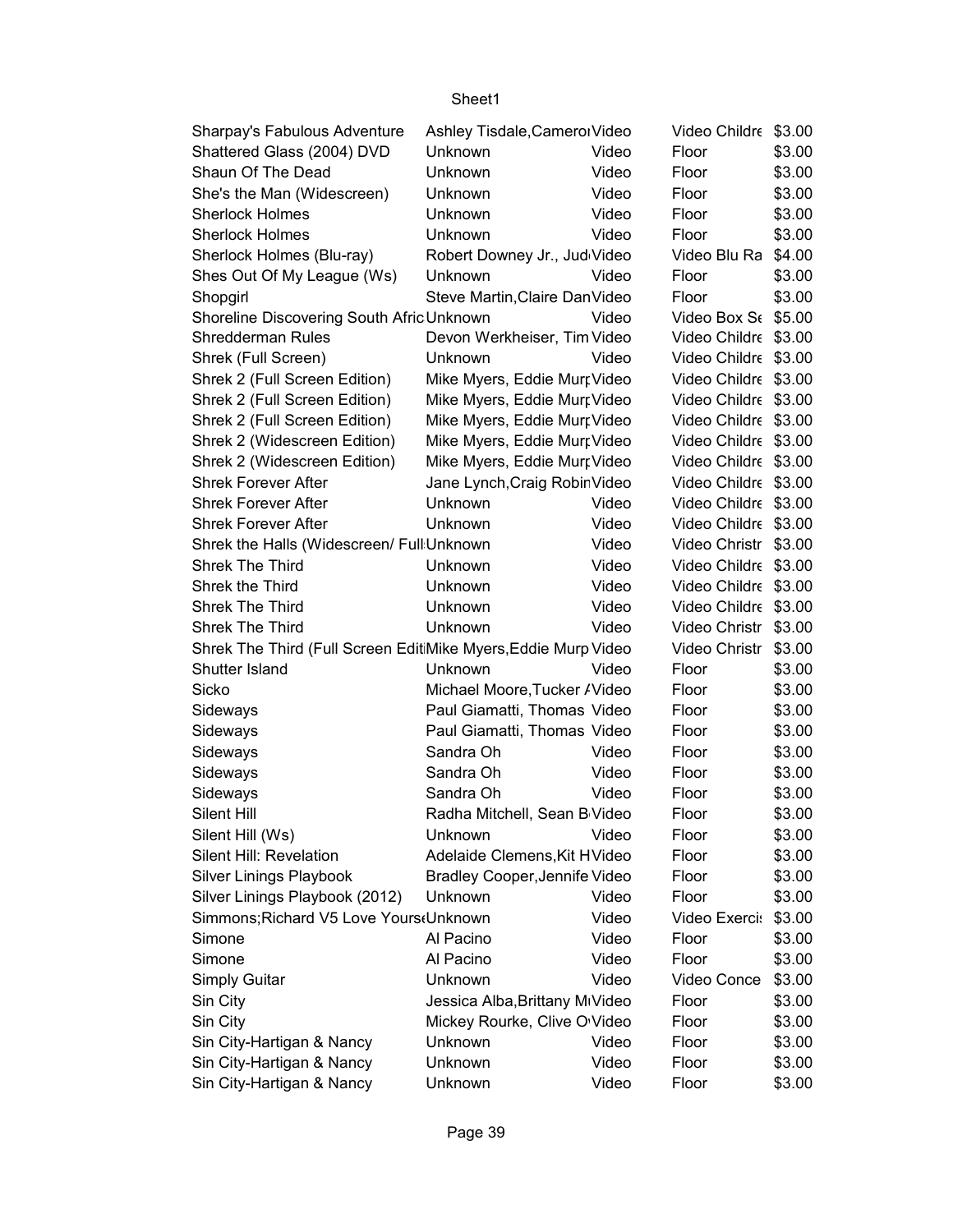| Sisterhood Of The Traveling Pa (\Unknown                                    |                                | Video | Floor                | \$3.00 |
|-----------------------------------------------------------------------------|--------------------------------|-------|----------------------|--------|
| Sisterhood Of The Traveling Pa (\Unknown                                    |                                | Video | Floor                | \$3.00 |
| Sisterhood of the Traveling Pants Amber Tamblyn, Alexis Video               |                                |       | Floor                | \$3.00 |
| Sisterhood of the Traveling Pants Amber Tamblyn, Alexis Video               |                                |       | Floor                | \$3.00 |
| Sisterhood of the Traveling Pants Amber Tamblyn, Alexis Video               |                                |       | Floor                | \$3.00 |
| Sisterhood of the Traveling Pants Amber Tamblyn, Alexis Video               |                                |       | Floor                | \$3.00 |
| Sitter, The                                                                 | <b>Unknown</b>                 | Video | Floor                | \$3.00 |
| Six Feet Under - The Complete FiFrances Conroy, Peter KVideo                |                                |       | Video Box St \$8.00  |        |
| Six Feet Under - The Complete S <sub>'</sub> Frances Conroy, Peter KVideo   |                                |       | Video Box Se \$8.00  |        |
| Six Wives of Henry Lefay (2010) Tim Allen, Andie MacDcVideo                 |                                |       | Floor                | \$3.00 |
| Six Wives of Henry VIII                                                     | Michell, Keith, Troughto Video |       | Video Box St \$8.00  |        |
| SKULLS TRILOGY (DVD) (2DISCUnknown                                          |                                | Video | Floor                | \$3.00 |
|                                                                             |                                |       |                      |        |
| Sky Captain and the World of TonGwyneth Paltrow, Jude Video                 |                                |       | Floor                | \$3.00 |
| Sky Captain and the World of TonGwyneth Paltrow, Jude IVideo                |                                |       | Floor                | \$3.00 |
| Sky Dancers, Vol. 2: The Sky's th <sub>'</sub> Andrea Burns, T.J. BenjVideo |                                |       | Video Childre \$3.00 |        |
| Slap Shot 2 - Breaking the Ice                                              | Stephen Baldwin, Jessi Video   |       | Floor                | \$3.00 |
| Slap Shot 2 - Breaking the Ice                                              | Stephen Baldwin, Jessi Video   |       | Floor                | \$3.00 |
| Slap Shot 3: The Junior League                                              | The Hanson Brothers Video      |       | Floor                | \$3.00 |
| Slednecks 5 (Snowmobile)                                                    | and many more, Chris B Video   |       | Floor                | \$3.00 |
| Slednecks 7                                                                 | Unknown                        | Video | Floor                | \$3.00 |
| Slednecks 8                                                                 | Slednecks riders               | Video | Floor                | \$3.00 |
| Sleeping Beauty (Special Edition) Mary Costa, Bill Shirley, IVideo          |                                |       | Video Childre \$3.00 |        |
| Sleepover                                                                   | Unknown                        | Video | Floor                | \$3.00 |
| Sleepy Hollow                                                               | Johnny Depp, Christina Video   |       | Floor                | \$3.00 |
| Slumber Party Pack (A Cinderella Hilary Duff, Amber Tamt Video              |                                |       | Video Box St \$6.00  |        |
| Slumdog Millionaire                                                         | Dev Patel, Freida Pinto, Video |       | Floor                | \$3.00 |
| Slumdog Millionaire                                                         | Dev Patel, Freida Pinto, Video |       | Floor                | \$3.00 |
| Slumdog Millionaire                                                         | Dev Patel, Freida Pinto, Video |       | Floor                | \$3.00 |
| Smallville: Season 3                                                        | Tom Welling, Kristin Kre Video |       | Video Box St \$8.00  |        |
| Smokin' Aces                                                                | Ben Affleck, Jason BatelVideo  |       | Floor                | \$3.00 |
| Snakes On A Plane                                                           | Unknown                        | Video | Floor                | \$3.00 |
|                                                                             |                                |       |                      |        |
| Snakes on a Plane / Serpents 5 b Unknown                                    |                                | Video | Floor                | \$3.00 |
| Snatch (Special Edition)                                                    | Brad Pitt, Benicio del TcVideo |       | Floor                | \$3.00 |
| Snow Babies / Polar Bear: Spy or Various                                    |                                | Video | Floor                | \$3.00 |
| Snow White & the Huntsman                                                   | Kristen Stewart, Chris HtVideo |       | Floor                | \$3.00 |
| SNURKS: BILINGUAL                                                           | Unknown                        | Video | Video Childre \$3.00 |        |
| Some Guy Who Kills People                                                   | <b>Barry Bostwick</b>          | Video | Floor                | \$3.00 |
| Someone Like You                                                            | Ashley Judd, Greg Kinn Video   |       | Floor                | \$3.00 |
| Something Borrowed                                                          | Kate Hudson, Ginnifer (Video   |       | Floor                | \$3.00 |
| Something Borrowed/ Duo a TroisUnknown                                      |                                | Video | Floor                | \$3.00 |
| Something Borrowed/ Duo a TroisUnknown                                      |                                | Video | Floor                | \$3.00 |
|                                                                             |                                | Video | Floor                | \$3.00 |
| Something, Something, Somethin Unknown                                      |                                |       |                      |        |
| Son of Morning                                                              | Heather Graham, Dann Video     |       | Floor                | \$3.00 |
| Son of Rambow                                                               | Bill Milner, Neil DudgeorVideo |       | Floor                | \$3.00 |
| Son of the Mask                                                             | Jamie Kennedy, Traylor Video   |       | Floor                | \$3.00 |
| Sondheim: The Birthday Concert Stephen Sondheim, BeriVideo                  |                                |       | Video Conce \$3.00   |        |
| Sons of Anarchy: Season 1                                                   | Charlie Hunnam, Ron PtVideo    |       | Video Box Se \$8.00  |        |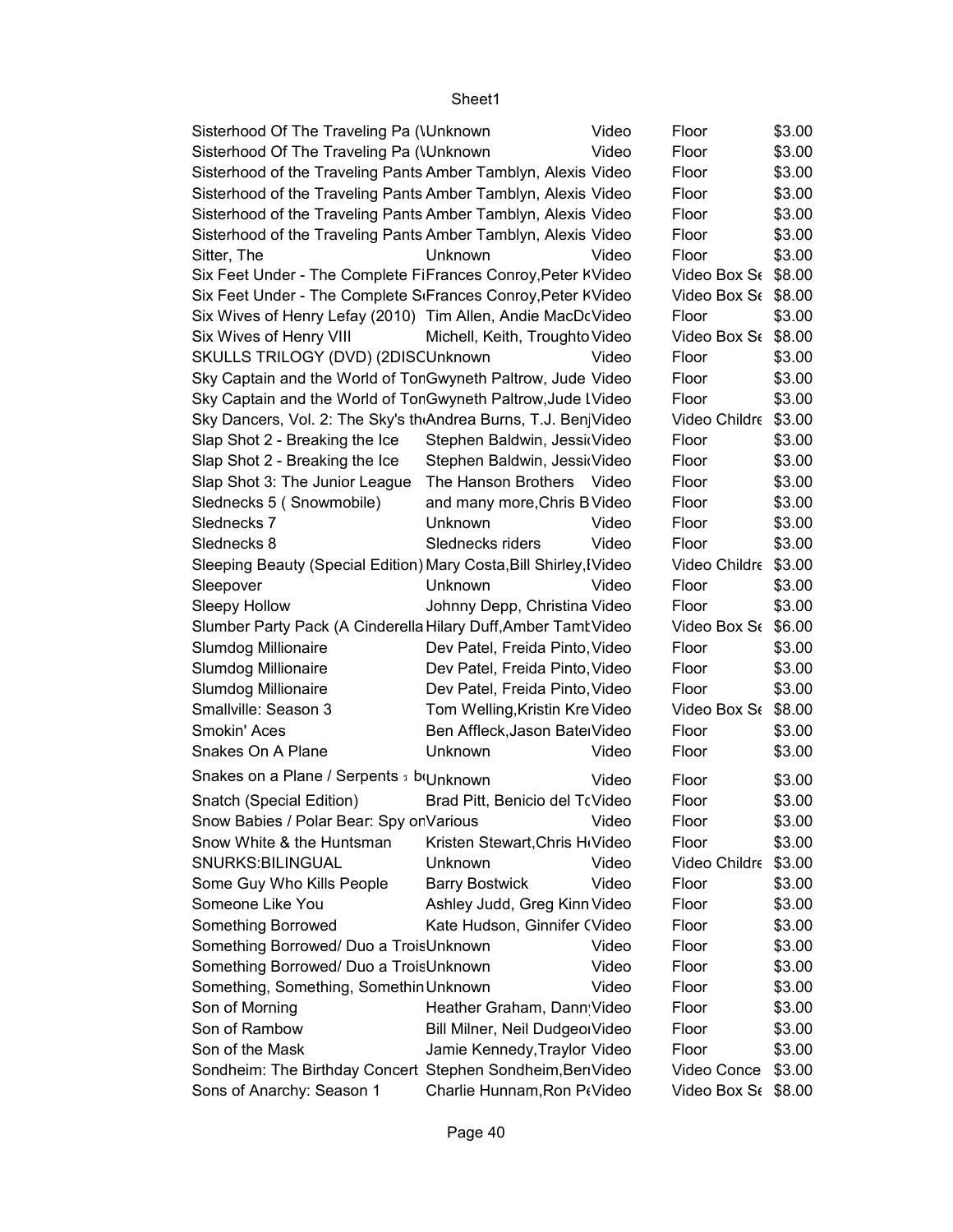| Sons of Anarchy: Season 1                                     | Charlie Hunnam, Ron PtVideo             |       | Video Box S <sub>6</sub> \$8.00 |        |
|---------------------------------------------------------------|-----------------------------------------|-------|---------------------------------|--------|
| Sons of Anarchy: Season 1                                     | Charlie Hunnam, Ron PtVideo             |       | Video Box St \$8.00             |        |
| Sons of Anarchy: Season 2                                     | Ron Perlman, Katey SacVideo             |       | Video Box St \$8.00             |        |
| Sons of Anarchy: Season 3                                     | Charlie Hunnam, Ron PtVideo             |       | Video Box St \$8.00             |        |
| Sopranos, The: Season 1                                       | James Gandolfini, Lorrai Video          |       | Video Box St \$8.00             |        |
| Sorority Row (2010)                                           | Carrie Fisher, Rumer Wi Video           |       | Floor                           | \$3.00 |
| Soul Plane                                                    | Kevin Hart, Method Man Video            |       | Floor                           | \$3.00 |
| Soul Plane (Unrated Mile High EdDwayne Adway, Snoop Video     |                                         |       | Floor                           | \$3.00 |
| Sound City                                                    | Sound City - Real to Re Video           |       | Video Conce                     | \$3.00 |
| South Park - Bigger, Longer & Un Deb Adair, Mary Kay BeVideo  |                                         |       | Floor                           | \$3.00 |
| South Park - Bigger, Longer & Un Deb Adair, Mary Kay BeVideo  |                                         |       | Floor                           | \$3.00 |
| South Park - Imaginationland                                  | Trey Parker, Matt StoneVideo            |       | Floor                           | \$3.00 |
| South Park - The Passion of the JTrey Parker, Matt StoneVideo |                                         |       | Floor                           | \$3.00 |
| South Park: Bigger, Longer & UncTrey Parker, Matt StoneVideo  |                                         |       | Floor                           | \$3.00 |
| South Park: S3 (Fs)                                           | Unknown                                 | Video | Video Box St \$8.00             |        |
| Space Station (IMAX)                                          | Tom Cruise, James Arn Video             |       | Floor                           | \$3.00 |
| Space Station (IMAX)                                          | Tom Cruise, James Arn Video             |       | Floor                           | \$3.00 |
| Space Warriors (Space Camp)                                   | Dermot Mulroney, Thom Video             |       | Floor                           | \$3.00 |
| <b>SPANGLISH</b>                                              | Unknown                                 | Video | Floor                           | \$3.00 |
| <b>SPANGLISH</b>                                              | Unknown                                 | Video | Floor                           | \$3.00 |
| Spawn 2 [DVD]                                                 | Keith David, Richard DytVideo           |       | Floor                           | \$3.00 |
| Spawn 3: The Ultimate Battle                                  | Khandi Alexander, MichaVideo            |       | Floor                           | \$3.00 |
| Speed Racer, Vol. 5                                           | Katsuji Mori, Corinne OrVideo           |       | Video Childre                   | \$3.00 |
| Spellbound                                                    | Angela Arenivar, Ted BriVideo           |       | Floor                           | \$3.00 |
| Spend the Holidays With LiberaceLiberace                      |                                         | Video | Video Christr                   | \$3.00 |
| Sphere (Special Edition) [DVD]                                | Dustin Hoffman, Sharon <sub>Video</sub> |       | Floor                           | \$3.00 |
| Spider-Man (2pc) (P&S Dub SpecTobey Maguire, Kirsten Video    |                                         |       | Floor                           | \$3.00 |
| Spider-Man (2pc) (P&S Dub SpecTobey Maguire, Kirsten Video    |                                         |       | Floor                           | \$3.00 |
| Spider-Man (2pc) (P&S Dub SpecTobey Maguire, Kirsten Video    |                                         |       | Floor                           | \$3.00 |
| Spider-Man (2pc) (P&S Dub SpecTobey Maguire, Kirsten Video    |                                         |       | Floor                           | \$3.00 |
| Spider-Man (2pc) (P&S Dub SpecTobey Maguire, Kirsten Video    |                                         |       | Floor                           | \$3.00 |
| Spider-Man (Widescreen Special Tobey Maguire, Kirsten Video   |                                         |       | Floor                           | \$3.00 |
| Spider-Man (Widescreen Special Tobey Maguire, Kirsten Video   |                                         |       | Floor                           | \$3.00 |
|                                                               |                                         |       | Floor                           | \$3.00 |
| Spider-Man (Widescreen Special Tobey Maguire, Kirsten Video   |                                         |       |                                 |        |
| Spider-Man (Widescreen Special Tobey Maguire, Kirsten Video   |                                         |       | Floor                           | \$3.00 |
| Spider-Man (Widescreen Special Tobey Maguire, Kirsten Video   |                                         |       | Floor                           | \$3.00 |
| Spider-Man [Widesreen Special ETobey Maguire, Kirsten IVideo  |                                         |       | Floor                           | \$3.00 |
| Spider-Man 2 (Full Screen SpeciaTobey Maguire, Kirsten Video  |                                         |       | Floor                           | \$3.00 |
| Spider-Man 2 (Full Screen SpeciaTobey Maguire, Kirsten Video  |                                         |       | Floor                           | \$3.00 |
| Spider-Man 2 (Full Screen SpeciaTobey Maguire, Kirsten Video  |                                         |       | Floor                           | \$3.00 |
| Spider-Man 2 (Widescreen SpeciaTobey Maguire, Kirsten Video   |                                         |       | Floor                           | \$3.00 |
| Spider-Man 3                                                  | Tobey Maguire, Kirsten Video            |       | Floor                           | \$3.00 |
| Spider-Man: The Motion Picture TTobey Maguire, Willem I Video |                                         |       | Video Box St \$8.00             |        |
| Spinning Plates (2012)                                        | Grant Achatz, Cindy Bre Video           |       | Floor                           | \$3.00 |
| Spiritual Warfare - John Osteen                               | Unknown                                 | Video | Floor                           | \$3.00 |
| Splash 'N Boots Show Act 2                                    | Unknown                                 | Video | Video Childre                   | \$3.00 |
| Splice                                                        | Unknown                                 | Video | Floor                           | \$3.00 |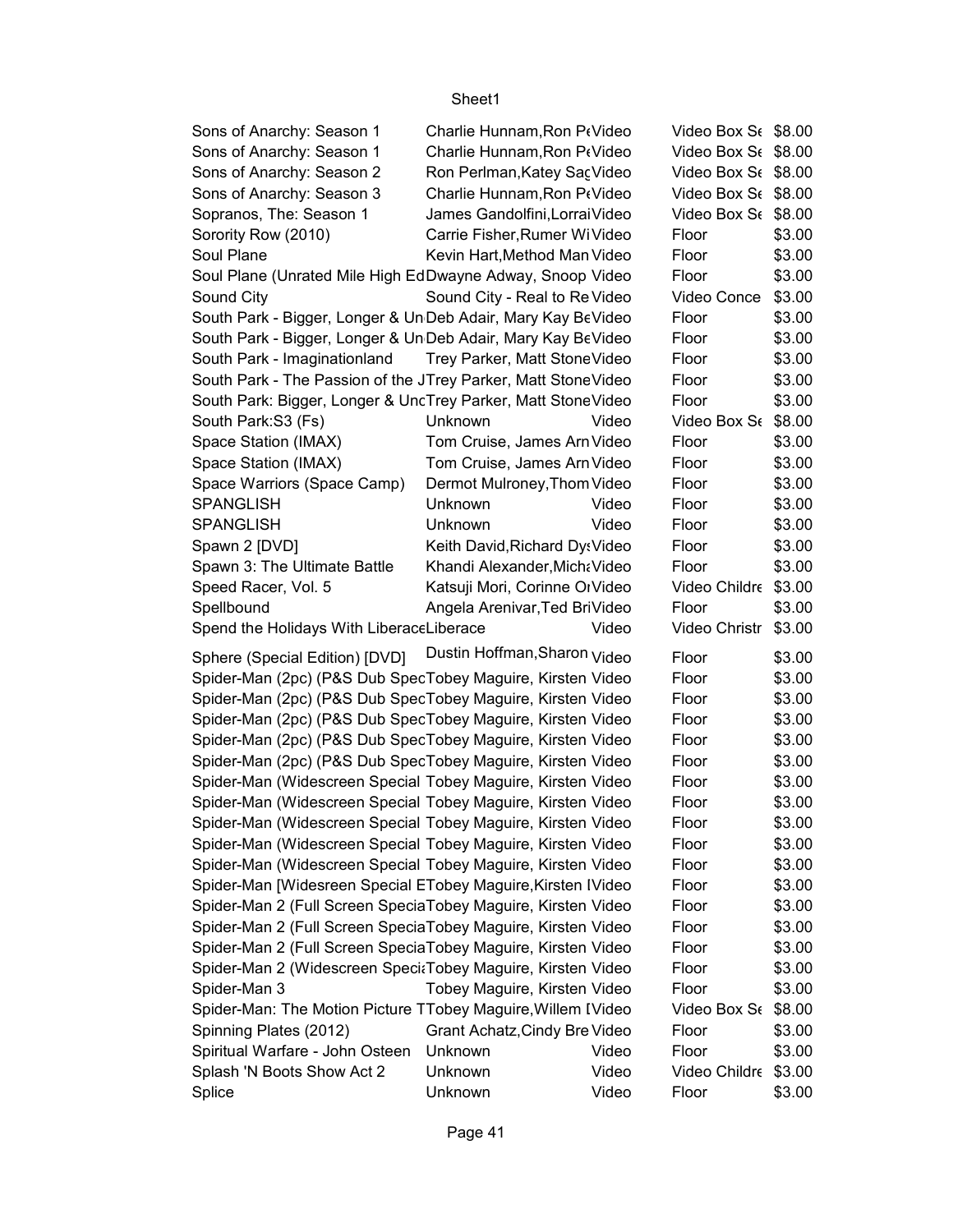| Sports Illustrated: Swimsuit 2005 Marisa Miller, Yamila DiaVideo   |                                              |       | Floor                           | \$3.00 |
|--------------------------------------------------------------------|----------------------------------------------|-------|---------------------------------|--------|
| Spread (Ws)                                                        | Unknown                                      | Video | Floor                           | \$3.00 |
| Spy Game (Full Screen Edition) Robert Redford, Brad P Video        |                                              |       | Floor                           | \$3.00 |
| Spy in the Wild 2                                                  | Various                                      | Video | Floor                           | \$3.00 |
| Spy Kids: All the Time in the Worl Jessica Alba, Danny TreVideo    |                                              |       | Video Childre \$3.00            |        |
| St Trinians' 2: Legend of Fritton's St. Trinians 2 Legend of Video |                                              |       | Floor                           | \$3.00 |
| Stan Lee's Mutants, Monsters & NStan Lee, Kevin Smith, Video       |                                              |       | Floor                           | \$3.00 |
| Standing on the Brink of a MiracleUnknown                          |                                              | Video | Floor                           | \$3.00 |
| <b>Star Trek</b>                                                   | John Cho, Ben Cross, Br Video                |       | Floor                           | \$3.00 |
| Star Wars - Episode II, Attack of tEwan McGregor, Natalie Video    |                                              |       | Floor                           | \$3.00 |
| Star Wars - Episode II, Attack of tEwan McGregor, NatalitVideo     |                                              |       | Floor                           | \$3.00 |
| Star Wars, Episode 1: The Phant Unknown                            |                                              | Video | Floor                           | \$3.00 |
| Star Wars, Episode III: Revenge cHayden Christensen, NaVideo       |                                              |       | Floor                           | \$3.00 |
| Stardust -- Le Mystere de l'Etoile (Unknown                        |                                              | Video | Floor                           | \$3.00 |
| Stargate SG-1 - Season 8 Boxed Richard Dean AndersonVideo          |                                              |       | Video Box S <sub>6</sub> \$8.00 |        |
| Starsky & Hutch                                                    | Ben Stiller, Owen Wilso Video                |       | Floor                           | \$3.00 |
| <b>States of Grace</b>                                             | <b>Richard Dutcher</b>                       | Video | Floor                           | \$3.00 |
| <b>Stealing Home</b>                                               | Mark Harmon, Jodie Fos Video                 |       | Floor                           | \$3.00 |
| Stella and Sam - It's Brother and 'Rachel Marcus, Miles Jo Video   |                                              |       | Video Childre \$3.00            |        |
| Stella and Sam - Night Fairies an Rachel Marcus, Miles Jo Video    |                                              |       | Video Childre \$3.00            |        |
| Stellaluna                                                         | Chiara Zanni, Eric Pospi Video               |       | Video Childre \$3.00            |        |
| Step Brothers (Unrated Special E <sub>I</sub> Unknown              |                                              | Video | Floor                           | \$3.00 |
|                                                                    |                                              |       |                                 |        |
| Step Up<br>Step Up 2 The Streets                                   | Channing Tatum, JennaVideo<br>Robert Hoffman |       | Floor                           | \$3.00 |
|                                                                    |                                              | Video | Floor                           | \$3.00 |
| Stick It                                                           | Missy Peregrym, Jeff BrVideo                 |       | Floor                           | \$3.00 |
| Stick It                                                           | Missy Peregrym, Jeff BrVideo                 |       | Floor                           | \$3.00 |
| Stigmata                                                           | Patricia Arquette, Gabrie Video              |       | Floor                           | \$3.00 |
| Stomp The Yard                                                     | Chris Brown, Ne-Yo, Mea Video                |       | Floor                           | \$3.00 |
| Stop-Loss                                                          | Ryan Phillippe, Timothy Video                |       | Floor                           | \$3.00 |
| Stop-Loss                                                          | Ryan Phillippe, Abbie CcVideo                |       | Floor                           | \$3.00 |
| Storybook Classics: The Wind an Unknown                            |                                              | Video | Video Childre \$3.00            |        |
| STOTT PILATES Pilates on the SMoira Merrithew                      |                                              | Video | Video Exerci: \$3.00            |        |
| STOTT PILATES: The Secret To Moira                                 |                                              | Video | Video Exerci: \$3.00            |        |
| Strange Wilderness [2008] [DVD] Unknown                            |                                              | Video | Floor                           | \$3.00 |
| Strawberry Shortcake - AdventureSarah Heinke, DeJare EVideo        |                                              |       | Video Childre \$3.00            |        |
| Strawberry Shortcake - Berry, MeiSarah Heinke, DeJare B Video      |                                              |       | Video Christr \$3.00            |        |
| Strawberry Shortcake - Berry, MeiSarah Heinke, DeJare B Video      |                                              |       | Video Christr \$3.00            |        |
| Strawberry Shortcake - Berry, MeiSarah Heinke, DeJare B Video      |                                              |       | Video Christr \$3.00            |        |
| Strawberry Shortcake - Best Pets Sarah Heinke, DeJare B Video      |                                              |       | Video Childre \$3.00            |        |
| Strawberry Shortcake - Best Pets Sarah Heinke, DeJare B Video      |                                              |       | Video Childre \$3.00            |        |
| Strawberry Shortcake - Best Pets Sarah Heinke, DeJare B Video      |                                              |       | Video Childre \$3.00            |        |
| Strawberry Shortcake - Get Well / Sarah Heinke, DeJare EVideo      |                                              |       | Video Childre \$3.00            |        |
| Strawberry Shortcake - Let's Dan(Strawberry Shortcake Video        |                                              |       | Video Childre \$3.00            |        |
| Strawberry Shortcake - Meet Stra Sarah Heinke, DeJare B Video      |                                              |       | Video Childre \$3.00            |        |
| Strawberry Shortcake - Moonlight Sarah Heinke, DeJare B Video      |                                              |       | Video Childre \$3.00            |        |
| Strawberry Shortcake - Play Day 'Sarah Heinke, DeJare B Video      |                                              |       | Video Childre \$3.00            |        |
| Strawberry Shortcake - Spring Fo Sarah Heinke, DeJare B Video      |                                              |       | Video Childre \$3.00            |        |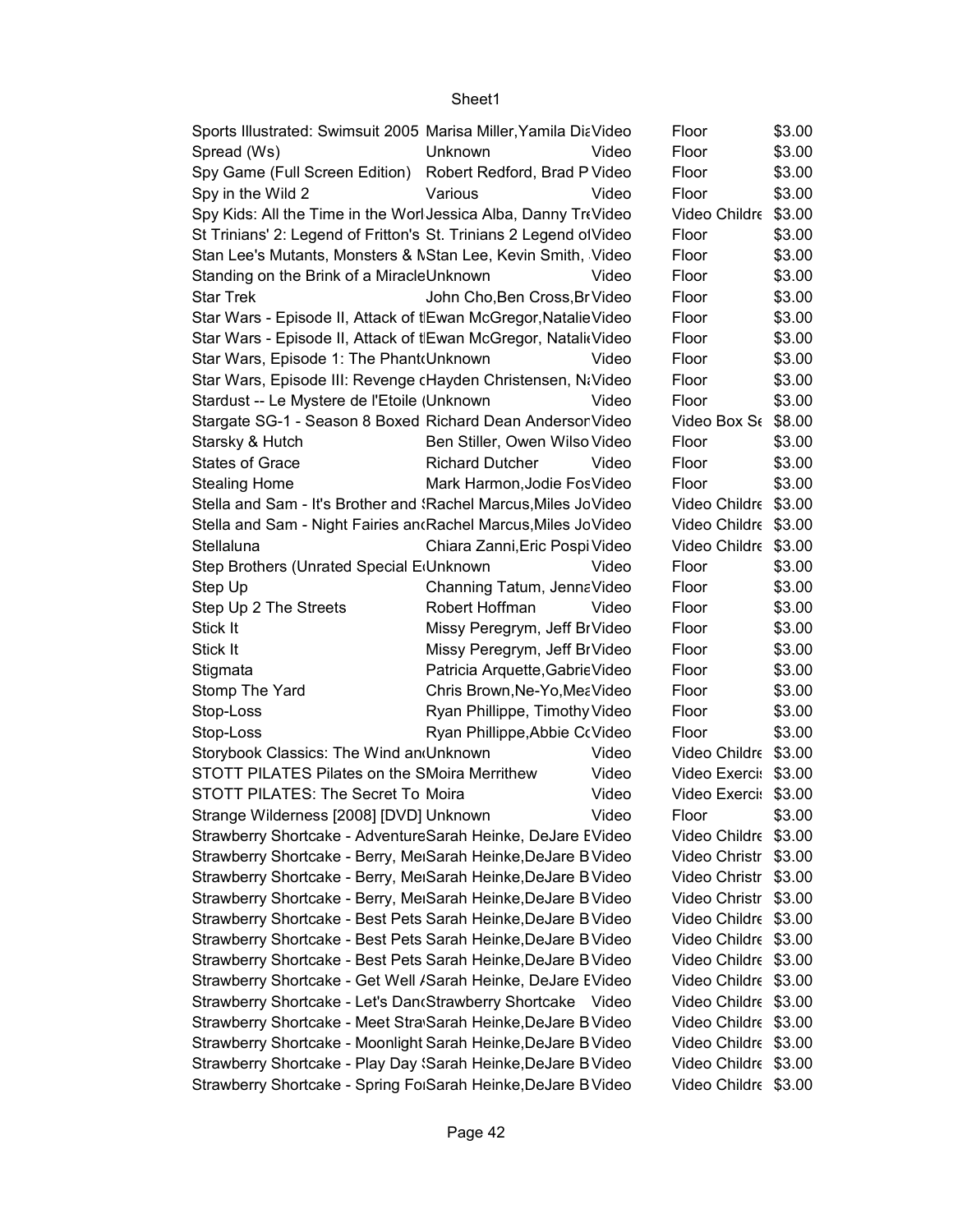| Strawberry Shortcake - Spring Fo Sarah Heinke, DeJare B Video   |                                         |       | Video Childre \$3.00            |        |
|-----------------------------------------------------------------|-----------------------------------------|-------|---------------------------------|--------|
| Strawberry Shortcake: Berry Fairy Sarah Heinke, DeJare B Video  |                                         |       | Video Childre \$3.00            |        |
| Strawberry Shortcake: Dress Up [Sarah Heinke, DeJare B Video    |                                         |       | Video Childre \$3.00            |        |
| Strawberry Shortcake: Rockaberr Samantha Triba, Rachel Video    |                                         |       | Video Childre \$3.00            |        |
| Strawberry Shortcake: The GlimmStrawberry Shortcake, PVideo     |                                         |       | Video Childre \$3.00            |        |
| Strawberry Shortcake: World of FiSarah Heinke, DeJare B Video   |                                         |       | Video Childre \$3.00            |        |
| <b>Street Kings</b>                                             | Keanu Reeves, Forest Wideo              |       | Floor                           | \$3.00 |
| Strike the Original Match                                       | Unknown                                 | Video | Video Box S <sub>6</sub> \$9.95 |        |
| Strong of Heart                                                 | Unknown                                 | Video | Floor                           | \$3.00 |
| Stronger Seniors Core Fitness: CIAnne Pringle Burnell           |                                         | Video | Video Exerci: \$3.00            |        |
| Stuart Little (Deluxe Edition)                                  | Unknown                                 | Video | Video Childre \$3.00            |        |
| Stuart Little 3 - Call of the Wild                              | Ryan Hanson Bradford, Video             |       | Video Childre \$3.00            |        |
| Stuck On You (Widescreen Editio Matt Damon, Greg Kinn Video     |                                         |       | Floor                           | \$3.00 |
| Stuck On You (Widescreen Editio Matt Damon, Greg Kinn Video     |                                         |       | Floor                           | \$3.00 |
| Suicide Squad (2016)                                            | Will Smith, Jared Leto, MVideo          |       | Floor                           | \$3.00 |
| Suits: Season 1                                                 | Gabriel Macht, Patrick J. Video         |       | Video Box S <sub>6</sub> \$8.00 |        |
| Suits: Season Three                                             | Gabriel Macht, Patrick J. Video         |       | Video Box St \$8.00             |        |
| <b>Super Troopers</b>                                           | Christian Albrizio, Aria AVideo         |       | Floor                           | \$3.00 |
| <b>Super Troopers</b>                                           | Christian Albrizio, Aria AVideo         |       | Floor                           | \$3.00 |
| <b>Super Troopers</b>                                           | Jay Chandrasekhar, Kev <sub>Video</sub> |       | Floor                           | \$3.00 |
| <b>Superman Classics</b>                                        | <b>Artist Not Provided</b>              | Video | Video Childre \$3.00            |        |
| Superman Returns                                                | Brandon Routh, Kevin SVideo             |       | Floor                           | \$3.00 |
| Superman Returns [DVD] [2006] Brandon Routh, Kevin SVideo       |                                         |       | Floor                           | \$3.00 |
| Supernatural: Season 7                                          | Jared Padalecki, Jensen Video           |       | Video Box St \$8.00             |        |
| Supernatural: The Complete Fifth Jared Padalecki, JenserVideo   |                                         |       | Video Box St \$8.00             |        |
| Supernatural: The Complete First Jared Padalecki, JenserVideo   |                                         |       | Video Box St \$8.00             |        |
|                                                                 |                                         |       |                                 |        |
| Supernatural: The Complete Four Jared Padalecki, JenserVideo    |                                         |       | Video Box St \$8.00             |        |
| Supernatural: The Complete SixthJared Padalecki, JenserVideo    |                                         |       | Video Box St \$8.00             |        |
| Supernatural: The Complete ThircJared Padalecki, JenserVideo    |                                         |       | Video Box St \$8.00             |        |
| Surf's Up (Widescreen Special EcShia LaBeouf, Jeff Bridg Video  |                                         |       | Video Childre \$3.00            |        |
| Survival Island                                                 | David Attenborough                      | Video | Floor                           | \$3.00 |
| Survival Island                                                 | David Attenborough                      | Video | Floor                           | \$3.00 |
| Susannah Of The Mounties                                        | Shirley Temple, Randolp Video           |       | Video Childre \$3.00            |        |
| Swades                                                          | Shahrukh Khan Video                     |       | Video Conce \$3.00              |        |
| Sweeney Todd (2007) (Ws)                                        | Unknown                                 | Video | Floor                           | \$3.00 |
| Swimming to Cambodia                                            | Spalding Gray, Sam Wa Video             |       | Floor                           | \$3.00 |
| Swordfish                                                       | John Travolta, Hugh Ja Video            |       | Floor                           | \$3.00 |
| Sydney White (Widescreen Editio Amanda Bynes, Sara PaVideo      |                                         |       | Floor                           | \$3.00 |
| Syriana                                                         | George Clooney, Matt D Video            |       | Floor                           | \$3.00 |
| Syriana                                                         | George Clooney, Matt D Video            |       | Floor                           | \$3.00 |
| Syriana                                                         | Kayvan Novak, George Video              |       | Floor                           | \$3.00 |
| T-Rex - Back to the Cretaceous (I Peter Horton, Liz Staub/Video |                                         |       | Floor                           | \$3.00 |
| T-Rex - Back to the Cretaceous (I Peter Horton, Liz Staub/Video |                                         |       | Floor                           | \$3.00 |
| Take the Lead (2006) DVD                                        | Unknown                                 | Video | Floor                           | \$3.00 |
| Taken (Single-Disc Extended EditLiam Neeson, Maggie G Video     |                                         |       | Floor                           | \$3.00 |
| Taken (Single-Disc Extended EditUnknown                         |                                         | Video | Floor                           | \$3.00 |
| <b>Taking Lives</b>                                             | Tcheky Karyo, Ethan HaVideo             |       | Floor                           | \$3.00 |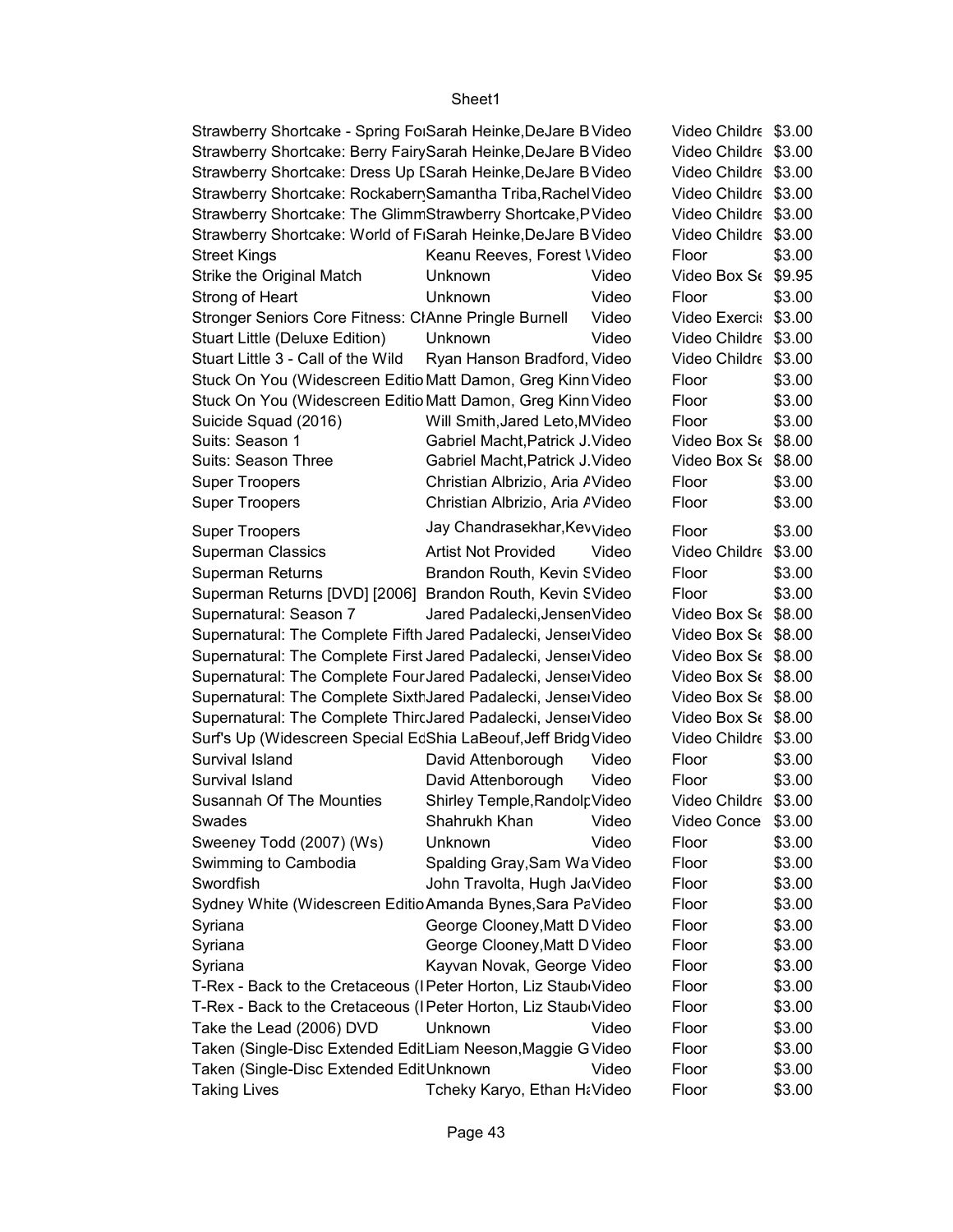| Taking Lives - Director's Cut (Wid Angelina Jolie, Ethan H:Video       |                                                     |       | Floor                | \$3.00 |
|------------------------------------------------------------------------|-----------------------------------------------------|-------|----------------------|--------|
| Tal Reinhart Facial Workout: Bec: Tal Reinhart                         |                                                     | Video | Video Exercis        | \$3.00 |
| Talladega Nights: The Ballad of RUnknown                               |                                                     | Video | Floor                | \$3.00 |
| Tchaikovsky - Swan Lake [HD DVUnknown                                  |                                                     | Video | Video Conce          | \$3.00 |
| Tears of the Sun (Special Edition) Unknown                             |                                                     | Video | Floor                | \$3.00 |
| Teen Beach Movie                                                       | Ross Lynch, Maia Mitch (Video                       |       | Video Childre \$3.00 |        |
| Teen Spirit - A Tribute to Kurt CotNirvana, Kurt Cobain                |                                                     | Video | Video Conce          | \$3.00 |
|                                                                        | Ya <sub>3%</sub> Abecassis, Anat W <sub>Video</sub> |       |                      |        |
| <b>Tel Aviv Stories</b>                                                |                                                     |       | Floor                | \$3.00 |
| Terminator 2: Judgment Day                                             | Arnold Schwarzenegger Video                         |       | Floor                | \$3.00 |
| Terminator 3 - Rise of the Machin Arnold Schwarzenegger Video          |                                                     |       | Floor                | \$3.00 |
| Terminator Salvation (Ws)                                              | Unknown                                             | Video | Floor                | \$3.00 |
| Texas Chainsaw Massacre - The Rensae Zellweger, Matth <sub>Video</sub> |                                                     |       | Floor                | \$3.00 |
| That Awkward Moment (Bilingual) Unknown                                |                                                     | Video | Floor                | \$3.00 |
| That's How We Do It (DVD)                                              | Anjelah Johnson                                     | Video | Video Conce          | \$3.00 |
| The 12 Days of Christmas                                               | Phil Hartman, Larry Keni Video                      |       | Video Christr        | \$3.00 |
| The 30-Day Faith Detox: Getting {Unknown                               |                                                     | Video | Video Exerci: \$3.00 |        |
| The 40-Year-Old Virgin (Unrated ISteve Carell, Catherine Video         |                                                     |       | Floor                | \$3.00 |
| The 40-Year-Old Virgin (Unrated \Steve Carell, Catherine Video         |                                                     |       | Floor                | \$3.00 |
| The A-Team (Unrated Extended (Liam Neeson, Bradley (Video)             |                                                     |       | Floor                | \$3.00 |
| The Accidental Spy                                                     | Jackie Chan, Eric Tsang Video                       |       | Floor                | \$3.00 |
|                                                                        | Stephen McCole, Mauric <sub>Video</sub>             |       |                      | \$3.00 |
| The Acid House                                                         |                                                     |       | Floor                |        |
| The Adventures Of Chuck And FriSam Barringer, Stacey EVideo            |                                                     |       | Video Childre \$3.00 |        |
| The Adventures of Rocky & BullwiRene Russo, Robert De Video            |                                                     |       | Video Childre \$3.00 |        |
| The Adventures Of Skippy, Vol. 2 Andrew Clarke, Simon Jideo            |                                                     |       | Floor                | \$3.00 |
| The Adventures Of Skippy, Vol. 3 Andrew Clarke, Simon . Video          |                                                     |       | Floor                | \$3.00 |
| The Adventures of Tintin                                               | Jamie Bell, Andy Serkis, Video                      |       | Video Childre \$3.00 |        |
| The Adventures Of Tom Sawyer vWalter Brennan, Caleb EVideo             |                                                     |       | Video Childre \$3.00 |        |
| The Alamo (Widescreen Edition)                                         | Dennis Quaid, Billy Bob <sub>Video</sub>            |       | Floor                | \$3.00 |
| The Amazing Spider-Man                                                 | Andrew Garfield, Emma Video                         |       | Floor                | \$3.00 |
| The Animated Passion                                                   | Passion                                             | Video | Floor                | \$3.00 |
| The Ant Bully (Widescreen VersioUnknown                                |                                                     | Video | Video Childre \$3.00 |        |
| The Ant Bully (Widescreen VersioUnknown)                               |                                                     | Video | Video Childre \$3.00 |        |
| The Ant Bully (Widescreen VersioUnknown                                |                                                     | Video | Video Childre \$3.00 |        |
| The Art of War II: Betrayal                                            | Wesley Snipes, Lochlyn Video                        |       | Floor                | \$3.00 |
| The Assassination of Jesse Jame Unknown                                |                                                     | Video | Floor                | \$3.00 |
| The Aviator (Two-Disc Widescree Leonardo DiCaprio, Cat Video           |                                                     |       | Floor                | \$3.00 |
| The Awful Truth - The Complete FBruce Brown (III), Karen Video         |                                                     |       | Video Box Se         | \$8.00 |
| The Babysitters                                                        | Katherine Waterston, Jo Video                       |       | Floor                | \$3.00 |
| The Beach (Special Edition)                                            | Leonardo DiCaprio, Dan Video                        |       | Floor                | \$3.00 |
| The Beach (Special Edition)                                            | Leonardo DiCaprio, Dan Video                        |       | Floor                | \$3.00 |
| The Bear                                                               | Jack Wallace, Tcheky KiVideo                        |       | Floor                | \$3.00 |
| The Beast: Season 1                                                    | Patrick Swayze, Lindsay Video                       |       | Video Box St \$8.00  |        |
| The Bellflower Bunnies Holidays                                        | Flora Balzano, Julie Burrvideo                      |       |                      |        |
|                                                                        |                                                     |       | Video Childre \$3.00 |        |
| The Berenstain Bears - the WishirUnknown                               |                                                     | Video | Video Childre \$3.00 |        |
| The Berenstain Bears and Too MiUnknown                                 |                                                     | Video | Video Childre \$3.00 |        |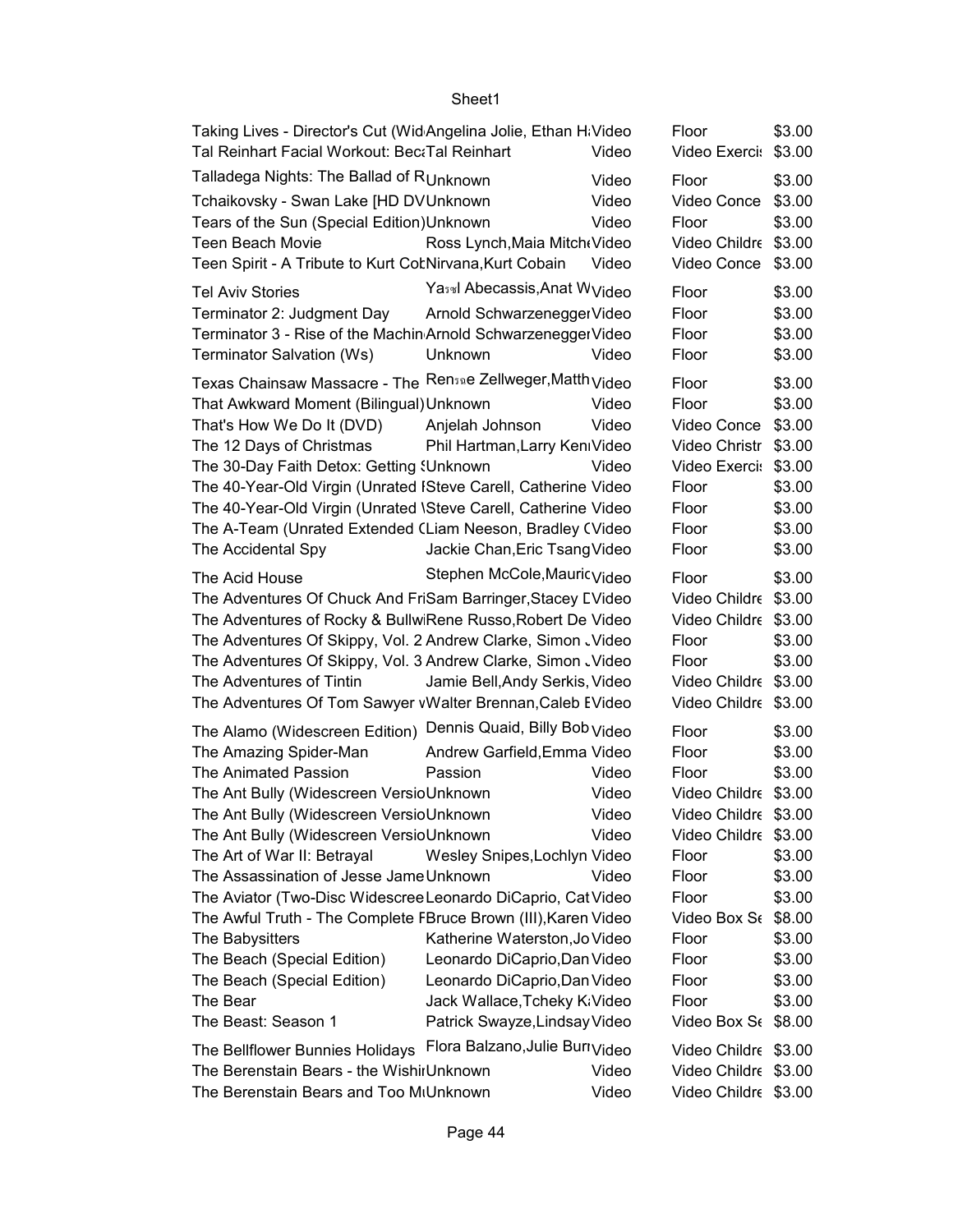| The Best of Anthony Burger - FroiAnthony Burger                           |                                  | Video | Video Conce \$3.00   |        |
|---------------------------------------------------------------------------|----------------------------------|-------|----------------------|--------|
| The Best of Carson, Volume 1                                              | Johnny Carson, Ed McMVideo       |       | Video Box St \$8.00  |        |
| the best of friends                                                       | Jennifer Aniston, CourteVideo    |       | Floor                | \$3.00 |
| The Best of Friends: Season 3 - TDavid Schwimmer                          |                                  | Video | Video Box St \$3.00  |        |
| The Best of Lomax (As Seen on IUnknown                                    |                                  | Video | Video Childre \$3.00 |        |
| The Big Bang Theory: The Compl Johnny Galecki, Jim PalVideo               |                                  |       | Video Box St \$8.00  |        |
| The Big Bang Theory: The Compl Johnny Galecki, Jim PalVideo               |                                  |       | Video Box St \$8.00  |        |
| The Big Bang Theory: The Compl Johnny Galecki, Jim PalVideo               |                                  |       | Video Box St \$8.00  |        |
| The Big Bang Theory: The Compl Johnny Galecki, Jim PalVideo               |                                  |       | Video Box St \$8.00  |        |
| The Big Bounce (2004)                                                     | Owen Wilson, Morgan FVideo       |       | Floor                | \$3.00 |
| The Big Hit (Superbit Collection) Mark Wahlberg, Lou Phi Video            |                                  |       | Floor                | \$3.00 |
| The Big Lebowski (Widescreen C <sub>'</sub> Jeff Bridges, John Good Video |                                  |       | Floor                | \$3.00 |
| The Billy Madison/Happy Gilmore Adam Sandler, Norm MaVideo                |                                  |       | Video Box St \$5.00  |        |
| The Blind Side (L'Eveil d'un cham Sandra Bullock                          |                                  | Video | Floor                | \$3.00 |
| The Bofors Gun [DVD] [1968]                                               | Nicol Williamson, lan HoVideo    |       | Floor                | \$3.00 |
| The Bone Collector, Twisted: Se Unknown                                   |                                  | Video | Floor                | \$3.00 |
|                                                                           |                                  |       |                      |        |
| The Borgias: Season 1                                                     | David Oakes, Luke PascVideo      |       | Video Box St \$8.00  |        |
| The Boss Baby [DVD]Antier Ampl Unknown                                    |                                  | Video | Video Childre \$3.00 |        |
| The Bourne Identity                                                       | Matt Damon, Franka PoVideo       |       | Floor                | \$3.00 |
| The Bourne Identity                                                       | Matt Damon, Franka Pot Video     |       | Floor                | \$3.00 |
| The Bourne Supremacy (WidescrMatt Damon, Franka PoVideo                   |                                  |       | Floor                | \$3.00 |
| The Bourne Supremacy (WidescrMatt Damon, Franka PoVideo                   |                                  |       | Floor                | \$3.00 |
| The Bourne Ultimatum                                                      | Matt Damon, Julia Stiles Video   |       | Floor                | \$3.00 |
| The Bourne Ultimatum                                                      | Matt Damon, Julia Stiles Video   |       | Floor                | \$3.00 |
| The Brave Little Toaster to the ReDeanna Oliver, Tim StacVideo            |                                  |       | Video Childre \$3.00 |        |
| The Brothers Grimm                                                        | Matt Damon, Heath Led Video      |       | Floor                | \$3.00 |
| The Brothers Solomon                                                      | Will Arnett, Will Forte, ChVideo |       | Floor                | \$3.00 |
| The Brothers Solomon                                                      | Will Arnett, Will Forte, WiVideo |       | Floor                | \$3.00 |
| The Cave (Widescreen Edition)                                             | Cole Hauser, Morris Che Video    |       | Floor                | \$3.00 |
| The Century of Warfare                                                    | Unknown                          | Video | Floor                | \$3.00 |
| The Chronicles of Narnia - The LitTilda Swinton, Georgie IVideo           |                                  |       | Floor                | \$3.00 |
| The Comebacks                                                             | David Koechner, Carl W Video     |       | Floor                | \$3.00 |
| The Complete Beatrix Potter ColleUnknown                                  |                                  | Video | Video Childre \$3.00 |        |
| The Condemned                                                             | Steve Austin, Vinnie Jor Video   |       | Floor                | \$3.00 |
| The Core                                                                  |                                  |       |                      |        |
|                                                                           | Aaron Eckhart, Hilary SvVideo    |       | Floor                | \$3.00 |
| The Corporation (2-Disc Special EMikela Jay, Rob Beckwe Video             |                                  |       | Floor                | \$3.00 |
| The Covenant                                                              | Steven Strait, Sebastiar Video   |       | Floor                | \$3.00 |
| The Covenant                                                              | Steven Strait, Sebastian Video   |       | Floor                | \$3.00 |
| The Covenant (Widescreen/Full SUnknown                                    |                                  | Video | Floor                | \$3.00 |
| The Creation Adventure Team: A Buddy Davis, Brad Stine Video              |                                  |       | Floor                | \$3.00 |
| The Crocodile Hunter: Collision C Steve Irwin, Magda SzutVideo            |                                  |       | Floor                | \$3.00 |
| The Cutting Edge                                                          | D.B. Sweeney, Moira KtVideo      |       | Floor                | \$3.00 |
| The Cutting Edge                                                          | Unknown                          | Video | Floor                | \$3.00 |
| The Cutting Edge - Going for the Christy Carlson Roman Video              |                                  |       | Floor                | \$3.00 |
| The Da Vinci Code                                                         | Tom Hanks, Audrey TatVideo       |       | Floor                | \$3.00 |
| The Daily Show with Jon Stewart Jon Stewart, Dave Attell, Video           |                                  |       | Video Box St \$8.00  |        |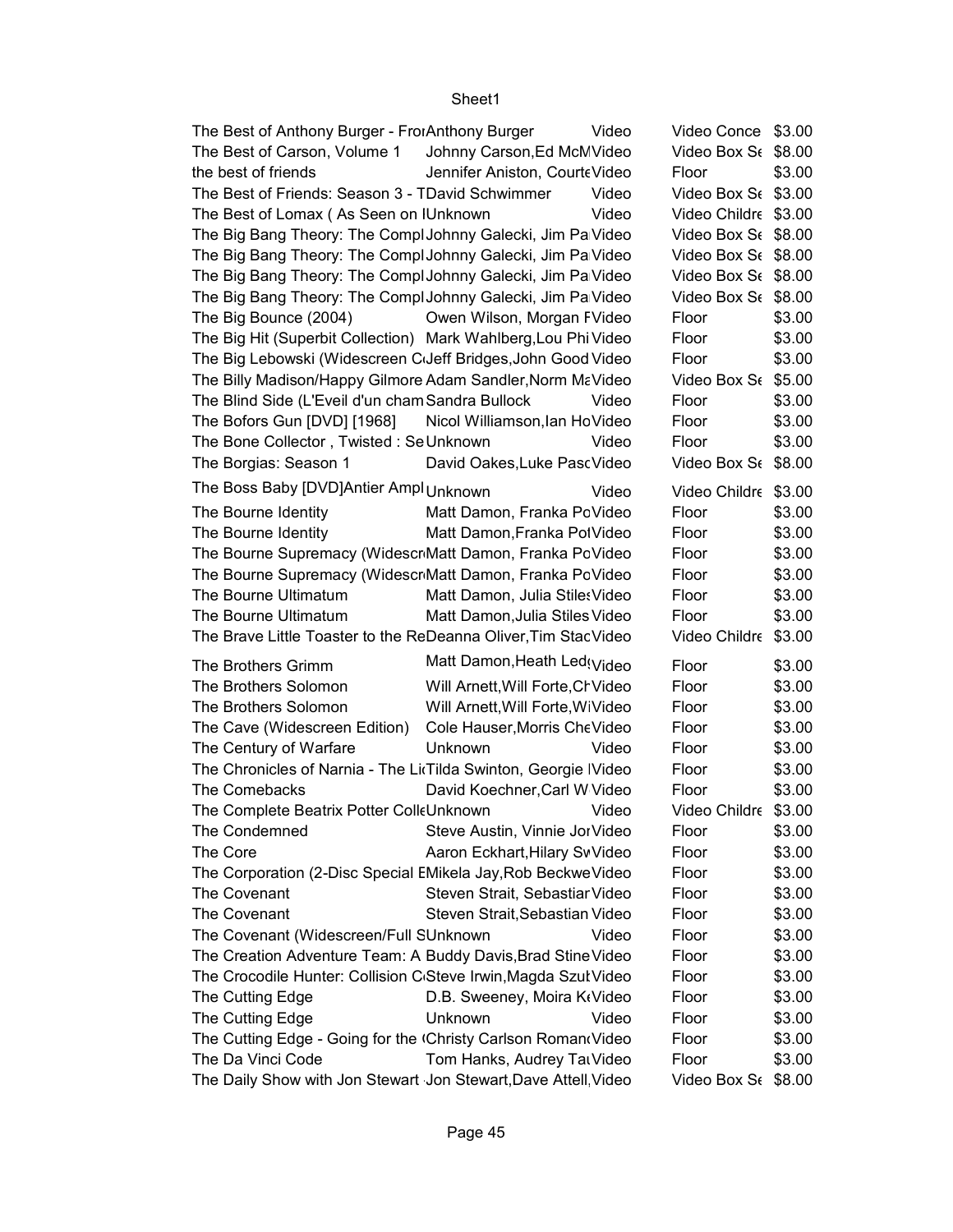| The Day After Tomorrow                                                                                                      | Dennis Quaid, Jake Gyl Video              | Floor                           | \$3.00           |  |
|-----------------------------------------------------------------------------------------------------------------------------|-------------------------------------------|---------------------------------|------------------|--|
| The Dead                                                                                                                    | Rob Freeman, Prince Os Video              | Floor                           | \$3.00           |  |
| The Dead Zone: The Complete S <sub>'Anthony</sub> Michael Hall, NiVideo                                                     |                                           | Video Box St \$8.00             |                  |  |
| The Deadly Look of Love                                                                                                     | Meg Hogarth, Phil Jarre Video             | Floor                           | \$3.00           |  |
| The Departed (Widescreen Editio Leonardo DiCaprio, MatVideo                                                                 |                                           | Floor                           | \$3.00           |  |
| The Devil Wears Prada                                                                                                       | Meryl Streep, Anne HatlVideo              | Floor                           | \$3.00           |  |
| The Divergent Series: Allegiant [DShailene Woodley, ThecVideo                                                               |                                           | Floor                           | \$3.00           |  |
| The Dog Who Saved Christmas Dean Cain, Mario Lopez Video                                                                    |                                           | Video Christr                   | \$3.00           |  |
| The Doodlebops                                                                                                              | Lisa Lennox, Chad McN: Video              | Video Childre \$3.00            |                  |  |
| The Dream Is Alive (IMAX)                                                                                                   | Walter Cronkite, David IVideo             | Floor                           | \$3.00           |  |
| The Dream Is Alive (IMAX)                                                                                                   | Walter Cronkite, David IVideo             | Floor                           | \$3.00           |  |
| The Drwosy Chaperone                                                                                                        | Rural Roots Theatre CoVideo               | Floor                           | \$3.00           |  |
| The Dukes of Hazzard                                                                                                        | Tom Wopat, John Schn Video                | Floor                           | \$3.00           |  |
| The Emperor's Club (Widescreen Kevin Kline, Rob Morrow Video                                                                |                                           | Floor                           | \$3.00           |  |
| The Ex (Unrated Widescreen EditUnknown                                                                                      |                                           | Video<br>Floor                  | \$3.00           |  |
| The Fast and the Furious                                                                                                    | Vin Diesel, Paul Walker, Video            | Floor                           | \$3.00           |  |
| The Fast and the Furious (WidescVin Diesel, Paul Walker Video                                                               |                                           | Floor                           | \$3.00           |  |
| The Fifth Element                                                                                                           | Bruce Willis, Milla Jovo\Video            | Floor                           | \$3.00           |  |
| The Fifth Element                                                                                                           | Bruce Willis, Milla Jovo\Video            | Floor                           | \$3.00           |  |
| The First of May - Feature Film fo Unknown                                                                                  |                                           | Video<br>Floor                  | \$3.00           |  |
| The Five-Year Engagement [DVDUnknown                                                                                        |                                           | Video<br>Floor                  | \$3.00           |  |
| The Flight Before Christmas                                                                                                 | Emma Roberts                              | Video<br>Video Christr          | \$3.00           |  |
| The Flock (2008) Richard Gere; CUnknown                                                                                     |                                           | Video<br>Floor                  | \$3.00           |  |
| The Fog (Widescreen Unrated VeTom Welling, Maggie G Video                                                                   |                                           | Floor                           | \$3.00           |  |
| The Forgotten (L'Oubli) [DVD] (20Unknown                                                                                    |                                           | Video<br>Floor                  | \$3.00           |  |
| The Forgotten / Gattaca (Sci-Fi DJulianne Moore, Ethan FVideo                                                               |                                           | Floor                           | \$3.00           |  |
| The Four Seasons / Violin ConcerCho-Liang Lin, Anthony Video                                                                |                                           | Video Conce                     | \$6.00           |  |
| The French Connection I & II [DVIGene Hackman, Roy Sclvideo                                                                 |                                           | Video Box St \$6.00             |                  |  |
|                                                                                                                             |                                           |                                 | \$3.00           |  |
| The Game Plan (Full Screen EditiDwayne Johnson, Kyra Video<br>The General's Daughter                                        | John Travolta, Madelein Video             | Floor<br>Floor                  | \$3.00           |  |
|                                                                                                                             |                                           |                                 |                  |  |
| The Girl Next Door (Unrated VersiEmile Hirsch, Nicholas IVideo                                                              |                                           | Floor                           | \$3.00<br>\$3.00 |  |
| The Girl Next Door (Unrated VersiEmile Hirsch, Nicholas IVideo                                                              |                                           | Floor<br>Video Box $S_f$ \$8.00 |                  |  |
| The Girls Next Door - Season 4 Holly Madison, Bridget NVideo<br>The Girls Next Door: Season 2 Holly Madison, Bridget NVideo |                                           | Video Box Se \$8.00             |                  |  |
| The Golden Compass                                                                                                          | Nicole Kidman, lan McK <sub>I</sub> Video | Floor                           | \$3.00           |  |
| The Good Girl                                                                                                               | Jennifer Aniston, Jake GVideo             | Floor                           | \$3.00           |  |
| The Good Lie                                                                                                                | Reese Witherspoon, Arn Video              | Floor                           | \$3.00           |  |
| The Good Lie                                                                                                                | Reese Witherspoon, Arn Video              | Floor                           | \$3.00           |  |
| The Good Shepherd (Full Screen Alec Baldwin, Matt DamVideo                                                                  |                                           | Floor                           | \$3.00           |  |
|                                                                                                                             |                                           |                                 |                  |  |
| The Good, the Bad and the Ugly Clint Eastwood, Eli Walla Video                                                              |                                           | Floor                           | \$3.00           |  |
| The Good, the Bad and the Ugly                                                                                              | Clint Eastwood, Eli Wall ivideo           | Floor                           | \$3.00           |  |
| The Goods: Live hard Sell Hard (FJeremy Piven, Ving RhalVideo                                                               |                                           | Floor                           | \$3.00           |  |
| The Grand Seduction                                                                                                         | Brendan Gleeson, Taylo Video              | Floor                           | \$3.00           |  |
| The Grand Seduction                                                                                                         | Brendan Gleeson, Taylo Video              | Floor                           | \$3.00           |  |
| The Great Los Angeles Earthqual Joanna Kerns, Dan Laur Video                                                                |                                           | Floor                           | \$3.00           |  |
| The Great Mouse Detective (MystVincent Price, Barrie Ing Video                                                              |                                           | Video Childre \$3.00            |                  |  |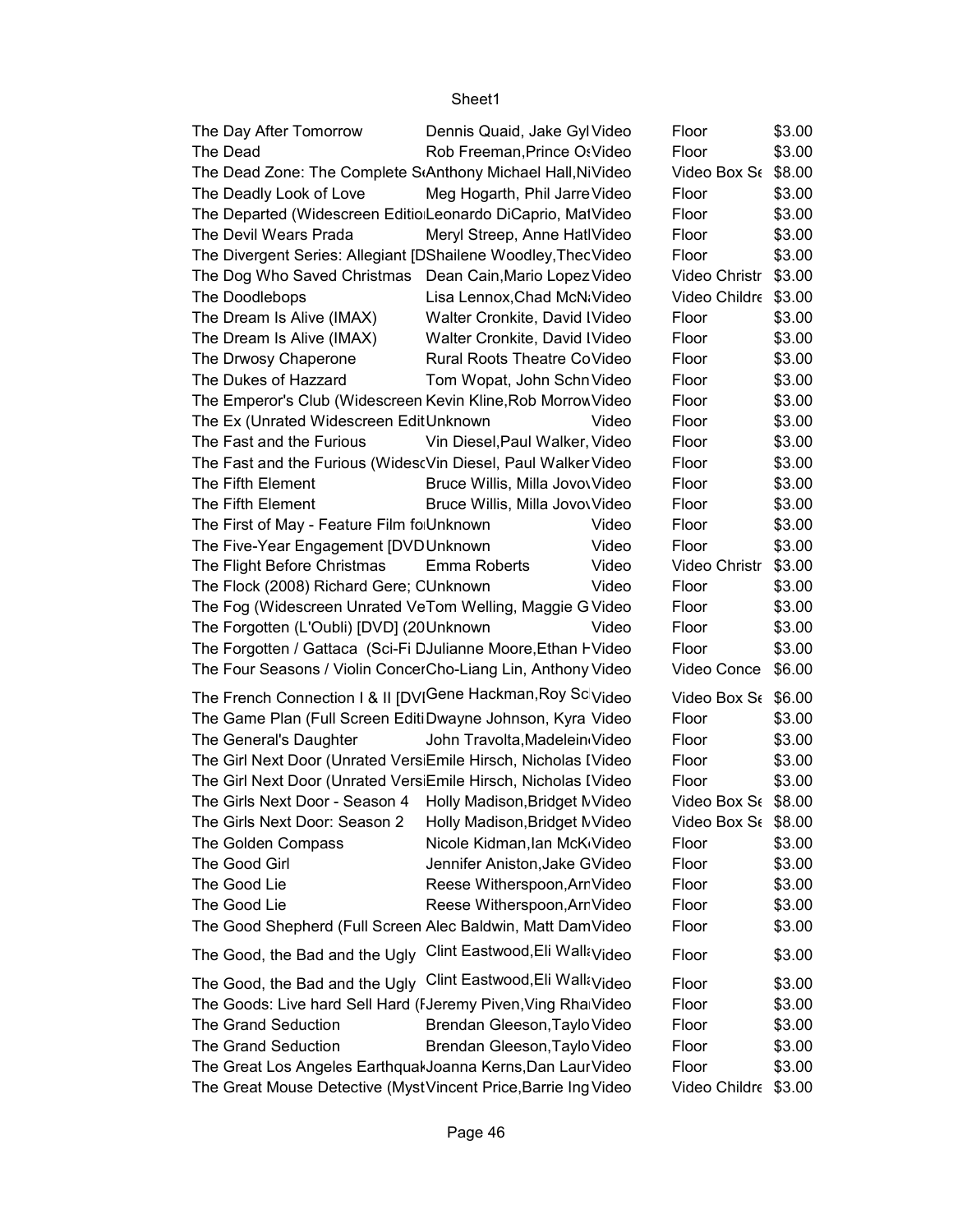| The Greatest American Hero - Se William Katt, Connie Sel Video   |                                 |       | Video Box $St$ \$6.00 |        |
|------------------------------------------------------------------|---------------------------------|-------|-----------------------|--------|
| The Green Hornet                                                 | Seth Rogen, Jay Chou, CVideo    |       | Floor                 | \$3.00 |
| The Groomsmen                                                    | <b>Unknown</b>                  | Video | Floor                 | \$3.00 |
| The Grudge                                                       | Sarah Michelle Gellar, JVideo   |       | Floor                 | \$3.00 |
| The Grudge                                                       | Sarah Michelle Gellar, JVideo   |       | Floor                 | \$3.00 |
| The Grudge (Unrated Extended DSarah Gellar, Jason BehVideo       |                                 |       | Floor                 | \$3.00 |
| The Guardian                                                     | Kevin Costner, Ashton KVideo    |       | Floor                 | \$3.00 |
| The Gun in Betty Lou's Handbag Penelope Ann Miller, Er Video     |                                 |       | Floor                 | \$3.00 |
| The Hades Factor                                                 | Unknown                         | Video | Floor                 | \$3.00 |
| The Hangover                                                     | Unknown                         | Video | Floor                 | \$3.00 |
| The Happiness Advantage - ShawUnknown                            |                                 | Video | Floor                 | \$3.00 |
| The Haunted Mansion (Full ScreeEddie Murphy, Terence : Video     |                                 |       | Video Childre \$3.00  |        |
| The Haunting of Molly Hartley                                    | Haley Bennett, Jake WeVideo     |       | Floor                 | \$3.00 |
| The Heartbreak Kid (Full Screen IBen Stiller, Michelle Mor Video |                                 |       | Floor                 | \$3.00 |
| The Help                                                         | Emma Stone, Bryce DalVideo      |       | Floor                 | \$3.00 |
|                                                                  |                                 |       |                       | \$3.00 |
| The Hidden Dimension (IMAX)                                      | Charlotte Sullivan, C. DiVideo  |       | Floor                 |        |
| The Hidden Dimension (IMAX)                                      | Charlotte Sullivan, C. DiVideo  |       | Floor                 | \$3.00 |
| The Hills - The Complete First Se:Lauren Conrad, Heidi MVideo    |                                 |       | Video Box St \$8.00   |        |
| The Hills: Season 2                                              | Lauren Conrad, Audrina Video    |       | Video Box St \$8.00   |        |
| The Hills: Season 2                                              | Lauren Conrad, Audrina Video    |       | Video Box St \$8.00   |        |
| The Hired Heart                                                  | Penelope Ann Miller, Br Video   |       | Floor                 | \$3.00 |
| The History Boys                                                 | Richard Griffiths, France Video |       | Floor                 | \$3.00 |
| The History Channel - Collector's Unknown                        |                                 | Video | Video Box St \$3.00   |        |
| The History of NASCAR                                            | John Kowalski                   | Video | Floor                 | \$3.00 |
| The Hobbit: The Desolation of Smlan McKellen, Martin FreVideo    |                                 |       | Floor                 | \$3.00 |
| The Honeymooners (Full Screen 'Cedric the Entertainer, NVideo    |                                 |       | Floor                 | \$3.00 |
| The Horse Whisperer                                              | Robert Redford, Kristin Video   |       | Floor                 | \$3.00 |
| The Hours (Widescreen Collector Meryl Streep, Julianne MVideo    |                                 |       | Floor                 | \$3.00 |
| The Hunger Games                                                 | Jennifer Lawrence, Josh Video   |       | Floor                 | \$3.00 |
| The Hurricane                                                    | Denzel Washington, Lie Video    |       | Floor                 | \$3.00 |
| The Hurt Locker                                                  | Jeremy Renner, Anthony Video    |       | Floor                 | \$3.00 |
| The Ides Of March                                                | Ryan Gosling, George CVideo     |       | Floor                 | \$3.00 |
| The In Crowd                                                     | Lori Heuring, Susan WaVideo     |       | Floor                 | \$3.00 |
| The Incredible Burt Wonderstone Unknown                          |                                 | Video | Floor                 | \$3.00 |
| The Incredible Hulk                                              | Edward Norton, Liv Tyle Video   |       | Floor                 | \$3.00 |
| The Incredible Hulk                                              | Edward Norton, Liv Tyle Video   |       | Floor                 | \$3.00 |
| The Incredibles (Two-Disc CollectCraig T. Nelson, SamueVideo     |                                 |       | Video Childre \$3.00  |        |
| The Internship Unrated                                           | Vince Vaughn, Owen WiVideo      |       | Floor                 | \$3.00 |
| The Invention of Lying                                           | Ricky Gervais, Jonah HilVideo   |       | Floor                 | \$3.00 |
| The Jacket                                                       | Adrien Brody, Keira KnięVideo   |       | Floor                 | \$3.00 |
|                                                                  |                                 |       |                       |        |
| The Jungle Book (Two-Disc 40th , Phil Harris, Sebastian C: Video |                                 |       | Video Childre \$3.00  |        |
| The Kids Are All Right (2010)                                    | Julianne Moore, Annette Video   |       | Floor                 | \$3.00 |
| The King's Speech                                                | Colin Firth, Geoffrey Rus Video |       | Floor                 | \$3.00 |
| The King's Speech                                                | Geoffrey Rush, Colin Fir Video  |       | Floor                 | \$3.00 |
| The Kite Runner (French/English Unknown                          |                                 | Video | Floor                 | \$3.00 |
| The Koala Brothers - Outback ChiKoala Brothers                   |                                 | Video | Video Christr \$3.00  |        |
| The L Word - The Complete First Jennifer Beals, Erin Dar Video   |                                 |       | Video Box St \$8.00   |        |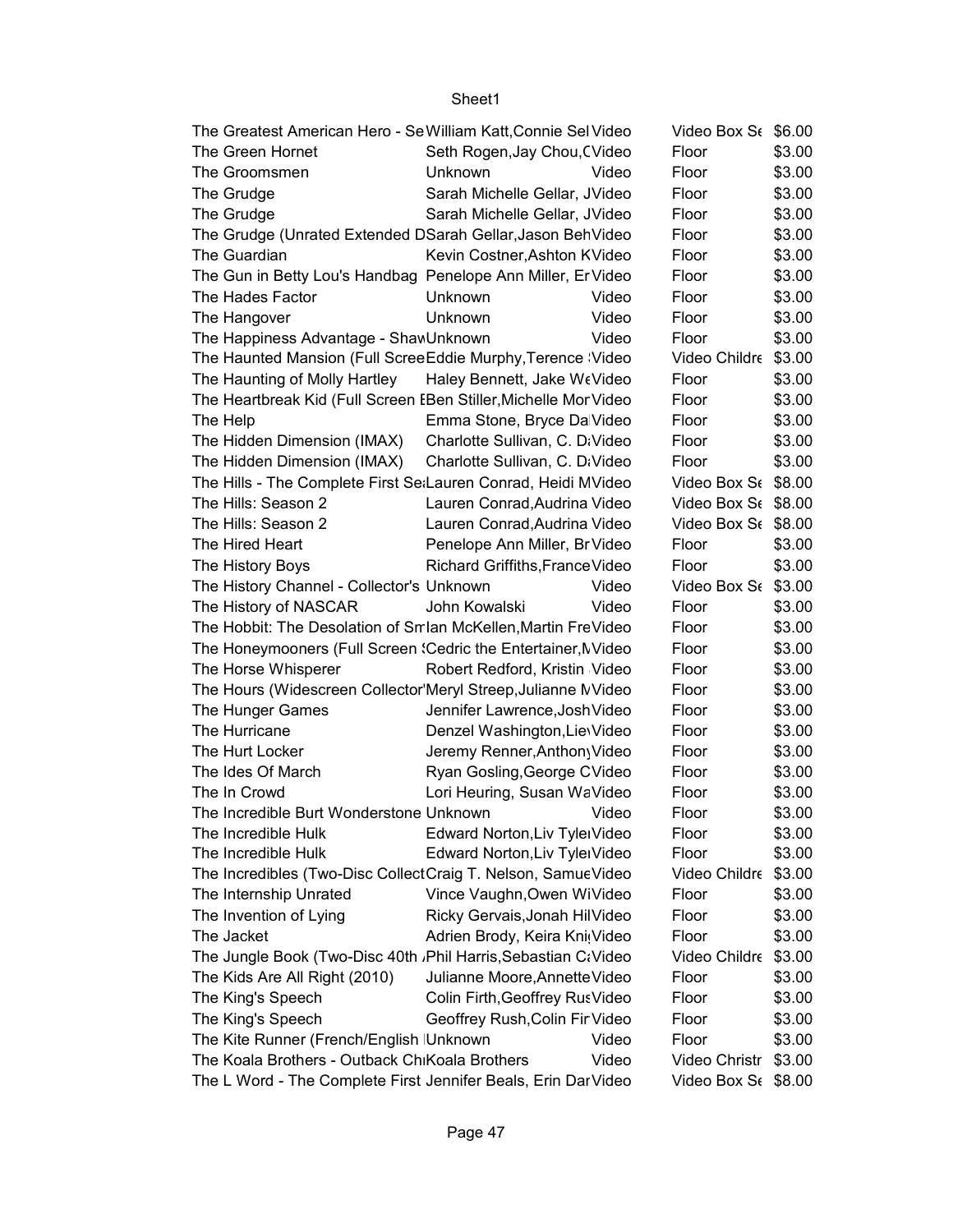| The L Word - The Complete SecoJennifer Beals, Erin DarVideo    |                                   |       | Video Box St \$8.00  |                  |
|----------------------------------------------------------------|-----------------------------------|-------|----------------------|------------------|
| The L Word - The Complete ThirdJennifer Beals, Erin DarVideo   |                                   |       | Video Box St \$8.00  |                  |
| The L Word: Final Season                                       | Jennifer Beals, Leisha HVideo     |       | Video Box St \$8.00  |                  |
| The L Word: Season 5                                           | Jennifer Beals, Leisha HVideo     |       | Video Box St \$8.00  |                  |
| The Land Before Time Double Fe Jeff Bennett, Jim CummiVideo    |                                   |       | Video Childre \$3.00 |                  |
| The Land Before Time XI - The InAaron Spann, Jeff BennVideo    |                                   |       | Video Childre \$3.00 |                  |
| The Land Before Time: 2 Tales of Kiefer Sutherland, Camr Video |                                   |       | Video Childre \$3.00 |                  |
| The Last Kiss (Full Screen) (2006 Unknown                      |                                   | Video | Floor                | \$3.00           |
| The Last Kiss (Widescreen)                                     | Unknown                           | Video | Floor                | \$3.00           |
| The Last Mimzy (Full Screen)                                   | Unknown                           | Video | Video Childre \$3.00 |                  |
| The Last of the Blonde Bombshel Various                        |                                   | Video | Floor                | \$3.00           |
| The Last Samurai (Full Screen EcTom Cruise, Ken Watar Video    |                                   |       | Floor                | \$3.00           |
| The Last Song                                                  | Miley Cyrus, Liam Hems Video      |       | Floor                | \$3.00           |
| The Last Song                                                  | Miley Cyrus, Liam Hems Video      |       | Floor                | \$3.00           |
| The Laws of Motion                                             | Unknown                           | Video | Floor                | \$3.00           |
| The Lego Movie                                                 | Chris Pratt, Will Ferrell, EVideo |       | Video Childre \$3.00 |                  |
| The Life & Adventures of Santa CDixie Carter, Robby Ben Video  |                                   |       | Video Christr \$3.00 |                  |
| The Little Princess                                            | Shirley Temple, Richard Video     |       | Floor                | \$3.00           |
| The Little Rascals                                             | Travis Tedford, Bug HalVideo      |       | Floor                | \$3.00           |
| The Little Rascals                                             | Travis Tedford, Bug HalVideo      |       | Video Childre \$3.00 |                  |
| The Lodger (2009)                                              | Alfred Molina, Philip Bak Video   |       | Floor                | \$3.00           |
| The Loft                                                       | Wentworth Miller, James Video     |       | Floor                | \$3.00           |
| The Look: Complete Weight Loss Michelle Parker                 |                                   | Video | Video Exerci: \$3.00 |                  |
| The Losers                                                     | Unknown                           | Video | Floor                | \$3.00           |
| The Lost World: Jurassic Park                                  | Jeff Goldblum, Julianne Video     |       | Floor                | \$3.00           |
| The Lucky One                                                  | Nicholas Sparks, Zac EfiVideo     |       | Floor                | \$3.00           |
| The Lucky One                                                  | Nicholas Sparks, Zac EfiVideo     |       | Floor                | \$3.00           |
| The Magic School Bus - Creepy, (Lily Tomlin, Daniel DeSaVideo  |                                   |       | Video Childre \$3.00 |                  |
| The Magic School Bus - Holiday SAsia Vieira, Karen Bern: Video |                                   |       | Video Childre \$3.00 |                  |
| The Magic School Bus - Human ELily Tomlin, Daniel DeSaVideo    |                                   |       | Video Childre \$3.00 |                  |
| The Magic School Bus - Space AcLily Tomlin, Daniel DeSaVideo   |                                   |       | Video Childre \$3.00 |                  |
|                                                                |                                   |       |                      | \$3.00           |
| The Majestic                                                   | Jim Carrey, Martin LandVideo      |       | Floor                |                  |
| The Manchurian Candidate (WideDenzel Washington, MeVideo       |                                   |       | Floor                | \$3.00<br>\$3.00 |
| The Marine                                                     | John Cena, Kelly CarlscVideo      |       | Floor                |                  |
| The Martha Stewart Holiday Colle Martha Stewart                |                                   | Video | Floor                | \$3.00           |
| The Matador (2006)                                             | Pierce Brosnan, Greg KVideo       |       | Floor                | \$3.00           |
| The Matchmaker                                                 | Janeane Garofalo, Denis Video     |       | Floor                | \$3.00           |
| The Matrix                                                     | Keanu Reeves, LaurencVideo        |       | Floor                | \$3.00           |
| The Matrix Reloaded                                            | Keanu Reeves, Laurenc Video       |       | Floor                | \$3.00           |
| The Matrix Reloaded (WidescreerKeanu Reeves, LaurencVideo      |                                   |       | Floor                | \$3.00           |
| The Matrix Reloaded (WidescreerKeanu Reeves, LaurencVideo      |                                   |       | Floor                | \$3.00           |
| The Matrix Revolutions (2-Disc W Keanu Reeves, LaurencVideo    |                                   |       | Floor                | \$3.00           |
| The Matrix/The Matrix Revisited Keanu Reeves, Laurenc Video    |                                   |       | Video Box St \$5.00  |                  |
| The Messengers (Les messagers Unknown                          |                                   | Video | Floor                | \$3.00           |
| The Messengers (Les messagers Unknown                          |                                   | Video | Floor                | \$3.00           |
| The Missing                                                    | Tommy Lee Jones, Cate Video       |       | Floor                | \$3.00           |
| The Mob Box Set (Donnie Brasco Jason Statham, Brad Pit Video   |                                   |       | Video Box St \$8.00  |                  |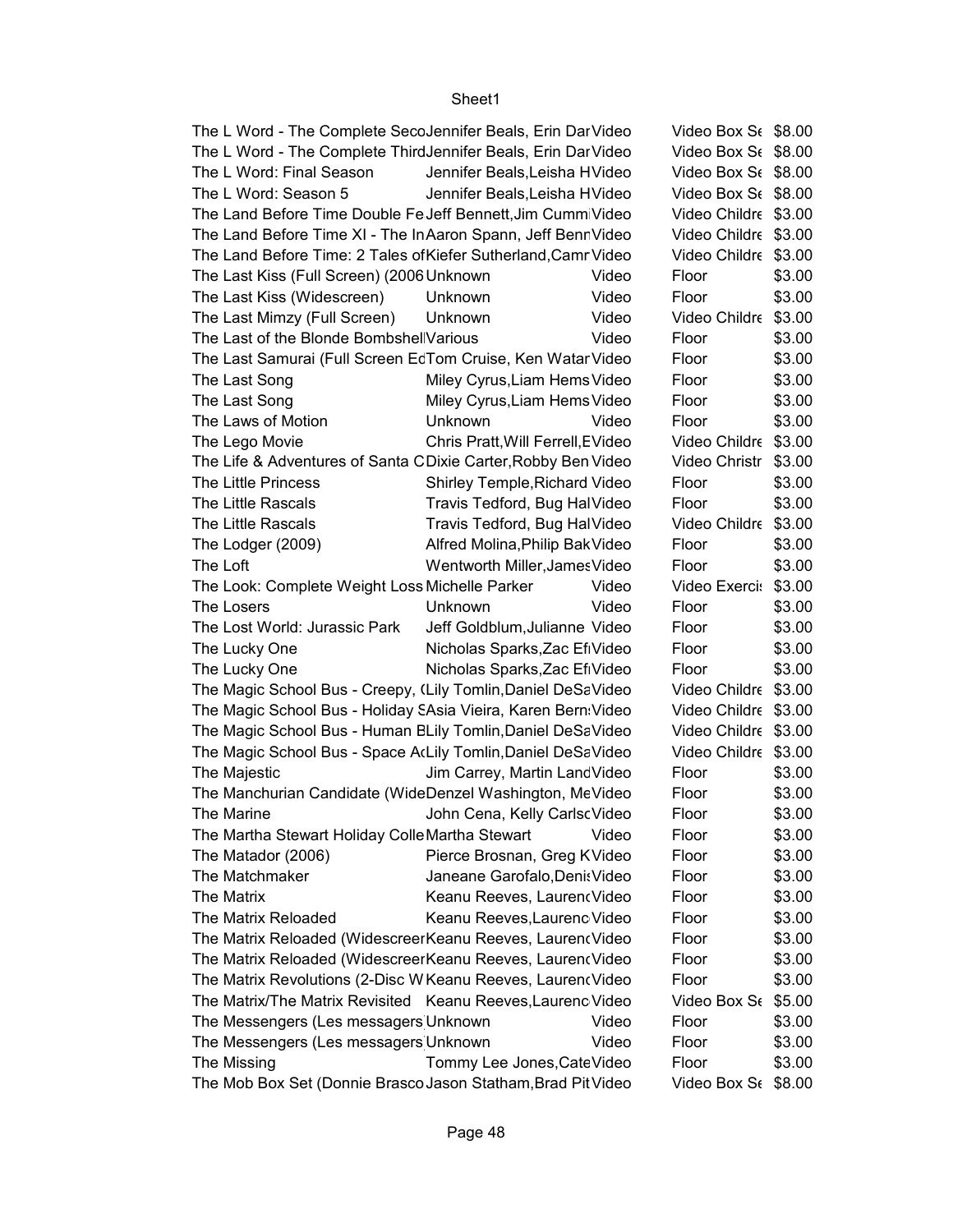| The Mod Squad                                                                            | Claire Danes, Giovanni Video            |       | Floor                | \$3.00 |
|------------------------------------------------------------------------------------------|-----------------------------------------|-------|----------------------|--------|
| The Mod Squad                                                                            | Claire Danes, Giovanni IVideo           |       | Floor                | \$3.00 |
| The Musketeer                                                                            | Justin Chambers, CatheVideo             |       | Floor                | \$3.00 |
| The Mysteries of Pittsburgh (+ DicNick Nolte, Mena Suvar Video                           |                                         |       | Floor                | \$3.00 |
| The Naked Gun, laser disc                                                                | Unknown                                 | Video | Floor                | \$3.00 |
| The Namesake                                                                             | Kal Penn, Irrfan Khan, Ta Video         |       | Floor                | \$3.00 |
| The Nativity Story                                                                       | Said Amadis, Keisha Ca <sub>Video</sub> |       | Floor                | \$3.00 |
| The Nativity Story / La Nativit <sub>50</sub> (W <sub>Keisha Castle-Hughes, Cvideo</sub> |                                         |       | Video Christr        | \$3.00 |
| The Negotiator                                                                           | Samuel L. Jackson, Kev Video            |       | Floor                | \$3.00 |
| The Next Best Thing                                                                      | Madonna, Rupert EvereVideo              |       | Floor                | \$3.00 |
| The Nick and Jessica Variety HouNick Lachey, Jessica Si Video                            |                                         |       | Floor                | \$3.00 |
| The Notebook                                                                             | Gena Rowlands, JamesVideo               |       | Floor                | \$3.00 |
| The Notebook                                                                             | Gena Rowlands, JamesVideo               |       | Floor                | \$3.00 |
| The Notebook                                                                             | Gena Rowlands, James Video              |       | Floor                | \$3.00 |
| The Notebook                                                                             | Gena Rowlands, James Video              |       | Floor                | \$3.00 |
| The Notebook                                                                             | Gena Rowlands, James Video              |       | Floor                | \$3.00 |
| The Notebook                                                                             | Gena Rowlands, James Video              |       | Floor                | \$3.00 |
| The Notebook                                                                             | Gena Rowlands, James Video              |       | Floor                | \$3.00 |
| The Notebook                                                                             | Gena Rowlands, James Video              |       | Floor                | \$3.00 |
| The Notebook                                                                             | Ryan Gosling, Rachel MVideo             |       | Floor                | \$3.00 |
| The Notebook                                                                             | Ryan Gosling, Rachel MVideo             |       | Floor                | \$3.00 |
| The Nut Job (Bilingual)                                                                  | Will Arnett, Brendan Fra: Video         |       | Video Childre \$3.00 |        |
| The Nut Job 2: Nutty by Nature                                                           | Unknown                                 | Video | Video Childre \$3.00 |        |
| The O.C.: Season 1                                                                       | Benjamin Mckenzie, MisVideo             |       | Video Box St \$8.00  |        |
| The Odd Life of Timothy Green                                                            | Jennifer Garner, Joel EtVideo           |       | Floor                | \$3.00 |
| The Office - Season One                                                                  | Steve Carell, John Kras Video           |       | Video Box St \$8.00  |        |
| The Office - Season One                                                                  | Steve Carell, John Kras Video           |       | Video Box St \$8.00  |        |
| The Office - Season One                                                                  | Steve Carell, John Kras Video           |       | Video Box St \$8.00  |        |
| The Office - Season One                                                                  | Steve Carell, John Kras Video           |       | Video Box St \$8.00  |        |
| The Office - Season Three                                                                | Rainn Wilson, Steve CaVideo             |       | Video Box Se \$8.00  |        |
| The Office - Season Two                                                                  | Steve Carell, John Kras Video           |       | Video Box St \$8.00  |        |
| The Office - The Complete First SRicky Gervais, MackenziVideo                            |                                         |       | Video Box St \$8.00  |        |
| The Office: Season 4                                                                     | Steve Carell, Rainn Wils Video          |       | Video Box Se \$8.00  |        |
| The Omen (Full Screen Edition) Liev Schreiber, Julia StilVideo                           |                                         |       | Floor                | \$3.00 |
| The Omen (Widescreen Edition) Liev Schreiber, Julia StilVideo                            |                                         |       | Floor                | \$3.00 |
| The Order                                                                                | Jean-Claude Van DamnVideo               |       | Floor                | \$3.00 |
| The Pacifier (Widescreen Edition) Vin Diesel, Brittany Sno Video                         |                                         |       | Floor                | \$3.00 |
| The Penguins of Madagascar: Th <sub>'</sub> Penguins of Madagasca Video                  |                                         |       | Video Christr        | \$3.00 |
| The Penthouse                                                                            | Babs Chula, Robin GiveVideo             |       | Floor                | \$3.00 |
| The Perfect Man                                                                          | Hilary Duff, Heather LoclVideo          |       | Floor                | \$3.00 |
| The Perfect Man (Widescreen Ed Hilary Duff, Heather LocVideo                             |                                         |       | Floor                | \$3.00 |
| The Perfect Score (2005) Scarlett Unknown                                                |                                         | Video | Floor                | \$3.00 |
| The Perfect Storm                                                                        | George Clooney, Mark VVideo             |       | Floor                | \$3.00 |
| The Perfect Storm, Poseidon: DiUnknown                                                   |                                         | Video | Floor                | \$3.00 |
| The Perfect Storm, Poseidon: DiUnknown                                                   |                                         | Video | Floor                | \$3.00 |
| The Phantom of the Opera (Full SGerard Butler, Emmy RiVideo                              |                                         |       | Floor                | \$3.00 |
|                                                                                          |                                         |       |                      |        |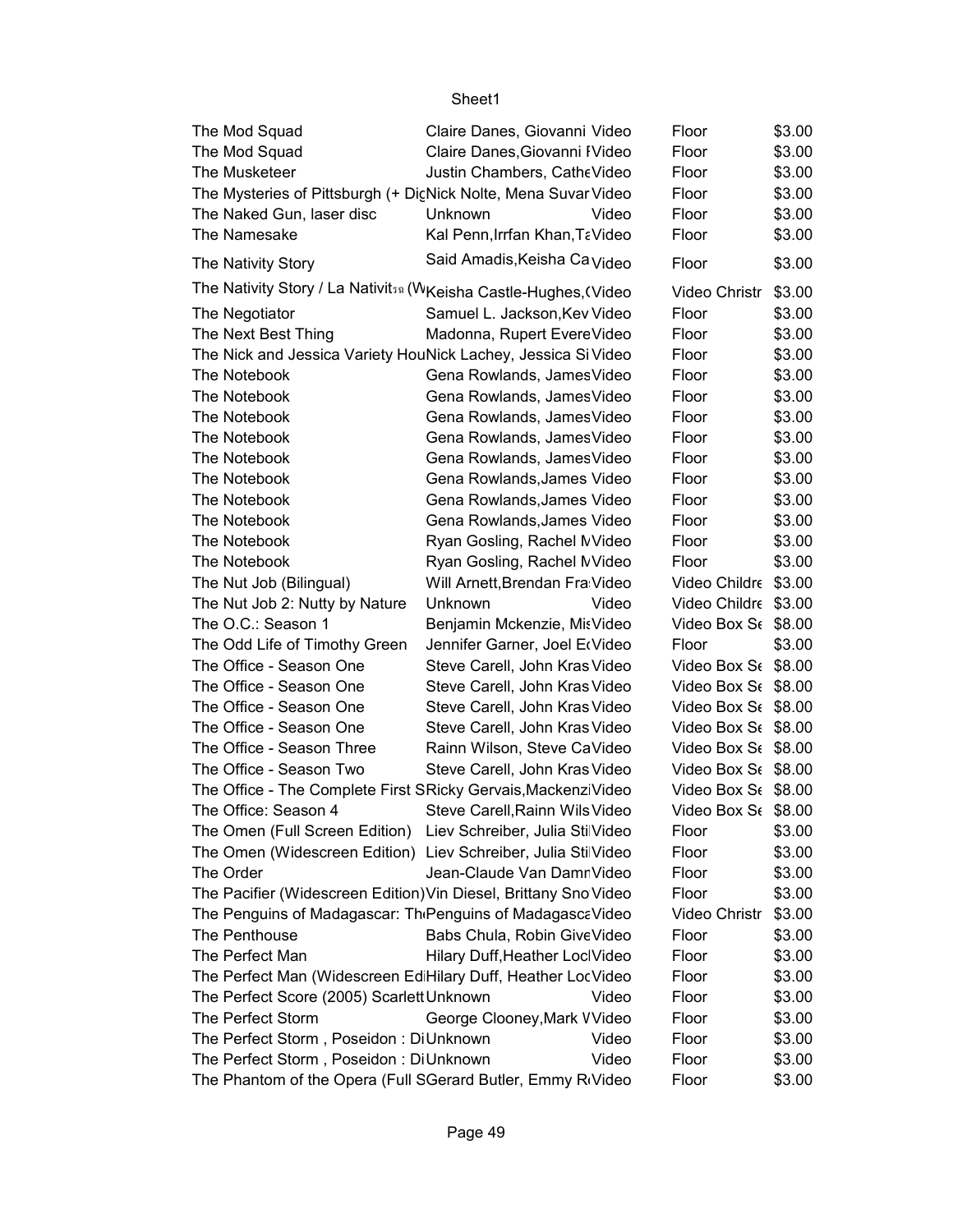| The Phantom of the Opera (Wide Gerard Butler, Emmy RiVideo        |                                 |       | Floor                | \$3.00 |
|-------------------------------------------------------------------|---------------------------------|-------|----------------------|--------|
| The Phantom of the Opera (Wide:Gerard Butler, Emmy RiVideo        |                                 |       | Floor                | \$3.00 |
| The Phantom of the Opera / AuguGerard Butler, Emmy RcVideo        |                                 |       | Floor                | \$3.00 |
| The Pink Panther (2006)                                           | Steve Martin, Kevin Klin (Video |       | Floor                | \$3.00 |
| The Pink Panther / La panthsore r(Unknown)                        |                                 | Video | Floor                | \$3.00 |
| The Pink Panther Strikes Again (NLom, Herbert, Sellers, FVideo    |                                 |       | Floor                | \$3.00 |
| The Polar Express (Widescreen ETom Hanks, Chris CoppVideo         |                                 |       | Video Christr \$3.00 |        |
| The Prince & Me / Sabrina / I.Q. (Julia Stiles, Harrison FoVideo  |                                 |       | Floor                | \$3.00 |
| The Prince & Me 2: The Royal W(Luke Mably, Kam Heskir Video       |                                 |       | Video Childre \$3.00 |        |
| The Prince and Me                                                 | Julia Stiles, Luke Mably Video  |       | Floor                | \$3.00 |
| The Princess Diaries 2 - Royal EnAnne Hathaway, Julie ArVideo     |                                 |       | Video Childre \$3.00 |        |
| The Princess Pack [DVD]                                           | Tony Ail, Nathan Aswell, Video  |       | Video Box St \$6.00  |        |
| The Producers                                                     | Nathan Lane, Matthew EVideo     |       | Floor                | \$3.00 |
| The Producers (Widescreen EditioNathan Lane, Matthew IVideo       |                                 |       | Floor                | \$3.00 |
| The Producers (Widescreen Editi Nathan Lane, Matthew IVideo       |                                 |       | Floor                | \$3.00 |
| The Program                                                       | James Caan, Halle Berr Video    |       | Floor                | \$3.00 |
| The Punisher                                                      | Thomas Jane, John Tra\Video     |       | Floor                | \$3.00 |
| The Pursuit of Happyness                                          | Will Smith, Jaden SmithVideo    |       | Floor                | \$3.00 |
| The Pursuit of Happyness (Wides Will Smith, Thandie New Video     |                                 |       | Floor                | \$3.00 |
| The Queen                                                         | Helen Mirren, James Cr Video    |       | Floor                | \$3.00 |
| The Queen                                                         | Helen Mirren, James CroVideo    |       | Floor                | \$3.00 |
| The Race                                                          | Colm Meaney, Susan LyVideo      |       | Video Childre \$3.00 |        |
| The Real Cancun                                                   | Benjamin Fletcher, Nicol Video  |       | Floor                | \$3.00 |
| The Real Cancun                                                   | Brittany Brown-Hart, Be Video   |       | Floor                | \$3.00 |
| The Reaping (2007) Hilary SwankUnknown                            |                                 | Video | Floor                | \$3.00 |
| The Replacement Killers (Special Yun-Fat Chow, Mira Sor Video     |                                 |       | Floor                | \$3.00 |
| The Rewrite                                                       | Hugh Grant, Whit Baldw Video    |       | Floor                | \$3.00 |
| The Ride                                                          | Yaphet Kotto, Ron Whit Video    |       | Floor                | \$3.00 |
| The Right Stuff                                                   | Chuck Yeager, Ed Harris Video   |       | Floor                | \$3.00 |
| The Ring (Full Screen) [DVD] (20(Unknown                          |                                 | Video | Floor                | \$3.00 |
| The Rock                                                          | Sean Connery, Nicolas Video     |       | Floor                | \$3.00 |
| The Rocker                                                        | Rainn Wilson, Christina , Video |       | Floor                | \$3.00 |
| The Rocker - Born To Rock SpeciRainn Wilson, Christina Video      |                                 |       | Floor                | \$3.00 |
| The Room Upstairs                                                 | Sarah Jessica Parker, SVideo    |       | Floor                | \$3.00 |
| The Roommate                                                      | Leighton Meester, Mink: Video   |       | Floor                | \$3.00 |
| The Royal Wedding: William & CaVarious                            |                                 | Video | Floor                | \$3.00 |
| The Royal Wedding: William & CaVarious                            |                                 | Video | Floor                | \$3.00 |
| The Rugrats Movie                                                 | David Spade, Whoopi G Video     |       | Video Childre \$3.00 |        |
| The Rundown (Widescreen EditioDwayne Johnson, SeanVideo           |                                 |       | Floor                | \$3.00 |
| The Rundown (Widescreen EditioDwayne Johnson, SeanVideo           |                                 |       | Floor                | \$3.00 |
| The Santa Clause 3 - The Escape Tim Allen, Martin Short, Video    |                                 |       | Video Christr \$3.00 |        |
| The Science of Miracles                                           | Unknown                         | Video | Floor                | \$3.00 |
| The Scorpion King (Full Screen CDwayne 'The Rock' Joh Video       |                                 |       | Floor                | \$3.00 |
| The Search For Santa Paws                                         | Reese Alexander, Diedri Video   |       | Video Christr        | \$3.00 |
| The Secret (Original Edition with EEsther Hicks, Rhonda BVideo    |                                 |       | Floor                | \$3.00 |
| The Secret Life of Bees / Waiting Queen Latifah, Jennifer   Video |                                 |       | Video Box St \$6.00  |        |
|                                                                   |                                 |       |                      |        |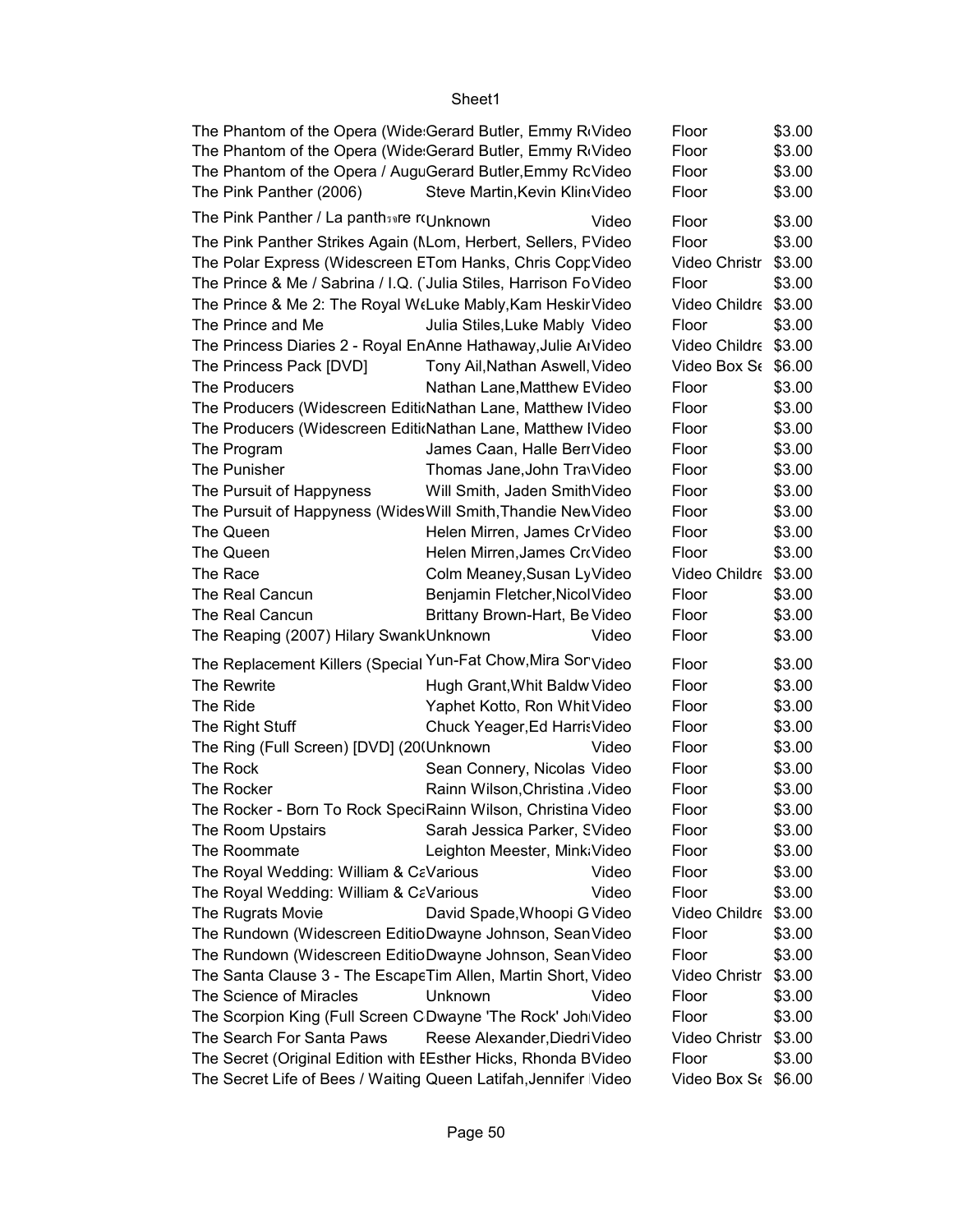| The Secret Life of the American TMolly Ringwald, Shailen (Video            |                                  | Video Box S <sub>f</sub> \$8.00 |        |
|----------------------------------------------------------------------------|----------------------------------|---------------------------------|--------|
| The Secret of Life on Earth (IMAXUnknown                                   | Video                            | Floor                           | \$3.00 |
| The Secret of Life on Earth (IMAXUnknown)                                  | Video                            | Floor                           | \$3.00 |
| The Secret of NIMH 2 - Timmy to Darleen Carr, Jamie CroVideo               |                                  | Video Childre \$3.00            |        |
| The Seeker                                                                 | Alexander Ludwig, lan NVideo     | Floor                           | \$3.00 |
| The Shallows                                                               | Blake Lively, 5 scar Jaer Video  | Floor                           | \$3.00 |
| The Shield - The Complete Secor Michael Chiklis, Catherir Video            |                                  | Video Box S <sub>6</sub> \$8.00 |        |
| The Shield - The Complete Third Michael Chiklis, Catherir Video            |                                  | Video Box St \$8.00             |        |
| The Shield: Season 2                                                       | Michael Chiklis, Catherir Video  | Video Box S <sub>6</sub> \$8.00 |        |
| The Shield: Season 4                                                       | Michael Chiklis, Glenn CVideo    | Video Box St \$8.00             |        |
| The Shield: Season 5<br><b>Michael Chiklis</b>                             | Video                            | Video Box St \$8.00             |        |
| The Shield: Season 6                                                       | Michael Chiklis, Catherir Video  | Video Box St \$8.00             |        |
| The Shield: Season 7 - The Final Michael Chiklis, Catherir Video           |                                  | Video Box St \$8.00             |        |
| The Shield: The Complete First S <sub>'</sub> Unknown                      | Video                            | Video Box St \$8.00             |        |
| The Shield: The Complete Third SUnknown                                    | Video                            | Video Box St \$8.00             |        |
| The Shirley Temple Collection: VcUnknown                                   | Video                            | Floor                           | \$3.00 |
| The Shortcut<br><b>Unknown</b>                                             | Video                            | Floor                           | \$3.00 |
| The Simple Life - The Complete FParis Hilton, Nicole RichVideo             |                                  | Floor                           | \$3.00 |
| The Simple Life - The Complete FParis Hilton, Nicole Rich Video            |                                  | Floor                           | \$3.00 |
| The Simple Life - The Complete FParis Hilton, Nicole RichVideo             |                                  | Video Box $S_f$ \$6.00          |        |
| THE SIMPSONS - CHRISTMAS IUnknown                                          | Video                            | Video Christr \$3.00            |        |
| THE SIMPSONS - CHRISTMAS IUnknown                                          | Video                            | Video Christr                   | \$3.00 |
| The Simpsons - Gone Wild<br>Unknown                                        | Video                            | Floor                           | \$3.00 |
| The Simpsons - Gone Wild<br>Unknown                                        | Video                            | Floor                           | \$3.00 |
| The Simpsons - Kiss and Tell: Th <sub>1</sub> Dan Castellaneta, Nanc Video |                                  | Floor                           | \$3.00 |
| The Simpsons: Kiss And Tell - TrUnknown                                    | Video                            | Floor                           | \$3.00 |
| The Simpsons Movie (Les Simps Unknown                                      | Video                            | Floor                           | \$3.00 |
| The Simpsons Movie (Les Simps Unknown                                      | Video                            | Floor                           | \$3.00 |
| The Simpsons: Season 7                                                     | The Simpsons, Pamela IVideo      | Video Box S <sub>6</sub> \$8.00 |        |
| The Sisterhood of the Traveling PAmber Tamblyn, Americ Video               |                                  | Floor                           | \$3.00 |
| The Sisterhood of the Traveling PAmber Tamblyn, Alexis Video               |                                  | Floor                           | \$3.00 |
| The Sisterhood of the Traveling PAmber Tamblyn, Alexis Video               |                                  | Floor                           | \$3.00 |
| The Sixth Sense (Collector's Editi Firdous Bamji, Mischa EVideo            |                                  | Floor                           | \$3.00 |
| The Sixth Sense (Collector's Editi <sub>firdous</sub> Bamji, Mischa EVideo |                                  | Floor                           | \$3.00 |
| The Skeleton Key (Widescreen E <sub>'</sub> Kate Hudson, Peter SarVideo    |                                  | Floor                           | \$3.00 |
| The Social Network                                                         | Jesse Eisenberg, AndreVideo      | Floor                           | \$3.00 |
| The Soloist [DVD] (2009)<br>Unknown                                        | Video                            | Floor                           | \$3.00 |
| The Sopranos: The Complete FirsJames Gandolfini, Edie Video                |                                  | Video Box St \$8.00             |        |
| The Sopranos: The Complete For James Gandolfini, Edie Video                |                                  | Video Box St \$8.00             |        |
| The Spectacular Now                                                        | Miles Teller, Shailene W Video   | Floor                           | \$3.00 |
| The Squid and The Whale - Spec Unknown                                     | Video                            | Floor                           | \$3.00 |
| The Star of Bethlehem<br>Frederick A. Larson                               | Video                            | Video Christr                   | \$3.00 |
| The Steel Claw                                                             | Carmen Austin, Mario B: Video    | Floor                           | \$3.00 |
| The Stepford Wives                                                         | Faith Hill, Mike White, NicVideo | Floor                           | \$3.00 |
| The Stepford Wives (Widescreen Unknown                                     | Video                            | Floor                           | \$3.00 |
| <b>Eduard Klassen</b><br>The Story Behind My Music                         | Video                            | Video Conce                     | \$3.00 |
| The Story of Civilization - Romans Romans & Barbarians                     | Video                            | Floor                           | \$3.00 |
|                                                                            |                                  |                                 |        |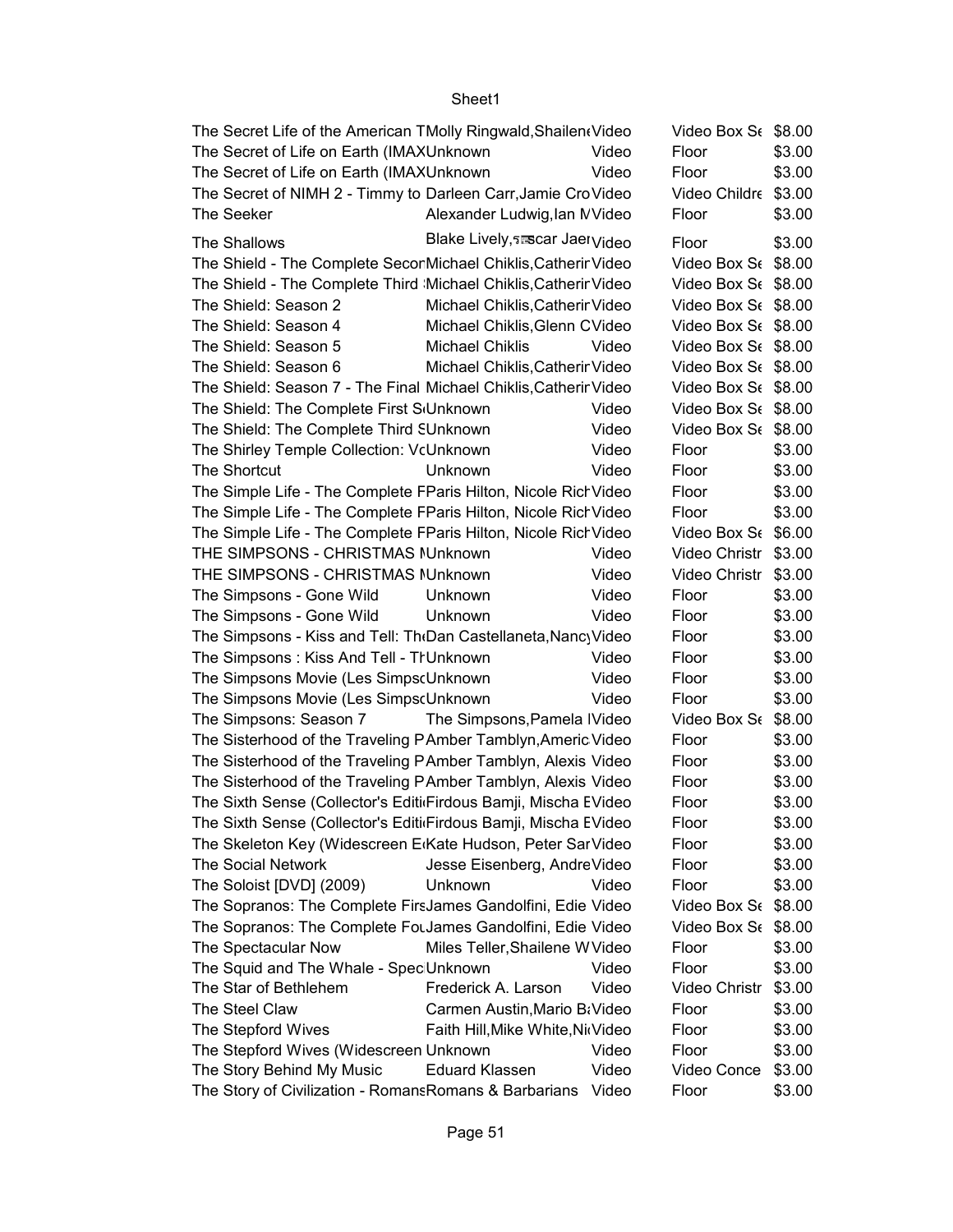| The Strangers                                                    | Liv Tyler, Scott Speedm : Video          |       | Floor                | \$3.00 |  |
|------------------------------------------------------------------|------------------------------------------|-------|----------------------|--------|--|
| The Street Corner Kids 2: A PlaceJr. Efrem Zimbalist             |                                          | Video | Video Childre \$3.00 |        |  |
| The Sum of All Fears (Special Co Ben Affleck, Morgan Fre Video   |                                          |       | Floor                | \$3.00 |  |
| The Sweetest Thing                                               | Christina Applegate, Car Video           |       | Floor                | \$3.00 |  |
| The Sweetest Thing (Unrated EditChristina Applegate, CarVideo    |                                          |       | Floor                | \$3.00 |  |
| The Taking Of Pelham 1 2 3                                       | Denzel Washington, Joh Video             |       | Floor                | \$3.00 |  |
| The Terminal (Widescreen Editior Tom Hanks, Catherine JVideo     |                                          |       | Floor                | \$3.00 |  |
| The Thin Red Line                                                | Jim Caviezel, Sean PenrVideo             |       | Floor                | \$3.00 |  |
| The Thomas Crown Affair                                          | Pierce Brosnan, Rene FVideo              |       | Floor                | \$3.00 |  |
| The Three Lives of Thomasina                                     | Patrick McGoohan, SusaVideo              |       | Video Childre \$3.00 |        |  |
| The Three Musketeers: A StoryboUnknown                           |                                          | Video | Video Childre \$3.00 |        |  |
| The Three Stooges                                                | Larry Fine, Moe Howard Video             |       | Floor                | \$3.00 |  |
| The Time Machine (2002)                                          | Guy Pearce, Samantha IVideo              |       | Floor                | \$3.00 |  |
| The Tourist                                                      | Johnny Depp, Angelina . Video            |       | Floor                | \$3.00 |  |
| The Tourist (Blu Ray/DVD CombcUnknown                            |                                          | Video | Floor                | \$3.00 |  |
|                                                                  | Jason Statham, Qi Shu, Video             |       |                      |        |  |
| The Transporter                                                  |                                          |       | Floor                | \$3.00 |  |
| The Transporter (Special Delivery Unknown                        |                                          | Video | Floor                | \$3.00 |  |
| The Transporter (Special Delivery Unknown                        |                                          | Video | Floor                | \$3.00 |  |
| The Trotsky                                                      | Anne-Marie Cadieux, CcVideo              |       | Floor                | \$3.00 |  |
| The Twilight Saga: Breaking DawlUnknown                          |                                          | Video | Floor                | \$3.00 |  |
| The Twilight Saga: Breaking Dawl Unknown                         |                                          | Video | Floor                | \$3.00 |  |
| The Twilight Saga: Breaking DawiKristen Stewart, Robert IVideo   |                                          |       | Floor                | \$3.00 |  |
| The Twilight Saga: Eclipse                                       | Kristen Stewart, Robert IVideo           |       | Floor                | \$3.00 |  |
| The Twilight Saga: Eclipse (SingleKristen Stewart, Robert IVideo |                                          |       | Floor                | \$3.00 |  |
| The Twilight Saga: New Moon                                      | Kristen Stewart, Taylor IVideo           |       | Floor                | \$3.00 |  |
| The Ugly Truth                                                   | Katherine Heigl, Gerard Video            |       | Floor                | \$3.00 |  |
| The Ugly Truth                                                   | Katherine Heigl, Gerard Video            |       | Floor                | \$3.00 |  |
| The Ugly Truth                                                   | Katherine Heigl, Gerard Video            |       | Floor                | \$3.00 |  |
| The Ugly Truth                                                   | Katherine Heigl, Gerard Video            |       | Floor                | \$3.00 |  |
| The Ugly Truth                                                   | Katherine Heigl, Gerard Video            |       | Floor                | \$3.00 |  |
| The Ugly Truth                                                   | Katherine Heigl, Gerard Video            |       | Floor                | \$3.00 |  |
| The Unborn                                                       | Odette Yustman, Gary (Video              |       | Floor                | \$3.00 |  |
| The Upside                                                       | Kevin Hart, Bryan Crans Video            |       | Floor                | \$3.00 |  |
|                                                                  | Joan Allen, Kevin Costn Video            |       |                      | \$3.00 |  |
| The Upside of Anger                                              |                                          |       | Floor<br>Video Conce |        |  |
| The Very Best of America's Funni Unknown                         |                                          | Video |                      | \$3.00 |  |
| The Virgin Suicides                                              | Kirsten Dunst, Josh Har <sub>Video</sub> |       | Floor                | \$3.00 |  |
| The Way of Traditional TaekwondUnknown                           |                                          | Video | Video Exerci: \$3.00 |        |  |
| The Weather Man                                                  | Nicolas Cage, Hope Dav <sub>Video</sub>  |       | Floor                | \$3.00 |  |
| The Weather Man (Widescreen)                                     | Nicolas Cage, Hope Dav <sub>Video</sub>  |       | Floor                | \$3.00 |  |
| The Wedding Date                                                 | Dermot Mulroney, DebraVideo              |       | Floor                | \$3.00 |  |
| The Wedding Date                                                 | Dermot Mulroney, DebraVideo              |       | Floor                | \$3.00 |  |
| The Wedding Planner                                              | Jennifer Lopez, MatthevVideo             |       | Floor                | \$3.00 |  |
| The Wedding Planner                                              | Jennifer Lopez, Matthev Video            |       | Floor                | \$3.00 |  |
| The Wedding Planner                                              | Jennifer Lopez, MatthevVideo             |       | Floor                | \$3.00 |  |
| The Wedding Singer (Totally Awe Adam Sandler, Drew BalVideo      |                                          |       | Floor                | \$3.00 |  |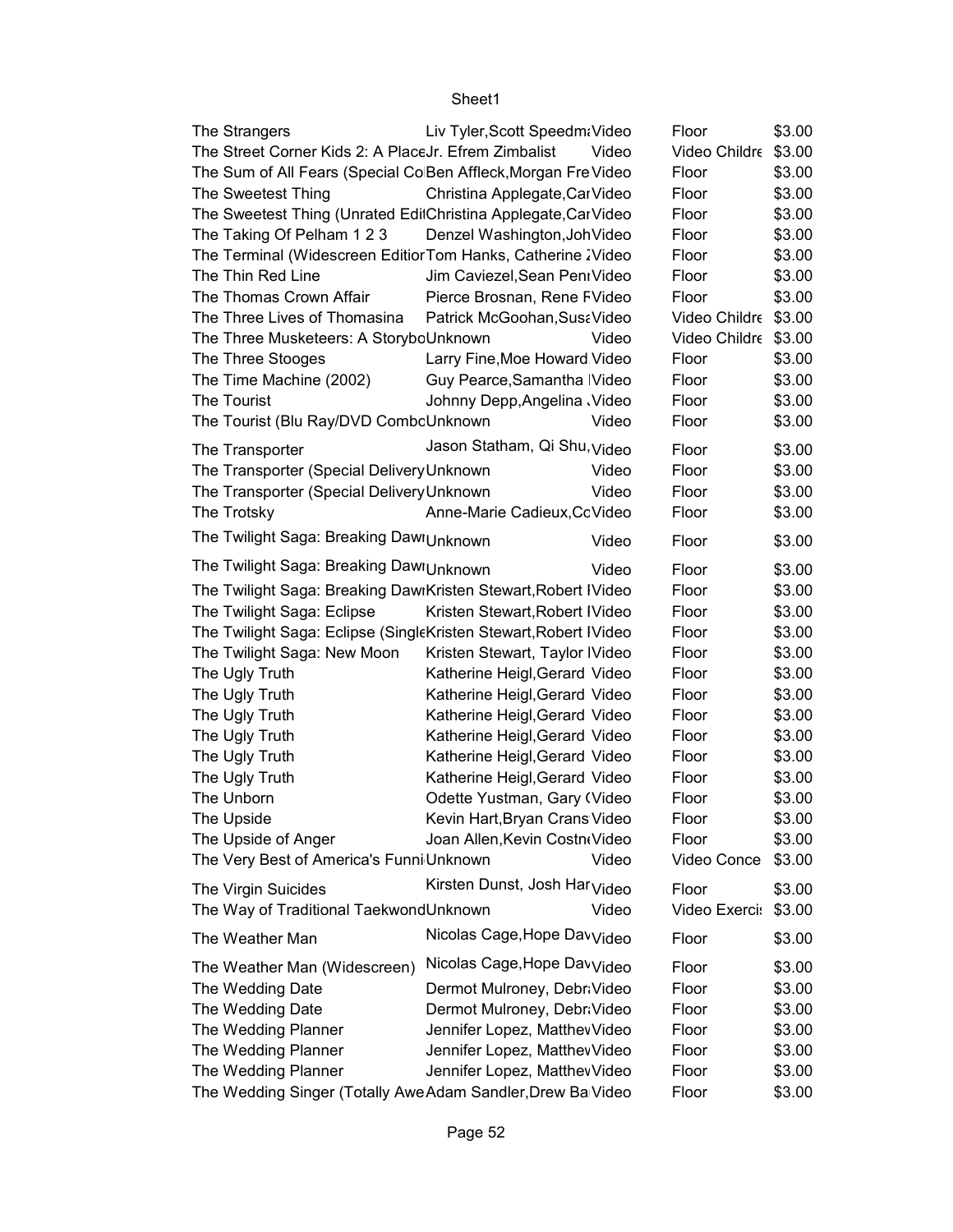| The Wicker Man (Widescreen Un Nicolas Cage, Ellen Bur Video       |                                |       | Floor                           | \$3.00 |
|-------------------------------------------------------------------|--------------------------------|-------|---------------------------------|--------|
| The Wiggles - Top of the Tots                                     | Greg Page, Murray Cool Video   |       | Video Childre \$3.00            |        |
| The Wild                                                          | Kiefer Sutherland, Janea Video |       | Video Childre \$3.00            |        |
| The Wild Parrots of Telegraph Hil Mark Bittner                    |                                | Video | Floor                           | \$3.00 |
| The Wild Parrots of Telegraph Hil Mark Bittner                    |                                | Video | Floor                           | \$3.00 |
| The Wire: Season 1                                                | Dominic West, Sonja So Video   |       | Video Box S <sub>6</sub> \$8.00 |        |
| The Wire: Season 2                                                | Dominic West, Chris Bat Video  |       | Video Box S <sub>6</sub> \$8.00 |        |
| The Wire: Season 3                                                | Dominic West, John Dor Video   |       | Video Box S <sub>6</sub> \$8.00 |        |
| The Wire: Season 4                                                | Dominic West, Wendell   Video  |       | Video Box S <sub>6</sub> \$8.00 |        |
| The Wire: Season 5                                                | Dominic West, Clark Jor Video  |       | Video Box S <sub>6</sub> \$8.00 |        |
| The World Is Not Enough                                           | Pierce Brosnan (James Video    |       | Floor                           | \$3.00 |
| The Yarn Princess                                                 | Jordan Bond, Dennis BrVideo    |       | Floor                           | \$3.00 |
| The Young Messiah                                                 | Sean Bean, David Brad Video    |       | Floor                           | \$3.00 |
| The Young Victoria                                                | Unknown                        | Video | Floor                           | \$3.00 |
| Thelma & Louise (Ws)                                              | Unknown                        | Video | Floor                           | \$3.00 |
| There's Something More About MBen Stiller, Cameron DiaVideo       |                                |       | Floor                           | \$3.00 |
| There's Something More About MBen Stiller, Cameron DiaVideo       |                                |       | Floor                           | \$3.00 |
|                                                                   |                                |       |                                 |        |
| Thirteen Days (Infinifilm Edition) Ernest R. May, Philip D. Video |                                |       | Floor                           | \$3.00 |
| This is 40                                                        | Paul Rudd, Leslie MannVideo    |       | Floor                           | \$3.00 |
| Thomas & Friends - Percy Saves Michael Angelis, Michae Video      |                                |       | Video Childre \$3.00            |        |
| Thomas & Friends: Thomas & the Michael Brandon                    |                                | Video | Video Childre \$3.00            |        |
| Thomas & Friends: Track Stars Unknown                             |                                | Video | Video Childre \$3.00            |        |
| Thomas And Friends - Percy Tak(Unknown                            |                                | Video | Video Box S <sub>6</sub> \$3.00 |        |
| Thomas Crown Affair (1999)                                        | Unknown                        | Video | Floor                           | \$3.00 |
| Thomas Kinkade: 33 Best Loved IJoslin Grove Choral SocVideo       |                                |       | Video Conce \$3.00              |        |
| Thor                                                              | Unknown                        | Video | Floor                           | \$3.00 |
| Three Kings (Snap Case Packagil George Clooney, Mark V Video      |                                |       | Floor                           | \$3.00 |
| Three Stooges V.2, The                                            | Curly Howard, Moe How Video    |       | Floor                           | \$3.00 |
| Three to Tango                                                    | Neve Campbell, Matthe Video    |       | Floor                           | \$3.00 |
| Three to Tango                                                    | Neve Campbell, Matthe Video    |       | Floor                           | \$3.00 |
| <b>THUMBELINA</b>                                                 | Unknown                        | Video | Video Childre \$3.00            |        |
| Thumbelina '94                                                    | Unknown                        | Video | Video Childre \$3.00            |        |
| Tigerland                                                         | Colin Farrell, Matthew CVideo  |       | Floor                           | \$3.00 |
|                                                                   |                                |       |                                 |        |
| Til Death - The Complete First Se Brad Garrett                    |                                | Video | Video Box St \$6.00             |        |
| Till the Clouds Roll By [DVD] JudyJudy Garland, Dina ShorVideo    |                                |       | Floor                           | \$3.00 |
| Tim                                                               | Mel Gibson                     | Video | Floor                           | \$3.00 |
| Time to Say Goodbye [Import]                                      | Unknown                        | Video | Video Conce                     | \$3.00 |
| Time Travelers Wife (Ws)                                          | Unknown                        | Video | Floor                           | \$3.00 |
| <b>TiMER</b>                                                      | Emma Caulfield Ford, S Video   |       | Floor                           | \$3.00 |
| Tiny Planets: Bing Bong Bell                                      | <b>Tiny Planets</b>            | Video | Video Childre \$3.00            |        |
| Todd Richards Tips 1: SnowboarcArtist Not Provided                |                                | Video | Floor                           | \$3.00 |
| <b>Tomorrow Never Dies</b>                                        | Pierce Brosnan, Jonatha Video  |       | Floor                           | \$3.00 |
| <b>Topsy Turvy</b>                                                | Jim Broadbent, Allan Co Video  |       | Floor                           | \$3.00 |
| <b>Totally Blonde</b>                                             | Unknown                        | Video | Floor                           | \$3.00 |
| Touch of Pink                                                     | Unknown                        | Video | Floor                           | \$3.00 |
| Tower Heist (Special Edtion)                                      | Ben Stiller, Eddie Murpl Video |       | Floor                           | \$3.00 |
|                                                                   |                                |       |                                 |        |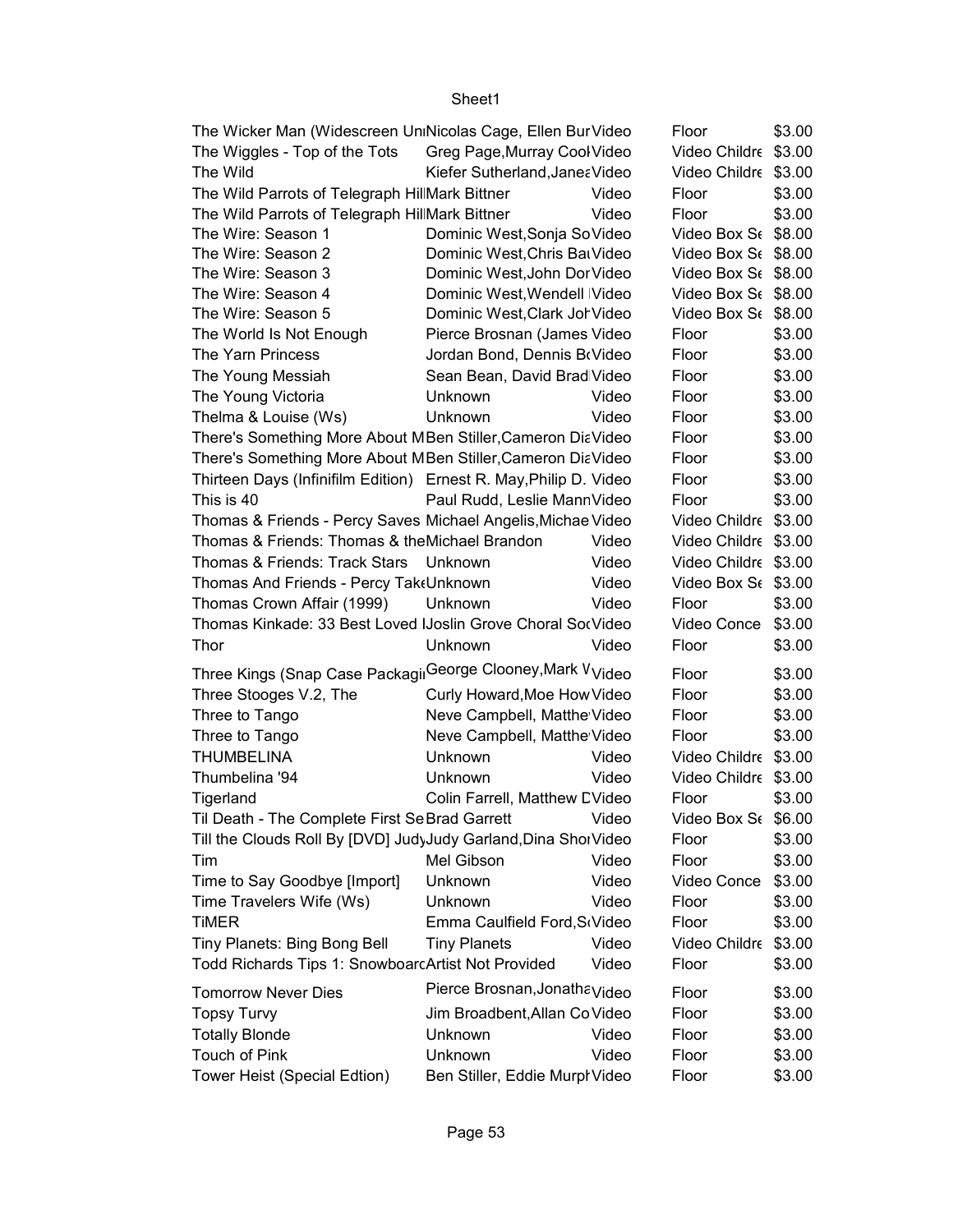| Traffic                                                                    | Michael Douglas, Benic Video              |       | Floor                | \$3.00 |  |
|----------------------------------------------------------------------------|-------------------------------------------|-------|----------------------|--------|--|
| Trail of the Pink Panther / RevengUnknown                                  |                                           | Video | Floor                | \$3.00 |  |
| TRAILER PARK BOYS - SEASONTRAILER PARK BOYS Video                          |                                           |       | Video Box St \$8.00  |        |  |
| Trailer Park Boys - The Movie                                              | Robb Wells, John Paul 1Video              |       | Floor                | \$3.00 |  |
| Trailer Park Boys - The Movie (BcUnknown                                   |                                           | Video | Floor                | \$3.00 |  |
| Trailer Park Boys: Season 1-2                                              | John Paul Tremblay, RcVideo               |       | Floor                | \$8.00 |  |
| Trailer Park Boys: Season 1-2                                              | John Paul Tremblay, RcVideo               |       | Video Box St \$8.00  |        |  |
| Trailer Park Boys: The Complete IJohn Paul Tremblay, RolVideo              |                                           |       | Video Box Se \$8.00  |        |  |
| Trailer Park Boys: The Complete   Trailer Park Boys                        |                                           | Video | Video Box St \$8.00  |        |  |
| Trailer Park Boys: Xmas Special - Cory Bowles, The Traile Video            |                                           |       | Video Christr \$3.00 |        |  |
| Training Day (Snap Case)                                                   | Denzel Washington, Eth Video              |       | Floor                | \$3.00 |  |
| Training Day (Snap Case)                                                   | Denzel Washington, Eth Video              |       | Floor                | \$3.00 |  |
|                                                                            | Denzel Washington, Eth Video              |       | Floor                | \$3.00 |  |
| Training Day (Snap Case)<br>Trainwreck                                     | Unknown                                   | Video | Floor                | \$3.00 |  |
|                                                                            |                                           | Video | Floor                | \$3.00 |  |
| Traitor (Ws)                                                               | Unknown                                   |       |                      |        |  |
| Trance                                                                     | James McAvoy, VincentVideo                |       | Floor                | \$3.00 |  |
| Transamerica (Widescreen Editio Felicity Huffman, Kevin Z <sub>Video</sub> |                                           |       | Floor                | \$3.00 |  |
| Transamerica (Widescreen Editio Felicity Huffman, Kevin Zvideo             |                                           |       | Floor                | \$3.00 |  |
| Transformers (Widescreen)                                                  | Unknown                                   | Video | Floor                | \$3.00 |  |
| Transformers Energon: Shockbla: Garry Chalk, David Kaye Video              |                                           |       | Video Childre \$3.00 |        |  |
| Transformers: Dark of the Moon Shia LaBeouf, Rosie HulVideo                |                                           |       | Floor                | \$3.00 |  |
| Transformers: Revenge of the FalUnknown                                    |                                           | Video | Floor                | \$3.00 |  |
| Transformers: Revenge of the FalShia LaBeouf, Megan FrVideo                |                                           |       | Floor                | \$3.00 |  |
| Transporter 2                                                              | Jason Statham, Amber Video                |       | Floor                | \$3.00 |  |
| Transporter Box Set Cb Sm                                                  | Unknown                                   | Video | Video Box St \$6.00  |        |  |
| Trauma D                                                                   | Unknown                                   | Video | Floor                | \$3.00 |  |
| Trick or Treat Franklin - Franklin's Graeme Jokic (voice)                  |                                           | Video | Video Childre \$3.00 |        |  |
| Triple Feat Far From Home, Oh HUnknown                                     |                                           | Video | Video Childre \$3.00 |        |  |
| TRIPLE FFEATURE Charlie's An(Cameron Diaz, Drew BaVideo                    |                                           |       | Video Box St \$8.00  |        |  |
| <b>Tristan And Isolde</b>                                                  | James Franco, Sophia NVideo               |       | Floor                | \$3.00 |  |
| <b>Tristan And Isolde</b>                                                  | James Franco, Sophia NVideo               |       | Floor                | \$3.00 |  |
| Trollz - The Move - Magic of the FArtist Not Provided                      |                                           | Video | Video Childre \$3.00 |        |  |
| <b>Tropic Thunder</b>                                                      | Ben Stiller, Jack Black, RVideo           |       | Floor                | \$3.00 |  |
|                                                                            |                                           |       |                      | \$3.00 |  |
| Trouble With the Curve [Bilingual Unknown                                  |                                           | Video | Floor                |        |  |
| Troy (Two-Disc Full Screen Editio Brad Pitt, Eric Bana, OrlVideo           |                                           |       | Floor                | \$3.00 |  |
| Troy (Two-Disc Full Screen Editio Brad Pitt, Eric Bana, OrlVideo           |                                           |       | Floor                | \$3.00 |  |
| Troy (Two-Disc Widescreen EditicBrad Pitt, Orlando Bloor Video             |                                           |       | Floor                | \$3.00 |  |
| Troy (Two-Disc Widescreen EditicBrad Pitt, Orlando Bloor Video             |                                           |       | Floor                | \$3.00 |  |
| Troy (Two-Disc Widescreen EditicBrad Pitt, Orlando Bloor Video             |                                           |       | Floor                | \$3.00 |  |
| Troy (Two-Disc Widescreen EditicBrad Pitt, Orlando Bloor Video             |                                           |       | Floor                | \$3.00 |  |
| True Blood: Season 1                                                       | Anna Paquin, Stephen NVideo               |       | Video Box Se \$8.00  |        |  |
| True Blood: Season 1                                                       | Various                                   | Video | Video Box St \$8.00  |        |  |
| True Blood: Season 2                                                       | Charlaine Harris, Anna F <sub>Video</sub> |       | Video Box Se \$8.00  |        |  |
| True Blood: Season 3                                                       | Anna Paquin, Stephen NVideo               |       | Video Box Se \$8.00  |        |  |
|                                                                            |                                           |       |                      |        |  |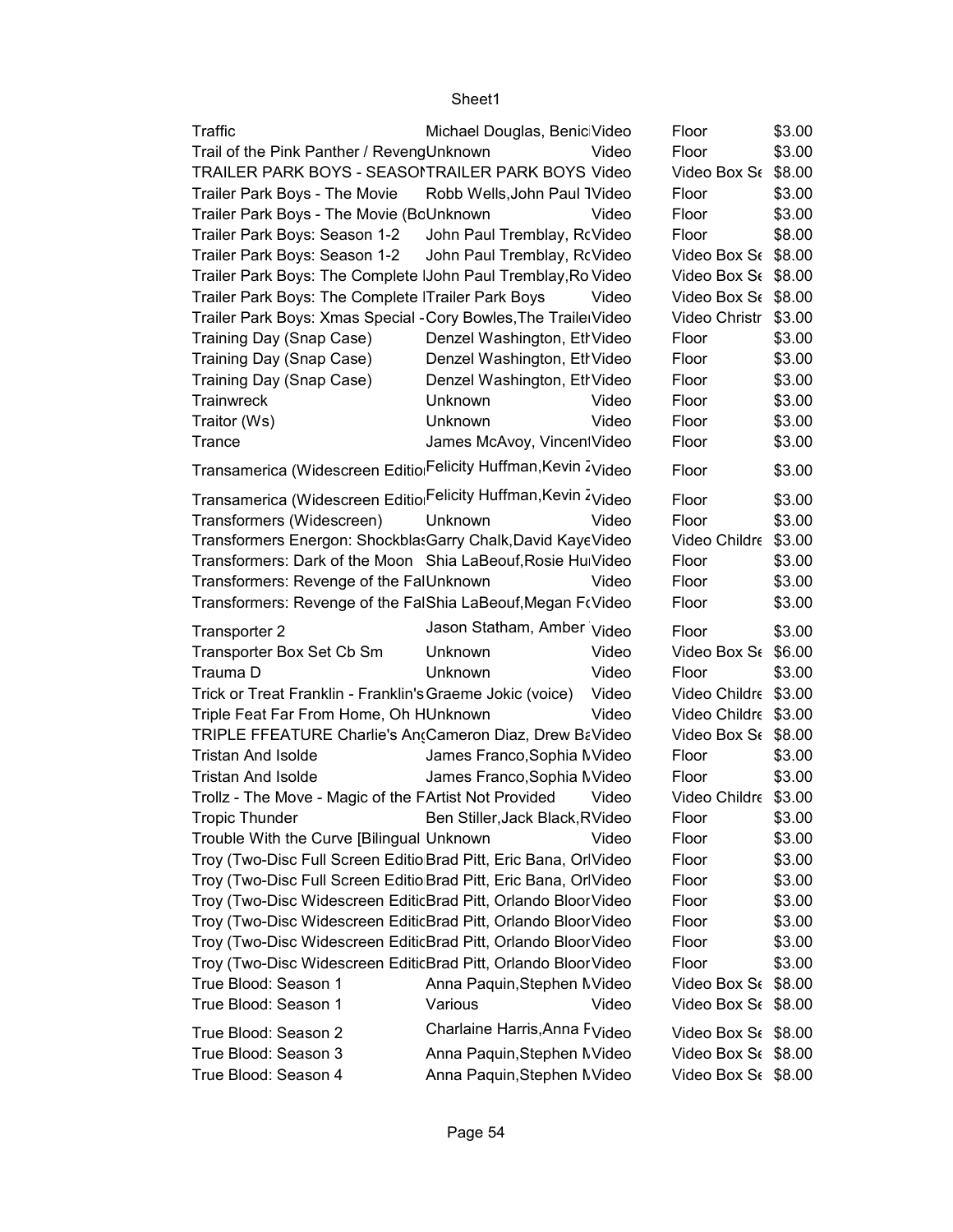| Tsotsi (Widescreen Academy Aw: Unknown                                                |                                | Video | Floor                            | \$3.00           |
|---------------------------------------------------------------------------------------|--------------------------------|-------|----------------------------------|------------------|
| Turbo                                                                                 | Ryan Reynolds, Paul GitVideo   |       | Video Childre \$3.00             |                  |
| Twilight                                                                              | Kristen Stewart, Robert IVideo |       | Floor                            | \$3.00           |
| Twilight (Two-Disc Special EditionKristen Stewart, Robert Video                       |                                |       | Floor                            | \$3.00           |
| Twilight (Two-Disc Special EditionUnknown                                             |                                | Video | Floor                            | \$3.00           |
| Twilight (Two-Disc Special EditionUnknown                                             |                                | Video | Floor                            | \$3.00           |
| Twilight (Two-Disc Special EditionUnknown                                             |                                | Video | Floor                            | \$3.00           |
| Twilight (Two-Disc Special EditionUnknown                                             |                                | Video | Floor                            | \$3.00           |
| <b>Twilight Eclipse</b>                                                               | Unknown                        | Video | Floor                            | \$3.00           |
| Twilight Saga: New Moon                                                               | Unknown                        | Video | Floor                            | \$3.00           |
| Two and a Half Men Season 2                                                           | Unknown                        | Video | Video Box Se \$8.00              |                  |
| Two and a Half Men: The CompleCharlie Sheen, Jon CrytVideo                            |                                |       | Video Box St \$8.00              |                  |
| Two and a Half Men: The CompleCharlie Sheen, Jon CrytVideo                            |                                |       | Video Box St \$8.00              |                  |
| Two Brothers (Widescreen Editior Guy Pearce, Jean-Claud Video                         |                                |       | Video Childre \$3.00             |                  |
| Two for the Money                                                                     | Unknown                        | Video | Floor                            | \$3.00           |
| Two Girls and a Guy                                                                   | Robert Downey Jr., HealVideo   |       | Floor                            | \$3.00           |
| Two Lovers (Ws)                                                                       | Unknown                        | Video | Floor                            | \$3.00           |
| Two Sisters From Boston                                                               | Kathryn Grayson, June / Video  |       | Floor                            | \$3.00           |
| Ugly Betty: Season 3                                                                  | America Ferrera, Eric MtVideo  |       | Video Box S <sub>6</sub> \$8.00  |                  |
| Ugly Betty: The Complete Fourth America Ferrera, Eric MtVideo                         |                                |       | Video Box Se \$8.00              |                  |
| Ultimate Armed Forces Collection Ultimate Armed Forces Video                          |                                |       | Video Box S <sub>6</sub> \$8.00  |                  |
| Ultimate Fighting Championship, 'Tito Ortiz                                           |                                | Video | Floor                            | \$3.00           |
| Ultimate Fighting Championship: IUfc                                                  |                                | Video | Floor                            | \$3.00           |
| Ultimate World War II Collection (Unknown                                             |                                | Video | Video Box S <sub>6</sub> \$10.00 |                  |
| Ultraviolet (Unrated Extended CutMilla Jovovich, Cameron Video                        |                                |       | Floor                            | \$3.00           |
| Un Bon Chocolat Chaud-Chaud Carmen Campagne                                           |                                | Video | Video Childre \$3.00             |                  |
| Unbreakable (Two-Disc Vista SeriBruce Willis, Samuel L. Video                         |                                |       | Floor                            | \$3.00           |
| Unconditional                                                                         | Lynn Collins, Michael EaVideo  |       | Floor                            | \$3.00           |
| Under the Tuscan Sun (Widescre Diane Lane, Raoul Bova Video                           |                                |       | Floor                            | \$3.00           |
| Underworld                                                                            | Kate Beckinsale, Scott Wideo   |       | Floor                            | \$3.00           |
| Underworld (Widescreen Special Kate Beckinsale, Scott (Video                          |                                |       | Floor                            | \$3.00           |
| Underworld (Widescreen Special Kate Beckinsale, Scott (Video                          |                                |       | Floor                            | \$3.00           |
| Unfaithful (Widescreen Edition) Richard Gere, Diane La Video                          |                                |       | Floor                            | \$3.00           |
|                                                                                       |                                |       |                                  |                  |
| Unfaithful (Widescreen Edition) Richard Gere, Diane La Video<br>Unleashed (2005) (Ws) |                                |       | Floor                            | \$3.00<br>\$3.00 |
|                                                                                       | Unknown                        | Video | Floor                            |                  |
| Up and Down                                                                           | Petr Forman, Emsaylia V Video  |       | Floor                            | \$3.00           |
| Up Close & Personal                                                                   | Robert Redford, Michell eVideo |       | Floor                            | \$3.00           |
| Up In The Air (Ws)                                                                    | Unknown                        | Video | Floor                            | \$3.00           |
| <b>Upper Body</b>                                                                     | Unknown                        | Video | Video Exerci: \$3.00             |                  |
| Upside Of Anger, The (Ws)                                                             | Unknown                        | Video | Floor                            | \$3.00           |
| Upside Of Anger, The (Ws)                                                             | Unknown                        | Video | Floor                            | \$3.00           |
| Upside Of Anger, The (Ws)                                                             | Unknown                        | Video | Floor                            | \$3.00           |
| <b>Uptown Girls</b>                                                                   | Unknown                        | Video | Floor                            | \$3.00           |
| <b>Uptown Girls</b>                                                                   | Unknown                        | Video | Floor                            | \$3.00           |
| V for Vendetta (Full Screen) (200(Unknown                                             |                                | Video | Floor                            | \$3.00           |
| V For Vendetta (Widescreen)                                                           | Natalie Portman, Hugo 'Video   |       | Floor                            | \$3.00           |
|                                                                                       |                                |       |                                  |                  |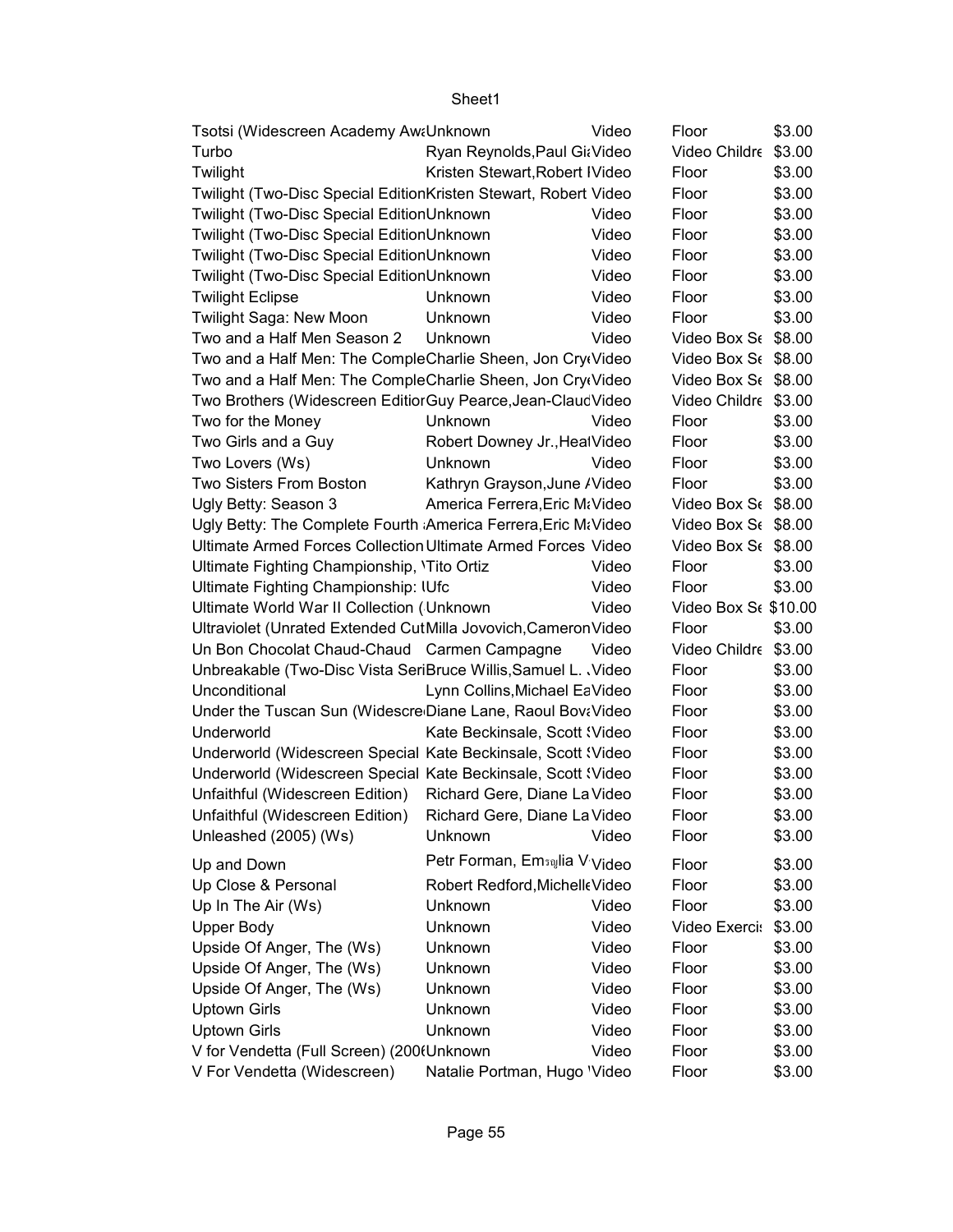| Vampire Hunter D                                             | Kaneto Shiozawa, Michavideo               |       | Floor                           | \$3.00 |
|--------------------------------------------------------------|-------------------------------------------|-------|---------------------------------|--------|
| Vampiro                                                      | Damian Chapa, Estefani Video              |       | Floor                           | \$3.00 |
| VeggieTales Classics: King GeorgUnknown                      |                                           | Video | Video Childre \$3.00            |        |
| <b>Venus Beauty Institute</b>                                | Nathalie Baye, Bulle Og <sub>Video</sub>  |       | Floor                           | \$3.00 |
| Veronica Guerin                                              | Cate Blanchett, Gerard N <sub>Video</sub> |       | Floor                           | \$3.00 |
| Vertical Limit (Special Edition)                             | Scott Glenn, Chris O'DoVideo              |       | Floor                           | \$3.00 |
| Vertical Limit (Special Edition)                             | Scott Glenn, Chris O'DoVideo              |       | Floor                           | \$3.00 |
| Very Bad Things                                              | Christian Slater, Daniel Video            |       | Floor                           | \$3.00 |
| Victory At Sea Volume 3                                      | Unknown                                   | Video | Floor                           | \$3.00 |
|                                                              |                                           |       |                                 |        |
| <b>Virgin Territory</b>                                      | Hayden Christensen, MiVideo               |       | Floor                           | \$3.00 |
| Visioneers (Widescreen) (2008)                               | Zach Galifianakis, Judy (Video            |       | Floor                           | \$3.00 |
| Waiting for the Light                                        | Shirley MacLaine, Teri CVideo             |       | Floor                           | \$3.00 |
| Waitress (Full Screen Edition)                               | Keri Russell, Nathan FilliVideo           |       | Floor                           | \$3.00 |
| <b>Waking Life</b>                                           | Ethan Hawke, Trevor Ja Video              |       | Floor                           | \$3.00 |
| Walk Hard: The Dewey Cox StoryJohn Reilly, Jenna FischVideo  |                                           |       | Floor                           | \$3.00 |
| Walk Hard: The Dewey Cox StoryJohn C. Reilly, Jenna FiVideo  |                                           |       | Floor                           | \$3.00 |
| <b>Walk The Line</b>                                         | Joaquin Phoenix, Reese Video              |       | Floor                           | \$3.00 |
| Walking Dead, The Ssn 2                                      | Unknown                                   | Video | Video Box S <sub>6</sub> \$8.00 |        |
| Walking Dead, The: Ssn 1                                     | Andrew Lincoln, Norman Video              |       | Video Box S <sub>6</sub> \$5.25 |        |
| <b>Wall Street</b>                                           | Charlie Sheen, Michael IVideo             |       | Floor                           | \$3.00 |
| <b>Wall Street</b>                                           | Charlie Sheen, Michael IVideo             |       | Floor                           | \$3.00 |
| Wanted (Single-Disc Widescreen Angelina Jolie, James NVideo  |                                           |       | Floor                           | \$3.00 |
| Wanted (Single-Disc Widescreen Angelina Jolie, James NVideo  |                                           |       | Floor                           | \$3.00 |
| War Horse                                                    | Jeremy Irvine, Emily WaVideo              |       | Floor                           | \$3.00 |
|                                                              |                                           |       |                                 |        |
| Warren Miller's Bloopers, Blunder Warren Miller              |                                           | Video | Floor                           | \$3.00 |
| <b>Water For Elephants</b>                                   | Reese Witherspoon, Rol Video              |       | Floor                           | \$3.00 |
| We Are Marshall                                              | Matthew Mcconaughey, Video                |       | Floor                           | \$3.00 |
| We Bought A Zoo                                              | Matt Damon, Scarlett JcVideo              |       | Floor                           | \$3.00 |
| We Don't Live Here Anymore                                   | Mark Ruffalo, Laura DerVideo              |       | Floor                           | \$3.00 |
| We Were Soldiers                                             | Mel Gibson, Madeleine Video               |       | Floor                           | \$3.00 |
| We're Back! A Dinosaur's Story                               | John Goodman, Jay LenVideo                |       | Video Childre \$3.00            |        |
| <b>Wedding Crashers</b>                                      | Owen Wilson, Vince Va Video               |       | Floor                           | \$3.00 |
| <b>Wedding Crashers</b>                                      | Owen Wilson, Vince Va Video               |       | Floor                           | \$3.00 |
| <b>Wedding Crashers</b>                                      | Owen Wilson, Vince Va Video               |       | Floor                           | \$3.00 |
| <b>Wedding Crashers</b>                                      | Owen Wilson, Vince Va Video               |       | Floor                           | \$3.00 |
| <b>Wedding Date</b>                                          | Unknown                                   | Video | Floor                           | \$3.00 |
| Weeds - Season 4                                             | Mary-Louise Parker, Hur Video             |       | Video Box Se \$8.00             |        |
| Weeds - Season 4                                             | Mary-Louise Parker, Hur Video             |       | Video Box St \$8.00             |        |
| Weeds: Season 3                                              | Mary-Louise Parker, Hur Video             |       | Video Box S <sub>6</sub> \$8.00 |        |
| Weeds: The Complete Fifth Seas Unknown                       |                                           | Video | Video Box S <sub>f</sub> \$8.00 |        |
| Weeds: The Complete First Seas Unknown                       |                                           | Video | Video Box St \$8.00             |        |
| Weeds: The Complete First Seas Unknown                       |                                           | Video | Video Box St \$8.00             |        |
| Weeds: The Complete Second StUnknown                         |                                           | Video | Video Box S <sub>6</sub> \$8.00 |        |
| Weekend at Bernie's                                          | Andrew McCarthy, JonaVideo                |       | Floor                           | \$3.00 |
|                                                              |                                           |       |                                 |        |
| Weird Al Yankovic: The Ultimate \\"Weird Al\" Yankovic Video |                                           |       | Video Conce \$3.00              |        |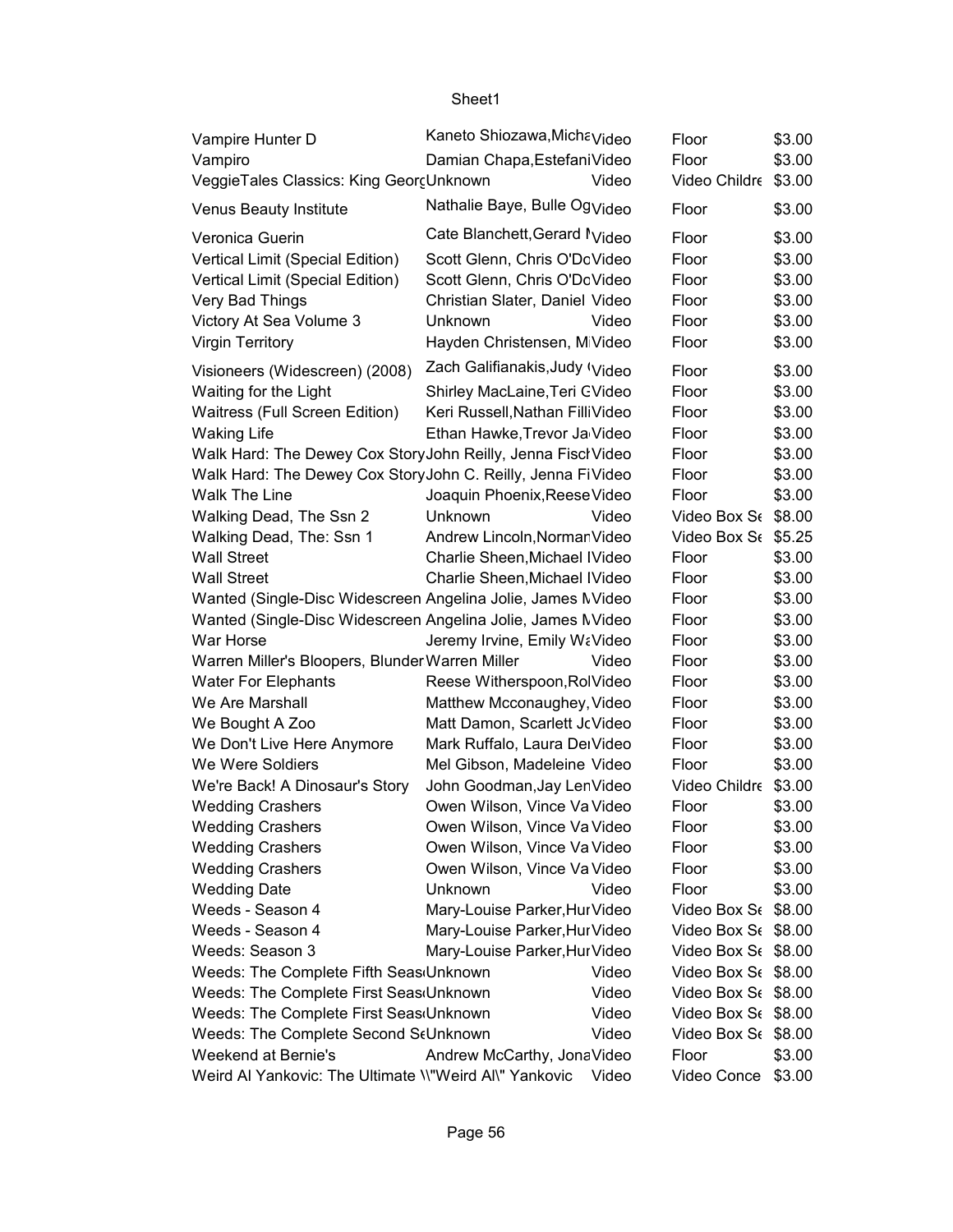| <b>Welcome To Mooseport</b>                                               | Doug Richardson, Rory IVideo   |       | Floor                | \$3.00 |
|---------------------------------------------------------------------------|--------------------------------|-------|----------------------|--------|
| Welcome To Nanalan' [Shorts]                                              | Nanalan                        | Video | Video Childre        | \$3.00 |
| What a Girl Wants (Full Screen E <sub>'</sub> Amanda Bynes, Colin F Video |                                |       | Floor                | \$3.00 |
| What a Girl Wants (Full Screen E <sub>'</sub> Amanda Bynes, Colin F Video |                                |       | Floor                | \$3.00 |
| What a Girl Wants (Full Screen E <sub>'</sub> Amanda Bynes, Colin F Video |                                |       | Floor                | \$3.00 |
| What a Girl Wants (Widescreen EAmanda Bynes, Colin F Video                |                                |       | Floor                | \$3.00 |
| What About Bob?                                                           | Bill Murray, Richard DreVideo  |       | Floor                | \$3.00 |
| What About Bob?                                                           | Bill Murray, Richard DreVideo  |       | Floor                | \$3.00 |
| What About Bob?                                                           | Bill Murray, Richard DreVideo  |       | Floor                | \$3.00 |
| What About Brian - The CompleteBarry Watson, Matthew IVideo               |                                |       | Video Box Se \$8.00  |        |
| What Happens in Vegas                                                     | Ashton Kutcher Rob Co Video    |       | Floor                | \$3.00 |
| What Happens In Vegas                                                     | Unknown                        | Video | Floor                | \$3.00 |
| What Happens In Vegas                                                     | Unknown                        | Video | Floor                | \$3.00 |
| What Happens in Vegas (ExtendeCameron Diaz, Ashton KVideo                 |                                |       | Floor                | \$3.00 |
| What Just Happened                                                        | Unknown                        | Video | Floor                | \$3.00 |
| What Planet Are You From?                                                 | Garry Shandling, Annett Video  |       | Floor                | \$3.00 |
| What the Bleep!? - Down the RabMarlee Matlin, Elaine HeVideo              |                                |       | Floor                | \$3.00 |
| What To Expect When Expecting Cameron Diaz, Jennifer Video                |                                |       | Floor                | \$3.00 |
| What Women Want                                                           | Mel Gibson, Helen HuntVideo    |       | Floor                | \$3.00 |
| <b>What's Eating Gilbert Grape</b>                                        | Johnny Depp, LeonardcVideo     |       | Floor                | \$3.00 |
| What's Eating Gilbert Grape                                               | Johnny Depp, LeonardcVideo     |       | Floor                | \$3.00 |
| <b>What's Your Number?</b>                                                | Anna Faris, Chris Evans Video  |       | Video Blu Ra         | \$4.00 |
| When a Stranger Calls [DVD] (20 Unknown)                                  |                                | Video | Floor                | \$3.00 |
| When Calls the Heart: Lost & FouLori Loughlin, Erin Krak Video            |                                |       | Floor                | \$3.00 |
| When Harry Met Sally - Special E Billy Crystal, Meg Ryan, (Video          |                                |       | Floor                | \$3.00 |
| When Harry Met Sally - Special E Billy Crystal, Meg Ryan, (Video          |                                |       | Floor                | \$3.00 |
| When in Rome                                                              | Mary-Kate Olsen, Ashle Video   |       | Floor                | \$3.00 |
| Where the Heart Is                                                        | Natalie Portman, James Video   |       | Floor                | \$3.00 |
| Where the Heart Is                                                        | Natalie Portman, James Video   |       | Floor                | \$3.00 |
| Where the Wild Things Are (2010 Max Records, Catherine Video              |                                |       | Video Childre        | \$3.00 |
| Whipped                                                                   | Unknown                        | Video | Floor                | \$3.00 |
| White Chicks (Unrated and Uncut Marlon Wayans, Shawn Video                |                                |       | Floor                | \$3.00 |
| White Chicks [Unrated & Uncut] Shawn Wayans, Marlon Video                 |                                |       | Floor                | \$3.00 |
|                                                                           |                                |       |                      |        |
| White Noise                                                               | Michael Keaton, Chand Video    |       | Floor                | \$3.00 |
| <b>White Noise</b>                                                        | Michael Keaton, ChandiVideo    |       | Floor                | \$3.00 |
| Whiteout (2010)                                                           | Unknown                        | Video | Floor                | \$3.00 |
| <b>Wicker Park</b>                                                        | Josh Hartnett, Rose Byrr Video |       | Floor                | \$3.00 |
| <b>Wicker Park</b>                                                        | Unknown                        | Video | Floor                | \$3.00 |
| <b>Wicker Park</b>                                                        | Unknown                        | Video | Floor                | \$3.00 |
| Widescreen Special Edition: The IUnknown                                  |                                | Video | Floor                | \$3.00 |
| Wild                                                                      | Reese Witherspoon, Lat Video   |       | Floor                | \$3.00 |
| Wild Hogs (Widescreen Edition) Tim Allen, Martin Lawre Video              |                                |       | Floor                | \$3.00 |
| Wimzie's House - I Dare You DVEUnknown                                    |                                | Video | Floor                | \$3.00 |
| Wimzie's House - The Personal TUnknown                                    |                                | Video | Floor                | \$3.00 |
| Wimzie's House - You're Not My FUnknown                                   |                                | Video | Floor                | \$3.00 |
| Windtalkers                                                               | Nicolas Cage, Adam BeVideo     |       | Floor                | \$3.00 |
| Winnie the Pooh - Wonderful WorWinnie the Pooh                            |                                | Video | Video Childre \$3.00 |        |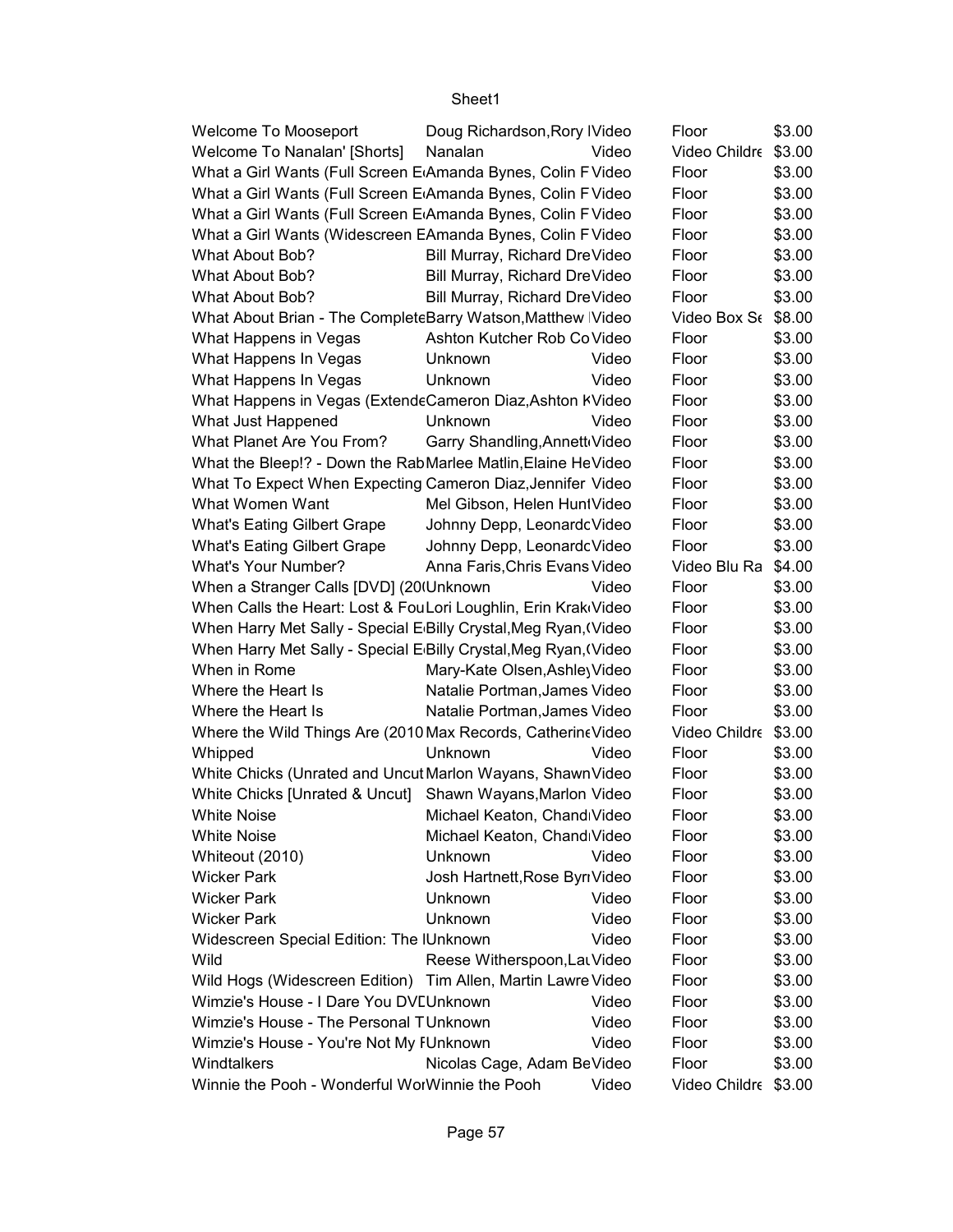| Winnie The Pooh Movie (Two-Dis Jim Cummings, Craig FeVideo                  |                                                        |       | Video Childre \$3.00            |        |
|-----------------------------------------------------------------------------|--------------------------------------------------------|-------|---------------------------------|--------|
| <b>Winning Season</b>                                                       | Unknown                                                | Video | Floor                           | \$3.00 |
| <b>Winsor Ab Sculpting</b>                                                  | Mary Winsor                                            | Video | Video Exerci: \$3.00            |        |
| Winsor Pilates Advanced Body SI Unknown                                     |                                                        | Video | Video Exerci: \$3.00            |        |
| Winsor Pilates Basic 3 DVD WorkMari Winsor                                  |                                                        | Video | Video Exerci: \$3.00            |        |
| Winsor Pilates Bun & Thigh SculpUnknown                                     |                                                        | Video | Video Exerci: \$3.00            |        |
| Winter of Frozen Dreams                                                     | Thora Birch, Keith CarraVideo                          |       | Floor                           | \$3.00 |
| <b>Winter Passing</b>                                                       | Ed Harris, Will Ferrell, Zo Video                      |       | Floor                           | \$3.00 |
| <b>Winter's Tale</b>                                                        | Colin Farrell, Jessica BroVideo                        |       | Floor                           | \$3.00 |
| Wish upon a Star                                                            | Katherine Heigl, Daniell Video                         |       | Video Childre \$3.00            |        |
| Without A Paddle (Ws)                                                       | Unknown                                                | Video | Floor                           | \$3.00 |
| Without A Paddle (Ws)                                                       | Unknown                                                | Video | Floor                           | \$3.00 |
| Wizards of Waverly Place: SuperrSelena Gomez, Jake T. Video                 |                                                        |       | Video Childre \$3.00            |        |
|                                                                             | Pen <sub>5</sub> alope Cruz, Murilo E <sub>Video</sub> |       | Floor                           | \$3.00 |
| Woman on Top                                                                |                                                        |       |                                 |        |
| Wonder Pets - Save the ReindeerDanica Lee, Sofie ZamcVideo                  |                                                        |       | Video Christr \$3.00            |        |
| World Is Not Enough, The                                                    | Unknown                                                | Video | Floor                           | \$3.00 |
| World Music Drumming by Will ScUnknown                                      |                                                        | Video | Video Conce \$3.00              |        |
| <b>World Trade Center</b>                                                   | Nicolas Cage, Maria Bell <sub>Video</sub>              |       | Floor                           | \$3.00 |
| <b>World's Greatest Dad</b>                                                 | Robin Williams, Bobcat (Video                          |       | Video Conce \$3.00              |        |
| Wrath Of The Titans                                                         | Unknown                                                | Video | Floor                           | \$3.00 |
| Wreck It Ralph                                                              | John C. Reilly, Sarah Sil Video                        |       | Video Childre \$3.00            |        |
| Wreck-It Ralph [Blu-ray]                                                    | John C. Reilly, Sarah Sil Video                        |       | Video Childre \$3.00            |        |
| <b>Wrongfully Accused</b>                                                   | Leslie Nielsen, Kelly LelVideo                         |       | Floor                           | \$3.00 |
| <b>Wrongfully Accused</b>                                                   | Leslie Nielsen, Kelly LelVideo                         |       | Floor                           | \$3.00 |
| WW II The German Front                                                      | Unknown                                                | Video | Floor                           | \$3.00 |
| WWII Comes to Hollywood CollecGreat Collections                             |                                                        | Video | Floor                           | \$3.00 |
| WWII in HD (DVD)                                                            | Gary Sinise, Justin Barth Video                        |       | Video Box S <sub>f</sub> \$6.00 |        |
| WWII: Friends & Foes                                                        | <b>Unknown</b>                                         | Video | Video Box St \$5.00             |        |
| X-men 3 (the Last Stand)                                                    | Patrick Stewart, Hugh J Video                          |       | Floor                           | \$3.00 |
| X-men 4 / Origins: Wolverine                                                | Hugh Jackman, Liev ScrVideo                            |       | Floor                           | \$3.00 |
| X-men Triple Feature Dvd Set                                                | James Marsden, Famke Video                             |       | Floor                           | \$3.00 |
| X-Men: The Legend of Wolverine Cedric Smith, Cathal J. IVideo               |                                                        |       | Floor                           | \$3.00 |
| X2 - X-Men United (Full Screen E <sub>'</sub> Patrick Stewart, Hugh J'Video |                                                        |       | Floor                           | \$3.00 |
| X2 - X-Men United (Two-Disc WidPatrick Stewart, Hugh J Video                |                                                        |       | Floor                           | \$3.00 |
| XXX (Full Screen Special Edition) Vin Diesel, Asia ArgentcVideo             |                                                        |       | Floor                           | \$3.00 |
| XXX (Widescreen Special Edition Vin Diesel, Asia ArgentcVideo               |                                                        |       | Floor                           | \$3.00 |
| XXX: State Of The Union                                                     | Ice Cube, Willem Dafoe, Video                          |       | Floor                           | \$3.00 |
| Yankee Doodle Dandy                                                         | Unknown                                                | Video | Floor                           | \$3.00 |
| Yippee Ki Yay!                                                              | Unknown                                                | Video | Floor                           | \$3.00 |
| Yoga for the Rest of Us: Easy Yoo0                                          |                                                        | Video | Video Exerci: \$3.00            |        |
| Yoga Journal and Lamaze presenKristen Eykel                                 |                                                        | Video | Video Exerci: \$3.00            |        |
| Yoga Journal: Yoga For Beginners Unknown                                    |                                                        | Video | Video Exerci: \$3.00            |        |
| Yoga Pregnancy: Pre and Post N&Heather Seiniger                             |                                                        | Video | Video Exerci: \$3.00            |        |
| You Again                                                                   | Kristen Bell, Jamie Lee (Video                         |       | Floor                           | \$3.00 |
| You Again                                                                   | Kristen Bell, Jamie Lee (Video                         |       | Floor                           | \$3.00 |
| You Can Heal Your Life                                                      | Louise L. Hay, Jim Brick Video                         |       | Floor                           | \$3.00 |
|                                                                             |                                                        |       |                                 |        |